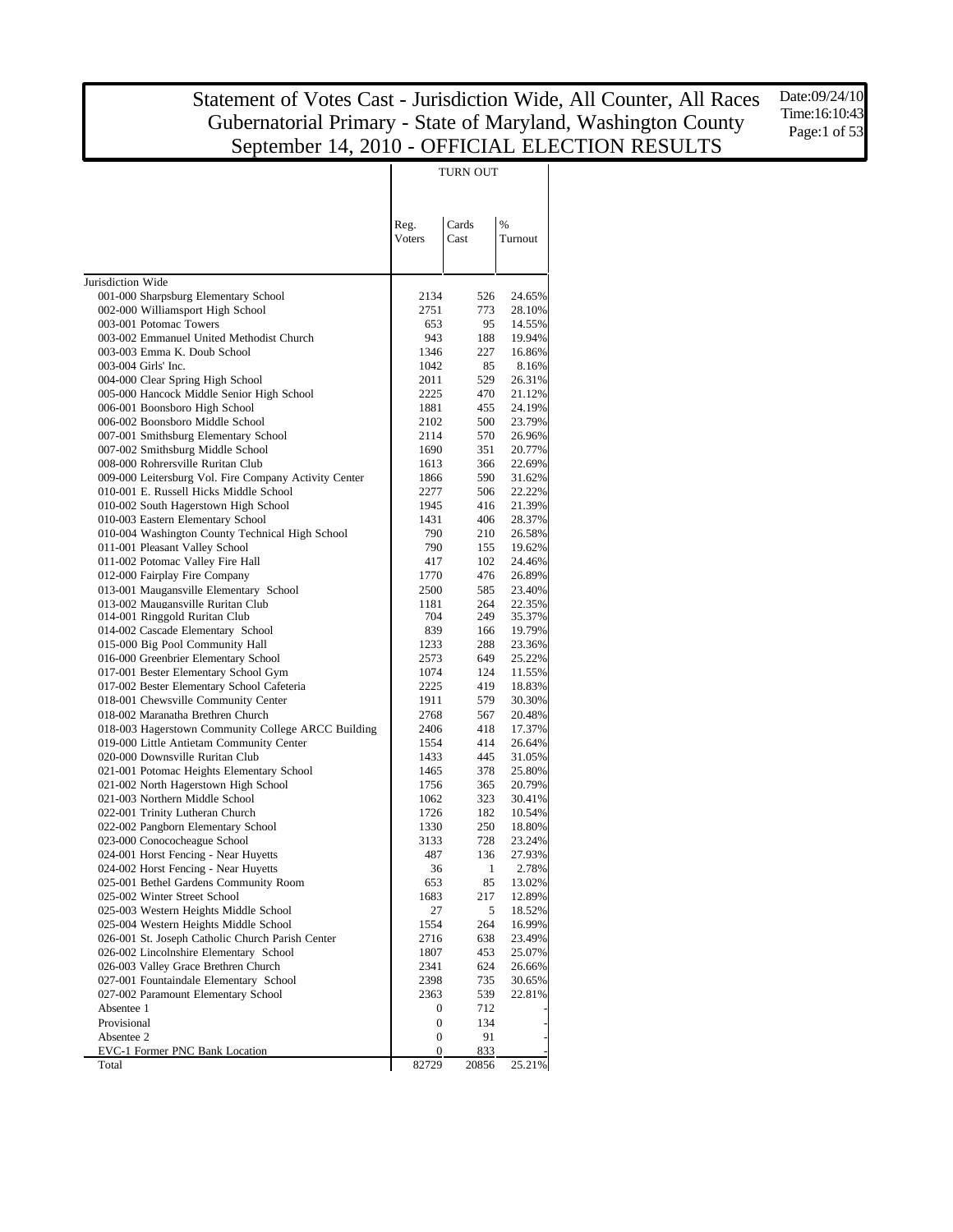Date:09/24/10 Time:16:10:43 Page:2 of 53

|                                                                                   | <b>GOVERNOR / LT. GOVERNOR</b> |                  |                |                  |                 |                  |                |                |                  |
|-----------------------------------------------------------------------------------|--------------------------------|------------------|----------------|------------------|-----------------|------------------|----------------|----------------|------------------|
|                                                                                   | Reg.<br>Voters                 | Times<br>Counted | Total<br>Votes | Cusick-Lang      |                 | Jaffe-Jaffe      |                | O'Malley-Brown |                  |
| Jurisdiction Wide                                                                 |                                |                  |                |                  |                 |                  |                |                |                  |
| 001-000 Sharpsburg Elementary School                                              | 764                            | 183              | 172            | 29               | 16.86%          | 10               | 5.81%          | 133            | 77.33%           |
| 002-000 Williamsport High School                                                  | 1050                           | 246              | 215            | 30               | 13.95%          | 20               | 9.30%          | 165            | 76.74%           |
| 003-001 Potomac Towers                                                            | 332                            | 47               | 46             | 10               | 21.74%          | 1                | 2.17%          | 35             | 76.09%           |
| 003-002 Emmanuel United Methodist Church                                          | 422                            | 87               | 81             | 6                | 7.41%           | 5                | 6.17%          | 70             | 86.42%           |
| 003-003 Emma K. Doub School                                                       | 595                            | 96               | 86             | 23               | 26.74%          | 3                | 3.49%          | 60             | 69.77%           |
| 003-004 Girls' Inc.                                                               | 515                            | 25               | 25             | 3                | 12.00%          | 3                | 12.00%         | 19             | 76.00%           |
| 004-000 Clear Spring High School                                                  | 686                            | 157              | 140            | 18               | 12.86%          | 5                | 3.57%          | 117            | 83.57%           |
| 005-000 Hancock Middle Senior High School                                         | 675                            | 108              | 95             | 30               | 31.58%          | 8                | 8.42%          | 57             | 60.00%           |
| 006-001 Boonsboro High School                                                     | 633<br>780                     | 137<br>178       | 126<br>163     | 26               | 20.63%          | 3<br>8           | 2.38%          | 97<br>140      | 76.98%           |
| 006-002 Boonsboro Middle School<br>007-001 Smithsburg Elementary School           | 631                            | 138              | 121            | 15<br>24         | 9.20%<br>19.83% | 4                | 4.91%<br>3.31% | 93             | 85.89%<br>76.86% |
| 007-002 Smithsburg Middle School                                                  | 556                            | 96               | 89             | 20               | 22.47%          | $\boldsymbol{0}$ | 0.00%          | 69             | 77.53%           |
| 008-000 Rohrersville Ruritan Club                                                 | 588                            | 112              | 104            | 21               | 20.19%          | 7                | 6.73%          | 76             | 73.08%           |
| 009-000 Leitersburg Vol. Fire Company Activity Center                             | 535                            | 151              | 146            | 29               | 19.86%          | 9                | 6.16%          | 108            | 73.97%           |
| 010-001 E. Russell Hicks Middle School                                            | 860                            | 164              | 147            | 14               | 9.52%           | 11               | 7.48%          | 122            | 82.99%           |
| 010-002 South Hagerstown High School                                              | 774                            | 140              | 132            | 13               | 9.85%           | 9                | 6.82%          | 110            | 83.33%           |
| 010-003 Eastern Elementary School                                                 | 543                            | 122              | 116            | 16               | 13.79%          | 6                | 5.17%          | 94             | 81.03%           |
| 010-004 Washington County Technical High School                                   | 355                            | 78               | 74             | 14               | 18.92%          | 3                | 4.05%          | 57             | 77.03%           |
| 011-001 Pleasant Valley School                                                    | 308                            | 53               | 48             | 7                | 14.58%          | $\mathbf{2}$     | 4.17%          | 39             | 81.25%           |
| 011-002 Potomac Valley Fire Hall                                                  | 191                            | 50               | 48             | 7                | 14.58%          | 2                | 4.17%          | 39             | 81.25%           |
| 012-000 Fairplay Fire Company                                                     | 555                            | 134              | 124            | 19               | 15.32%          | 8                | 6.45%          | 97             | 78.23%           |
| 013-001 Maugansville Elementary School                                            | 839                            | 153              | 144            | 21               | 14.58%          | 12               | 8.33%          | 111            | 77.08%           |
| 013-002 Maugansville Ruritan Club                                                 | 462                            | 89               | 81             | 22               | 27.16%          | 3                | 3.70%          | 56             | 69.14%           |
| 014-001 Ringgold Ruritan Club                                                     | 197                            | 44               | 40             | 5                | 12.50%          | 3                | 7.50%          | 32             | 80.00%           |
| 014-002 Cascade Elementary School                                                 | 274                            | 48               | 46             | 11               | 23.91%          | 5                | 10.87%         | 30             | 65.22%           |
| 015-000 Big Pool Community Hall                                                   | 369                            | 64               | 61             | 11               | 18.03%          | 7                | 11.48%         | 43             | 70.49%           |
| 016-000 Greenbrier Elementary School                                              | 834                            | 173              | 157            | 27               | 17.20%          | 14               | 8.92%          | 116            | 73.89%           |
| 017-001 Bester Elementary School Gym                                              | 536                            | 53               | 52             | 10               | 19.23%          | $\mathfrak{2}$   | 3.85%          | 40             | 76.92%           |
| 017-002 Bester Elementary School Cafeteria                                        | 986                            | 164              | 159            | 18               | 11.32%          | 5                | 3.14%          | 136            | 85.53%           |
| 018-001 Chewsville Community Center                                               | 663                            | 160              | 140            | 30               | 21.43%          | 14               | 10.00%         | 96             | 68.57%           |
| 018-002 Maranatha Brethren Church                                                 | 1115                           | 174              | 161            | 21               | 13.04%          | 9                | 5.59%          | 131            | 81.37%           |
| 018-003 Hagerstown Community College ARCC Building                                | 893                            | 129              | 123            | 13               | 10.57%          | 12               | 9.76%          | 98             | 79.67%           |
| 019-000 Little Antietam Community Center                                          | 494<br>484                     | 113<br>125       | 108            | 10<br>22         | 9.26%<br>18.97% | 6                | 5.56%          | 92<br>89       | 85.19%           |
| 020-000 Downsville Ruritan Club                                                   | 608                            | 145              | 116<br>137     | 14               | 10.22%          | 5<br>5           | 4.31%<br>3.65% | 118            | 76.72%<br>86.13% |
| 021-001 Potomac Heights Elementary School<br>021-002 North Hagerstown High School | 745                            | 137              | 132            | 18               | 13.64%          | 6                | 4.55%          | 108            | 81.82%           |
| 021-003 Northern Middle School                                                    | 442                            | 119              | 112            | 8                | 7.14%           | 4                | 3.57%          | 100            | 89.29%           |
| 022-001 Trinity Lutheran Church                                                   | 790                            | 75               | 70             | 13               | 18.57%          | $\overline{c}$   | 2.86%          | 55             | 78.57%           |
| 022-002 Pangborn Elementary School                                                | 631                            | 98               | 91             | 15               | 16.48%          | $\overline{4}$   | 4.40%          | 72             | 79.12%           |
| 023-000 Conococheague School                                                      | 1012                           | 203              | 187            | 44               | 23.53%          | 11               | 5.88%          | 132            | 70.59%           |
| 024-001 Horst Fencing - Near Huyetts                                              | 174                            | 34               | 32             | 5                | 15.63%          | $\boldsymbol{0}$ | 0.00%          | 27             | 84.38%           |
| 024-002 Horst Fencing - Near Huyetts                                              | 14                             | -1               | -1             | $\theta$         | $0.00\%$        | $\boldsymbol{0}$ | $0.00\%$       |                | 1 100.00%        |
| 025-001 Bethel Gardens Community Room                                             | 437                            | 63               | 60             | $\boldsymbol{2}$ | 3.33%           | 3                | 5.00%          | 55             | 91.67%           |
| 025-002 Winter Street School                                                      | 836                            | 82               | 74             | 21               | 28.38%          | $\boldsymbol{2}$ | 2.70%          | 51             | 68.92%           |
| 025-003 Western Heights Middle School                                             | 14                             | $\mathbf{1}$     | 1              | $\boldsymbol{0}$ | 0.00%           | 0                | 0.00%          | $\mathbf{1}$   | 100.00%          |
| 025-004 Western Heights Middle School                                             | 712                            | 103              | 94             | 17               | 18.09%          | 6                | 6.38%          | 71             | 75.53%           |
| 026-001 St. Joseph Catholic Church Parish Center                                  | 1092                           | 227              | 207            | 44               | 21.26%          | 27               | 13.04%         | 136            | 65.70%           |
| 026-002 Lincolnshire Elementary School                                            | 715                            | 159              | 148            | 21               | 14.19%          | 7                | 4.73%          | 120            | 81.08%           |
| 026-003 Valley Grace Brethren Church                                              | 910                            | 221              | 194            | 34               | 17.53%          | 9                | 4.64%          | 151            | 77.84%           |
| 027-001 Fountaindale Elementary School                                            | 721                            | 181              | 171            | 15               | 8.77%           | 4                | 2.34%          | 152            | 88.89%           |
| 027-002 Paramount Elementary School                                               | 886                            | 152              | 143            | 23               | 16.08%          | 9                | 6.29%          | 111            | 77.62%           |
| Absentee 1                                                                        | $\boldsymbol{0}$               | 271              | 248            | 26               | 10.48%          | 7                | 2.82%          | 215            | 86.69%           |
| Provisional                                                                       | $\mathbf{0}$                   | 44               | 42             | 6                | 14.29%          | $\boldsymbol{2}$ | 4.76%          | 34             | 80.95%           |
| Absentee 2                                                                        | 0                              | 34               | 25             | 3                | 12.00%          | $\boldsymbol{0}$ | 0.00%          | 22             | 88.00%           |
| EVC-1 Former PNC Bank Location                                                    | 0                              | 272              | 259            | 42               | 16.22%          | 8                | 3.09%          | 209            | 80.69%           |
| Total                                                                             | 31233                          | 6613             | 6114           | 966              | 15.80%          | 340              | 5.56%          | 4808           | 78.64%           |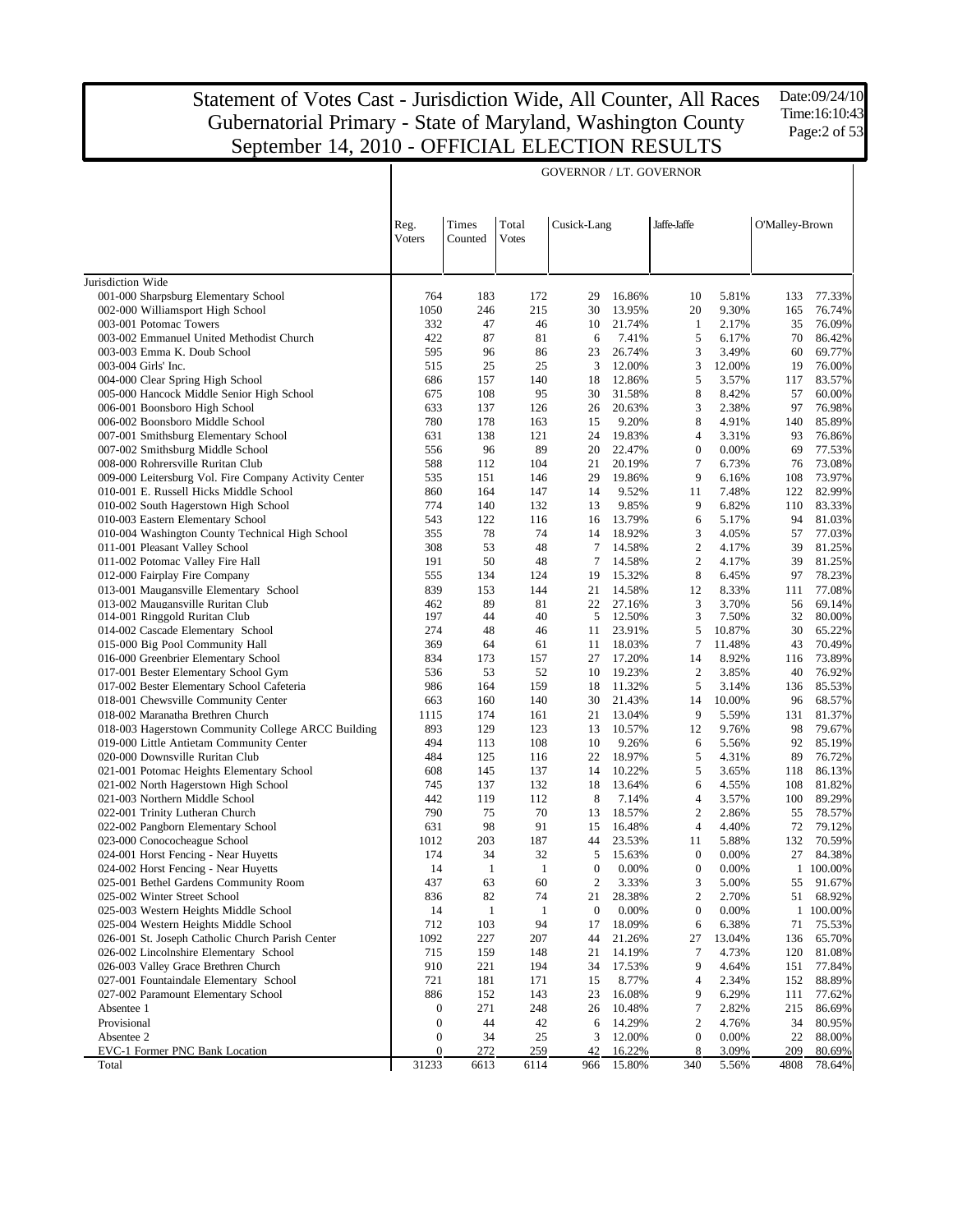$\overline{1}$ 

Date:09/24/10 Time:16:10:44 Page:3 of 53

|                                                                                         |                |                    | <b>COMPTROLLER</b> |                 |                            |
|-----------------------------------------------------------------------------------------|----------------|--------------------|--------------------|-----------------|----------------------------|
|                                                                                         |                |                    |                    |                 |                            |
|                                                                                         |                |                    |                    |                 |                            |
|                                                                                         | Reg.<br>Voters | Times<br>Counted   | Total<br>Votes     | Franchot, Peter |                            |
|                                                                                         |                |                    |                    |                 |                            |
|                                                                                         |                |                    |                    |                 |                            |
| Jurisdiction Wide                                                                       |                |                    |                    |                 |                            |
| 001-000 Sharpsburg Elementary School                                                    | 764            | 183                | 127                |                 | 127 100.00%                |
| 002-000 Williamsport High School<br>003-001 Potomac Towers                              | 1050<br>332    | 246<br>47          | 173<br>26          |                 | 173 100.00%<br>26 100.00%  |
| 003-002 Emmanuel United Methodist Church                                                | 422            | 87                 | 64                 |                 | 64 100.00%                 |
| 003-003 Emma K. Doub School                                                             | 595            | 96                 | 78                 |                 | 78 100.00%                 |
| 003-004 Girls' Inc.                                                                     | 515            | 25                 | 17                 |                 | 17 100.00%                 |
| 004-000 Clear Spring High School                                                        | 686            | 157                | 113                |                 | 113 100.00%                |
| 005-000 Hancock Middle Senior High School                                               | 675            | 108                | 81                 |                 | 81 100.00%                 |
| 006-001 Boonsboro High School                                                           | 633            | 137                | 91                 |                 | 91 100.00%                 |
| 006-002 Boonsboro Middle School                                                         | 780            | 178                | 130                |                 | 130 100.00%                |
| 007-001 Smithsburg Elementary School<br>007-002 Smithsburg Middle School                | 631<br>556     | 138<br>96          | 93<br>68           |                 | 93 100.00%<br>68 100.00%   |
| 008-000 Rohrersville Ruritan Club                                                       | 588            | 112                | 83                 |                 | 83 100.00%                 |
| 009-000 Leitersburg Vol. Fire Company Activity Center                                   | 535            | 151                | 110                |                 | 110 100.00%                |
| 010-001 E. Russell Hicks Middle School                                                  | 860            | 164                | 112                |                 | 112 100.00%                |
| 010-002 South Hagerstown High School                                                    | 774            | 140                | 104                |                 | 104 100.00%                |
| 010-003 Eastern Elementary School                                                       | 543            | 122                | 90                 |                 | 90 100.00%                 |
| 010-004 Washington County Technical High School                                         | 355            | 78                 | 56                 |                 | 56 100.00%                 |
| 011-001 Pleasant Valley School                                                          | 308            | 53                 | 41                 |                 | 41 100.00%                 |
| 011-002 Potomac Valley Fire Hall                                                        | 191            | 50                 | 35                 |                 | 35 100.00%                 |
| 012-000 Fairplay Fire Company<br>013-001 Maugansville Elementary School                 | 555            | 134                | 104                |                 | 104 100.00%                |
| 013-002 Maugansville Ruritan Club                                                       | 839<br>462     | 153<br>89          | 105<br>64          |                 | 105 100.00%<br>64 100.00%  |
| 014-001 Ringgold Ruritan Club                                                           | 197            | 44                 | 32                 |                 | 32 100.00%                 |
| 014-002 Cascade Elementary School                                                       | 274            | 48                 | 42                 |                 | 42 100.00%                 |
| 015-000 Big Pool Community Hall                                                         | 369            | 64                 | 43                 |                 | 43 100.00%                 |
| 016-000 Greenbrier Elementary School                                                    | 834            | 173                | 129                |                 | 129 100.00%                |
| 017-001 Bester Elementary School Gym                                                    | 536            | 53                 | 45                 |                 | 45 100.00%                 |
| 017-002 Bester Elementary School Cafeteria                                              | 986            | 164                | 129                |                 | 129 100.00%                |
| 018-001 Chewsville Community Center                                                     | 663            | 160                | 112                |                 | 112 100.00%                |
| 018-002 Maranatha Brethren Church<br>018-003 Hagerstown Community College ARCC Building | 1115<br>893    | 174<br>129         | 125<br>105         |                 | 125 100.00%<br>105 100.00% |
| 019-000 Little Antietam Community Center                                                | 494            | 113                | 91                 |                 | 91 100.00%                 |
| 020-000 Downsville Ruritan Club                                                         | 484            | 125                | 87                 |                 | 87 100.00%                 |
| 021-001 Potomac Heights Elementary School                                               | 608            | 145                | 110                |                 | 110 100.00%                |
| 021-002 North Hagerstown High School                                                    | 745            | 137                | 105                |                 | 105 100.00%                |
| 021-003 Northern Middle School                                                          | 442            | 119                | 92                 |                 | 92 100.00%                 |
| 022-001 Trinity Lutheran Church                                                         | 790            | 75                 | 50                 |                 | 50 100.00%                 |
| 022-002 Pangborn Elementary School                                                      | 631            | 98                 | 70                 |                 | 70 100.00%                 |
| 023-000 Conococheague School                                                            | 1012           | 203                | 150                |                 | 150 100.00%                |
| 024-001 Horst Fencing - Near Huyetts                                                    | 174            | 34                 | 22                 |                 | 22 100.00%                 |
| 024-002 Horst Fencing - Near Huyetts<br>025-001 Bethel Gardens Community Room           | 14<br>437      | $\mathbf{1}$<br>63 | $\mathbf{1}$<br>42 |                 | 1 100.00%<br>42 100.00%    |
| 025-002 Winter Street School                                                            | 836            | 82                 | 54                 |                 | 54 100.00%                 |
| 025-003 Western Heights Middle School                                                   | 14             | 1                  | $\boldsymbol{0}$   | $\mathbf{0}$    |                            |
| 025-004 Western Heights Middle School                                                   | 712            | 103                | 71                 |                 | 71 100.00%                 |
| 026-001 St. Joseph Catholic Church Parish Center                                        | 1092           | 227                | 158                |                 | 158 100.00%                |
| 026-002 Lincolnshire Elementary School                                                  | 715            | 159                | 129                |                 | 129 100.00%                |
| 026-003 Valley Grace Brethren Church                                                    | 910            | 221                | 153                |                 | 153 100.00%                |
| 027-001 Fountaindale Elementary School                                                  | 721            | 181                | 134                |                 | 134 100.00%                |
| 027-002 Paramount Elementary School                                                     | 886            | 152                | 113                |                 | 113 100.00%                |
| Absentee 1<br>Provisional                                                               | 0              | 271                | 208                |                 | 208 100.00%                |
| Absentee 2                                                                              | 0<br>0         | 44<br>34           | 35<br>22           |                 | 35 100.00%<br>22 100.00%   |
| EVC-1 Former PNC Bank Location                                                          | 0              | 272                | 222                |                 | 222 100.00%                |
| Total                                                                                   | 31233          | 6613               | 4846               |                 | 4846 100.00%               |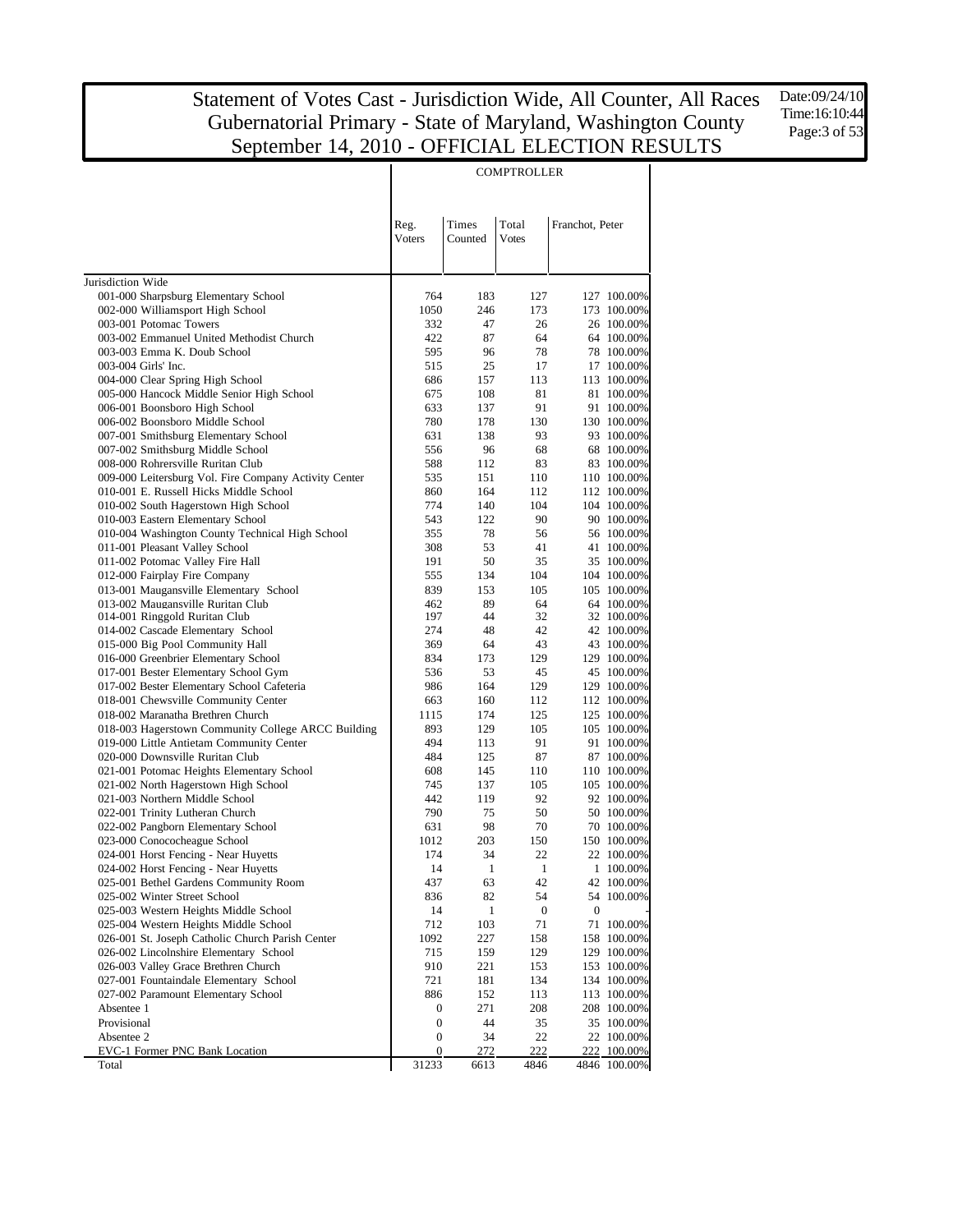Date:09/24/10 Time:16:10:44 Page:4 of 53

|                                                                                                 |                       |                  | ATTORNEY GENERAL      |                        |                           |
|-------------------------------------------------------------------------------------------------|-----------------------|------------------|-----------------------|------------------------|---------------------------|
|                                                                                                 |                       |                  |                       |                        |                           |
|                                                                                                 | Reg.<br>Voters        | Times<br>Counted | Total<br><b>Votes</b> | Gansler, Douglas<br>F. |                           |
|                                                                                                 |                       |                  |                       |                        |                           |
| Jurisdiction Wide                                                                               |                       |                  |                       |                        |                           |
| 001-000 Sharpsburg Elementary School<br>002-000 Williamsport High School                        | 764<br>1050           | 183<br>246       | 117<br>157            |                        | 117 100.00%               |
| 003-001 Potomac Towers                                                                          | 332                   | 47               | 24                    |                        | 157 100.00%<br>24 100.00% |
| 003-002 Emmanuel United Methodist Church                                                        | 422                   | 87               | 59                    |                        | 59 100.00%                |
| 003-003 Emma K. Doub School                                                                     | 595                   | 96               | 71                    |                        | 71 100.00%                |
| 003-004 Girls' Inc.                                                                             | 515                   | 25               | 16                    |                        | 16 100.00%                |
| 004-000 Clear Spring High School                                                                | 686                   | 157              | 111                   |                        | 111 100.00%               |
| 005-000 Hancock Middle Senior High School                                                       | 675                   | 108              | 71                    |                        | 71 100.00%                |
| 006-001 Boonsboro High School                                                                   | 633                   | 137              | 87                    |                        | 87 100.00%                |
| 006-002 Boonsboro Middle School                                                                 | 780                   | 178              | 125                   |                        | 125 100.00%               |
| 007-001 Smithsburg Elementary School                                                            | 631                   | 138              | 82                    |                        | 82 100.00%                |
| 007-002 Smithsburg Middle School                                                                | 556                   | 96               | 70                    |                        | 70 100.00%                |
| 008-000 Rohrersville Ruritan Club                                                               | 588                   | 112              | 75                    |                        | 75 100.00%                |
| 009-000 Leitersburg Vol. Fire Company Activity Center<br>010-001 E. Russell Hicks Middle School | 535                   | 151              | 107                   |                        | 107 100.00%               |
| 010-002 South Hagerstown High School                                                            | 860<br>774            | 164<br>140       | 101<br>95             |                        | 101 100.00%<br>95 100.00% |
| 010-003 Eastern Elementary School                                                               | 543                   | 122              | 86                    |                        | 86 100.00%                |
| 010-004 Washington County Technical High School                                                 | 355                   | 78               | 44                    |                        | 44 100.00%                |
| 011-001 Pleasant Valley School                                                                  | 308                   | 53               | 40                    |                        | 40 100.00%                |
| 011-002 Potomac Valley Fire Hall                                                                | 191                   | 50               | 36                    |                        | 36 100.00%                |
| 012-000 Fairplay Fire Company                                                                   | 555                   | 134              | 94                    |                        | 94 100.00%                |
| 013-001 Maugansville Elementary School                                                          | 839                   | 153              | 98                    |                        | 98 100,00%                |
| 013-002 Maugansville Ruritan Club                                                               | 462                   | 89               | 53                    |                        | 53 100.00%                |
| 014-001 Ringgold Ruritan Club                                                                   | 197                   | 44               | 30                    |                        | 30 100.00%                |
| 014-002 Cascade Elementary School                                                               | 274                   | 48               | 42                    |                        | 42 100.00%                |
| 015-000 Big Pool Community Hall                                                                 | 369                   | 64               | 43                    |                        | 43 100.00%                |
| 016-000 Greenbrier Elementary School<br>017-001 Bester Elementary School Gym                    | 834<br>536            | 173<br>53        | 123<br>41             |                        | 123 100.00%<br>41 100.00% |
| 017-002 Bester Elementary School Cafeteria                                                      | 986                   | 164              | 120                   |                        | 120 100.00%               |
| 018-001 Chewsville Community Center                                                             | 663                   | 160              | 112                   |                        | 112 100.00%               |
| 018-002 Maranatha Brethren Church                                                               | 1115                  | 174              | 118                   |                        | 118 100.00%               |
| 018-003 Hagerstown Community College ARCC Building                                              | 893                   | 129              | 101                   |                        | 101 100.00%               |
| 019-000 Little Antietam Community Center                                                        | 494                   | 113              | 83                    |                        | 83 100.00%                |
| 020-000 Downsville Ruritan Club                                                                 | 484                   | 125              | 72                    |                        | 72 100.00%                |
| 021-001 Potomac Heights Elementary School                                                       | 608                   | 145              | 112                   |                        | 112 100.00%               |
| 021-002 North Hagerstown High School                                                            | 745                   | 137              | 89                    |                        | 89 100.00%                |
| 021-003 Northern Middle School                                                                  | 442                   | 119              | 84                    |                        | 84 100.00%                |
| 022-001 Trinity Lutheran Church                                                                 | 790                   | 75               | 52                    |                        | 52 100.00%                |
| 022-002 Pangborn Elementary School                                                              | 631                   | 98               | 71                    |                        | 71 100.00%<br>138 100.00% |
| 023-000 Conococheague School<br>024-001 Horst Fencing - Near Huyetts                            | 1012<br>174           | 203<br>34        | 138<br>21             |                        | 21 100.00%                |
| 024-002 Horst Fencing - Near Huyetts                                                            | 14                    | $\mathbf{1}$     | $\boldsymbol{0}$      | $\boldsymbol{0}$       |                           |
| 025-001 Bethel Gardens Community Room                                                           | 437                   | 63               | 31                    |                        | 31 100.00%                |
| 025-002 Winter Street School                                                                    | 836                   | 82               | 51                    |                        | 51 100.00%                |
| 025-003 Western Heights Middle School                                                           | 14                    | 1                | $\boldsymbol{0}$      | $\boldsymbol{0}$       |                           |
| 025-004 Western Heights Middle School                                                           | 712                   | 103              | 62                    |                        | 62 100.00%                |
| 026-001 St. Joseph Catholic Church Parish Center                                                | 1092                  | 227              | 144                   |                        | 144 100.00%               |
| 026-002 Lincolnshire Elementary School                                                          | 715                   | 159              | 115                   |                        | 115 100.00%               |
| 026-003 Valley Grace Brethren Church                                                            | 910                   | 221              | 140                   |                        | 140 100.00%               |
| 027-001 Fountaindale Elementary School                                                          | 721                   | 181              | 123                   |                        | 123 100.00%               |
| 027-002 Paramount Elementary School                                                             | 886                   | 152              | 108                   |                        | 108 100.00%               |
| Absentee 1                                                                                      | 0                     | 271              | 203                   |                        | 203 100.00%               |
| Provisional                                                                                     | 0                     | 44               | 34                    |                        | 34 100.00%                |
| Absentee 2<br>EVC-1 Former PNC Bank Location                                                    | $\boldsymbol{0}$<br>0 | 34<br>272        | 21<br>203             |                        | 21 100.00%<br>203 100.00% |
| Total                                                                                           | 31233                 | 6613             | 4506                  |                        | 4506 100.00%              |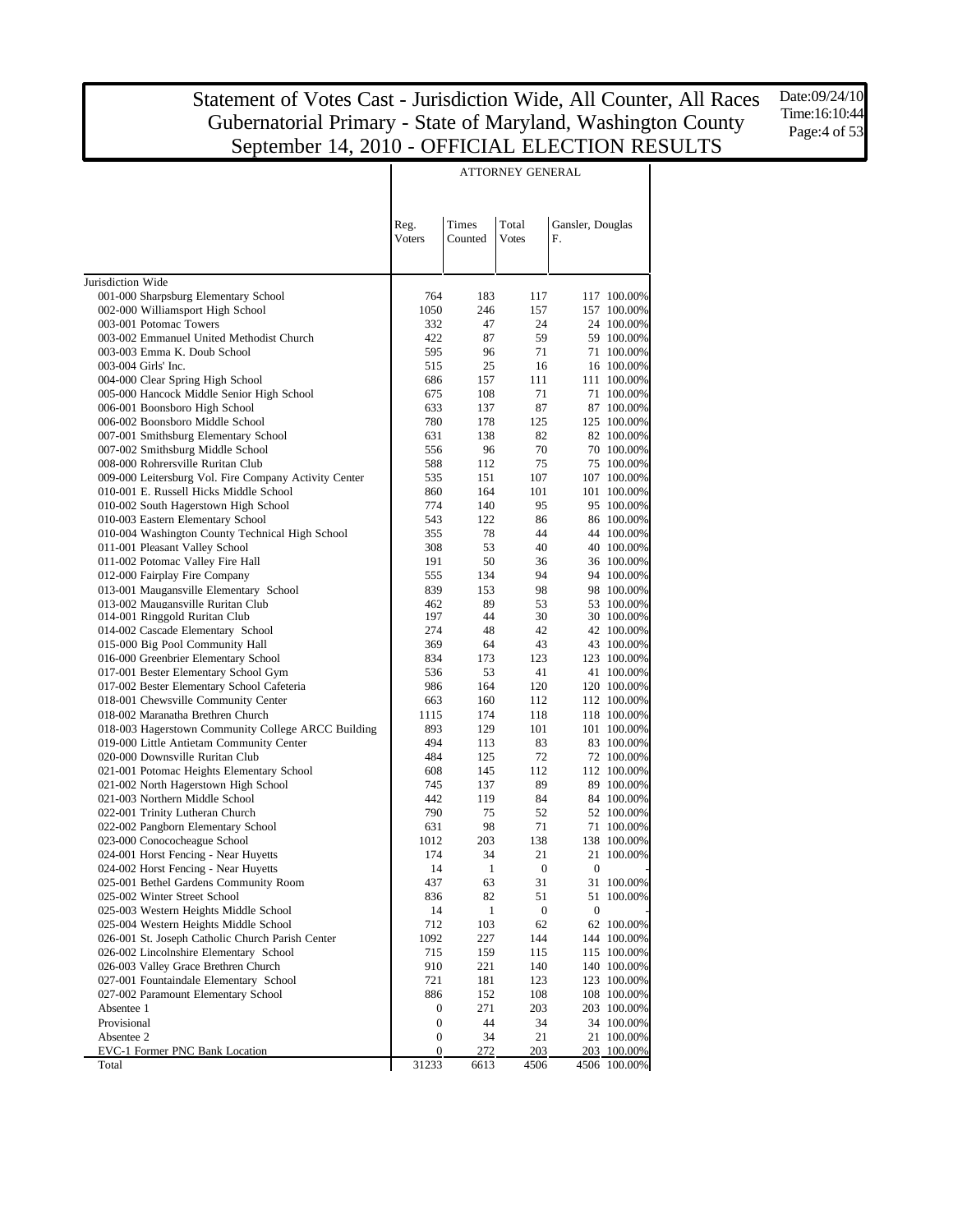Date:09/24/10 Time:16:10:44 Page:5 of 53

|                                                                               |                  |                  |                       |                  | <b>U.S. SENATOR</b> |                                             |                |                         |                  |
|-------------------------------------------------------------------------------|------------------|------------------|-----------------------|------------------|---------------------|---------------------------------------------|----------------|-------------------------|------------------|
|                                                                               | Reg.<br>Voters   | Times<br>Counted | Total<br><b>Votes</b> |                  |                     | Garner, Christopher A.Billy Bob<br>Jaworski |                | Mikulski, Barbara<br>A. |                  |
| Jurisdiction Wide                                                             |                  |                  |                       |                  |                     |                                             |                |                         |                  |
| 001-000 Sharpsburg Elementary School                                          | 764              | 183              | 169                   | 18               | 10.65%              | $\tau$                                      | 4.14%          | 130                     | 76.92%           |
| 002-000 Williamsport High School                                              | 1050             | 246              | 224                   | 23               | 10.27%              | 13                                          | 5.80%          | 166                     | 74.11%           |
| 003-001 Potomac Towers                                                        | 332              | 47               | 44                    | 8                | 18.18%              | 1                                           | 2.27%          | 33                      | 75.00%           |
| 003-002 Emmanuel United Methodist Church                                      | 422              | 87               | 83                    | 7                | 8.43%               | $\boldsymbol{0}$                            | 0.00%          | 70                      | 84.34%           |
| 003-003 Emma K. Doub School                                                   | 595              | 96               | 92                    | 5                | 5.43%               | $\tau$                                      | 7.61%          | 66                      | 71.74%           |
| 003-004 Girls' Inc.                                                           | 515              | 25               | 25                    | 2                | 8.00%               | $\boldsymbol{2}$                            | 8.00%          | 17                      | 68.00%           |
| 004-000 Clear Spring High School                                              | 686              | 157              | 144                   | 11               | 7.64%               | 5                                           | 3.47%          | 114                     | 79.17%           |
| 005-000 Hancock Middle Senior High School                                     | 675              | 108              | 101                   | 18               | 17.82%              | $\mathfrak{2}$                              | 1.98%          | 69                      | 68.32%           |
| 006-001 Boonsboro High School                                                 | 633<br>780       | 137<br>178       | 133                   | 16<br>14         | 12.03%              | 5<br>6                                      | 3.76%          | 102                     | 76.69%           |
| 006-002 Boonsboro Middle School<br>007-001 Smithsburg Elementary School       | 631              | 138              | 166<br>133            | 15               | 8.43%<br>11.28%     | $\,$ 8 $\,$                                 | 3.61%<br>6.02% | 135<br>97               | 81.33%<br>72.93% |
| 007-002 Smithsburg Middle School                                              | 556              | 96               | 86                    | 5                | 5.81%               | $\mathbf{2}$                                | 2.33%          | 70                      | 81.40%           |
| 008-000 Rohrersville Ruritan Club                                             | 588              | 112              | 107                   | 10               | 9.35%               | 6                                           | 5.61%          | 78                      | 72.90%           |
| 009-000 Leitersburg Vol. Fire Company Activity Center                         | 535              | 151              | 146                   | 15               | 10.27%              | 10                                          | 6.85%          | 105                     | 71.92%           |
| 010-001 E. Russell Hicks Middle School                                        | 860              | 164              | 153                   | 18               | 11.76%              | 11                                          | 7.19%          | 103                     | 67.32%           |
| 010-002 South Hagerstown High School                                          | 774              | 140              | 134                   | 10               | 7.46%               | 5                                           | 3.73%          | 110                     | 82.09%           |
| 010-003 Eastern Elementary School                                             | 543              | 122              | 115                   | 10               | 8.70%               | 3                                           | 2.61%          | 89                      | 77.39%           |
| 010-004 Washington County Technical High School                               | 355              | 78               | 73                    | 9                | 12.33%              | $\overline{4}$                              | 5.48%          | 54                      | 73.97%           |
| 011-001 Pleasant Valley School                                                | 308              | 53               | 51                    | 3                | 5.88%               | $\overline{4}$                              | 7.84%          | 42                      | 82.35%           |
| 011-002 Potomac Valley Fire Hall                                              | 191              | 50               | 45                    | 5                | 11.11%              | 5                                           | 11.11%         | 33                      | 73.33%           |
| 012-000 Fairplay Fire Company                                                 | 555              | 134              | 128                   | 17               | 13.28%              | 3                                           | 2.34%          | 96                      | 75.00%           |
| 013-001 Maugansville Elementary School                                        | 839              | 153              | 141                   | 12               | 8.51%               | 8                                           | 5.67%          | 103                     | 73.05%           |
| 013-002 Maugansville Ruritan Club                                             | 462              | 89               | 86                    | 16               | 18.60%              | 5                                           | 5.81%          | 58                      | 67.44%           |
| 014-001 Ringgold Ruritan Club                                                 | 197              | 44               | 42                    | 3                | 7.14%               | $\overline{c}$                              | 4.76%          | 32                      | 76.19%           |
| 014-002 Cascade Elementary School                                             | 274              | 48               | 47                    | 8                | 17.02%              | $\overline{4}$                              | 8.51%          | 31                      | 65.96%           |
| 015-000 Big Pool Community Hall                                               | 369              | 64               | 59                    | 5                | 8.47%               | 6                                           | 10.17%         | 40                      | 67.80%           |
| 016-000 Greenbrier Elementary School                                          | 834              | 173              | 164                   | 21               | 12.80%              | 6                                           | 3.66%          | 119                     | 72.56%           |
| 017-001 Bester Elementary School Gym                                          | 536              | 53               | 52                    | $\mathbf{0}$     | 0.00%               | 1                                           | 1.92%          | 50                      | 96.15%           |
| 017-002 Bester Elementary School Cafeteria                                    | 986              | 164              | 157                   | 16               | 10.19%              | 3                                           | 1.91%          | 117<br>93               | 74.52%           |
| 018-001 Chewsville Community Center<br>018-002 Maranatha Brethren Church      | 663<br>1115      | 160<br>174       | 146<br>168            | 25<br>23         | 17.12%<br>13.69%    | 8<br>8                                      | 5.48%<br>4.76% | 120                     | 63.70%<br>71.43% |
| 018-003 Hagerstown Community College ARCC Building                            | 893              | 129              | 126                   | 8                | 6.35%               | 3                                           | 2.38%          | 98                      | 77.78%           |
| 019-000 Little Antietam Community Center                                      | 494              | 113              | 104                   | 10               | 9.62%               | $\mathbf{1}$                                | 0.96%          | 83                      | 79.81%           |
| 020-000 Downsville Ruritan Club                                               | 484              | 125              | 118                   | 13               | 11.02%              | 6                                           | 5.08%          | 89                      | 75.42%           |
| 021-001 Potomac Heights Elementary School                                     | 608              | 145              | 140                   | 10               | 7.14%               | 6                                           | 4.29%          | 108                     | 77.14%           |
| 021-002 North Hagerstown High School                                          | 745              | 137              | 135                   | 16               | 11.85%              | 8                                           | 5.93%          | 100                     | 74.07%           |
| 021-003 Northern Middle School                                                | 442              | 119              | 113                   | 5                | 4.42%               | 3                                           | 2.65%          | 100                     | 88.50%           |
| 022-001 Trinity Lutheran Church                                               | 790              | 75               | 72                    | 6                | 8.33%               | $\overline{4}$                              | 5.56%          | 57                      | 79.17%           |
| 022-002 Pangborn Elementary School                                            | 631              | 98               | 94                    | 15               | 15.96%              | 6                                           | 6.38%          | 65                      | 69.15%           |
| 023-000 Conococheague School                                                  | 1012             | 203              | 186                   | 19               | 10.22%              | 13                                          | 6.99%          | 125                     | 67.20%           |
| 024-001 Horst Fencing - Near Huyetts                                          | 174              | 34               | 31                    | 8                | 25.81%              | $\boldsymbol{0}$                            | 0.00%          | 21                      | 67.74%           |
| 024-002 Horst Fencing - Near Huyetts                                          | 14               | -1               | -1                    | $\theta$         | $0.00\%$            | $\boldsymbol{0}$                            | $0.00\%$       |                         | 1 100.00%        |
| 025-001 Bethel Gardens Community Room                                         | 437              | 63               | 62                    | 2                | 3.23%               | $\boldsymbol{0}$                            | 0.00%          | 48                      | 77.42%           |
| 025-002 Winter Street School                                                  | 836              | 82               | 73                    | 13               | 17.81%              | 9                                           | 12.33%         | 47                      | 64.38%           |
| 025-003 Western Heights Middle School                                         | 14               | $\mathbf{1}$     | $\boldsymbol{0}$      | $\boldsymbol{0}$ |                     | $\boldsymbol{0}$                            |                | $\boldsymbol{0}$        |                  |
| 025-004 Western Heights Middle School                                         | 712              | 103              | 97                    | 13               | 13.40%              | 4                                           | 4.12%          | 73                      | 75.26%           |
| 026-001 St. Joseph Catholic Church Parish Center                              | 1092             | 227              | 211                   | 29               | 13.74%              | 10                                          | 4.74%          | 141                     | 66.82%           |
| 026-002 Lincolnshire Elementary School                                        | 715              | 159              | 154                   | 23               | 14.94%              | 7                                           | 4.55%          | 109                     | 70.78%           |
| 026-003 Valley Grace Brethren Church                                          | 910              | 221              | 209                   | 26               | 12.44%              | 8                                           | 3.83%          | 147                     | 70.33%           |
| 027-001 Fountaindale Elementary School<br>027-002 Paramount Elementary School | 721<br>886       | 181<br>152       | 168<br>146            | 21<br>14         | 12.50%<br>9.59%     | 2<br>8                                      | 1.19%<br>5.48% | 136<br>106              | 80.95%<br>72.60% |
| Absentee 1                                                                    | $\boldsymbol{0}$ | 271              | 254                   | 15               | 5.91%               | 6                                           | 2.36%          | 214                     | 84.25%           |
| Provisional                                                                   | $\mathbf{0}$     | 44               | 42                    | 6                | 14.29%              | $\boldsymbol{0}$                            | 0.00%          | 28                      | 66.67%           |
| Absentee 2                                                                    | 0                | 34               | 31                    | 2                | 6.45%               | $\boldsymbol{0}$                            | 0.00%          | 27                      | 87.10%           |
| EVC-1 Former PNC Bank Location                                                | 0                | 272              | 262                   | 28               | 10.69%              | 12                                          | 4.58%          | 201                     | 76.72%           |
| Total                                                                         | 31233            | 6613             | 6243                  | 670              | 10.73%              | 276                                         | 4.42%          | 4666                    | 74.74%           |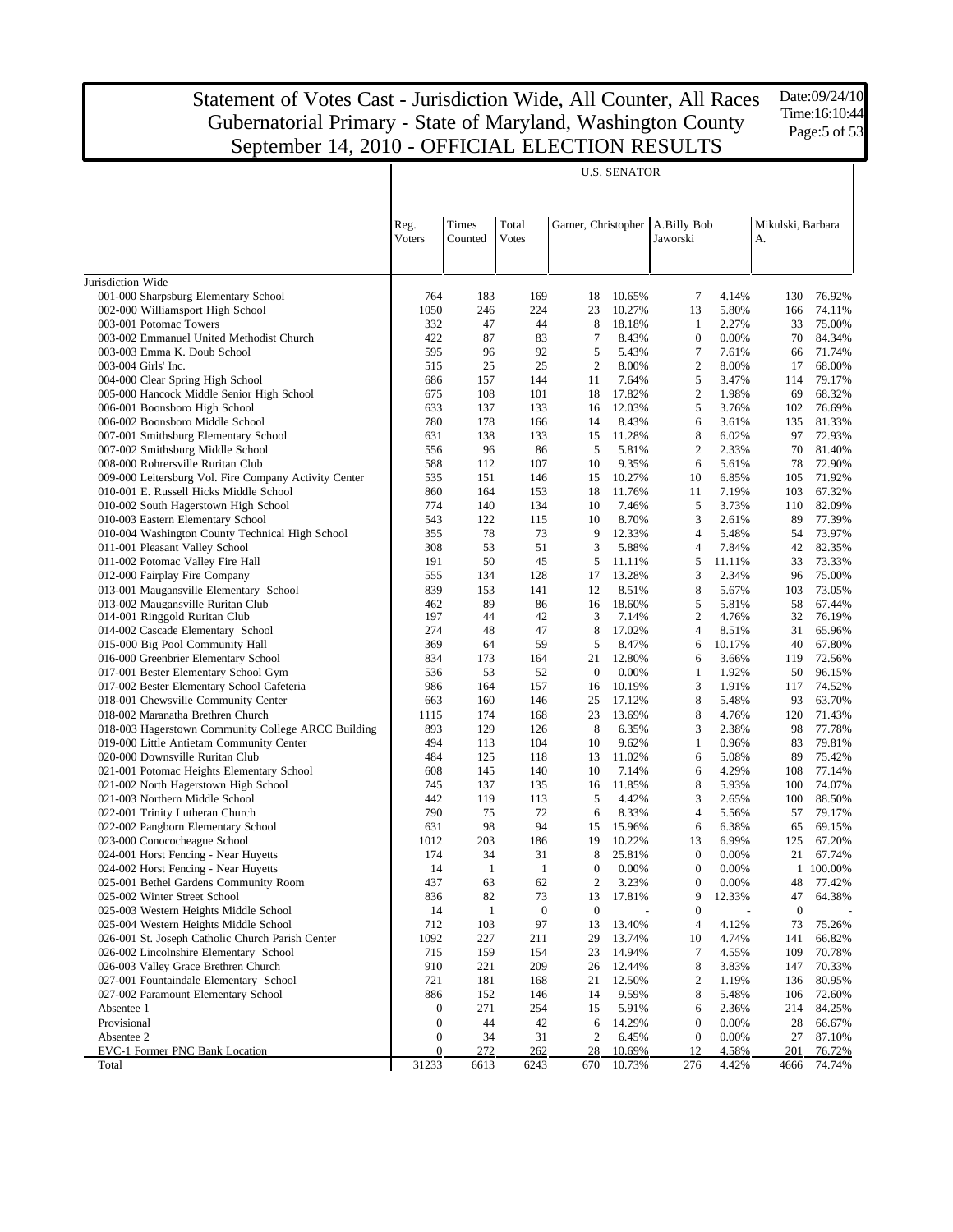Date:09/24/10 Time:16:10:44 Page:6 of 53

|                                                            | <b>U.S. SENATOR</b> |                |                                     |                |                                    |                |                       |                |  |  |
|------------------------------------------------------------|---------------------|----------------|-------------------------------------|----------------|------------------------------------|----------------|-----------------------|----------------|--|--|
|                                                            |                     |                | Scaldaferri, Theresa Taylor, Blaine |                | Taylor, Sanquetta                  |                | Young, Lih            |                |  |  |
|                                                            |                     |                |                                     |                |                                    |                |                       |                |  |  |
| Jurisdiction Wide                                          |                     |                |                                     |                |                                    |                |                       |                |  |  |
| 001-000 Sharpsburg Elementary School                       | 5                   | 2.96%          | 7<br>9                              | 4.14%          | 1                                  | 0.59%<br>0.89% | $\mathbf{1}$          | 0.59%<br>1.34% |  |  |
| 002-000 Williamsport High School<br>003-001 Potomac Towers | 8<br>1              | 3.57%<br>2.27% | $\mathbf{1}$                        | 4.02%<br>2.27% | $\overline{c}$<br>$\boldsymbol{0}$ | 0.00%          | 3<br>$\boldsymbol{0}$ | 0.00%          |  |  |
| 003-002 Emmanuel United Methodist Church                   | 4                   | 4.82%          | 2                                   | 2.41%          | $\theta$                           | 0.00%          | $\mathbf{0}$          | 0.00%          |  |  |
| 003-003 Emma K. Doub School                                | 5                   | 5.43%          | 7                                   | 7.61%          | 1                                  | 1.09%          | $\mathbf{1}$          | 1.09%          |  |  |
| 003-004 Girls' Inc.                                        | 1                   | 4.00%          | $\overline{c}$                      | 8.00%          | $\boldsymbol{0}$                   | 0.00%          | 1                     | 4.00%          |  |  |
| 004-000 Clear Spring High School                           | 4                   | 2.78%          | 8                                   | 5.56%          | 1                                  | 0.69%          | 1                     | 0.69%          |  |  |
| 005-000 Hancock Middle Senior High School                  | 5                   | 4.95%          | 5                                   | 4.95%          | 1                                  | 0.99%          | $\mathbf{1}$          | 0.99%          |  |  |
| 006-001 Boonsboro High School                              | $\mathbf{2}$        | 1.50%          | 3                                   | 2.26%          | $\boldsymbol{0}$                   | 0.00%          | 5                     | 3.76%          |  |  |
| 006-002 Boonsboro Middle School                            | 4                   | 2.41%          | 4                                   | 2.41%          | $\overline{c}$                     | 1.20%          | $\mathbf{1}$          | 0.60%          |  |  |
| 007-001 Smithsburg Elementary School                       | 3                   | 2.26%          | 9                                   | 6.77%          | $\boldsymbol{0}$                   | 0.00%          | $\mathbf{1}$          | 0.75%          |  |  |
| 007-002 Smithsburg Middle School                           | 3                   | 3.49%          | 3                                   | 3.49%          | $\boldsymbol{0}$                   | 0.00%          | 3                     | 3.49%          |  |  |
| 008-000 Rohrersville Ruritan Club                          | 3                   | 2.80%          | 6                                   | 5.61%          | $\overline{c}$                     | 1.87%          | $\sqrt{2}$            | 1.87%          |  |  |
| 009-000 Leitersburg Vol. Fire Company Activity Center      | 4                   | 2.74%          | 5                                   | 3.42%          | 4                                  | 2.74%          | 3                     | 2.05%          |  |  |
| 010-001 E. Russell Hicks Middle School                     | 5                   | 3.27%          | 8                                   | 5.23%          | 3                                  | 1.96%          | 5                     | 3.27%          |  |  |
| 010-002 South Hagerstown High School                       | 1                   | 0.75%          | 6                                   | 4.48%          | 1                                  | 0.75%          | $\mathbf{1}$          | 0.75%          |  |  |
| 010-003 Eastern Elementary School                          | 6                   | 5.22%          | 4                                   | 3.48%          | 1                                  | 0.87%          | $\overline{2}$        | 1.74%          |  |  |
| 010-004 Washington County Technical High School            | 1                   | 1.37%          | 5                                   | 6.85%          | $\boldsymbol{0}$                   | 0.00%          | $\boldsymbol{0}$      | 0.00%          |  |  |
| 011-001 Pleasant Valley School                             | 1                   | 1.96%          | $\boldsymbol{0}$                    | 0.00%          | $\boldsymbol{0}$                   | 0.00%          | $\mathbf{1}$          | 1.96%          |  |  |
| 011-002 Potomac Valley Fire Hall                           | $\boldsymbol{0}$    | 0.00%          | $\boldsymbol{0}$                    | 0.00%          | $\boldsymbol{0}$                   | 0.00%          | $\overline{2}$        | 4.44%          |  |  |
| 012-000 Fairplay Fire Company                              | 4                   | 3.13%          | 7                                   | 5.47%          | $\boldsymbol{0}$                   | 0.00%          | $\mathbf{1}$          | 0.78%          |  |  |
| 013-001 Maugansville Elementary School                     | 11                  | 7.80%          | 4                                   | 2.84%          | $\boldsymbol{0}$                   | 0.00%          | 3                     | 2.13%          |  |  |
| 013-002 Maugansville Ruritan Club                          | 5                   | 5.81%          | $\boldsymbol{0}$                    | 0.00%          | $\overline{c}$                     | 2.33%          | $\boldsymbol{0}$      | 0.00%          |  |  |
| 014-001 Ringgold Ruritan Club                              | $\overline{c}$      | 4.76%          | $\overline{c}$                      | 4.76%          | $\mathbf{0}$                       | 0.00%          | 1                     | 2.38%          |  |  |
| 014-002 Cascade Elementary School                          | 4                   | 8.51%          | $\mathbf{0}$                        | 0.00%          | $\boldsymbol{0}$                   | 0.00%          | $\boldsymbol{0}$      | 0.00%          |  |  |
| 015-000 Big Pool Community Hall                            | $\mathbf{1}$        | 1.69%          | 7                                   | 11.86%         | $\theta$                           | 0.00%          | $\boldsymbol{0}$      | 0.00%          |  |  |
| 016-000 Greenbrier Elementary School                       | 8                   | 4.88%          | 5                                   | 3.05%          | $\overline{0}$                     | 0.00%          | 5                     | 3.05%          |  |  |
| 017-001 Bester Elementary School Gym                       | $\boldsymbol{0}$    | 0.00%          | $\mathbf{0}$                        | 0.00%          | 1                                  | 1.92%          | $\boldsymbol{0}$      | 0.00%          |  |  |
| 017-002 Bester Elementary School Cafeteria                 | 11                  | 7.01%          | 6                                   | 3.82%          | 4                                  | 2.55%          | $\boldsymbol{0}$      | 0.00%          |  |  |
| 018-001 Chewsville Community Center                        | 5                   | 3.42%          | 9                                   | 6.16%          | 1                                  | 0.68%          | 5                     | 3.42%          |  |  |
| 018-002 Maranatha Brethren Church                          | 6                   | 3.57%          | 8                                   | 4.76%          | $\mathbf{1}$                       | 0.60%          | $\sqrt{2}$            | 1.19%          |  |  |
| 018-003 Hagerstown Community College ARCC Building         | 6                   | 4.76%          | 6                                   | 4.76%          | $\overline{2}$                     | 1.59%          | 3                     | 2.38%          |  |  |
| 019-000 Little Antietam Community Center                   | $\mathbf{1}$        | 0.96%          | $\overline{c}$                      | 1.92%          | $\overline{c}$                     | 1.92%          | 5                     | 4.81%          |  |  |
| 020-000 Downsville Ruritan Club                            | 5                   | 4.24%          | 3                                   | 2.54%          | $\mathbf{1}$                       | 0.85%          | $\mathbf{1}$          | 0.85%          |  |  |
| 021-001 Potomac Heights Elementary School                  | 6                   | 4.29%          | $\tau$                              | 5.00%          | $\mathbf{0}$                       | 0.00%          | 3                     | 2.14%          |  |  |
| 021-002 North Hagerstown High School                       | 5                   | 3.70%          | $\overline{c}$                      | 1.48%          | 1                                  | 0.74%          | 3                     | 2.22%          |  |  |
| 021-003 Northern Middle School                             | $\overline{c}$      | 1.77%          | $\boldsymbol{2}$                    | 1.77%          | $\mathbf{0}$                       | 0.00%          | $\mathbf{1}$          | 0.88%          |  |  |
| 022-001 Trinity Lutheran Church                            | $\boldsymbol{0}$    | 0.00%          | 3                                   | 4.17%          | 1                                  | 1.39%          | $\mathbf{1}$          | 1.39%          |  |  |
| 022-002 Pangborn Elementary School                         | $\mathbf{2}$        | 2.13%          | 3                                   | 3.19%          | $\mathbf{1}$                       | 1.06%          | $\boldsymbol{2}$      | 2.13%          |  |  |
| 023-000 Conococheague School                               | 10                  | 5.38%          | 13                                  | 6.99%          | 3                                  | 1.61%          | 3                     | 1.61%          |  |  |
| 024-001 Horst Fencing - Near Huyetts                       | $\boldsymbol{0}$    | 0.00%          | $\boldsymbol{0}$                    | 0.00%          | $\boldsymbol{2}$                   | 6.45%          | $\boldsymbol{0}$      | $0.00\%$       |  |  |
| 024-002 Horst Fencing - Near Huyetts                       | 0                   | 0.00%          | $\boldsymbol{0}$                    | 0.00%          | $\boldsymbol{0}$                   | 0.00%          | $\boldsymbol{0}$      | 0.00%          |  |  |
| 025-001 Bethel Gardens Community Room                      | 1                   | 1.61%          | 4                                   | 6.45%          | 4                                  | 6.45%          | 3                     | 4.84%          |  |  |
| 025-002 Winter Street School                               | 1                   | 1.37%          | 1                                   | 1.37%          | 1                                  | 1.37%          | $\mathbf{1}$          | 1.37%          |  |  |
| 025-003 Western Heights Middle School                      | $\boldsymbol{0}$    |                | $\boldsymbol{0}$                    |                | $\boldsymbol{0}$                   |                | $\boldsymbol{0}$      |                |  |  |
| 025-004 Western Heights Middle School                      | 2                   | 2.06%          | 4                                   | 4.12%          | 1                                  | 1.03%          | $\boldsymbol{0}$      | 0.00%          |  |  |
| 026-001 St. Joseph Catholic Church Parish Center           | 11                  | 5.21%          | 13                                  | 6.16%          | 3                                  | 1.42%          | 4                     | 1.90%          |  |  |
| 026-002 Lincolnshire Elementary School                     | 5                   | 3.25%          | 7                                   | 4.55%          | 1                                  | 0.65%          | $\boldsymbol{2}$      | 1.30%          |  |  |
| 026-003 Valley Grace Brethren Church                       | 10                  | 4.78%          | 10                                  | 4.78%          | 3                                  | 1.44%          | 5                     | 2.39%          |  |  |
| 027-001 Fountaindale Elementary School                     | 3                   | 1.79%          | 2                                   | 1.19%          | $\boldsymbol{2}$                   | 1.19%          | $\boldsymbol{2}$      | 1.19%          |  |  |
| 027-002 Paramount Elementary School                        | 4                   | 2.74%          | 10                                  | 6.85%          | 3                                  | 2.05%          | $\mathbf{1}$          | 0.68%          |  |  |
| Absentee 1                                                 | 3                   | 1.18%          | 12                                  | 4.72%          | $\overline{c}$                     | 0.79%          | $\boldsymbol{2}$      | 0.79%          |  |  |
| Provisional                                                | 3                   | 7.14%          | $\boldsymbol{2}$                    | 4.76%          | $\overline{2}$                     | 4.76%          | $\mathbf{1}$          | 2.38%          |  |  |
| Absentee 2                                                 | $\boldsymbol{2}$    | 6.45%          | $\boldsymbol{0}$                    | 0.00%          | $\boldsymbol{0}$                   | 0.00%          | $\boldsymbol{0}$      | 0.00%          |  |  |
| EVC-1 Former PNC Bank Location                             | 6                   | 2.29%          | $\tau$                              | 2.67%          | $\overline{c}$                     | 0.76%          | 6                     | 2.29%          |  |  |
| Total                                                      | 211                 | 3.38%          | 255                                 | 4.08%          | 65                                 | 1.04%          | 100                   | 1.60%          |  |  |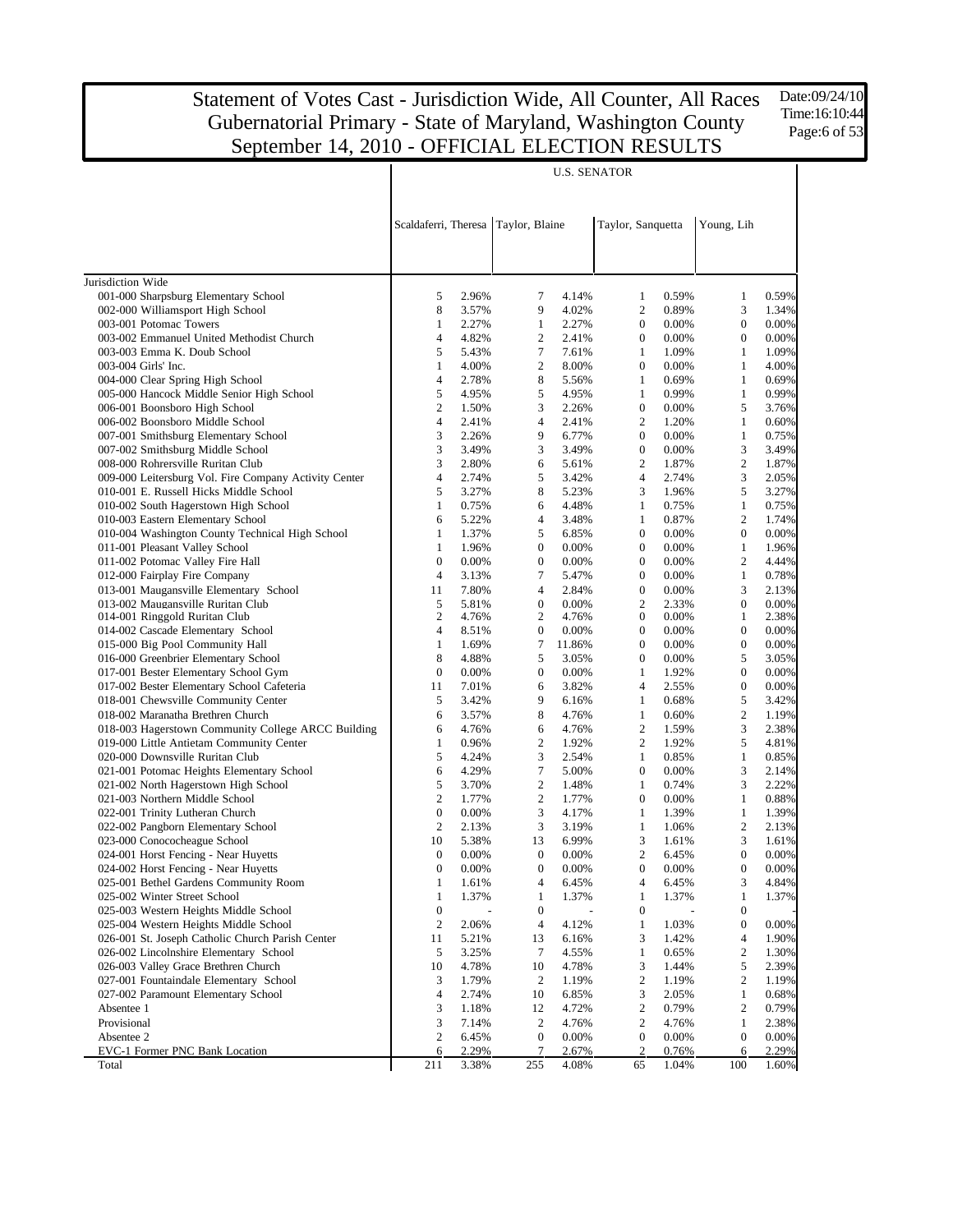Date:09/24/10 Time:16:10:44 Page:7 of 53

| Times<br>Total<br>Reg.<br>Clark, J. Casey<br>Duck, Andrew<br>Votes<br><b>Voters</b><br>Counted<br>Jurisdiction Wide<br>001-000 Sharpsburg Elementary School<br>764<br>183<br>163<br>43<br>26.38%<br>120<br>73.62%<br>002-000 Williamsport High School<br>1050<br>203<br>75.86%<br>246<br>49<br>24.14%<br>154<br>47<br>39<br>35.90%<br>003-001 Potomac Towers<br>332<br>64.10%<br>14<br>25<br>422<br>87<br>73<br>32.88%<br>49<br>003-002 Emmanuel United Methodist Church<br>24<br>67.12%<br>595<br>88<br>73.86%<br>003-003 Emma K. Doub School<br>96<br>23<br>26.14%<br>65<br>515<br>25<br>22<br>003-004 Girls' Inc.<br>4<br>18.18%<br>18<br>81.82%<br>686<br>004-000 Clear Spring High School<br>157<br>134<br>26.87%<br>98<br>73.13%<br>36<br>005-000 Hancock Middle Senior High School<br>675<br>93<br>108<br>43<br>46.24%<br>50<br>53.76%<br>633<br>71.43%<br>006-001 Boonsboro High School<br>137<br>126<br>28.57%<br>90<br>36<br>780<br>18.90%<br>006-002 Boonsboro Middle School<br>178<br>164<br>133<br>81.10%<br>31<br>72.97%<br>007-001 Smithsburg Elementary School<br>631<br>138<br>111<br>30<br>27.03%<br>81<br>556<br>96<br>78<br>70.51%<br>007-002 Smithsburg Middle School<br>23<br>29.49%<br>55<br>588<br>101<br>008-000 Rohrersville Ruritan Club<br>112<br>32.67%<br>68<br>67.33%<br>33<br>009-000 Leitersburg Vol. Fire Company Activity Center<br>535<br>151<br>128<br>26.56%<br>94<br>73.44%<br>34<br>65.89%<br>010-001 E. Russell Hicks Middle School<br>860<br>164<br>129<br>44<br>34.11%<br>85<br>010-002 South Hagerstown High School<br>774<br>97<br>140<br>128<br>24.22%<br>75.78%<br>31<br>543<br>010-003 Eastern Elementary School<br>122<br>105<br>33<br>31.43%<br>72<br>68.57%<br>010-004 Washington County Technical High School<br>355<br>78<br>28.79%<br>66<br>19<br>47<br>71.21%<br>308<br>49<br>14.29%<br>011-001 Pleasant Valley School<br>53<br>7<br>42<br>85.71%<br>191<br>50<br>67.39%<br>011-002 Potomac Valley Fire Hall<br>46<br>32.61%<br>31<br>15<br>66.09%<br>012-000 Fairplay Fire Company<br>555<br>134<br>115<br>39<br>33.91%<br>76<br>013-001 Maugansville Elementary School<br>839<br>49<br>63.70%<br>153<br>135<br>36.30%<br>86<br>013-002 Maugansville Ruritan Club<br>462<br>89<br>80<br>27<br>33.75%<br>53<br>66.25%<br>34<br>014-001 Ringgold Ruritan Club<br>197<br>44<br>29.41%<br>24<br>70.59%<br>10<br>44<br>014-002 Cascade Elementary School<br>274<br>48<br>21<br>47.73%<br>23<br>52.27%<br>369<br>57.69%<br>015-000 Big Pool Community Hall<br>64<br>52<br>22<br>42.31%<br>30<br>31.25%<br>016-000 Greenbrier Elementary School<br>834<br>173<br>144<br>99<br>68.75%<br>45<br>536<br>51<br>50.98%<br>017-001 Bester Elementary School Gym<br>53<br>25<br>49.02%<br>26<br>61.64%<br>017-002 Bester Elementary School Cafeteria<br>986<br>164<br>146<br>38.36%<br>90<br>56<br>66.42%<br>018-001 Chewsville Community Center<br>663<br>160<br>137<br>33.58%<br>91<br>46<br>77.03%<br>018-002 Maranatha Brethren Church<br>1115<br>174<br>148<br>34<br>22.97%<br>114<br>893<br>34.48%<br>018-003 Hagerstown Community College ARCC Building<br>129<br>116<br>40<br>76<br>65.52%<br>019-000 Little Antietam Community Center<br>494<br>113<br>99<br>22<br>22.22%<br>77<br>77.78%<br>484<br>020-000 Downsville Ruritan Club<br>125<br>105<br>33<br>31.43%<br>72<br>68.57%<br>68.29%<br>021-001 Potomac Heights Elementary School<br>608<br>145<br>123<br>39<br>31.71%<br>84<br>021-002 North Hagerstown High School<br>745<br>137<br>123<br>41<br>33.33%<br>82<br>66.67%<br>71.29%<br>021-003 Northern Middle School<br>442<br>119<br>101<br>29<br>28.71%<br>72<br>57<br>45.61%<br>022-001 Trinity Lutheran Church<br>790<br>75<br>31<br>54.39%<br>26<br>98<br>79<br>41.77%<br>022-002 Pangborn Elementary School<br>631<br>33<br>46<br>58.23%<br>1012<br>177<br>023-000 Conococheague School<br>203<br>61<br>34.46%<br>116<br>65.54%<br>024-001 Horst Fencing - Near Huyetts<br>174<br>34<br>31<br>$\tau$<br>22.58%<br>24<br>77.42%<br>$\boldsymbol{0}$<br>14<br>$\mathbf{1}$<br>$\boldsymbol{0}$<br>$\boldsymbol{0}$<br>024-002 Horst Fencing - Near Huyetts<br>19<br>38.78%<br>025-001 Bethel Gardens Community Room<br>437<br>63<br>49<br>30<br>61.22%<br>025-002 Winter Street School<br>836<br>82<br>20<br>29.85%<br>47<br>70.15%<br>67<br>025-003 Western Heights Middle School<br>14<br>$\mathbf{1}$<br>$\boldsymbol{0}$<br>$\boldsymbol{0}$<br>0<br>025-004 Western Heights Middle School<br>712<br>103<br>88<br>32<br>36.36%<br>56<br>63.64%<br>026-001 St. Joseph Catholic Church Parish Center<br>1092<br>227<br>119<br>63.64%<br>187<br>68<br>36.36%<br>026-002 Lincolnshire Elementary School<br>715<br>159<br>102<br>71.33%<br>143<br>41<br>28.67%<br>026-003 Valley Grace Brethren Church<br>910<br>221<br>25.00%<br>135<br>75.00%<br>180<br>45<br>027-001 Fountaindale Elementary School<br>721<br>181<br>21.85%<br>118<br>78.15%<br>151<br>33<br>027-002 Paramount Elementary School<br>886<br>152<br>124<br>34.68%<br>81<br>65.32%<br>43<br>$\boldsymbol{0}$<br>271<br>225<br>82<br>143<br>63.56%<br>Absentee 1<br>36.44%<br>Provisional<br>$\boldsymbol{0}$<br>44<br>24<br>64.86%<br>37<br>13<br>35.14%<br>Absentee 2<br>0<br>34<br>30<br>9<br>30.00%<br>21<br>70.00%<br>EVC-1 Former PNC Bank Location<br>0<br>272<br>25.51%<br>184<br>74.49%<br>247<br>63<br>31233<br>6613<br>1772<br>31.25%<br>3899<br>68.75%<br>Total<br>5671 |  |  | <b>U.S. CONGRESS 06</b> |  |  |
|------------------------------------------------------------------------------------------------------------------------------------------------------------------------------------------------------------------------------------------------------------------------------------------------------------------------------------------------------------------------------------------------------------------------------------------------------------------------------------------------------------------------------------------------------------------------------------------------------------------------------------------------------------------------------------------------------------------------------------------------------------------------------------------------------------------------------------------------------------------------------------------------------------------------------------------------------------------------------------------------------------------------------------------------------------------------------------------------------------------------------------------------------------------------------------------------------------------------------------------------------------------------------------------------------------------------------------------------------------------------------------------------------------------------------------------------------------------------------------------------------------------------------------------------------------------------------------------------------------------------------------------------------------------------------------------------------------------------------------------------------------------------------------------------------------------------------------------------------------------------------------------------------------------------------------------------------------------------------------------------------------------------------------------------------------------------------------------------------------------------------------------------------------------------------------------------------------------------------------------------------------------------------------------------------------------------------------------------------------------------------------------------------------------------------------------------------------------------------------------------------------------------------------------------------------------------------------------------------------------------------------------------------------------------------------------------------------------------------------------------------------------------------------------------------------------------------------------------------------------------------------------------------------------------------------------------------------------------------------------------------------------------------------------------------------------------------------------------------------------------------------------------------------------------------------------------------------------------------------------------------------------------------------------------------------------------------------------------------------------------------------------------------------------------------------------------------------------------------------------------------------------------------------------------------------------------------------------------------------------------------------------------------------------------------------------------------------------------------------------------------------------------------------------------------------------------------------------------------------------------------------------------------------------------------------------------------------------------------------------------------------------------------------------------------------------------------------------------------------------------------------------------------------------------------------------------------------------------------------------------------------------------------------------------------------------------------------------------------------------------------------------------------------------------------------------------------------------------------------------------------------------------------------------------------------------------------------------------------------------------------------------------------------------------------------------------------------------------------------------------------------------------------------------------------------------------------------------------------------------------------------------------------------------------------------------------------------------------------------------------------------------------------------------------------------------------------------------------------------------------------------------------------------------------------------------------------------------------------------------------------------------------------------------------------------------------------------------------------------------------------------------------------------------|--|--|-------------------------|--|--|
|                                                                                                                                                                                                                                                                                                                                                                                                                                                                                                                                                                                                                                                                                                                                                                                                                                                                                                                                                                                                                                                                                                                                                                                                                                                                                                                                                                                                                                                                                                                                                                                                                                                                                                                                                                                                                                                                                                                                                                                                                                                                                                                                                                                                                                                                                                                                                                                                                                                                                                                                                                                                                                                                                                                                                                                                                                                                                                                                                                                                                                                                                                                                                                                                                                                                                                                                                                                                                                                                                                                                                                                                                                                                                                                                                                                                                                                                                                                                                                                                                                                                                                                                                                                                                                                                                                                                                                                                                                                                                                                                                                                                                                                                                                                                                                                                                                                                                                                                                                                                                                                                                                                                                                                                                                                                                                                                                                                                                  |  |  |                         |  |  |
|                                                                                                                                                                                                                                                                                                                                                                                                                                                                                                                                                                                                                                                                                                                                                                                                                                                                                                                                                                                                                                                                                                                                                                                                                                                                                                                                                                                                                                                                                                                                                                                                                                                                                                                                                                                                                                                                                                                                                                                                                                                                                                                                                                                                                                                                                                                                                                                                                                                                                                                                                                                                                                                                                                                                                                                                                                                                                                                                                                                                                                                                                                                                                                                                                                                                                                                                                                                                                                                                                                                                                                                                                                                                                                                                                                                                                                                                                                                                                                                                                                                                                                                                                                                                                                                                                                                                                                                                                                                                                                                                                                                                                                                                                                                                                                                                                                                                                                                                                                                                                                                                                                                                                                                                                                                                                                                                                                                                                  |  |  |                         |  |  |
|                                                                                                                                                                                                                                                                                                                                                                                                                                                                                                                                                                                                                                                                                                                                                                                                                                                                                                                                                                                                                                                                                                                                                                                                                                                                                                                                                                                                                                                                                                                                                                                                                                                                                                                                                                                                                                                                                                                                                                                                                                                                                                                                                                                                                                                                                                                                                                                                                                                                                                                                                                                                                                                                                                                                                                                                                                                                                                                                                                                                                                                                                                                                                                                                                                                                                                                                                                                                                                                                                                                                                                                                                                                                                                                                                                                                                                                                                                                                                                                                                                                                                                                                                                                                                                                                                                                                                                                                                                                                                                                                                                                                                                                                                                                                                                                                                                                                                                                                                                                                                                                                                                                                                                                                                                                                                                                                                                                                                  |  |  |                         |  |  |
|                                                                                                                                                                                                                                                                                                                                                                                                                                                                                                                                                                                                                                                                                                                                                                                                                                                                                                                                                                                                                                                                                                                                                                                                                                                                                                                                                                                                                                                                                                                                                                                                                                                                                                                                                                                                                                                                                                                                                                                                                                                                                                                                                                                                                                                                                                                                                                                                                                                                                                                                                                                                                                                                                                                                                                                                                                                                                                                                                                                                                                                                                                                                                                                                                                                                                                                                                                                                                                                                                                                                                                                                                                                                                                                                                                                                                                                                                                                                                                                                                                                                                                                                                                                                                                                                                                                                                                                                                                                                                                                                                                                                                                                                                                                                                                                                                                                                                                                                                                                                                                                                                                                                                                                                                                                                                                                                                                                                                  |  |  |                         |  |  |
|                                                                                                                                                                                                                                                                                                                                                                                                                                                                                                                                                                                                                                                                                                                                                                                                                                                                                                                                                                                                                                                                                                                                                                                                                                                                                                                                                                                                                                                                                                                                                                                                                                                                                                                                                                                                                                                                                                                                                                                                                                                                                                                                                                                                                                                                                                                                                                                                                                                                                                                                                                                                                                                                                                                                                                                                                                                                                                                                                                                                                                                                                                                                                                                                                                                                                                                                                                                                                                                                                                                                                                                                                                                                                                                                                                                                                                                                                                                                                                                                                                                                                                                                                                                                                                                                                                                                                                                                                                                                                                                                                                                                                                                                                                                                                                                                                                                                                                                                                                                                                                                                                                                                                                                                                                                                                                                                                                                                                  |  |  |                         |  |  |
|                                                                                                                                                                                                                                                                                                                                                                                                                                                                                                                                                                                                                                                                                                                                                                                                                                                                                                                                                                                                                                                                                                                                                                                                                                                                                                                                                                                                                                                                                                                                                                                                                                                                                                                                                                                                                                                                                                                                                                                                                                                                                                                                                                                                                                                                                                                                                                                                                                                                                                                                                                                                                                                                                                                                                                                                                                                                                                                                                                                                                                                                                                                                                                                                                                                                                                                                                                                                                                                                                                                                                                                                                                                                                                                                                                                                                                                                                                                                                                                                                                                                                                                                                                                                                                                                                                                                                                                                                                                                                                                                                                                                                                                                                                                                                                                                                                                                                                                                                                                                                                                                                                                                                                                                                                                                                                                                                                                                                  |  |  |                         |  |  |
|                                                                                                                                                                                                                                                                                                                                                                                                                                                                                                                                                                                                                                                                                                                                                                                                                                                                                                                                                                                                                                                                                                                                                                                                                                                                                                                                                                                                                                                                                                                                                                                                                                                                                                                                                                                                                                                                                                                                                                                                                                                                                                                                                                                                                                                                                                                                                                                                                                                                                                                                                                                                                                                                                                                                                                                                                                                                                                                                                                                                                                                                                                                                                                                                                                                                                                                                                                                                                                                                                                                                                                                                                                                                                                                                                                                                                                                                                                                                                                                                                                                                                                                                                                                                                                                                                                                                                                                                                                                                                                                                                                                                                                                                                                                                                                                                                                                                                                                                                                                                                                                                                                                                                                                                                                                                                                                                                                                                                  |  |  |                         |  |  |
|                                                                                                                                                                                                                                                                                                                                                                                                                                                                                                                                                                                                                                                                                                                                                                                                                                                                                                                                                                                                                                                                                                                                                                                                                                                                                                                                                                                                                                                                                                                                                                                                                                                                                                                                                                                                                                                                                                                                                                                                                                                                                                                                                                                                                                                                                                                                                                                                                                                                                                                                                                                                                                                                                                                                                                                                                                                                                                                                                                                                                                                                                                                                                                                                                                                                                                                                                                                                                                                                                                                                                                                                                                                                                                                                                                                                                                                                                                                                                                                                                                                                                                                                                                                                                                                                                                                                                                                                                                                                                                                                                                                                                                                                                                                                                                                                                                                                                                                                                                                                                                                                                                                                                                                                                                                                                                                                                                                                                  |  |  |                         |  |  |
|                                                                                                                                                                                                                                                                                                                                                                                                                                                                                                                                                                                                                                                                                                                                                                                                                                                                                                                                                                                                                                                                                                                                                                                                                                                                                                                                                                                                                                                                                                                                                                                                                                                                                                                                                                                                                                                                                                                                                                                                                                                                                                                                                                                                                                                                                                                                                                                                                                                                                                                                                                                                                                                                                                                                                                                                                                                                                                                                                                                                                                                                                                                                                                                                                                                                                                                                                                                                                                                                                                                                                                                                                                                                                                                                                                                                                                                                                                                                                                                                                                                                                                                                                                                                                                                                                                                                                                                                                                                                                                                                                                                                                                                                                                                                                                                                                                                                                                                                                                                                                                                                                                                                                                                                                                                                                                                                                                                                                  |  |  |                         |  |  |
|                                                                                                                                                                                                                                                                                                                                                                                                                                                                                                                                                                                                                                                                                                                                                                                                                                                                                                                                                                                                                                                                                                                                                                                                                                                                                                                                                                                                                                                                                                                                                                                                                                                                                                                                                                                                                                                                                                                                                                                                                                                                                                                                                                                                                                                                                                                                                                                                                                                                                                                                                                                                                                                                                                                                                                                                                                                                                                                                                                                                                                                                                                                                                                                                                                                                                                                                                                                                                                                                                                                                                                                                                                                                                                                                                                                                                                                                                                                                                                                                                                                                                                                                                                                                                                                                                                                                                                                                                                                                                                                                                                                                                                                                                                                                                                                                                                                                                                                                                                                                                                                                                                                                                                                                                                                                                                                                                                                                                  |  |  |                         |  |  |
|                                                                                                                                                                                                                                                                                                                                                                                                                                                                                                                                                                                                                                                                                                                                                                                                                                                                                                                                                                                                                                                                                                                                                                                                                                                                                                                                                                                                                                                                                                                                                                                                                                                                                                                                                                                                                                                                                                                                                                                                                                                                                                                                                                                                                                                                                                                                                                                                                                                                                                                                                                                                                                                                                                                                                                                                                                                                                                                                                                                                                                                                                                                                                                                                                                                                                                                                                                                                                                                                                                                                                                                                                                                                                                                                                                                                                                                                                                                                                                                                                                                                                                                                                                                                                                                                                                                                                                                                                                                                                                                                                                                                                                                                                                                                                                                                                                                                                                                                                                                                                                                                                                                                                                                                                                                                                                                                                                                                                  |  |  |                         |  |  |
|                                                                                                                                                                                                                                                                                                                                                                                                                                                                                                                                                                                                                                                                                                                                                                                                                                                                                                                                                                                                                                                                                                                                                                                                                                                                                                                                                                                                                                                                                                                                                                                                                                                                                                                                                                                                                                                                                                                                                                                                                                                                                                                                                                                                                                                                                                                                                                                                                                                                                                                                                                                                                                                                                                                                                                                                                                                                                                                                                                                                                                                                                                                                                                                                                                                                                                                                                                                                                                                                                                                                                                                                                                                                                                                                                                                                                                                                                                                                                                                                                                                                                                                                                                                                                                                                                                                                                                                                                                                                                                                                                                                                                                                                                                                                                                                                                                                                                                                                                                                                                                                                                                                                                                                                                                                                                                                                                                                                                  |  |  |                         |  |  |
|                                                                                                                                                                                                                                                                                                                                                                                                                                                                                                                                                                                                                                                                                                                                                                                                                                                                                                                                                                                                                                                                                                                                                                                                                                                                                                                                                                                                                                                                                                                                                                                                                                                                                                                                                                                                                                                                                                                                                                                                                                                                                                                                                                                                                                                                                                                                                                                                                                                                                                                                                                                                                                                                                                                                                                                                                                                                                                                                                                                                                                                                                                                                                                                                                                                                                                                                                                                                                                                                                                                                                                                                                                                                                                                                                                                                                                                                                                                                                                                                                                                                                                                                                                                                                                                                                                                                                                                                                                                                                                                                                                                                                                                                                                                                                                                                                                                                                                                                                                                                                                                                                                                                                                                                                                                                                                                                                                                                                  |  |  |                         |  |  |
|                                                                                                                                                                                                                                                                                                                                                                                                                                                                                                                                                                                                                                                                                                                                                                                                                                                                                                                                                                                                                                                                                                                                                                                                                                                                                                                                                                                                                                                                                                                                                                                                                                                                                                                                                                                                                                                                                                                                                                                                                                                                                                                                                                                                                                                                                                                                                                                                                                                                                                                                                                                                                                                                                                                                                                                                                                                                                                                                                                                                                                                                                                                                                                                                                                                                                                                                                                                                                                                                                                                                                                                                                                                                                                                                                                                                                                                                                                                                                                                                                                                                                                                                                                                                                                                                                                                                                                                                                                                                                                                                                                                                                                                                                                                                                                                                                                                                                                                                                                                                                                                                                                                                                                                                                                                                                                                                                                                                                  |  |  |                         |  |  |
|                                                                                                                                                                                                                                                                                                                                                                                                                                                                                                                                                                                                                                                                                                                                                                                                                                                                                                                                                                                                                                                                                                                                                                                                                                                                                                                                                                                                                                                                                                                                                                                                                                                                                                                                                                                                                                                                                                                                                                                                                                                                                                                                                                                                                                                                                                                                                                                                                                                                                                                                                                                                                                                                                                                                                                                                                                                                                                                                                                                                                                                                                                                                                                                                                                                                                                                                                                                                                                                                                                                                                                                                                                                                                                                                                                                                                                                                                                                                                                                                                                                                                                                                                                                                                                                                                                                                                                                                                                                                                                                                                                                                                                                                                                                                                                                                                                                                                                                                                                                                                                                                                                                                                                                                                                                                                                                                                                                                                  |  |  |                         |  |  |
|                                                                                                                                                                                                                                                                                                                                                                                                                                                                                                                                                                                                                                                                                                                                                                                                                                                                                                                                                                                                                                                                                                                                                                                                                                                                                                                                                                                                                                                                                                                                                                                                                                                                                                                                                                                                                                                                                                                                                                                                                                                                                                                                                                                                                                                                                                                                                                                                                                                                                                                                                                                                                                                                                                                                                                                                                                                                                                                                                                                                                                                                                                                                                                                                                                                                                                                                                                                                                                                                                                                                                                                                                                                                                                                                                                                                                                                                                                                                                                                                                                                                                                                                                                                                                                                                                                                                                                                                                                                                                                                                                                                                                                                                                                                                                                                                                                                                                                                                                                                                                                                                                                                                                                                                                                                                                                                                                                                                                  |  |  |                         |  |  |
|                                                                                                                                                                                                                                                                                                                                                                                                                                                                                                                                                                                                                                                                                                                                                                                                                                                                                                                                                                                                                                                                                                                                                                                                                                                                                                                                                                                                                                                                                                                                                                                                                                                                                                                                                                                                                                                                                                                                                                                                                                                                                                                                                                                                                                                                                                                                                                                                                                                                                                                                                                                                                                                                                                                                                                                                                                                                                                                                                                                                                                                                                                                                                                                                                                                                                                                                                                                                                                                                                                                                                                                                                                                                                                                                                                                                                                                                                                                                                                                                                                                                                                                                                                                                                                                                                                                                                                                                                                                                                                                                                                                                                                                                                                                                                                                                                                                                                                                                                                                                                                                                                                                                                                                                                                                                                                                                                                                                                  |  |  |                         |  |  |
|                                                                                                                                                                                                                                                                                                                                                                                                                                                                                                                                                                                                                                                                                                                                                                                                                                                                                                                                                                                                                                                                                                                                                                                                                                                                                                                                                                                                                                                                                                                                                                                                                                                                                                                                                                                                                                                                                                                                                                                                                                                                                                                                                                                                                                                                                                                                                                                                                                                                                                                                                                                                                                                                                                                                                                                                                                                                                                                                                                                                                                                                                                                                                                                                                                                                                                                                                                                                                                                                                                                                                                                                                                                                                                                                                                                                                                                                                                                                                                                                                                                                                                                                                                                                                                                                                                                                                                                                                                                                                                                                                                                                                                                                                                                                                                                                                                                                                                                                                                                                                                                                                                                                                                                                                                                                                                                                                                                                                  |  |  |                         |  |  |
|                                                                                                                                                                                                                                                                                                                                                                                                                                                                                                                                                                                                                                                                                                                                                                                                                                                                                                                                                                                                                                                                                                                                                                                                                                                                                                                                                                                                                                                                                                                                                                                                                                                                                                                                                                                                                                                                                                                                                                                                                                                                                                                                                                                                                                                                                                                                                                                                                                                                                                                                                                                                                                                                                                                                                                                                                                                                                                                                                                                                                                                                                                                                                                                                                                                                                                                                                                                                                                                                                                                                                                                                                                                                                                                                                                                                                                                                                                                                                                                                                                                                                                                                                                                                                                                                                                                                                                                                                                                                                                                                                                                                                                                                                                                                                                                                                                                                                                                                                                                                                                                                                                                                                                                                                                                                                                                                                                                                                  |  |  |                         |  |  |
|                                                                                                                                                                                                                                                                                                                                                                                                                                                                                                                                                                                                                                                                                                                                                                                                                                                                                                                                                                                                                                                                                                                                                                                                                                                                                                                                                                                                                                                                                                                                                                                                                                                                                                                                                                                                                                                                                                                                                                                                                                                                                                                                                                                                                                                                                                                                                                                                                                                                                                                                                                                                                                                                                                                                                                                                                                                                                                                                                                                                                                                                                                                                                                                                                                                                                                                                                                                                                                                                                                                                                                                                                                                                                                                                                                                                                                                                                                                                                                                                                                                                                                                                                                                                                                                                                                                                                                                                                                                                                                                                                                                                                                                                                                                                                                                                                                                                                                                                                                                                                                                                                                                                                                                                                                                                                                                                                                                                                  |  |  |                         |  |  |
|                                                                                                                                                                                                                                                                                                                                                                                                                                                                                                                                                                                                                                                                                                                                                                                                                                                                                                                                                                                                                                                                                                                                                                                                                                                                                                                                                                                                                                                                                                                                                                                                                                                                                                                                                                                                                                                                                                                                                                                                                                                                                                                                                                                                                                                                                                                                                                                                                                                                                                                                                                                                                                                                                                                                                                                                                                                                                                                                                                                                                                                                                                                                                                                                                                                                                                                                                                                                                                                                                                                                                                                                                                                                                                                                                                                                                                                                                                                                                                                                                                                                                                                                                                                                                                                                                                                                                                                                                                                                                                                                                                                                                                                                                                                                                                                                                                                                                                                                                                                                                                                                                                                                                                                                                                                                                                                                                                                                                  |  |  |                         |  |  |
|                                                                                                                                                                                                                                                                                                                                                                                                                                                                                                                                                                                                                                                                                                                                                                                                                                                                                                                                                                                                                                                                                                                                                                                                                                                                                                                                                                                                                                                                                                                                                                                                                                                                                                                                                                                                                                                                                                                                                                                                                                                                                                                                                                                                                                                                                                                                                                                                                                                                                                                                                                                                                                                                                                                                                                                                                                                                                                                                                                                                                                                                                                                                                                                                                                                                                                                                                                                                                                                                                                                                                                                                                                                                                                                                                                                                                                                                                                                                                                                                                                                                                                                                                                                                                                                                                                                                                                                                                                                                                                                                                                                                                                                                                                                                                                                                                                                                                                                                                                                                                                                                                                                                                                                                                                                                                                                                                                                                                  |  |  |                         |  |  |
|                                                                                                                                                                                                                                                                                                                                                                                                                                                                                                                                                                                                                                                                                                                                                                                                                                                                                                                                                                                                                                                                                                                                                                                                                                                                                                                                                                                                                                                                                                                                                                                                                                                                                                                                                                                                                                                                                                                                                                                                                                                                                                                                                                                                                                                                                                                                                                                                                                                                                                                                                                                                                                                                                                                                                                                                                                                                                                                                                                                                                                                                                                                                                                                                                                                                                                                                                                                                                                                                                                                                                                                                                                                                                                                                                                                                                                                                                                                                                                                                                                                                                                                                                                                                                                                                                                                                                                                                                                                                                                                                                                                                                                                                                                                                                                                                                                                                                                                                                                                                                                                                                                                                                                                                                                                                                                                                                                                                                  |  |  |                         |  |  |
|                                                                                                                                                                                                                                                                                                                                                                                                                                                                                                                                                                                                                                                                                                                                                                                                                                                                                                                                                                                                                                                                                                                                                                                                                                                                                                                                                                                                                                                                                                                                                                                                                                                                                                                                                                                                                                                                                                                                                                                                                                                                                                                                                                                                                                                                                                                                                                                                                                                                                                                                                                                                                                                                                                                                                                                                                                                                                                                                                                                                                                                                                                                                                                                                                                                                                                                                                                                                                                                                                                                                                                                                                                                                                                                                                                                                                                                                                                                                                                                                                                                                                                                                                                                                                                                                                                                                                                                                                                                                                                                                                                                                                                                                                                                                                                                                                                                                                                                                                                                                                                                                                                                                                                                                                                                                                                                                                                                                                  |  |  |                         |  |  |
|                                                                                                                                                                                                                                                                                                                                                                                                                                                                                                                                                                                                                                                                                                                                                                                                                                                                                                                                                                                                                                                                                                                                                                                                                                                                                                                                                                                                                                                                                                                                                                                                                                                                                                                                                                                                                                                                                                                                                                                                                                                                                                                                                                                                                                                                                                                                                                                                                                                                                                                                                                                                                                                                                                                                                                                                                                                                                                                                                                                                                                                                                                                                                                                                                                                                                                                                                                                                                                                                                                                                                                                                                                                                                                                                                                                                                                                                                                                                                                                                                                                                                                                                                                                                                                                                                                                                                                                                                                                                                                                                                                                                                                                                                                                                                                                                                                                                                                                                                                                                                                                                                                                                                                                                                                                                                                                                                                                                                  |  |  |                         |  |  |
|                                                                                                                                                                                                                                                                                                                                                                                                                                                                                                                                                                                                                                                                                                                                                                                                                                                                                                                                                                                                                                                                                                                                                                                                                                                                                                                                                                                                                                                                                                                                                                                                                                                                                                                                                                                                                                                                                                                                                                                                                                                                                                                                                                                                                                                                                                                                                                                                                                                                                                                                                                                                                                                                                                                                                                                                                                                                                                                                                                                                                                                                                                                                                                                                                                                                                                                                                                                                                                                                                                                                                                                                                                                                                                                                                                                                                                                                                                                                                                                                                                                                                                                                                                                                                                                                                                                                                                                                                                                                                                                                                                                                                                                                                                                                                                                                                                                                                                                                                                                                                                                                                                                                                                                                                                                                                                                                                                                                                  |  |  |                         |  |  |
|                                                                                                                                                                                                                                                                                                                                                                                                                                                                                                                                                                                                                                                                                                                                                                                                                                                                                                                                                                                                                                                                                                                                                                                                                                                                                                                                                                                                                                                                                                                                                                                                                                                                                                                                                                                                                                                                                                                                                                                                                                                                                                                                                                                                                                                                                                                                                                                                                                                                                                                                                                                                                                                                                                                                                                                                                                                                                                                                                                                                                                                                                                                                                                                                                                                                                                                                                                                                                                                                                                                                                                                                                                                                                                                                                                                                                                                                                                                                                                                                                                                                                                                                                                                                                                                                                                                                                                                                                                                                                                                                                                                                                                                                                                                                                                                                                                                                                                                                                                                                                                                                                                                                                                                                                                                                                                                                                                                                                  |  |  |                         |  |  |
|                                                                                                                                                                                                                                                                                                                                                                                                                                                                                                                                                                                                                                                                                                                                                                                                                                                                                                                                                                                                                                                                                                                                                                                                                                                                                                                                                                                                                                                                                                                                                                                                                                                                                                                                                                                                                                                                                                                                                                                                                                                                                                                                                                                                                                                                                                                                                                                                                                                                                                                                                                                                                                                                                                                                                                                                                                                                                                                                                                                                                                                                                                                                                                                                                                                                                                                                                                                                                                                                                                                                                                                                                                                                                                                                                                                                                                                                                                                                                                                                                                                                                                                                                                                                                                                                                                                                                                                                                                                                                                                                                                                                                                                                                                                                                                                                                                                                                                                                                                                                                                                                                                                                                                                                                                                                                                                                                                                                                  |  |  |                         |  |  |
|                                                                                                                                                                                                                                                                                                                                                                                                                                                                                                                                                                                                                                                                                                                                                                                                                                                                                                                                                                                                                                                                                                                                                                                                                                                                                                                                                                                                                                                                                                                                                                                                                                                                                                                                                                                                                                                                                                                                                                                                                                                                                                                                                                                                                                                                                                                                                                                                                                                                                                                                                                                                                                                                                                                                                                                                                                                                                                                                                                                                                                                                                                                                                                                                                                                                                                                                                                                                                                                                                                                                                                                                                                                                                                                                                                                                                                                                                                                                                                                                                                                                                                                                                                                                                                                                                                                                                                                                                                                                                                                                                                                                                                                                                                                                                                                                                                                                                                                                                                                                                                                                                                                                                                                                                                                                                                                                                                                                                  |  |  |                         |  |  |
|                                                                                                                                                                                                                                                                                                                                                                                                                                                                                                                                                                                                                                                                                                                                                                                                                                                                                                                                                                                                                                                                                                                                                                                                                                                                                                                                                                                                                                                                                                                                                                                                                                                                                                                                                                                                                                                                                                                                                                                                                                                                                                                                                                                                                                                                                                                                                                                                                                                                                                                                                                                                                                                                                                                                                                                                                                                                                                                                                                                                                                                                                                                                                                                                                                                                                                                                                                                                                                                                                                                                                                                                                                                                                                                                                                                                                                                                                                                                                                                                                                                                                                                                                                                                                                                                                                                                                                                                                                                                                                                                                                                                                                                                                                                                                                                                                                                                                                                                                                                                                                                                                                                                                                                                                                                                                                                                                                                                                  |  |  |                         |  |  |
|                                                                                                                                                                                                                                                                                                                                                                                                                                                                                                                                                                                                                                                                                                                                                                                                                                                                                                                                                                                                                                                                                                                                                                                                                                                                                                                                                                                                                                                                                                                                                                                                                                                                                                                                                                                                                                                                                                                                                                                                                                                                                                                                                                                                                                                                                                                                                                                                                                                                                                                                                                                                                                                                                                                                                                                                                                                                                                                                                                                                                                                                                                                                                                                                                                                                                                                                                                                                                                                                                                                                                                                                                                                                                                                                                                                                                                                                                                                                                                                                                                                                                                                                                                                                                                                                                                                                                                                                                                                                                                                                                                                                                                                                                                                                                                                                                                                                                                                                                                                                                                                                                                                                                                                                                                                                                                                                                                                                                  |  |  |                         |  |  |
|                                                                                                                                                                                                                                                                                                                                                                                                                                                                                                                                                                                                                                                                                                                                                                                                                                                                                                                                                                                                                                                                                                                                                                                                                                                                                                                                                                                                                                                                                                                                                                                                                                                                                                                                                                                                                                                                                                                                                                                                                                                                                                                                                                                                                                                                                                                                                                                                                                                                                                                                                                                                                                                                                                                                                                                                                                                                                                                                                                                                                                                                                                                                                                                                                                                                                                                                                                                                                                                                                                                                                                                                                                                                                                                                                                                                                                                                                                                                                                                                                                                                                                                                                                                                                                                                                                                                                                                                                                                                                                                                                                                                                                                                                                                                                                                                                                                                                                                                                                                                                                                                                                                                                                                                                                                                                                                                                                                                                  |  |  |                         |  |  |
|                                                                                                                                                                                                                                                                                                                                                                                                                                                                                                                                                                                                                                                                                                                                                                                                                                                                                                                                                                                                                                                                                                                                                                                                                                                                                                                                                                                                                                                                                                                                                                                                                                                                                                                                                                                                                                                                                                                                                                                                                                                                                                                                                                                                                                                                                                                                                                                                                                                                                                                                                                                                                                                                                                                                                                                                                                                                                                                                                                                                                                                                                                                                                                                                                                                                                                                                                                                                                                                                                                                                                                                                                                                                                                                                                                                                                                                                                                                                                                                                                                                                                                                                                                                                                                                                                                                                                                                                                                                                                                                                                                                                                                                                                                                                                                                                                                                                                                                                                                                                                                                                                                                                                                                                                                                                                                                                                                                                                  |  |  |                         |  |  |
|                                                                                                                                                                                                                                                                                                                                                                                                                                                                                                                                                                                                                                                                                                                                                                                                                                                                                                                                                                                                                                                                                                                                                                                                                                                                                                                                                                                                                                                                                                                                                                                                                                                                                                                                                                                                                                                                                                                                                                                                                                                                                                                                                                                                                                                                                                                                                                                                                                                                                                                                                                                                                                                                                                                                                                                                                                                                                                                                                                                                                                                                                                                                                                                                                                                                                                                                                                                                                                                                                                                                                                                                                                                                                                                                                                                                                                                                                                                                                                                                                                                                                                                                                                                                                                                                                                                                                                                                                                                                                                                                                                                                                                                                                                                                                                                                                                                                                                                                                                                                                                                                                                                                                                                                                                                                                                                                                                                                                  |  |  |                         |  |  |
|                                                                                                                                                                                                                                                                                                                                                                                                                                                                                                                                                                                                                                                                                                                                                                                                                                                                                                                                                                                                                                                                                                                                                                                                                                                                                                                                                                                                                                                                                                                                                                                                                                                                                                                                                                                                                                                                                                                                                                                                                                                                                                                                                                                                                                                                                                                                                                                                                                                                                                                                                                                                                                                                                                                                                                                                                                                                                                                                                                                                                                                                                                                                                                                                                                                                                                                                                                                                                                                                                                                                                                                                                                                                                                                                                                                                                                                                                                                                                                                                                                                                                                                                                                                                                                                                                                                                                                                                                                                                                                                                                                                                                                                                                                                                                                                                                                                                                                                                                                                                                                                                                                                                                                                                                                                                                                                                                                                                                  |  |  |                         |  |  |
|                                                                                                                                                                                                                                                                                                                                                                                                                                                                                                                                                                                                                                                                                                                                                                                                                                                                                                                                                                                                                                                                                                                                                                                                                                                                                                                                                                                                                                                                                                                                                                                                                                                                                                                                                                                                                                                                                                                                                                                                                                                                                                                                                                                                                                                                                                                                                                                                                                                                                                                                                                                                                                                                                                                                                                                                                                                                                                                                                                                                                                                                                                                                                                                                                                                                                                                                                                                                                                                                                                                                                                                                                                                                                                                                                                                                                                                                                                                                                                                                                                                                                                                                                                                                                                                                                                                                                                                                                                                                                                                                                                                                                                                                                                                                                                                                                                                                                                                                                                                                                                                                                                                                                                                                                                                                                                                                                                                                                  |  |  |                         |  |  |
|                                                                                                                                                                                                                                                                                                                                                                                                                                                                                                                                                                                                                                                                                                                                                                                                                                                                                                                                                                                                                                                                                                                                                                                                                                                                                                                                                                                                                                                                                                                                                                                                                                                                                                                                                                                                                                                                                                                                                                                                                                                                                                                                                                                                                                                                                                                                                                                                                                                                                                                                                                                                                                                                                                                                                                                                                                                                                                                                                                                                                                                                                                                                                                                                                                                                                                                                                                                                                                                                                                                                                                                                                                                                                                                                                                                                                                                                                                                                                                                                                                                                                                                                                                                                                                                                                                                                                                                                                                                                                                                                                                                                                                                                                                                                                                                                                                                                                                                                                                                                                                                                                                                                                                                                                                                                                                                                                                                                                  |  |  |                         |  |  |
|                                                                                                                                                                                                                                                                                                                                                                                                                                                                                                                                                                                                                                                                                                                                                                                                                                                                                                                                                                                                                                                                                                                                                                                                                                                                                                                                                                                                                                                                                                                                                                                                                                                                                                                                                                                                                                                                                                                                                                                                                                                                                                                                                                                                                                                                                                                                                                                                                                                                                                                                                                                                                                                                                                                                                                                                                                                                                                                                                                                                                                                                                                                                                                                                                                                                                                                                                                                                                                                                                                                                                                                                                                                                                                                                                                                                                                                                                                                                                                                                                                                                                                                                                                                                                                                                                                                                                                                                                                                                                                                                                                                                                                                                                                                                                                                                                                                                                                                                                                                                                                                                                                                                                                                                                                                                                                                                                                                                                  |  |  |                         |  |  |
|                                                                                                                                                                                                                                                                                                                                                                                                                                                                                                                                                                                                                                                                                                                                                                                                                                                                                                                                                                                                                                                                                                                                                                                                                                                                                                                                                                                                                                                                                                                                                                                                                                                                                                                                                                                                                                                                                                                                                                                                                                                                                                                                                                                                                                                                                                                                                                                                                                                                                                                                                                                                                                                                                                                                                                                                                                                                                                                                                                                                                                                                                                                                                                                                                                                                                                                                                                                                                                                                                                                                                                                                                                                                                                                                                                                                                                                                                                                                                                                                                                                                                                                                                                                                                                                                                                                                                                                                                                                                                                                                                                                                                                                                                                                                                                                                                                                                                                                                                                                                                                                                                                                                                                                                                                                                                                                                                                                                                  |  |  |                         |  |  |
|                                                                                                                                                                                                                                                                                                                                                                                                                                                                                                                                                                                                                                                                                                                                                                                                                                                                                                                                                                                                                                                                                                                                                                                                                                                                                                                                                                                                                                                                                                                                                                                                                                                                                                                                                                                                                                                                                                                                                                                                                                                                                                                                                                                                                                                                                                                                                                                                                                                                                                                                                                                                                                                                                                                                                                                                                                                                                                                                                                                                                                                                                                                                                                                                                                                                                                                                                                                                                                                                                                                                                                                                                                                                                                                                                                                                                                                                                                                                                                                                                                                                                                                                                                                                                                                                                                                                                                                                                                                                                                                                                                                                                                                                                                                                                                                                                                                                                                                                                                                                                                                                                                                                                                                                                                                                                                                                                                                                                  |  |  |                         |  |  |
|                                                                                                                                                                                                                                                                                                                                                                                                                                                                                                                                                                                                                                                                                                                                                                                                                                                                                                                                                                                                                                                                                                                                                                                                                                                                                                                                                                                                                                                                                                                                                                                                                                                                                                                                                                                                                                                                                                                                                                                                                                                                                                                                                                                                                                                                                                                                                                                                                                                                                                                                                                                                                                                                                                                                                                                                                                                                                                                                                                                                                                                                                                                                                                                                                                                                                                                                                                                                                                                                                                                                                                                                                                                                                                                                                                                                                                                                                                                                                                                                                                                                                                                                                                                                                                                                                                                                                                                                                                                                                                                                                                                                                                                                                                                                                                                                                                                                                                                                                                                                                                                                                                                                                                                                                                                                                                                                                                                                                  |  |  |                         |  |  |
|                                                                                                                                                                                                                                                                                                                                                                                                                                                                                                                                                                                                                                                                                                                                                                                                                                                                                                                                                                                                                                                                                                                                                                                                                                                                                                                                                                                                                                                                                                                                                                                                                                                                                                                                                                                                                                                                                                                                                                                                                                                                                                                                                                                                                                                                                                                                                                                                                                                                                                                                                                                                                                                                                                                                                                                                                                                                                                                                                                                                                                                                                                                                                                                                                                                                                                                                                                                                                                                                                                                                                                                                                                                                                                                                                                                                                                                                                                                                                                                                                                                                                                                                                                                                                                                                                                                                                                                                                                                                                                                                                                                                                                                                                                                                                                                                                                                                                                                                                                                                                                                                                                                                                                                                                                                                                                                                                                                                                  |  |  |                         |  |  |
|                                                                                                                                                                                                                                                                                                                                                                                                                                                                                                                                                                                                                                                                                                                                                                                                                                                                                                                                                                                                                                                                                                                                                                                                                                                                                                                                                                                                                                                                                                                                                                                                                                                                                                                                                                                                                                                                                                                                                                                                                                                                                                                                                                                                                                                                                                                                                                                                                                                                                                                                                                                                                                                                                                                                                                                                                                                                                                                                                                                                                                                                                                                                                                                                                                                                                                                                                                                                                                                                                                                                                                                                                                                                                                                                                                                                                                                                                                                                                                                                                                                                                                                                                                                                                                                                                                                                                                                                                                                                                                                                                                                                                                                                                                                                                                                                                                                                                                                                                                                                                                                                                                                                                                                                                                                                                                                                                                                                                  |  |  |                         |  |  |
|                                                                                                                                                                                                                                                                                                                                                                                                                                                                                                                                                                                                                                                                                                                                                                                                                                                                                                                                                                                                                                                                                                                                                                                                                                                                                                                                                                                                                                                                                                                                                                                                                                                                                                                                                                                                                                                                                                                                                                                                                                                                                                                                                                                                                                                                                                                                                                                                                                                                                                                                                                                                                                                                                                                                                                                                                                                                                                                                                                                                                                                                                                                                                                                                                                                                                                                                                                                                                                                                                                                                                                                                                                                                                                                                                                                                                                                                                                                                                                                                                                                                                                                                                                                                                                                                                                                                                                                                                                                                                                                                                                                                                                                                                                                                                                                                                                                                                                                                                                                                                                                                                                                                                                                                                                                                                                                                                                                                                  |  |  |                         |  |  |
|                                                                                                                                                                                                                                                                                                                                                                                                                                                                                                                                                                                                                                                                                                                                                                                                                                                                                                                                                                                                                                                                                                                                                                                                                                                                                                                                                                                                                                                                                                                                                                                                                                                                                                                                                                                                                                                                                                                                                                                                                                                                                                                                                                                                                                                                                                                                                                                                                                                                                                                                                                                                                                                                                                                                                                                                                                                                                                                                                                                                                                                                                                                                                                                                                                                                                                                                                                                                                                                                                                                                                                                                                                                                                                                                                                                                                                                                                                                                                                                                                                                                                                                                                                                                                                                                                                                                                                                                                                                                                                                                                                                                                                                                                                                                                                                                                                                                                                                                                                                                                                                                                                                                                                                                                                                                                                                                                                                                                  |  |  |                         |  |  |
|                                                                                                                                                                                                                                                                                                                                                                                                                                                                                                                                                                                                                                                                                                                                                                                                                                                                                                                                                                                                                                                                                                                                                                                                                                                                                                                                                                                                                                                                                                                                                                                                                                                                                                                                                                                                                                                                                                                                                                                                                                                                                                                                                                                                                                                                                                                                                                                                                                                                                                                                                                                                                                                                                                                                                                                                                                                                                                                                                                                                                                                                                                                                                                                                                                                                                                                                                                                                                                                                                                                                                                                                                                                                                                                                                                                                                                                                                                                                                                                                                                                                                                                                                                                                                                                                                                                                                                                                                                                                                                                                                                                                                                                                                                                                                                                                                                                                                                                                                                                                                                                                                                                                                                                                                                                                                                                                                                                                                  |  |  |                         |  |  |
|                                                                                                                                                                                                                                                                                                                                                                                                                                                                                                                                                                                                                                                                                                                                                                                                                                                                                                                                                                                                                                                                                                                                                                                                                                                                                                                                                                                                                                                                                                                                                                                                                                                                                                                                                                                                                                                                                                                                                                                                                                                                                                                                                                                                                                                                                                                                                                                                                                                                                                                                                                                                                                                                                                                                                                                                                                                                                                                                                                                                                                                                                                                                                                                                                                                                                                                                                                                                                                                                                                                                                                                                                                                                                                                                                                                                                                                                                                                                                                                                                                                                                                                                                                                                                                                                                                                                                                                                                                                                                                                                                                                                                                                                                                                                                                                                                                                                                                                                                                                                                                                                                                                                                                                                                                                                                                                                                                                                                  |  |  |                         |  |  |
|                                                                                                                                                                                                                                                                                                                                                                                                                                                                                                                                                                                                                                                                                                                                                                                                                                                                                                                                                                                                                                                                                                                                                                                                                                                                                                                                                                                                                                                                                                                                                                                                                                                                                                                                                                                                                                                                                                                                                                                                                                                                                                                                                                                                                                                                                                                                                                                                                                                                                                                                                                                                                                                                                                                                                                                                                                                                                                                                                                                                                                                                                                                                                                                                                                                                                                                                                                                                                                                                                                                                                                                                                                                                                                                                                                                                                                                                                                                                                                                                                                                                                                                                                                                                                                                                                                                                                                                                                                                                                                                                                                                                                                                                                                                                                                                                                                                                                                                                                                                                                                                                                                                                                                                                                                                                                                                                                                                                                  |  |  |                         |  |  |
|                                                                                                                                                                                                                                                                                                                                                                                                                                                                                                                                                                                                                                                                                                                                                                                                                                                                                                                                                                                                                                                                                                                                                                                                                                                                                                                                                                                                                                                                                                                                                                                                                                                                                                                                                                                                                                                                                                                                                                                                                                                                                                                                                                                                                                                                                                                                                                                                                                                                                                                                                                                                                                                                                                                                                                                                                                                                                                                                                                                                                                                                                                                                                                                                                                                                                                                                                                                                                                                                                                                                                                                                                                                                                                                                                                                                                                                                                                                                                                                                                                                                                                                                                                                                                                                                                                                                                                                                                                                                                                                                                                                                                                                                                                                                                                                                                                                                                                                                                                                                                                                                                                                                                                                                                                                                                                                                                                                                                  |  |  |                         |  |  |
|                                                                                                                                                                                                                                                                                                                                                                                                                                                                                                                                                                                                                                                                                                                                                                                                                                                                                                                                                                                                                                                                                                                                                                                                                                                                                                                                                                                                                                                                                                                                                                                                                                                                                                                                                                                                                                                                                                                                                                                                                                                                                                                                                                                                                                                                                                                                                                                                                                                                                                                                                                                                                                                                                                                                                                                                                                                                                                                                                                                                                                                                                                                                                                                                                                                                                                                                                                                                                                                                                                                                                                                                                                                                                                                                                                                                                                                                                                                                                                                                                                                                                                                                                                                                                                                                                                                                                                                                                                                                                                                                                                                                                                                                                                                                                                                                                                                                                                                                                                                                                                                                                                                                                                                                                                                                                                                                                                                                                  |  |  |                         |  |  |
|                                                                                                                                                                                                                                                                                                                                                                                                                                                                                                                                                                                                                                                                                                                                                                                                                                                                                                                                                                                                                                                                                                                                                                                                                                                                                                                                                                                                                                                                                                                                                                                                                                                                                                                                                                                                                                                                                                                                                                                                                                                                                                                                                                                                                                                                                                                                                                                                                                                                                                                                                                                                                                                                                                                                                                                                                                                                                                                                                                                                                                                                                                                                                                                                                                                                                                                                                                                                                                                                                                                                                                                                                                                                                                                                                                                                                                                                                                                                                                                                                                                                                                                                                                                                                                                                                                                                                                                                                                                                                                                                                                                                                                                                                                                                                                                                                                                                                                                                                                                                                                                                                                                                                                                                                                                                                                                                                                                                                  |  |  |                         |  |  |
|                                                                                                                                                                                                                                                                                                                                                                                                                                                                                                                                                                                                                                                                                                                                                                                                                                                                                                                                                                                                                                                                                                                                                                                                                                                                                                                                                                                                                                                                                                                                                                                                                                                                                                                                                                                                                                                                                                                                                                                                                                                                                                                                                                                                                                                                                                                                                                                                                                                                                                                                                                                                                                                                                                                                                                                                                                                                                                                                                                                                                                                                                                                                                                                                                                                                                                                                                                                                                                                                                                                                                                                                                                                                                                                                                                                                                                                                                                                                                                                                                                                                                                                                                                                                                                                                                                                                                                                                                                                                                                                                                                                                                                                                                                                                                                                                                                                                                                                                                                                                                                                                                                                                                                                                                                                                                                                                                                                                                  |  |  |                         |  |  |
|                                                                                                                                                                                                                                                                                                                                                                                                                                                                                                                                                                                                                                                                                                                                                                                                                                                                                                                                                                                                                                                                                                                                                                                                                                                                                                                                                                                                                                                                                                                                                                                                                                                                                                                                                                                                                                                                                                                                                                                                                                                                                                                                                                                                                                                                                                                                                                                                                                                                                                                                                                                                                                                                                                                                                                                                                                                                                                                                                                                                                                                                                                                                                                                                                                                                                                                                                                                                                                                                                                                                                                                                                                                                                                                                                                                                                                                                                                                                                                                                                                                                                                                                                                                                                                                                                                                                                                                                                                                                                                                                                                                                                                                                                                                                                                                                                                                                                                                                                                                                                                                                                                                                                                                                                                                                                                                                                                                                                  |  |  |                         |  |  |
|                                                                                                                                                                                                                                                                                                                                                                                                                                                                                                                                                                                                                                                                                                                                                                                                                                                                                                                                                                                                                                                                                                                                                                                                                                                                                                                                                                                                                                                                                                                                                                                                                                                                                                                                                                                                                                                                                                                                                                                                                                                                                                                                                                                                                                                                                                                                                                                                                                                                                                                                                                                                                                                                                                                                                                                                                                                                                                                                                                                                                                                                                                                                                                                                                                                                                                                                                                                                                                                                                                                                                                                                                                                                                                                                                                                                                                                                                                                                                                                                                                                                                                                                                                                                                                                                                                                                                                                                                                                                                                                                                                                                                                                                                                                                                                                                                                                                                                                                                                                                                                                                                                                                                                                                                                                                                                                                                                                                                  |  |  |                         |  |  |
|                                                                                                                                                                                                                                                                                                                                                                                                                                                                                                                                                                                                                                                                                                                                                                                                                                                                                                                                                                                                                                                                                                                                                                                                                                                                                                                                                                                                                                                                                                                                                                                                                                                                                                                                                                                                                                                                                                                                                                                                                                                                                                                                                                                                                                                                                                                                                                                                                                                                                                                                                                                                                                                                                                                                                                                                                                                                                                                                                                                                                                                                                                                                                                                                                                                                                                                                                                                                                                                                                                                                                                                                                                                                                                                                                                                                                                                                                                                                                                                                                                                                                                                                                                                                                                                                                                                                                                                                                                                                                                                                                                                                                                                                                                                                                                                                                                                                                                                                                                                                                                                                                                                                                                                                                                                                                                                                                                                                                  |  |  |                         |  |  |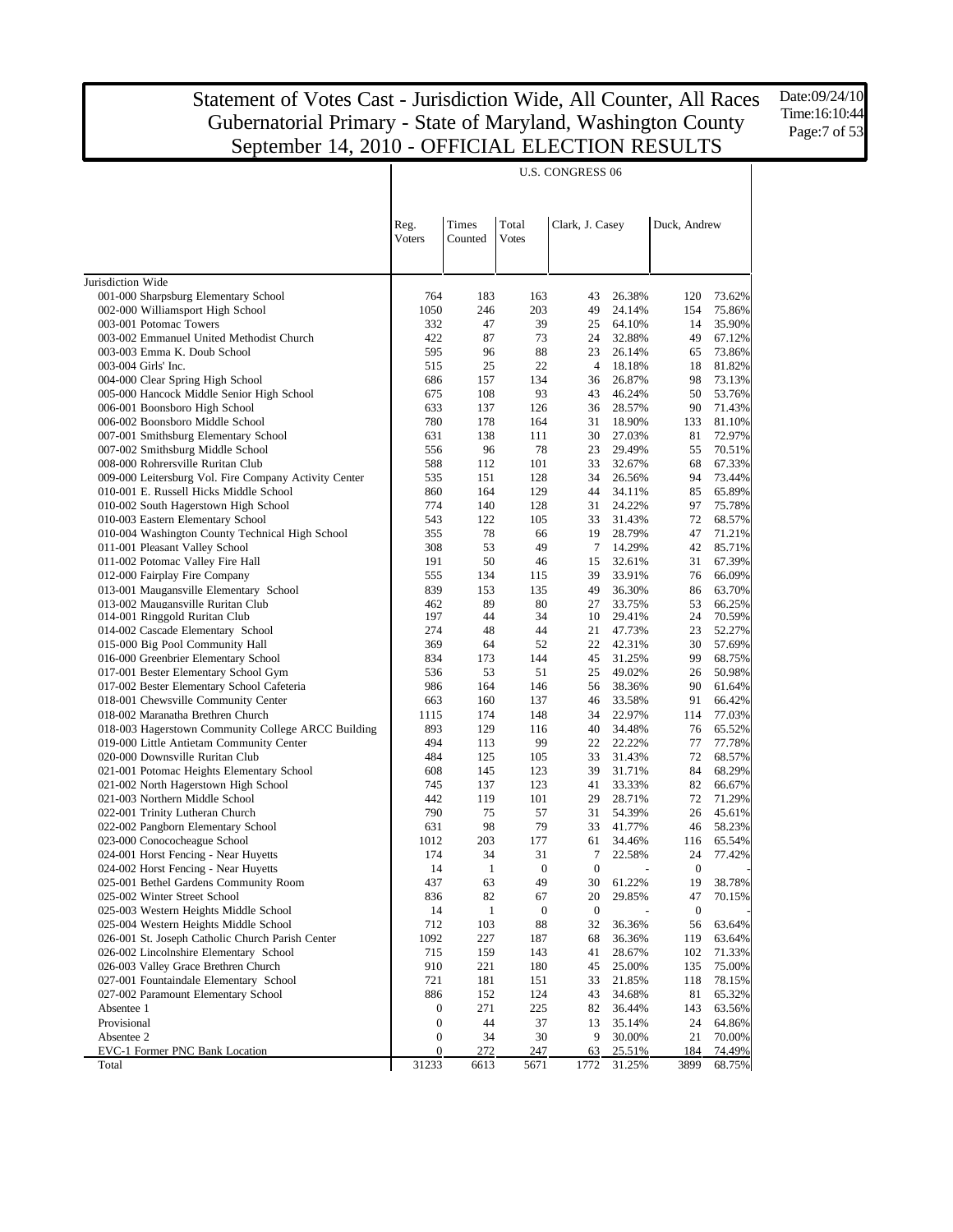Date:09/24/10 Time:16:10:45 Page:8 of 53

|                                  | <b>STATE SENATOR 03</b> |                  |                       |              |        |                  |           |  |  |  |
|----------------------------------|-------------------------|------------------|-----------------------|--------------|--------|------------------|-----------|--|--|--|
|                                  | Reg.<br><b>Voters</b>   | Times<br>Counted | Total<br><b>Votes</b> | DeArmon, Don |        | Young, Ronald N. |           |  |  |  |
| Jurisdiction Wide                |                         |                  |                       |              |        |                  |           |  |  |  |
| 011-001 Pleasant Valley School   | 308                     | 53               | 47                    | 15           | 31.91% | 32               | 68.09%    |  |  |  |
| 011-002 Potomac Valley Fire Hall | 191                     | 50               | 39                    | 14           | 35.90% | 25               | 64.10%    |  |  |  |
| Absentee 1                       | $\Omega$                | $\overline{0}$   | 0                     | $\Omega$     |        | $\theta$         |           |  |  |  |
| Provisional                      | $\Omega$                | $\theta$         | $\Omega$              | $\Omega$     |        | $\Omega$         |           |  |  |  |
| Absentee 2                       | $\Omega$                | っ                | $\overline{c}$        | $\Omega$     | 0.00%  |                  | 2 100.00% |  |  |  |
| EVC-1 Former PNC Bank Location   |                         |                  |                       |              | 50.00% |                  | 50.00%    |  |  |  |
| Total                            | 499                     | 107              | 90                    | 30           | 33.33% | 60               | 66.67%    |  |  |  |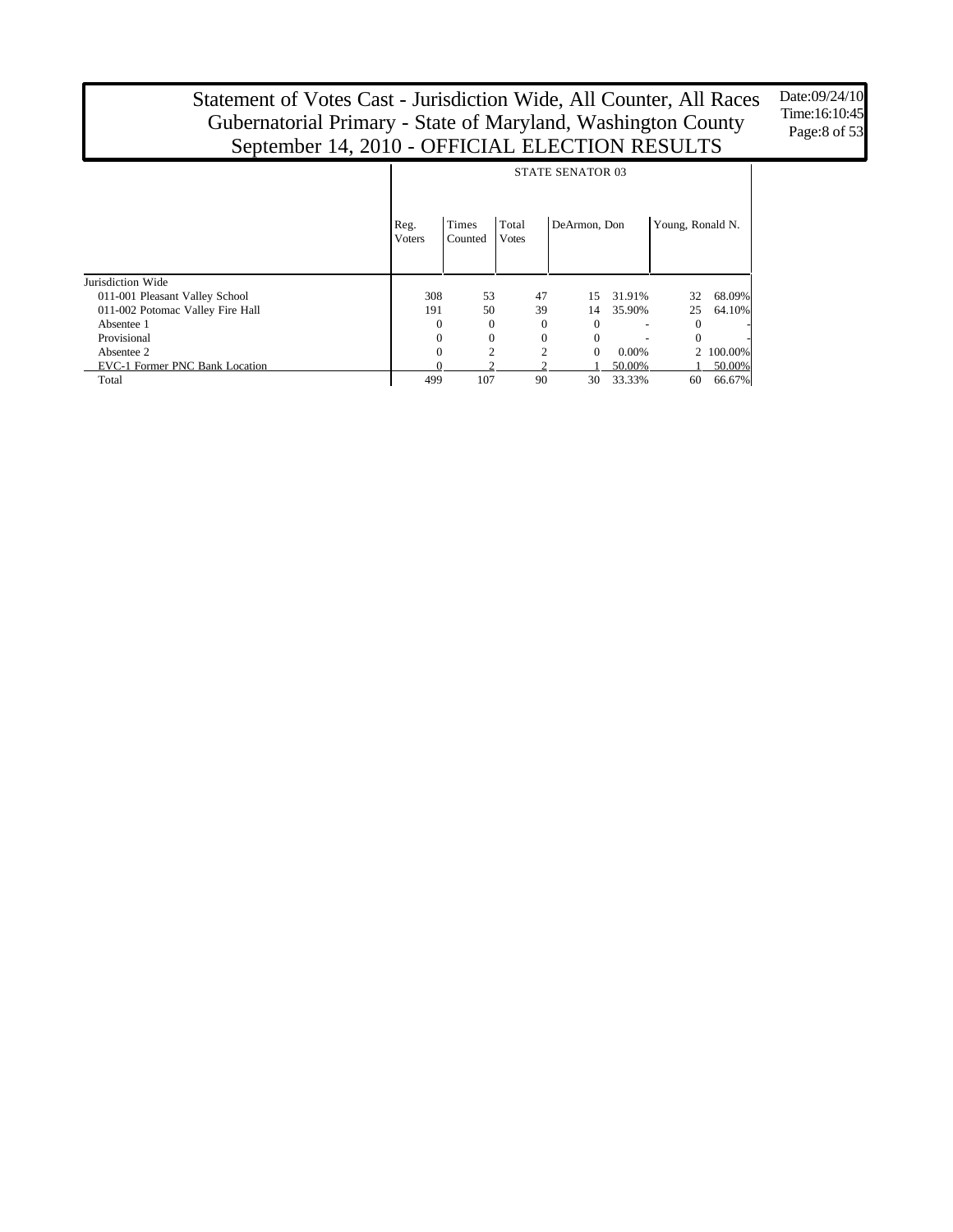Date:09/24/10 Time:16:10:45 Page:9 of 53

|                                           |                       | <b>HOUSE OF DELEGATES 01C</b> |                       |              |           |  |  |  |  |  |  |
|-------------------------------------------|-----------------------|-------------------------------|-----------------------|--------------|-----------|--|--|--|--|--|--|
|                                           | Reg.<br><b>Voters</b> | <b>Times</b><br>Counted       | Total<br><b>Votes</b> | Lohr, Ronald |           |  |  |  |  |  |  |
| Jurisdiction Wide                         |                       |                               |                       |              |           |  |  |  |  |  |  |
| 004-000 Clear Spring High School          | 686                   | 157                           | 98                    | 98           | 100.00%   |  |  |  |  |  |  |
| 005-000 Hancock Middle Senior High School | 675                   | 108                           | 66                    | 66           | 100.00%   |  |  |  |  |  |  |
| 015-000 Big Pool Community Hall           | 369                   | 64                            | 34                    | 34           | 100.00%   |  |  |  |  |  |  |
| 023-000 Conococheague School              | 1012                  | 203                           | 123                   | 123          | 100.00%   |  |  |  |  |  |  |
| Absentee 1                                | 0                     | 9                             |                       |              | 100.00%   |  |  |  |  |  |  |
| Provisional                               | 0                     | 7                             | 4                     |              | 100.00%   |  |  |  |  |  |  |
| Absentee 2                                | 0                     | 5                             |                       |              | 100.00%   |  |  |  |  |  |  |
| EVC-1 Former PNC Bank Location            |                       | 16                            |                       |              | 8 100.00% |  |  |  |  |  |  |
| Total                                     | 2742                  | 569                           | 341                   | 341          | 100.00%   |  |  |  |  |  |  |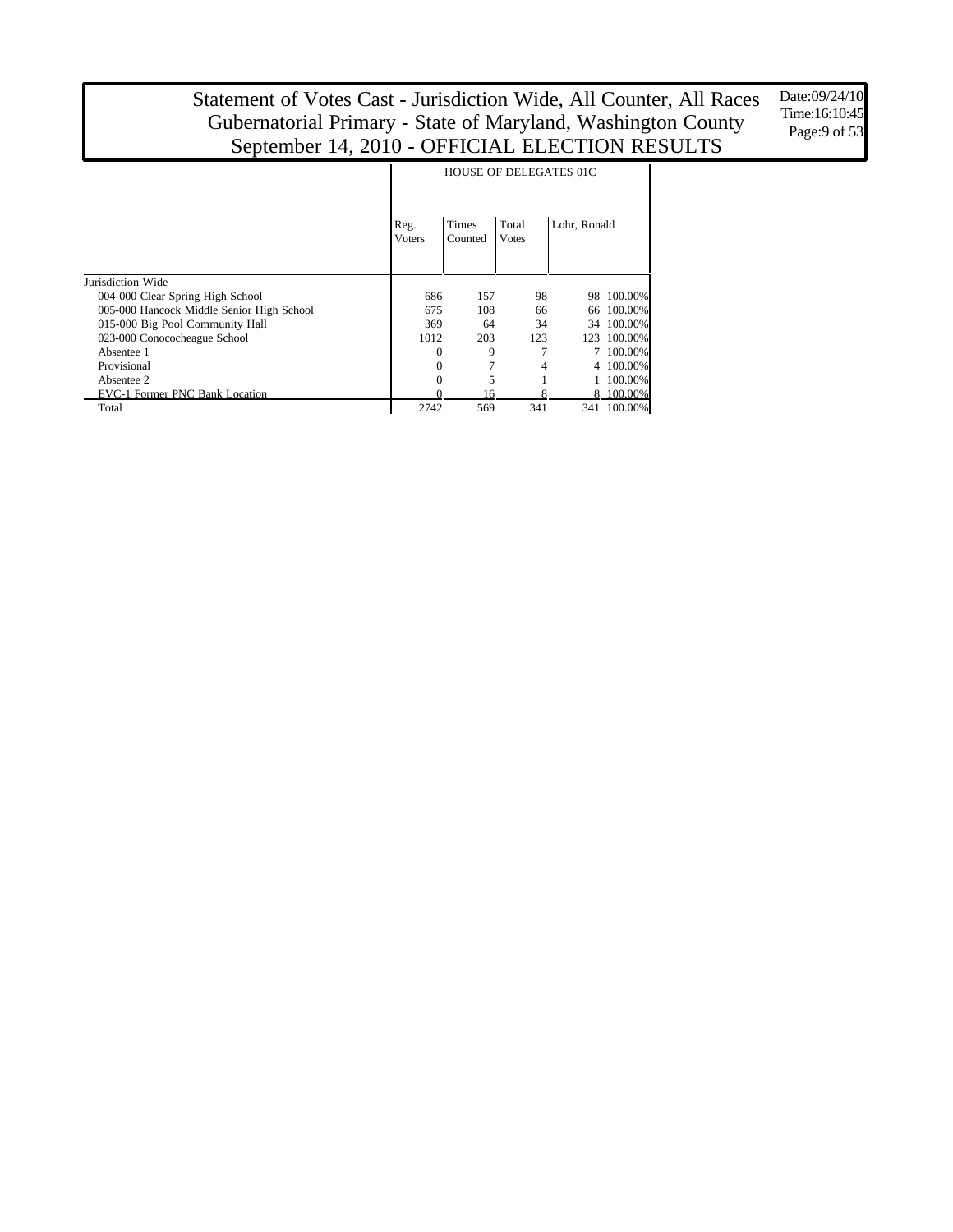Date:09/24/10 Time:16:10:45 Page: 10 of 53

|                                                       |                | <b>HOUSE OF DELEGATES 02A</b> |                       |              |             |  |  |  |  |  |
|-------------------------------------------------------|----------------|-------------------------------|-----------------------|--------------|-------------|--|--|--|--|--|
|                                                       | Reg.<br>Voters | <b>Times</b><br>Counted       | Total<br><b>Votes</b> | Becker, Neil |             |  |  |  |  |  |
| Jurisdiction Wide                                     |                |                               |                       |              |             |  |  |  |  |  |
| 002-000 Williamsport High School                      | 1050           | 246                           | 157                   |              | 157 100,00% |  |  |  |  |  |
| 007-001 Smithsburg Elementary School                  | 631            | 138                           | 79                    | 79           | 100.00%     |  |  |  |  |  |
| 007-002 Smithsburg Middle School                      | 556            | 96                            | 65                    | 65           | 100.00%     |  |  |  |  |  |
| 009-000 Leitersburg Vol. Fire Company Activity Center | 535            | 151                           | 104                   |              | 104 100.00% |  |  |  |  |  |
| 010-002 South Hagerstown High School                  | 774            | 140                           | 88                    | 88           | 100.00%     |  |  |  |  |  |
| 013-001 Maugansville Elementary School                | 839            | 153                           | 97                    | 97           | 100.00%     |  |  |  |  |  |
| 013-002 Maugansville Ruritan Club                     | 462            | 89                            | 53                    | 53           | 100.00%     |  |  |  |  |  |
| 014-001 Ringgold Ruritan Club                         | 197            | 44                            | 30                    | 30           | 100.00%     |  |  |  |  |  |
| 014-002 Cascade Elementary School                     | 274            | 48                            | 39                    | 39           | 100.00%     |  |  |  |  |  |
| 024-001 Horst Fencing - Near Huyetts                  | 174            | 34                            | 22                    | 22           | 100.00%     |  |  |  |  |  |
| 025-003 Western Heights Middle School                 | 14             | 1                             | $\Omega$              | $\Omega$     |             |  |  |  |  |  |
| 026-001 St. Joseph Catholic Church Parish Center      | 1092           | 227                           | 144                   |              | 144 100.00% |  |  |  |  |  |
| 026-002 Lincolnshire Elementary School                | 715            | 159                           | 110                   | 110          | 100.00%     |  |  |  |  |  |
| 026-003 Valley Grace Brethren Church                  | 910            | 221                           | 128                   | 128          | 100.00%     |  |  |  |  |  |
| 027-001 Fountaindale Elementary School                | 721            | 181                           | 113                   | 113          | 100.00%     |  |  |  |  |  |
| 027-002 Paramount Elementary School                   | 886            | 152                           | 96                    | 96           | 100.00%     |  |  |  |  |  |
| Absentee 1                                            | $\mathbf{0}$   | 113                           | 81                    | 81           | 100.00%     |  |  |  |  |  |
| Provisional                                           | 0              | 9                             | 7                     |              | 100.00%     |  |  |  |  |  |
| Absentee 2                                            | 0              | 10                            | 4                     |              | 4 100.00%   |  |  |  |  |  |
| EVC-1 Former PNC Bank Location                        | 0              | 88                            | 66                    |              | 66 100.00%  |  |  |  |  |  |
| Total                                                 | 9830           | 2300                          | 1483                  | 1483         | 100.00%     |  |  |  |  |  |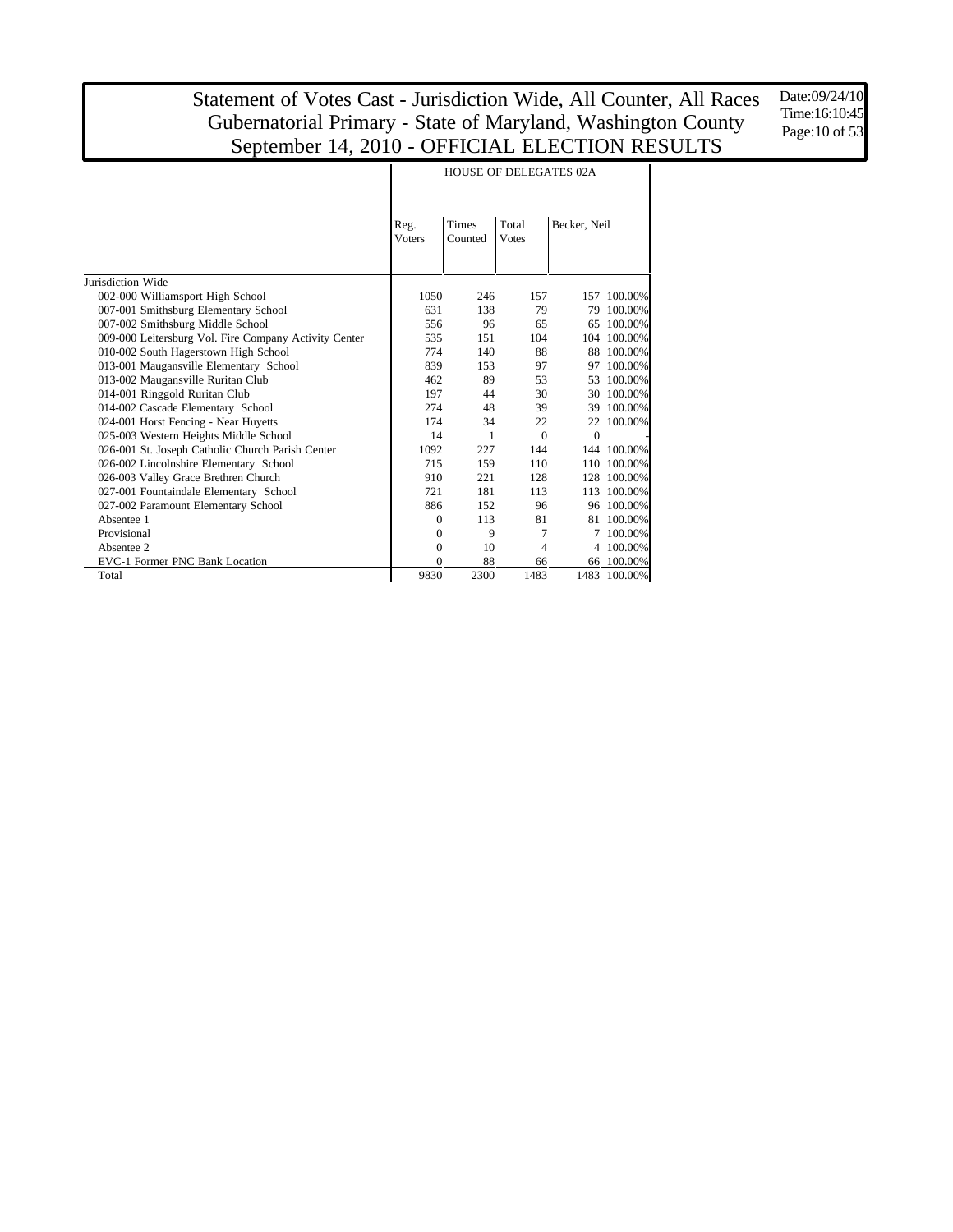Date:09/24/10 Time:16:10:45 Page:11 of 53

|                                                    |                                                                            |      | <b>HOUSE OF DELEGATES 02B</b> |     |              |
|----------------------------------------------------|----------------------------------------------------------------------------|------|-------------------------------|-----|--------------|
|                                                    | <b>Times</b><br>Total<br>Reg.<br><b>Voters</b><br>Counted<br><b>V</b> otes |      | Poffenberger, Brien           |     |              |
| Jurisdiction Wide                                  |                                                                            |      |                               |     |              |
| 001-000 Sharpsburg Elementary School               | 764                                                                        | 183  | 142                           | 142 | 100.00%      |
| 006-001 Boonsboro High School                      | 633                                                                        | 137  | 95                            | 95  | 100.00%      |
| 006-002 Boonsboro Middle School                    | 780                                                                        | 178  | 140                           | 140 | 100.00%      |
| 008-000 Rohrersville Ruritan Club                  | 588                                                                        | 112  | 82                            | 82  | 100.00%      |
| 010-001 E. Russell Hicks Middle School             | 860                                                                        | 164  | 114                           | 114 | 100.00%      |
| 012-000 Fairplay Fire Company                      | 555                                                                        | 134  | 98                            | 98  | 100.00%      |
| 016-000 Greenbrier Elementary School               | 834                                                                        | 173  | 141                           | 141 | 100.00%      |
| 018-001 Chewsville Community Center                | 663                                                                        | 160  | 114                           | 114 | 100.00%      |
| 018-002 Maranatha Brethren Church                  | 1115                                                                       | 174  | 125                           | 125 | 100.00%      |
| 018-003 Hagerstown Community College ARCC Building | 893                                                                        | 129  | 107                           | 107 | 100.00%      |
| 019-000 Little Antietam Community Center           | 494                                                                        | 113  | 90                            | 90  | 100.00%      |
| 020-000 Downsville Ruritan Club                    | 484                                                                        | 125  | 82                            | 82  | 100.00%      |
| Absentee 1                                         | $\Omega$                                                                   | 71   | 54                            |     | 54 100,00%   |
| Provisional                                        | 0                                                                          | 13   | 9                             | 9   | 100.00%      |
| Absentee 2                                         | $\boldsymbol{0}$                                                           | 8    | 6                             |     | 6 100.00%    |
| EVC-1 Former PNC Bank Location                     | 0                                                                          | 71   | 58                            |     | 58 100.00%   |
| Total                                              | 8663                                                                       | 1945 | 1457                          |     | 1457 100.00% |

#### HOUSE OF DELEGATES 02B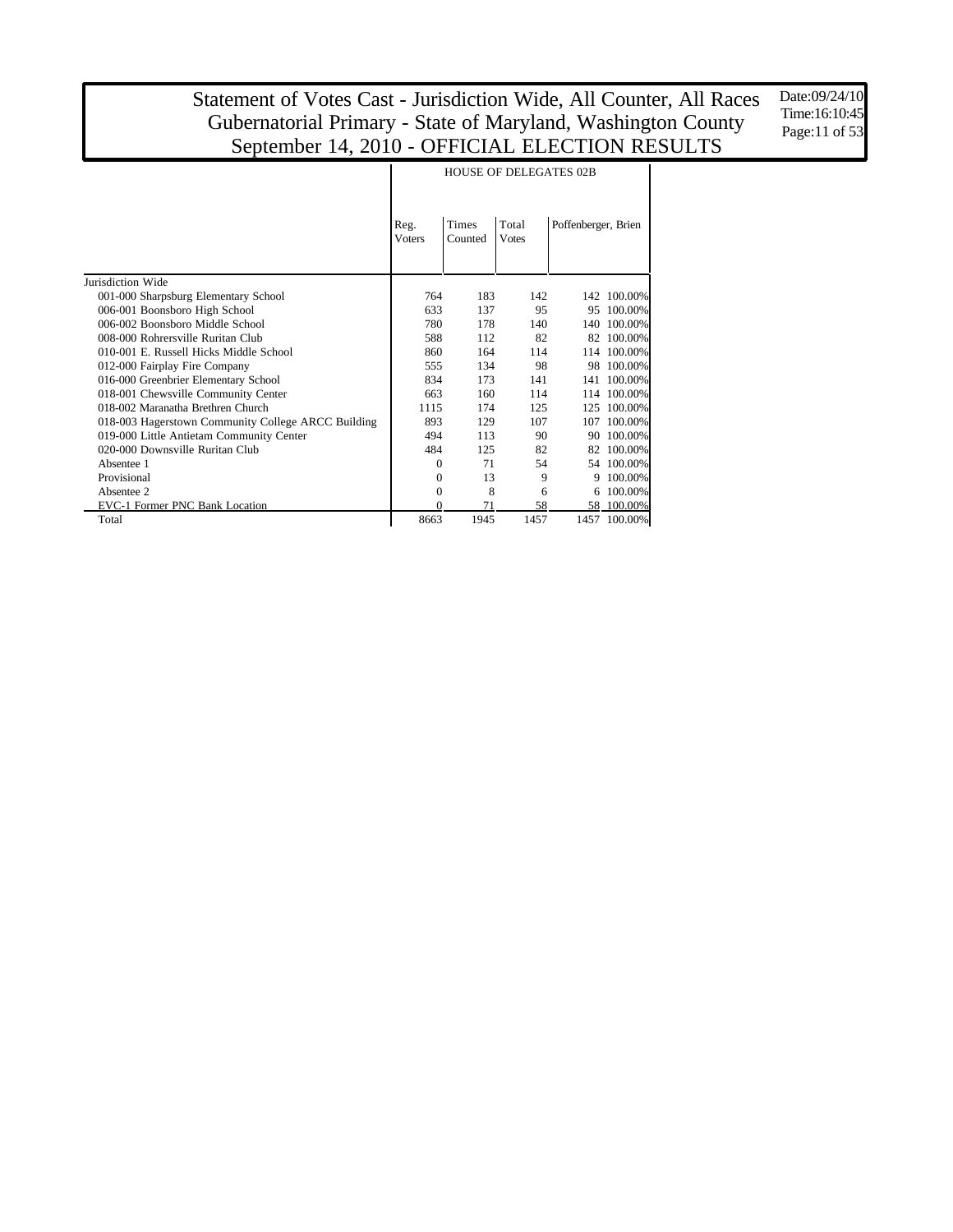Date:09/24/10 Time:16:10:45 Page:12 of 53

|                                                 | Reg.<br><b>Voters</b> | <b>Times</b><br>Counted | Total<br><b>V</b> otes | Donoghue, John P. |              |
|-------------------------------------------------|-----------------------|-------------------------|------------------------|-------------------|--------------|
| Jurisdiction Wide                               |                       |                         |                        |                   |              |
| 003-001 Potomac Towers                          | 332                   | 47                      | 35                     |                   | 35 100.00%   |
| 003-002 Emmanuel United Methodist Church        | 422                   | 87                      | 62                     | 62                | 100.00%      |
| 003-003 Emma K. Doub School                     | 595                   | 96                      | 73                     | 73                | 100.00%      |
| 003-004 Girls' Inc.                             | 515                   | 25                      | 19                     | 19                | 100.00%      |
| 010-003 Eastern Elementary School               | 543                   | 122                     | 89                     | 89                | 100.00%      |
| 010-004 Washington County Technical High School | 355                   | 78                      | 62                     | 62                | 100.00%      |
| 017-001 Bester Elementary School Gym            | 536                   | 53                      | 43                     | 43                | 100.00%      |
| 017-002 Bester Elementary School Cafeteria      | 986                   | 164                     | 118                    | 118               | 100.00%      |
| 021-001 Potomac Heights Elementary School       | 608                   | 145                     | 125                    | 125               | 100.00%      |
| 021-002 North Hagerstown High School            | 745                   | 137                     | 104                    |                   | 104 100.00%  |
| 021-003 Northern Middle School                  | 442                   | 119                     | 97                     | 97                | 100.00%      |
| 022-001 Trinity Lutheran Church                 | 790                   | 75                      | 53                     | 53                | 100.00%      |
| 022-002 Pangborn Elementary School              | 631                   | 98                      | 73                     | 73                | 100.00%      |
| 024-002 Horst Fencing - Near Huyetts            | 14                    | 1                       | 1                      |                   | 100.00%      |
| 025-001 Bethel Gardens Community Room           | 437                   | 63                      | 43                     | 43                | 100.00%      |
| 025-002 Winter Street School                    | 836                   | 82                      | 55                     | 55                | 100.00%      |
| 025-004 Western Heights Middle School           | 712                   | 103                     | 71                     | 71                | 100.00%      |
| Absentee 1                                      | $\boldsymbol{0}$      | 78                      | 65                     | 65                | 100.00%      |
| Provisional                                     | $\Omega$              | 15                      | 13                     | 13                | 100.00%      |
| Absentee 2                                      | $\Omega$              | 9                       | 7                      |                   | 7 100.00%    |
| EVC-1 Former PNC Bank Location                  | $\Omega$              | 95                      | 80                     |                   | 80 100.00%   |
| Total                                           | 9499                  | 1692                    | 1288                   |                   | 1288 100.00% |

Τ

#### HOUSE OF DELEGATES 02C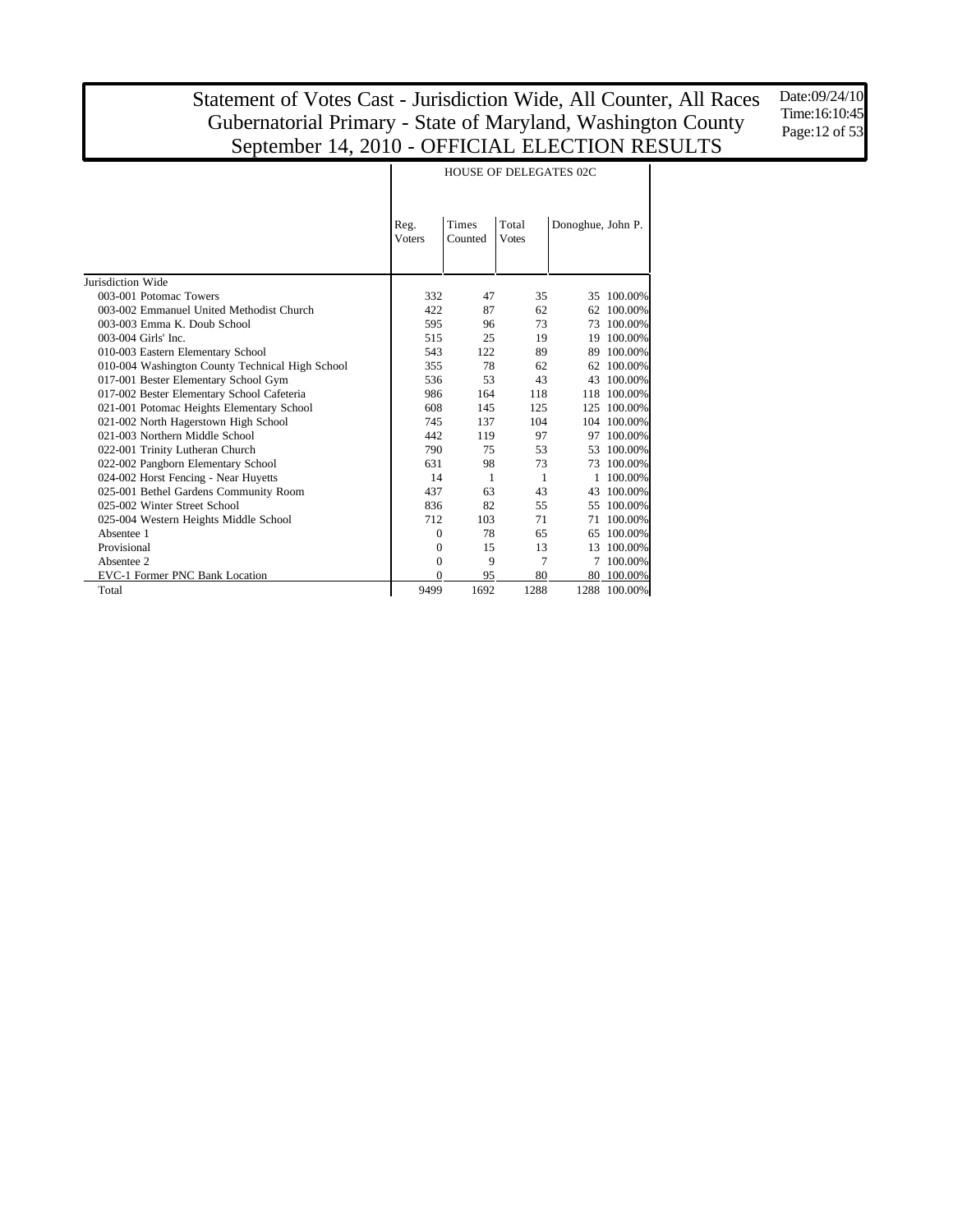Date:09/24/10 Time:16:10:45 Page:13 of 53

|                                  |                       | <b>HOUSE OF DELEGATES 03B</b> |          |                |                          |  |
|----------------------------------|-----------------------|-------------------------------|----------|----------------|--------------------------|--|
|                                  | Reg.<br><b>Voters</b> | Times<br>Counted              |          | Gilligan, Paul |                          |  |
| Jurisdiction Wide                |                       |                               |          |                |                          |  |
| 011-001 Pleasant Valley School   | 308                   | 53                            | 41       | 41             | 100.00%                  |  |
| 011-002 Potomac Valley Fire Hall | 191                   | 50                            | 31       | 31             | 100.00%                  |  |
| Absentee 1                       | 0                     | $\mathbf{0}$                  | $\Omega$ | $\Omega$       | $\overline{\phantom{m}}$ |  |
| Provisional                      | 0                     | $\boldsymbol{0}$              | $\Omega$ | $\Omega$       |                          |  |
| Absentee 2                       | 0                     | $\overline{c}$                |          |                | 100.00%                  |  |
| EVC-1 Former PNC Bank Location   |                       |                               |          |                | 2 100.00%                |  |
| Total                            | 499                   | 107                           | 75       |                | 75 100.00%               |  |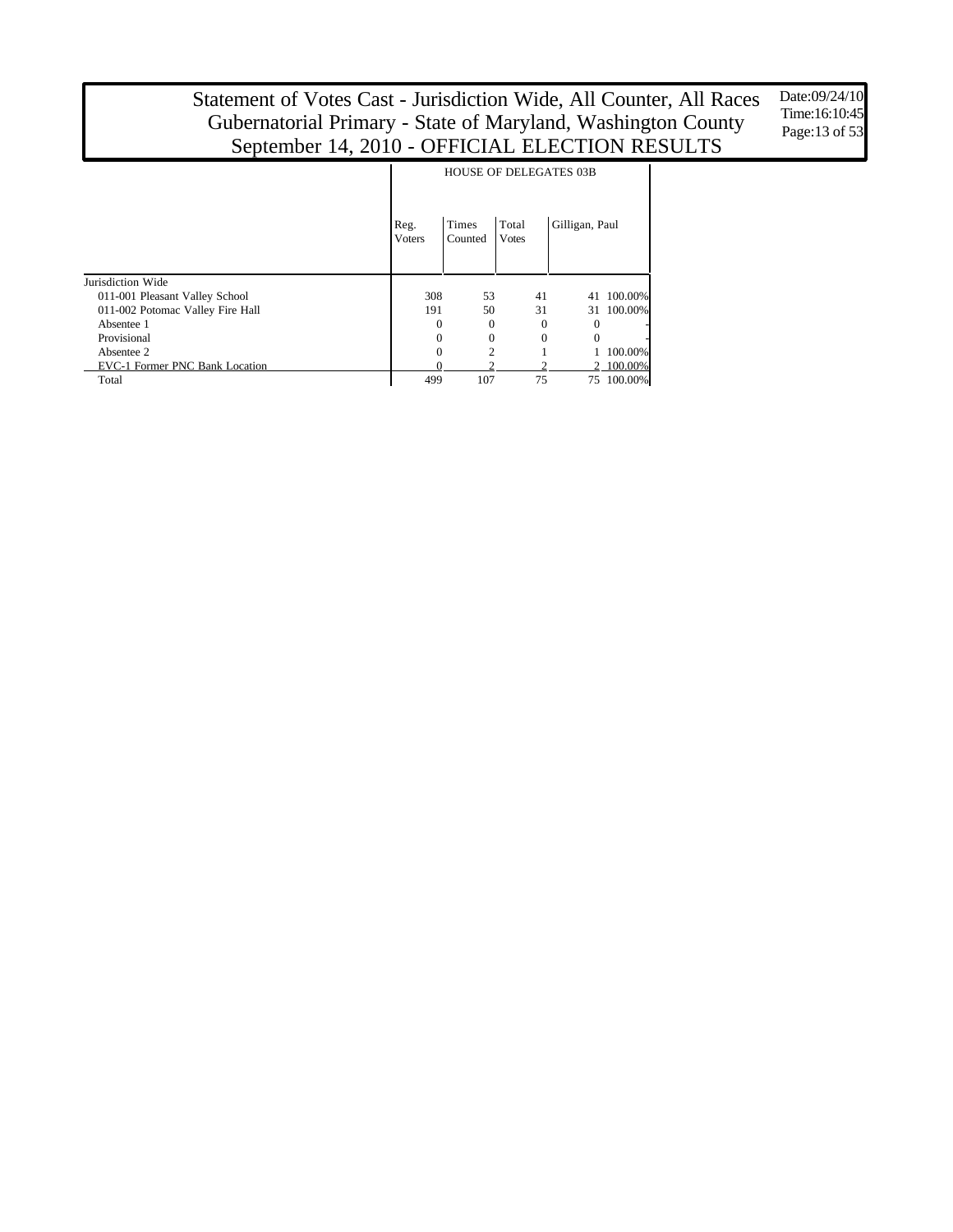Date:09/24/10 Time:16:10:45 Page:14 of 53

| Total<br>Reg.<br>Times<br>Aleshire, Kristin<br>Voters<br>Counted<br><b>Votes</b><br>В.<br>Jurisdiction Wide<br>001-000 Sharpsburg Elementary School<br>764<br>183<br>139<br>002-000 Williamsport High School<br>1050<br>246<br>195<br>003-001 Potomac Towers<br>332<br>47<br>35<br>003-002 Emmanuel United Methodist Church<br>422<br>87<br>68<br>003-003 Emma K. Doub School<br>595<br>96<br>81<br>003-004 Girls' Inc.<br>515<br>25<br>21<br>004-000 Clear Spring High School<br>686<br>157<br>126<br>005-000 Hancock Middle Senior High School<br>675<br>108<br>80<br>006-001 Boonsboro High School<br>633<br>137<br>107<br>006-002 Boonsboro Middle School<br>780<br>178<br>144<br>007-001 Smithsburg Elementary School<br>631<br>138<br>103<br>007-002 Smithsburg Middle School<br>556<br>96<br>77<br>008-000 Rohrersville Ruritan Club<br>588<br>112<br>85<br>009-000 Leitersburg Vol. Fire Company Activity Center<br>535<br>151<br>115<br>010-001 E. Russell Hicks Middle School<br>860<br>164<br>127<br>010-002 South Hagerstown High School<br>774<br>140<br>108<br>010-003 Eastern Elementary School<br>543<br>122<br>100<br>010-004 Washington County Technical High School<br>355<br>78<br>67<br>011-001 Pleasant Valley School<br>53<br>308<br>44<br>011-002 Potomac Valley Fire Hall<br>191<br>50<br>36<br>012-000 Fairplay Fire Company<br>555<br>134<br>101<br>013-001 Maugansville Elementary School<br>839<br>153<br>118<br>013-002 Maugansville Ruritan Club<br>462<br>89<br>71<br>014-001 Ringgold Ruritan Club<br>197<br>44<br>35<br>274<br>48<br>40<br>014-002 Cascade Elementary School<br>015-000 Big Pool Community Hall<br>369<br>64<br>50<br>016-000 Greenbrier Elementary School<br>834<br>173<br>143<br>42<br>017-001 Bester Elementary School Gym<br>536<br>53<br>017-002 Bester Elementary School Cafeteria<br>986<br>164<br>132<br>018-001 Chewsville Community Center<br>160<br>125<br>663<br>018-002 Maranatha Brethren Church<br>1115<br>174<br>131<br>018-003 Hagerstown Community College ARCC Building<br>893<br>129<br>110<br>019-000 Little Antietam Community Center<br>494<br>94<br>113<br>020-000 Downsville Ruritan Club<br>484<br>125<br>90<br>021-001 Potomac Heights Elementary School<br>608<br>145<br>115<br>021-002 North Hagerstown High School<br>745<br>137<br>112<br>021-003 Northern Middle School<br>442<br>119<br>91<br>790<br>022-001 Trinity Lutheran Church<br>75<br>56<br>022-002 Pangborn Elementary School<br>98<br>631<br>85<br>203<br>168<br>023-000 Conococheague School<br>1012<br>174<br>34<br>26<br>024-001 Horst Fencing - Near Huyetts<br>024-002 Horst Fencing - Near Huyetts<br>14<br>$\overline{1}$<br>$\mathbf{1}$<br>025-001 Bethel Gardens Community Room<br>437<br>63<br>45<br>025-002 Winter Street School<br>836<br>82<br>59<br>025-003 Western Heights Middle School<br>14<br>1<br>$\mathbf{1}$<br>712<br>80<br>025-004 Western Heights Middle School<br>103<br>026-001 St. Joseph Catholic Church Parish Center<br>1092<br>227<br>175<br>026-002 Lincolnshire Elementary School<br>715<br>159<br>134<br>026-003 Valley Grace Brethren Church<br>910<br>221<br>173<br>027-001 Fountaindale Elementary School<br>721<br>181<br>127<br>027-002 Paramount Elementary School<br>886<br>152<br>123<br>Absentee 1<br>$\boldsymbol{0}$<br>271<br>217<br>Provisional<br>$\boldsymbol{0}$<br>44<br>36<br>Absentee 2<br>$\boldsymbol{0}$<br>34<br>26<br>EVC-1 Former PNC Bank Location<br>0<br>272<br>234<br>31233<br>Total<br>6613<br>5224 |  | COUNTT COMMISSIONER |  |
|--------------------------------------------------------------------------------------------------------------------------------------------------------------------------------------------------------------------------------------------------------------------------------------------------------------------------------------------------------------------------------------------------------------------------------------------------------------------------------------------------------------------------------------------------------------------------------------------------------------------------------------------------------------------------------------------------------------------------------------------------------------------------------------------------------------------------------------------------------------------------------------------------------------------------------------------------------------------------------------------------------------------------------------------------------------------------------------------------------------------------------------------------------------------------------------------------------------------------------------------------------------------------------------------------------------------------------------------------------------------------------------------------------------------------------------------------------------------------------------------------------------------------------------------------------------------------------------------------------------------------------------------------------------------------------------------------------------------------------------------------------------------------------------------------------------------------------------------------------------------------------------------------------------------------------------------------------------------------------------------------------------------------------------------------------------------------------------------------------------------------------------------------------------------------------------------------------------------------------------------------------------------------------------------------------------------------------------------------------------------------------------------------------------------------------------------------------------------------------------------------------------------------------------------------------------------------------------------------------------------------------------------------------------------------------------------------------------------------------------------------------------------------------------------------------------------------------------------------------------------------------------------------------------------------------------------------------------------------------------------------------------------------------------------------------------------------------------------------------------------------------------------------------------------------------------------------------------------------------------------------------------------------------------------------------------------------------------------------------------------------------------------------------------------------------------------------------------------------------------------------------------------|--|---------------------|--|
| 139 100.00%<br>195 100.00%<br>35 100.00%<br>68 100.00%<br>81 100.00%<br>21 100.00%<br>126 100.00%<br>80 100,00%<br>107 100.00%<br>144 100.00%<br>103 100.00%<br>77 100.00%<br>85 100.00%<br>115 100.00%<br>127 100.00%<br>108 100.00%<br>100 100.00%<br>67 100.00%<br>44 100.00%<br>36 100.00%<br>101 100.00%<br>118 100.00%<br>71 100.00%<br>35 100.00%<br>40 100.00%<br>50 100.00%<br>143 100.00%<br>42 100.00%<br>132 100.00%<br>125 100.00%<br>131 100.00%<br>110 100.00%<br>94 100.00%<br>90 100.00%<br>115 100.00%<br>112 100.00%<br>91 100.00%<br>56 100.00%<br>85 100.00%<br>168 100.00%<br>26 100.00%<br>1 100.00%<br>45 100.00%<br>59 100.00%<br>1 100.00%<br>80 100.00%<br>175 100.00%<br>134 100.00%<br>173 100.00%<br>127 100.00%<br>123 100.00%<br>217 100.00%<br>36 100.00%<br>26 100.00%<br>234 100.00%<br>5224 100.00%                                                                                                                                                                                                                                                                                                                                                                                                                                                                                                                                                                                                                                                                                                                                                                                                                                                                                                                                                                                                                                                                                                                                                                                                                                                                                                                                                                                                                                                                                                                                                                                                                                                                                                                                                                                                                                                                                                                                                                                                                                                                                                                                                                                                                                                                                                                                                                                                                                                                                                                                                                                                                                                                            |  |                     |  |
|                                                                                                                                                                                                                                                                                                                                                                                                                                                                                                                                                                                                                                                                                                                                                                                                                                                                                                                                                                                                                                                                                                                                                                                                                                                                                                                                                                                                                                                                                                                                                                                                                                                                                                                                                                                                                                                                                                                                                                                                                                                                                                                                                                                                                                                                                                                                                                                                                                                                                                                                                                                                                                                                                                                                                                                                                                                                                                                                                                                                                                                                                                                                                                                                                                                                                                                                                                                                                                                                                                                    |  |                     |  |
|                                                                                                                                                                                                                                                                                                                                                                                                                                                                                                                                                                                                                                                                                                                                                                                                                                                                                                                                                                                                                                                                                                                                                                                                                                                                                                                                                                                                                                                                                                                                                                                                                                                                                                                                                                                                                                                                                                                                                                                                                                                                                                                                                                                                                                                                                                                                                                                                                                                                                                                                                                                                                                                                                                                                                                                                                                                                                                                                                                                                                                                                                                                                                                                                                                                                                                                                                                                                                                                                                                                    |  |                     |  |
|                                                                                                                                                                                                                                                                                                                                                                                                                                                                                                                                                                                                                                                                                                                                                                                                                                                                                                                                                                                                                                                                                                                                                                                                                                                                                                                                                                                                                                                                                                                                                                                                                                                                                                                                                                                                                                                                                                                                                                                                                                                                                                                                                                                                                                                                                                                                                                                                                                                                                                                                                                                                                                                                                                                                                                                                                                                                                                                                                                                                                                                                                                                                                                                                                                                                                                                                                                                                                                                                                                                    |  |                     |  |
|                                                                                                                                                                                                                                                                                                                                                                                                                                                                                                                                                                                                                                                                                                                                                                                                                                                                                                                                                                                                                                                                                                                                                                                                                                                                                                                                                                                                                                                                                                                                                                                                                                                                                                                                                                                                                                                                                                                                                                                                                                                                                                                                                                                                                                                                                                                                                                                                                                                                                                                                                                                                                                                                                                                                                                                                                                                                                                                                                                                                                                                                                                                                                                                                                                                                                                                                                                                                                                                                                                                    |  |                     |  |
|                                                                                                                                                                                                                                                                                                                                                                                                                                                                                                                                                                                                                                                                                                                                                                                                                                                                                                                                                                                                                                                                                                                                                                                                                                                                                                                                                                                                                                                                                                                                                                                                                                                                                                                                                                                                                                                                                                                                                                                                                                                                                                                                                                                                                                                                                                                                                                                                                                                                                                                                                                                                                                                                                                                                                                                                                                                                                                                                                                                                                                                                                                                                                                                                                                                                                                                                                                                                                                                                                                                    |  |                     |  |
|                                                                                                                                                                                                                                                                                                                                                                                                                                                                                                                                                                                                                                                                                                                                                                                                                                                                                                                                                                                                                                                                                                                                                                                                                                                                                                                                                                                                                                                                                                                                                                                                                                                                                                                                                                                                                                                                                                                                                                                                                                                                                                                                                                                                                                                                                                                                                                                                                                                                                                                                                                                                                                                                                                                                                                                                                                                                                                                                                                                                                                                                                                                                                                                                                                                                                                                                                                                                                                                                                                                    |  |                     |  |
|                                                                                                                                                                                                                                                                                                                                                                                                                                                                                                                                                                                                                                                                                                                                                                                                                                                                                                                                                                                                                                                                                                                                                                                                                                                                                                                                                                                                                                                                                                                                                                                                                                                                                                                                                                                                                                                                                                                                                                                                                                                                                                                                                                                                                                                                                                                                                                                                                                                                                                                                                                                                                                                                                                                                                                                                                                                                                                                                                                                                                                                                                                                                                                                                                                                                                                                                                                                                                                                                                                                    |  |                     |  |
|                                                                                                                                                                                                                                                                                                                                                                                                                                                                                                                                                                                                                                                                                                                                                                                                                                                                                                                                                                                                                                                                                                                                                                                                                                                                                                                                                                                                                                                                                                                                                                                                                                                                                                                                                                                                                                                                                                                                                                                                                                                                                                                                                                                                                                                                                                                                                                                                                                                                                                                                                                                                                                                                                                                                                                                                                                                                                                                                                                                                                                                                                                                                                                                                                                                                                                                                                                                                                                                                                                                    |  |                     |  |
|                                                                                                                                                                                                                                                                                                                                                                                                                                                                                                                                                                                                                                                                                                                                                                                                                                                                                                                                                                                                                                                                                                                                                                                                                                                                                                                                                                                                                                                                                                                                                                                                                                                                                                                                                                                                                                                                                                                                                                                                                                                                                                                                                                                                                                                                                                                                                                                                                                                                                                                                                                                                                                                                                                                                                                                                                                                                                                                                                                                                                                                                                                                                                                                                                                                                                                                                                                                                                                                                                                                    |  |                     |  |
|                                                                                                                                                                                                                                                                                                                                                                                                                                                                                                                                                                                                                                                                                                                                                                                                                                                                                                                                                                                                                                                                                                                                                                                                                                                                                                                                                                                                                                                                                                                                                                                                                                                                                                                                                                                                                                                                                                                                                                                                                                                                                                                                                                                                                                                                                                                                                                                                                                                                                                                                                                                                                                                                                                                                                                                                                                                                                                                                                                                                                                                                                                                                                                                                                                                                                                                                                                                                                                                                                                                    |  |                     |  |
|                                                                                                                                                                                                                                                                                                                                                                                                                                                                                                                                                                                                                                                                                                                                                                                                                                                                                                                                                                                                                                                                                                                                                                                                                                                                                                                                                                                                                                                                                                                                                                                                                                                                                                                                                                                                                                                                                                                                                                                                                                                                                                                                                                                                                                                                                                                                                                                                                                                                                                                                                                                                                                                                                                                                                                                                                                                                                                                                                                                                                                                                                                                                                                                                                                                                                                                                                                                                                                                                                                                    |  |                     |  |
|                                                                                                                                                                                                                                                                                                                                                                                                                                                                                                                                                                                                                                                                                                                                                                                                                                                                                                                                                                                                                                                                                                                                                                                                                                                                                                                                                                                                                                                                                                                                                                                                                                                                                                                                                                                                                                                                                                                                                                                                                                                                                                                                                                                                                                                                                                                                                                                                                                                                                                                                                                                                                                                                                                                                                                                                                                                                                                                                                                                                                                                                                                                                                                                                                                                                                                                                                                                                                                                                                                                    |  |                     |  |
|                                                                                                                                                                                                                                                                                                                                                                                                                                                                                                                                                                                                                                                                                                                                                                                                                                                                                                                                                                                                                                                                                                                                                                                                                                                                                                                                                                                                                                                                                                                                                                                                                                                                                                                                                                                                                                                                                                                                                                                                                                                                                                                                                                                                                                                                                                                                                                                                                                                                                                                                                                                                                                                                                                                                                                                                                                                                                                                                                                                                                                                                                                                                                                                                                                                                                                                                                                                                                                                                                                                    |  |                     |  |
|                                                                                                                                                                                                                                                                                                                                                                                                                                                                                                                                                                                                                                                                                                                                                                                                                                                                                                                                                                                                                                                                                                                                                                                                                                                                                                                                                                                                                                                                                                                                                                                                                                                                                                                                                                                                                                                                                                                                                                                                                                                                                                                                                                                                                                                                                                                                                                                                                                                                                                                                                                                                                                                                                                                                                                                                                                                                                                                                                                                                                                                                                                                                                                                                                                                                                                                                                                                                                                                                                                                    |  |                     |  |
|                                                                                                                                                                                                                                                                                                                                                                                                                                                                                                                                                                                                                                                                                                                                                                                                                                                                                                                                                                                                                                                                                                                                                                                                                                                                                                                                                                                                                                                                                                                                                                                                                                                                                                                                                                                                                                                                                                                                                                                                                                                                                                                                                                                                                                                                                                                                                                                                                                                                                                                                                                                                                                                                                                                                                                                                                                                                                                                                                                                                                                                                                                                                                                                                                                                                                                                                                                                                                                                                                                                    |  |                     |  |
|                                                                                                                                                                                                                                                                                                                                                                                                                                                                                                                                                                                                                                                                                                                                                                                                                                                                                                                                                                                                                                                                                                                                                                                                                                                                                                                                                                                                                                                                                                                                                                                                                                                                                                                                                                                                                                                                                                                                                                                                                                                                                                                                                                                                                                                                                                                                                                                                                                                                                                                                                                                                                                                                                                                                                                                                                                                                                                                                                                                                                                                                                                                                                                                                                                                                                                                                                                                                                                                                                                                    |  |                     |  |
|                                                                                                                                                                                                                                                                                                                                                                                                                                                                                                                                                                                                                                                                                                                                                                                                                                                                                                                                                                                                                                                                                                                                                                                                                                                                                                                                                                                                                                                                                                                                                                                                                                                                                                                                                                                                                                                                                                                                                                                                                                                                                                                                                                                                                                                                                                                                                                                                                                                                                                                                                                                                                                                                                                                                                                                                                                                                                                                                                                                                                                                                                                                                                                                                                                                                                                                                                                                                                                                                                                                    |  |                     |  |
|                                                                                                                                                                                                                                                                                                                                                                                                                                                                                                                                                                                                                                                                                                                                                                                                                                                                                                                                                                                                                                                                                                                                                                                                                                                                                                                                                                                                                                                                                                                                                                                                                                                                                                                                                                                                                                                                                                                                                                                                                                                                                                                                                                                                                                                                                                                                                                                                                                                                                                                                                                                                                                                                                                                                                                                                                                                                                                                                                                                                                                                                                                                                                                                                                                                                                                                                                                                                                                                                                                                    |  |                     |  |
|                                                                                                                                                                                                                                                                                                                                                                                                                                                                                                                                                                                                                                                                                                                                                                                                                                                                                                                                                                                                                                                                                                                                                                                                                                                                                                                                                                                                                                                                                                                                                                                                                                                                                                                                                                                                                                                                                                                                                                                                                                                                                                                                                                                                                                                                                                                                                                                                                                                                                                                                                                                                                                                                                                                                                                                                                                                                                                                                                                                                                                                                                                                                                                                                                                                                                                                                                                                                                                                                                                                    |  |                     |  |
|                                                                                                                                                                                                                                                                                                                                                                                                                                                                                                                                                                                                                                                                                                                                                                                                                                                                                                                                                                                                                                                                                                                                                                                                                                                                                                                                                                                                                                                                                                                                                                                                                                                                                                                                                                                                                                                                                                                                                                                                                                                                                                                                                                                                                                                                                                                                                                                                                                                                                                                                                                                                                                                                                                                                                                                                                                                                                                                                                                                                                                                                                                                                                                                                                                                                                                                                                                                                                                                                                                                    |  |                     |  |
|                                                                                                                                                                                                                                                                                                                                                                                                                                                                                                                                                                                                                                                                                                                                                                                                                                                                                                                                                                                                                                                                                                                                                                                                                                                                                                                                                                                                                                                                                                                                                                                                                                                                                                                                                                                                                                                                                                                                                                                                                                                                                                                                                                                                                                                                                                                                                                                                                                                                                                                                                                                                                                                                                                                                                                                                                                                                                                                                                                                                                                                                                                                                                                                                                                                                                                                                                                                                                                                                                                                    |  |                     |  |
|                                                                                                                                                                                                                                                                                                                                                                                                                                                                                                                                                                                                                                                                                                                                                                                                                                                                                                                                                                                                                                                                                                                                                                                                                                                                                                                                                                                                                                                                                                                                                                                                                                                                                                                                                                                                                                                                                                                                                                                                                                                                                                                                                                                                                                                                                                                                                                                                                                                                                                                                                                                                                                                                                                                                                                                                                                                                                                                                                                                                                                                                                                                                                                                                                                                                                                                                                                                                                                                                                                                    |  |                     |  |
|                                                                                                                                                                                                                                                                                                                                                                                                                                                                                                                                                                                                                                                                                                                                                                                                                                                                                                                                                                                                                                                                                                                                                                                                                                                                                                                                                                                                                                                                                                                                                                                                                                                                                                                                                                                                                                                                                                                                                                                                                                                                                                                                                                                                                                                                                                                                                                                                                                                                                                                                                                                                                                                                                                                                                                                                                                                                                                                                                                                                                                                                                                                                                                                                                                                                                                                                                                                                                                                                                                                    |  |                     |  |
|                                                                                                                                                                                                                                                                                                                                                                                                                                                                                                                                                                                                                                                                                                                                                                                                                                                                                                                                                                                                                                                                                                                                                                                                                                                                                                                                                                                                                                                                                                                                                                                                                                                                                                                                                                                                                                                                                                                                                                                                                                                                                                                                                                                                                                                                                                                                                                                                                                                                                                                                                                                                                                                                                                                                                                                                                                                                                                                                                                                                                                                                                                                                                                                                                                                                                                                                                                                                                                                                                                                    |  |                     |  |
|                                                                                                                                                                                                                                                                                                                                                                                                                                                                                                                                                                                                                                                                                                                                                                                                                                                                                                                                                                                                                                                                                                                                                                                                                                                                                                                                                                                                                                                                                                                                                                                                                                                                                                                                                                                                                                                                                                                                                                                                                                                                                                                                                                                                                                                                                                                                                                                                                                                                                                                                                                                                                                                                                                                                                                                                                                                                                                                                                                                                                                                                                                                                                                                                                                                                                                                                                                                                                                                                                                                    |  |                     |  |
|                                                                                                                                                                                                                                                                                                                                                                                                                                                                                                                                                                                                                                                                                                                                                                                                                                                                                                                                                                                                                                                                                                                                                                                                                                                                                                                                                                                                                                                                                                                                                                                                                                                                                                                                                                                                                                                                                                                                                                                                                                                                                                                                                                                                                                                                                                                                                                                                                                                                                                                                                                                                                                                                                                                                                                                                                                                                                                                                                                                                                                                                                                                                                                                                                                                                                                                                                                                                                                                                                                                    |  |                     |  |
|                                                                                                                                                                                                                                                                                                                                                                                                                                                                                                                                                                                                                                                                                                                                                                                                                                                                                                                                                                                                                                                                                                                                                                                                                                                                                                                                                                                                                                                                                                                                                                                                                                                                                                                                                                                                                                                                                                                                                                                                                                                                                                                                                                                                                                                                                                                                                                                                                                                                                                                                                                                                                                                                                                                                                                                                                                                                                                                                                                                                                                                                                                                                                                                                                                                                                                                                                                                                                                                                                                                    |  |                     |  |
|                                                                                                                                                                                                                                                                                                                                                                                                                                                                                                                                                                                                                                                                                                                                                                                                                                                                                                                                                                                                                                                                                                                                                                                                                                                                                                                                                                                                                                                                                                                                                                                                                                                                                                                                                                                                                                                                                                                                                                                                                                                                                                                                                                                                                                                                                                                                                                                                                                                                                                                                                                                                                                                                                                                                                                                                                                                                                                                                                                                                                                                                                                                                                                                                                                                                                                                                                                                                                                                                                                                    |  |                     |  |
|                                                                                                                                                                                                                                                                                                                                                                                                                                                                                                                                                                                                                                                                                                                                                                                                                                                                                                                                                                                                                                                                                                                                                                                                                                                                                                                                                                                                                                                                                                                                                                                                                                                                                                                                                                                                                                                                                                                                                                                                                                                                                                                                                                                                                                                                                                                                                                                                                                                                                                                                                                                                                                                                                                                                                                                                                                                                                                                                                                                                                                                                                                                                                                                                                                                                                                                                                                                                                                                                                                                    |  |                     |  |
|                                                                                                                                                                                                                                                                                                                                                                                                                                                                                                                                                                                                                                                                                                                                                                                                                                                                                                                                                                                                                                                                                                                                                                                                                                                                                                                                                                                                                                                                                                                                                                                                                                                                                                                                                                                                                                                                                                                                                                                                                                                                                                                                                                                                                                                                                                                                                                                                                                                                                                                                                                                                                                                                                                                                                                                                                                                                                                                                                                                                                                                                                                                                                                                                                                                                                                                                                                                                                                                                                                                    |  |                     |  |
|                                                                                                                                                                                                                                                                                                                                                                                                                                                                                                                                                                                                                                                                                                                                                                                                                                                                                                                                                                                                                                                                                                                                                                                                                                                                                                                                                                                                                                                                                                                                                                                                                                                                                                                                                                                                                                                                                                                                                                                                                                                                                                                                                                                                                                                                                                                                                                                                                                                                                                                                                                                                                                                                                                                                                                                                                                                                                                                                                                                                                                                                                                                                                                                                                                                                                                                                                                                                                                                                                                                    |  |                     |  |
|                                                                                                                                                                                                                                                                                                                                                                                                                                                                                                                                                                                                                                                                                                                                                                                                                                                                                                                                                                                                                                                                                                                                                                                                                                                                                                                                                                                                                                                                                                                                                                                                                                                                                                                                                                                                                                                                                                                                                                                                                                                                                                                                                                                                                                                                                                                                                                                                                                                                                                                                                                                                                                                                                                                                                                                                                                                                                                                                                                                                                                                                                                                                                                                                                                                                                                                                                                                                                                                                                                                    |  |                     |  |
|                                                                                                                                                                                                                                                                                                                                                                                                                                                                                                                                                                                                                                                                                                                                                                                                                                                                                                                                                                                                                                                                                                                                                                                                                                                                                                                                                                                                                                                                                                                                                                                                                                                                                                                                                                                                                                                                                                                                                                                                                                                                                                                                                                                                                                                                                                                                                                                                                                                                                                                                                                                                                                                                                                                                                                                                                                                                                                                                                                                                                                                                                                                                                                                                                                                                                                                                                                                                                                                                                                                    |  |                     |  |
|                                                                                                                                                                                                                                                                                                                                                                                                                                                                                                                                                                                                                                                                                                                                                                                                                                                                                                                                                                                                                                                                                                                                                                                                                                                                                                                                                                                                                                                                                                                                                                                                                                                                                                                                                                                                                                                                                                                                                                                                                                                                                                                                                                                                                                                                                                                                                                                                                                                                                                                                                                                                                                                                                                                                                                                                                                                                                                                                                                                                                                                                                                                                                                                                                                                                                                                                                                                                                                                                                                                    |  |                     |  |
|                                                                                                                                                                                                                                                                                                                                                                                                                                                                                                                                                                                                                                                                                                                                                                                                                                                                                                                                                                                                                                                                                                                                                                                                                                                                                                                                                                                                                                                                                                                                                                                                                                                                                                                                                                                                                                                                                                                                                                                                                                                                                                                                                                                                                                                                                                                                                                                                                                                                                                                                                                                                                                                                                                                                                                                                                                                                                                                                                                                                                                                                                                                                                                                                                                                                                                                                                                                                                                                                                                                    |  |                     |  |
|                                                                                                                                                                                                                                                                                                                                                                                                                                                                                                                                                                                                                                                                                                                                                                                                                                                                                                                                                                                                                                                                                                                                                                                                                                                                                                                                                                                                                                                                                                                                                                                                                                                                                                                                                                                                                                                                                                                                                                                                                                                                                                                                                                                                                                                                                                                                                                                                                                                                                                                                                                                                                                                                                                                                                                                                                                                                                                                                                                                                                                                                                                                                                                                                                                                                                                                                                                                                                                                                                                                    |  |                     |  |
|                                                                                                                                                                                                                                                                                                                                                                                                                                                                                                                                                                                                                                                                                                                                                                                                                                                                                                                                                                                                                                                                                                                                                                                                                                                                                                                                                                                                                                                                                                                                                                                                                                                                                                                                                                                                                                                                                                                                                                                                                                                                                                                                                                                                                                                                                                                                                                                                                                                                                                                                                                                                                                                                                                                                                                                                                                                                                                                                                                                                                                                                                                                                                                                                                                                                                                                                                                                                                                                                                                                    |  |                     |  |
|                                                                                                                                                                                                                                                                                                                                                                                                                                                                                                                                                                                                                                                                                                                                                                                                                                                                                                                                                                                                                                                                                                                                                                                                                                                                                                                                                                                                                                                                                                                                                                                                                                                                                                                                                                                                                                                                                                                                                                                                                                                                                                                                                                                                                                                                                                                                                                                                                                                                                                                                                                                                                                                                                                                                                                                                                                                                                                                                                                                                                                                                                                                                                                                                                                                                                                                                                                                                                                                                                                                    |  |                     |  |
|                                                                                                                                                                                                                                                                                                                                                                                                                                                                                                                                                                                                                                                                                                                                                                                                                                                                                                                                                                                                                                                                                                                                                                                                                                                                                                                                                                                                                                                                                                                                                                                                                                                                                                                                                                                                                                                                                                                                                                                                                                                                                                                                                                                                                                                                                                                                                                                                                                                                                                                                                                                                                                                                                                                                                                                                                                                                                                                                                                                                                                                                                                                                                                                                                                                                                                                                                                                                                                                                                                                    |  |                     |  |
|                                                                                                                                                                                                                                                                                                                                                                                                                                                                                                                                                                                                                                                                                                                                                                                                                                                                                                                                                                                                                                                                                                                                                                                                                                                                                                                                                                                                                                                                                                                                                                                                                                                                                                                                                                                                                                                                                                                                                                                                                                                                                                                                                                                                                                                                                                                                                                                                                                                                                                                                                                                                                                                                                                                                                                                                                                                                                                                                                                                                                                                                                                                                                                                                                                                                                                                                                                                                                                                                                                                    |  |                     |  |
|                                                                                                                                                                                                                                                                                                                                                                                                                                                                                                                                                                                                                                                                                                                                                                                                                                                                                                                                                                                                                                                                                                                                                                                                                                                                                                                                                                                                                                                                                                                                                                                                                                                                                                                                                                                                                                                                                                                                                                                                                                                                                                                                                                                                                                                                                                                                                                                                                                                                                                                                                                                                                                                                                                                                                                                                                                                                                                                                                                                                                                                                                                                                                                                                                                                                                                                                                                                                                                                                                                                    |  |                     |  |
|                                                                                                                                                                                                                                                                                                                                                                                                                                                                                                                                                                                                                                                                                                                                                                                                                                                                                                                                                                                                                                                                                                                                                                                                                                                                                                                                                                                                                                                                                                                                                                                                                                                                                                                                                                                                                                                                                                                                                                                                                                                                                                                                                                                                                                                                                                                                                                                                                                                                                                                                                                                                                                                                                                                                                                                                                                                                                                                                                                                                                                                                                                                                                                                                                                                                                                                                                                                                                                                                                                                    |  |                     |  |
|                                                                                                                                                                                                                                                                                                                                                                                                                                                                                                                                                                                                                                                                                                                                                                                                                                                                                                                                                                                                                                                                                                                                                                                                                                                                                                                                                                                                                                                                                                                                                                                                                                                                                                                                                                                                                                                                                                                                                                                                                                                                                                                                                                                                                                                                                                                                                                                                                                                                                                                                                                                                                                                                                                                                                                                                                                                                                                                                                                                                                                                                                                                                                                                                                                                                                                                                                                                                                                                                                                                    |  |                     |  |
|                                                                                                                                                                                                                                                                                                                                                                                                                                                                                                                                                                                                                                                                                                                                                                                                                                                                                                                                                                                                                                                                                                                                                                                                                                                                                                                                                                                                                                                                                                                                                                                                                                                                                                                                                                                                                                                                                                                                                                                                                                                                                                                                                                                                                                                                                                                                                                                                                                                                                                                                                                                                                                                                                                                                                                                                                                                                                                                                                                                                                                                                                                                                                                                                                                                                                                                                                                                                                                                                                                                    |  |                     |  |
|                                                                                                                                                                                                                                                                                                                                                                                                                                                                                                                                                                                                                                                                                                                                                                                                                                                                                                                                                                                                                                                                                                                                                                                                                                                                                                                                                                                                                                                                                                                                                                                                                                                                                                                                                                                                                                                                                                                                                                                                                                                                                                                                                                                                                                                                                                                                                                                                                                                                                                                                                                                                                                                                                                                                                                                                                                                                                                                                                                                                                                                                                                                                                                                                                                                                                                                                                                                                                                                                                                                    |  |                     |  |
|                                                                                                                                                                                                                                                                                                                                                                                                                                                                                                                                                                                                                                                                                                                                                                                                                                                                                                                                                                                                                                                                                                                                                                                                                                                                                                                                                                                                                                                                                                                                                                                                                                                                                                                                                                                                                                                                                                                                                                                                                                                                                                                                                                                                                                                                                                                                                                                                                                                                                                                                                                                                                                                                                                                                                                                                                                                                                                                                                                                                                                                                                                                                                                                                                                                                                                                                                                                                                                                                                                                    |  |                     |  |
|                                                                                                                                                                                                                                                                                                                                                                                                                                                                                                                                                                                                                                                                                                                                                                                                                                                                                                                                                                                                                                                                                                                                                                                                                                                                                                                                                                                                                                                                                                                                                                                                                                                                                                                                                                                                                                                                                                                                                                                                                                                                                                                                                                                                                                                                                                                                                                                                                                                                                                                                                                                                                                                                                                                                                                                                                                                                                                                                                                                                                                                                                                                                                                                                                                                                                                                                                                                                                                                                                                                    |  |                     |  |
|                                                                                                                                                                                                                                                                                                                                                                                                                                                                                                                                                                                                                                                                                                                                                                                                                                                                                                                                                                                                                                                                                                                                                                                                                                                                                                                                                                                                                                                                                                                                                                                                                                                                                                                                                                                                                                                                                                                                                                                                                                                                                                                                                                                                                                                                                                                                                                                                                                                                                                                                                                                                                                                                                                                                                                                                                                                                                                                                                                                                                                                                                                                                                                                                                                                                                                                                                                                                                                                                                                                    |  |                     |  |
|                                                                                                                                                                                                                                                                                                                                                                                                                                                                                                                                                                                                                                                                                                                                                                                                                                                                                                                                                                                                                                                                                                                                                                                                                                                                                                                                                                                                                                                                                                                                                                                                                                                                                                                                                                                                                                                                                                                                                                                                                                                                                                                                                                                                                                                                                                                                                                                                                                                                                                                                                                                                                                                                                                                                                                                                                                                                                                                                                                                                                                                                                                                                                                                                                                                                                                                                                                                                                                                                                                                    |  |                     |  |
|                                                                                                                                                                                                                                                                                                                                                                                                                                                                                                                                                                                                                                                                                                                                                                                                                                                                                                                                                                                                                                                                                                                                                                                                                                                                                                                                                                                                                                                                                                                                                                                                                                                                                                                                                                                                                                                                                                                                                                                                                                                                                                                                                                                                                                                                                                                                                                                                                                                                                                                                                                                                                                                                                                                                                                                                                                                                                                                                                                                                                                                                                                                                                                                                                                                                                                                                                                                                                                                                                                                    |  |                     |  |
|                                                                                                                                                                                                                                                                                                                                                                                                                                                                                                                                                                                                                                                                                                                                                                                                                                                                                                                                                                                                                                                                                                                                                                                                                                                                                                                                                                                                                                                                                                                                                                                                                                                                                                                                                                                                                                                                                                                                                                                                                                                                                                                                                                                                                                                                                                                                                                                                                                                                                                                                                                                                                                                                                                                                                                                                                                                                                                                                                                                                                                                                                                                                                                                                                                                                                                                                                                                                                                                                                                                    |  |                     |  |
|                                                                                                                                                                                                                                                                                                                                                                                                                                                                                                                                                                                                                                                                                                                                                                                                                                                                                                                                                                                                                                                                                                                                                                                                                                                                                                                                                                                                                                                                                                                                                                                                                                                                                                                                                                                                                                                                                                                                                                                                                                                                                                                                                                                                                                                                                                                                                                                                                                                                                                                                                                                                                                                                                                                                                                                                                                                                                                                                                                                                                                                                                                                                                                                                                                                                                                                                                                                                                                                                                                                    |  |                     |  |
|                                                                                                                                                                                                                                                                                                                                                                                                                                                                                                                                                                                                                                                                                                                                                                                                                                                                                                                                                                                                                                                                                                                                                                                                                                                                                                                                                                                                                                                                                                                                                                                                                                                                                                                                                                                                                                                                                                                                                                                                                                                                                                                                                                                                                                                                                                                                                                                                                                                                                                                                                                                                                                                                                                                                                                                                                                                                                                                                                                                                                                                                                                                                                                                                                                                                                                                                                                                                                                                                                                                    |  |                     |  |
|                                                                                                                                                                                                                                                                                                                                                                                                                                                                                                                                                                                                                                                                                                                                                                                                                                                                                                                                                                                                                                                                                                                                                                                                                                                                                                                                                                                                                                                                                                                                                                                                                                                                                                                                                                                                                                                                                                                                                                                                                                                                                                                                                                                                                                                                                                                                                                                                                                                                                                                                                                                                                                                                                                                                                                                                                                                                                                                                                                                                                                                                                                                                                                                                                                                                                                                                                                                                                                                                                                                    |  |                     |  |
|                                                                                                                                                                                                                                                                                                                                                                                                                                                                                                                                                                                                                                                                                                                                                                                                                                                                                                                                                                                                                                                                                                                                                                                                                                                                                                                                                                                                                                                                                                                                                                                                                                                                                                                                                                                                                                                                                                                                                                                                                                                                                                                                                                                                                                                                                                                                                                                                                                                                                                                                                                                                                                                                                                                                                                                                                                                                                                                                                                                                                                                                                                                                                                                                                                                                                                                                                                                                                                                                                                                    |  |                     |  |

#### COUNTY COMMISSIONER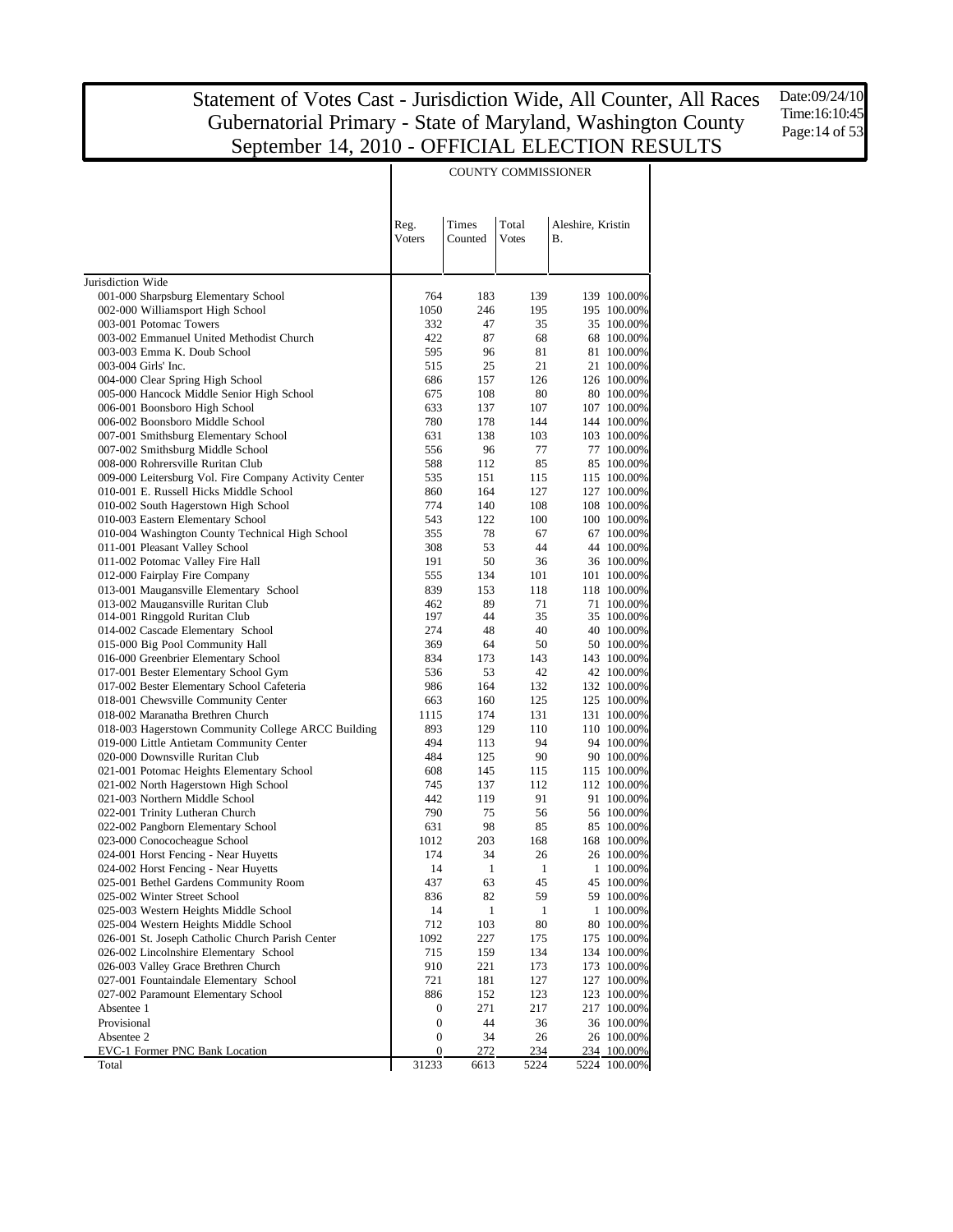$\overline{\phantom{a}}$ 

Date:09/24/10 Time:16:10:45 Page:15 of 53

 $\overline{1}$ 

|                                                                             | Reg.             | Times        | Total          | Dwyer, Daniel P. |                  | McDowell, John |                  |
|-----------------------------------------------------------------------------|------------------|--------------|----------------|------------------|------------------|----------------|------------------|
|                                                                             | Voters           | Counted      | <b>Votes</b>   |                  |                  | Н.             |                  |
|                                                                             |                  |              |                |                  |                  |                |                  |
| Jurisdiction Wide                                                           |                  |              |                |                  |                  |                |                  |
| 001-000 Sharpsburg Elementary School                                        | 764              | 183          | 236            | 118              | 50.00%           | 118            | 50.00%           |
| 002-000 Williamsport High School                                            | 1050             | 246          | 320            | 160              | 50.00%           | 160            | 50.00%           |
| 003-001 Potomac Towers                                                      | 332<br>422       | 47           | 55             | 32               | 58.18%           | 23             | 41.82%           |
| 003-002 Emmanuel United Methodist Church<br>003-003 Emma K. Doub School     | 595              | 87<br>96     | 120<br>135     | 61<br>68         | 50.83%<br>50.37% | 59<br>67       | 49.17%<br>49.63% |
| 003-004 Girls' Inc.                                                         | 515              | 25           | 31             | 13               | 41.94%           | 18             | 58.06%           |
| 004-000 Clear Spring High School                                            | 686              | 157          | 219            | 109              | 49.77%           | 110            | 50.23%           |
| 005-000 Hancock Middle Senior High School                                   | 675              | 108          | 132            | 65               | 49.24%           | 67             | 50.76%           |
| 006-001 Boonsboro High School                                               | 633              | 137          | 189            | 98               | 51.85%           | 91             | 48.15%           |
| 006-002 Boonsboro Middle School                                             | 780              | 178          | 245            | 120              | 48.98%           | 125            | 51.02%           |
| 007-001 Smithsburg Elementary School                                        | 631              | 138          | 166            | 79               | 47.59%           | 87             | 52.41%           |
| 007-002 Smithsburg Middle School                                            | 556              | 96           | 136            | 67               | 49.26%           | 69             | 50.74%           |
| 008-000 Rohrersville Ruritan Club                                           | 588              | 112          | 150            | 72               | 48.00%           | 78             | 52.00%           |
| 009-000 Leitersburg Vol. Fire Company Activity Center                       | 535              | 151          | 209            | 107              | 51.20%           | 102            | 48.80%           |
| 010-001 E. Russell Hicks Middle School                                      | 860              | 164          | 213            | 106              | 49.77%           | 107            | 50.23%           |
| 010-002 South Hagerstown High School                                        | 774              | 140          | 200            | 99               | 49.50%           | 101            | 50.50%           |
| 010-003 Eastern Elementary School                                           | 543              | 122          | 172            | 84               | 48.84%           | 88             | 51.16%           |
| 010-004 Washington County Technical High School                             | 355              | 78           | 108            | 56               | 51.85%           | 52             | 48.15%           |
| 011-001 Pleasant Valley School                                              | 308              | 53           | 75             | 38               | 50.67%           | 37             | 49.33%           |
| 011-002 Potomac Valley Fire Hall                                            | 191              | 50           | 60             | 29               | 48.33%           | 31             | 51.67%           |
| 012-000 Fairplay Fire Company                                               | 555              | 134          | 183            | 90               | 49.18%           | 93             | 50.82%           |
| 013-001 Maugansville Elementary School<br>013-002 Maugansville Ruritan Club | 839<br>462       | 153<br>89    | 186<br>111     | 97<br>55         | 52.15%<br>49.55% | 89<br>56       | 47.85%<br>50.45% |
| 014-001 Ringgold Ruritan Club                                               | 197              | 44           | 57             | 27               | 47.37%           | 30             | 52.63%           |
| 014-002 Cascade Elementary School                                           | 274              | 48           | 75             | 39               | 52.00%           | 36             | 48.00%           |
| 015-000 Big Pool Community Hall                                             | 369              | 64           | 81             | 40               | 49.38%           | 41             | 50.62%           |
| 016-000 Greenbrier Elementary School                                        | 834              | 173          | 238            | 124              | 52.10%           | 114            | 47.90%           |
| 017-001 Bester Elementary School Gym                                        | 536              | 53           | 90             | 47               | 52.22%           | 43             | 47.78%           |
| 017-002 Bester Elementary School Cafeteria                                  | 986              | 164          | 237            | 114              | 48.10%           | 123            | 51.90%           |
| 018-001 Chewsville Community Center                                         | 663              | 160          | 219            | 113              | 51.60%           | 106            | 48.40%           |
| 018-002 Maranatha Brethren Church                                           | 1115             | 174          | 229            | 121              | 52.84%           | 108            | 47.16%           |
| 018-003 Hagerstown Community College ARCC Building                          | 893              | 129          | 203            | 101              | 49.75%           | 102            | 50.25%           |
| 019-000 Little Antietam Community Center                                    | 494              | 113          | 155            | 74               | 47.74%           | 81             | 52.26%           |
| 020-000 Downsville Ruritan Club                                             | 484              | 125          | 166            | 83               | 50.00%           | 83             | 50.00%           |
| 021-001 Potomac Heights Elementary School                                   | 608              | 145          | 218            | 114              | 52.29%           | 104            | 47.71%           |
| 021-002 North Hagerstown High School                                        | 745              | 137          | 177            | 88               | 49.72%           | 89             | 50.28%           |
| 021-003 Northern Middle School                                              | 442              | 119          | 174            | 91               | 52.30%           | 83             | 47.70%           |
| 022-001 Trinity Lutheran Church                                             | 790              | 75           | 101            | 48               | 47.52%           | 53             | 52.48%           |
| 022-002 Pangborn Elementary School<br>023-000 Conococheague School          | 631<br>1012      | 98<br>203    | 131<br>294     | 69<br>145        | 52.67%<br>49.32% | 62<br>149      | 47.33%<br>50.68% |
| 024-001 Horst Fencing - Near Huyetts                                        | 174              | 34           | 46             | 21               | 45.65%           | 25             | 54.35%           |
| 024-002 Horst Fencing - Near Huyetts                                        | 14               | $\mathbf{1}$ | $\overline{c}$ | 1                | 50.00%           | 1              | 50.00%           |
| 025-001 Bethel Gardens Community Room                                       | 437              | 63           | 65             | 29               | 44.62%           | 36             | 55.38%           |
| 025-002 Winter Street School                                                | 836              | 82           | 94             | 47               | 50.00%           | 47             | 50.00%           |
| 025-003 Western Heights Middle School                                       | 14               | $\mathbf{1}$ | $\mathbf{1}$   | $\boldsymbol{0}$ | 0.00%            |                | 1 100.00%        |
| 025-004 Western Heights Middle School                                       | 712              | 103          | 124            | 59               | 47.58%           | 65             | 52.42%           |
| 026-001 St. Joseph Catholic Church Parish Center                            | 1092             | 227          | 301            | 150              | 49.83%           | 151            | 50.17%           |
| 026-002 Lincolnshire Elementary School                                      | 715              | 159          | 222            | 113              | 50.90%           | 109            | 49.10%           |
| 026-003 Valley Grace Brethren Church                                        | 910              | 221          | 284            | 146              | 51.41%           | 138            | 48.59%           |
| 027-001 Fountaindale Elementary School                                      | 721              | 181          | 251            | 119              | 47.41%           | 132            | 52.59%           |
| 027-002 Paramount Elementary School                                         | 886              | 152          | 215            | 109              | 50.70%           | 106            | 49.30%           |
| Absentee 1                                                                  | $\boldsymbol{0}$ | 271          | 388            | 199              | 51.29%           | 189            | 48.71%           |
| Provisional                                                                 | $\boldsymbol{0}$ | 44           | 61             | 32               | 52.46%           | 29             | 47.54%           |
| Absentee 2                                                                  | $\boldsymbol{0}$ | 34           | 43             | 19               | 44.19%           | 24             | 55.81%           |
| EVC-1 Former PNC Bank Location                                              | $\boldsymbol{0}$ | 272          | 391            | 199              | 50.90%           | 192            | 49.10%           |
| Total                                                                       | 31233            | 6613         | 8984           | 4504             | 50.13%           | 4480           | 49.87%           |

JUDGE CIRCUIT COURT 04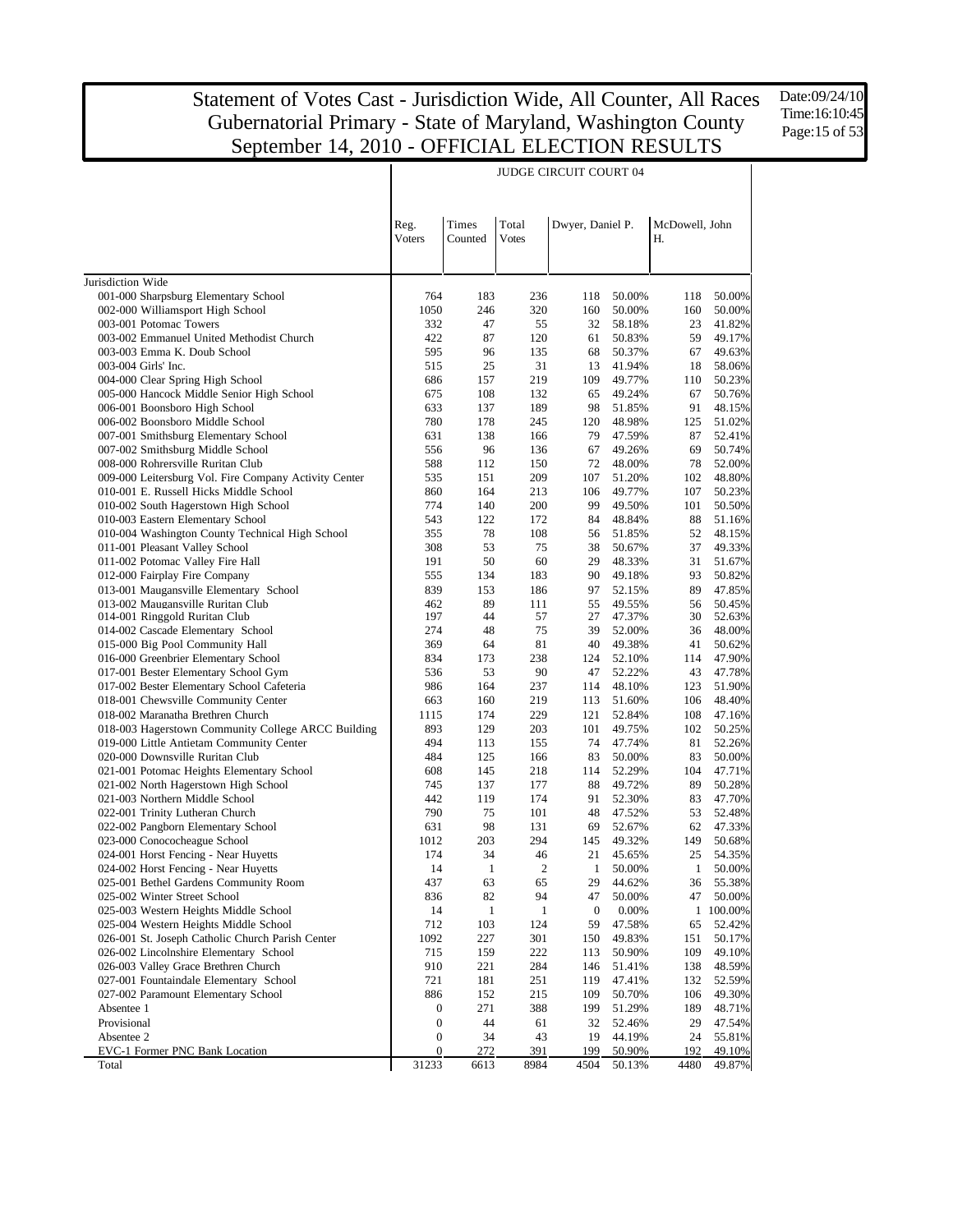Date:09/24/10 Time:16:10:45 Page:16 of 53

| Times<br>Total<br>Reg.<br>Hershey, Todd L.<br><b>Voters</b><br>Counted<br><b>Votes</b><br>Jurisdiction Wide<br>001-000 Sharpsburg Elementary School<br>764<br>183<br>141<br>141 100.00%<br>002-000 Williamsport High School<br>1050<br>246<br>202<br>202 100.00%<br>003-001 Potomac Towers<br>332<br>47<br>32<br>32 100.00%<br>003-002 Emmanuel United Methodist Church<br>422<br>87<br>71<br>71 100.00%<br>003-003 Emma K. Doub School<br>595<br>96<br>81<br>81 100.00%<br>003-004 Girls' Inc.<br>515<br>25<br>19<br>19 100.00%<br>004-000 Clear Spring High School<br>686<br>157<br>126<br>126 100.00%<br>005-000 Hancock Middle Senior High School<br>675<br>108<br>85<br>85 100.00%<br>006-001 Boonsboro High School<br>633<br>137<br>105<br>105 100.00%<br>006-002 Boonsboro Middle School<br>780<br>178<br>152<br>152 100.00%<br>007-001 Smithsburg Elementary School<br>631<br>138<br>99<br>99 100.00%<br>007-002 Smithsburg Middle School<br>556<br>96<br>78<br>78 100.00%<br>008-000 Rohrersville Ruritan Club<br>588<br>112<br>86<br>86 100.00%<br>009-000 Leitersburg Vol. Fire Company Activity Center<br>535<br>151<br>126<br>126 100.00%<br>010-001 E. Russell Hicks Middle School<br>164<br>127 100.00%<br>860<br>127<br>010-002 South Hagerstown High School<br>774<br>140<br>115 100.00%<br>115<br>010-003 Eastern Elementary School<br>543<br>122<br>101<br>101 100.00%<br>010-004 Washington County Technical High School<br>355<br>78<br>65 100.00%<br>65<br>011-001 Pleasant Valley School<br>308<br>53<br>41<br>41 100.00%<br>011-002 Potomac Valley Fire Hall<br>191<br>50<br>38<br>38 100.00%<br>012-000 Fairplay Fire Company<br>555<br>134<br>114<br>114 100.00%<br>013-001 Maugansville Elementary School<br>839<br>153<br>123<br>123 100.00%<br>013-002 Maugansville Ruritan Club<br>462<br>89<br>75<br>75 100,00%<br>014-001 Ringgold Ruritan Club<br>197<br>44<br>38<br>38 100.00%<br>274<br>48<br>014-002 Cascade Elementary School<br>42<br>42 100.00%<br>50<br>015-000 Big Pool Community Hall<br>369<br>64<br>50 100.00%<br>834<br>016-000 Greenbrier Elementary School<br>173<br>145<br>145 100.00%<br>017-001 Bester Elementary School Gym<br>536<br>53<br>49<br>49 100.00%<br>017-002 Bester Elementary School Cafeteria<br>986<br>164<br>134<br>134 100.00%<br>018-001 Chewsville Community Center<br>663<br>160<br>136<br>136 100.00%<br>018-002 Maranatha Brethren Church<br>1115<br>174<br>138<br>138 100.00%<br>018-003 Hagerstown Community College ARCC Building<br>893<br>129<br>112<br>112 100.00%<br>019-000 Little Antietam Community Center<br>494<br>97<br>113<br>97 100.00%<br>020-000 Downsville Ruritan Club<br>484<br>125<br>107<br>107 100.00%<br>021-001 Potomac Heights Elementary School<br>608<br>145<br>126<br>126 100.00%<br>021-002 North Hagerstown High School<br>745<br>137<br>113<br>113 100.00%<br>021-003 Northern Middle School<br>99<br>442<br>119<br>99 100.00%<br>790<br>022-001 Trinity Lutheran Church<br>75<br>56<br>56 100.00%<br>98<br>022-002 Pangborn Elementary School<br>631<br>83<br>83 100.00%<br>203<br>023-000 Conococheague School<br>1012<br>175<br>175 100.00%<br>34<br>024-001 Horst Fencing - Near Huyetts<br>174<br>26<br>26 100.00%<br>024-002 Horst Fencing - Near Huyetts<br>1<br>$\mathbf{1}$<br>1 100.00%<br>14<br>63<br>49<br>025-001 Bethel Gardens Community Room<br>437<br>49 100.00%<br>82<br>025-002 Winter Street School<br>836<br>63<br>63 100.00%<br>025-003 Western Heights Middle School<br>14<br>1<br>1 100.00%<br>1<br>80<br>025-004 Western Heights Middle School<br>712<br>103<br>80 100.00%<br>026-001 St. Joseph Catholic Church Parish Center<br>1092<br>227<br>187<br>187 100.00%<br>026-002 Lincolnshire Elementary School<br>715<br>159<br>136 100.00%<br>136<br>026-003 Valley Grace Brethren Church<br>910<br>221<br>180<br>180 100.00%<br>027-001 Fountaindale Elementary School<br>721<br>181<br>146 100.00%<br>146<br>027-002 Paramount Elementary School<br>886<br>152<br>128 100.00%<br>128<br>Absentee 1<br>271<br>217<br>217 100.00%<br>0<br>Provisional<br>0<br>44<br>38 100.00%<br>38<br>Absentee 2<br>0<br>34<br>26<br>26 100.00%<br>EVC-1 Former PNC Bank Location<br>0<br>272<br>238<br>238 100.00%<br>31233<br>Total<br>6613<br>5418<br>5418 100.00% |  | <b>TREASURER</b> |  |
|------------------------------------------------------------------------------------------------------------------------------------------------------------------------------------------------------------------------------------------------------------------------------------------------------------------------------------------------------------------------------------------------------------------------------------------------------------------------------------------------------------------------------------------------------------------------------------------------------------------------------------------------------------------------------------------------------------------------------------------------------------------------------------------------------------------------------------------------------------------------------------------------------------------------------------------------------------------------------------------------------------------------------------------------------------------------------------------------------------------------------------------------------------------------------------------------------------------------------------------------------------------------------------------------------------------------------------------------------------------------------------------------------------------------------------------------------------------------------------------------------------------------------------------------------------------------------------------------------------------------------------------------------------------------------------------------------------------------------------------------------------------------------------------------------------------------------------------------------------------------------------------------------------------------------------------------------------------------------------------------------------------------------------------------------------------------------------------------------------------------------------------------------------------------------------------------------------------------------------------------------------------------------------------------------------------------------------------------------------------------------------------------------------------------------------------------------------------------------------------------------------------------------------------------------------------------------------------------------------------------------------------------------------------------------------------------------------------------------------------------------------------------------------------------------------------------------------------------------------------------------------------------------------------------------------------------------------------------------------------------------------------------------------------------------------------------------------------------------------------------------------------------------------------------------------------------------------------------------------------------------------------------------------------------------------------------------------------------------------------------------------------------------------------------------------------------------------------------------------------------------------------------------------------------------------------------------------------------------------------------------------------------------------------------------------------------------------------------------------------------------------------------------------------------------------------------------------------------------------------------------------------------------------------------------------------------------------------------------------------------------------------------------------------------------------------------------------------------------------------------------------------------------------------------------------------------------------------------------------------------------------------------------------------|--|------------------|--|
|                                                                                                                                                                                                                                                                                                                                                                                                                                                                                                                                                                                                                                                                                                                                                                                                                                                                                                                                                                                                                                                                                                                                                                                                                                                                                                                                                                                                                                                                                                                                                                                                                                                                                                                                                                                                                                                                                                                                                                                                                                                                                                                                                                                                                                                                                                                                                                                                                                                                                                                                                                                                                                                                                                                                                                                                                                                                                                                                                                                                                                                                                                                                                                                                                                                                                                                                                                                                                                                                                                                                                                                                                                                                                                                                                                                                                                                                                                                                                                                                                                                                                                                                                                                                                                                                                          |  |                  |  |
|                                                                                                                                                                                                                                                                                                                                                                                                                                                                                                                                                                                                                                                                                                                                                                                                                                                                                                                                                                                                                                                                                                                                                                                                                                                                                                                                                                                                                                                                                                                                                                                                                                                                                                                                                                                                                                                                                                                                                                                                                                                                                                                                                                                                                                                                                                                                                                                                                                                                                                                                                                                                                                                                                                                                                                                                                                                                                                                                                                                                                                                                                                                                                                                                                                                                                                                                                                                                                                                                                                                                                                                                                                                                                                                                                                                                                                                                                                                                                                                                                                                                                                                                                                                                                                                                                          |  |                  |  |
|                                                                                                                                                                                                                                                                                                                                                                                                                                                                                                                                                                                                                                                                                                                                                                                                                                                                                                                                                                                                                                                                                                                                                                                                                                                                                                                                                                                                                                                                                                                                                                                                                                                                                                                                                                                                                                                                                                                                                                                                                                                                                                                                                                                                                                                                                                                                                                                                                                                                                                                                                                                                                                                                                                                                                                                                                                                                                                                                                                                                                                                                                                                                                                                                                                                                                                                                                                                                                                                                                                                                                                                                                                                                                                                                                                                                                                                                                                                                                                                                                                                                                                                                                                                                                                                                                          |  |                  |  |
|                                                                                                                                                                                                                                                                                                                                                                                                                                                                                                                                                                                                                                                                                                                                                                                                                                                                                                                                                                                                                                                                                                                                                                                                                                                                                                                                                                                                                                                                                                                                                                                                                                                                                                                                                                                                                                                                                                                                                                                                                                                                                                                                                                                                                                                                                                                                                                                                                                                                                                                                                                                                                                                                                                                                                                                                                                                                                                                                                                                                                                                                                                                                                                                                                                                                                                                                                                                                                                                                                                                                                                                                                                                                                                                                                                                                                                                                                                                                                                                                                                                                                                                                                                                                                                                                                          |  |                  |  |
|                                                                                                                                                                                                                                                                                                                                                                                                                                                                                                                                                                                                                                                                                                                                                                                                                                                                                                                                                                                                                                                                                                                                                                                                                                                                                                                                                                                                                                                                                                                                                                                                                                                                                                                                                                                                                                                                                                                                                                                                                                                                                                                                                                                                                                                                                                                                                                                                                                                                                                                                                                                                                                                                                                                                                                                                                                                                                                                                                                                                                                                                                                                                                                                                                                                                                                                                                                                                                                                                                                                                                                                                                                                                                                                                                                                                                                                                                                                                                                                                                                                                                                                                                                                                                                                                                          |  |                  |  |
|                                                                                                                                                                                                                                                                                                                                                                                                                                                                                                                                                                                                                                                                                                                                                                                                                                                                                                                                                                                                                                                                                                                                                                                                                                                                                                                                                                                                                                                                                                                                                                                                                                                                                                                                                                                                                                                                                                                                                                                                                                                                                                                                                                                                                                                                                                                                                                                                                                                                                                                                                                                                                                                                                                                                                                                                                                                                                                                                                                                                                                                                                                                                                                                                                                                                                                                                                                                                                                                                                                                                                                                                                                                                                                                                                                                                                                                                                                                                                                                                                                                                                                                                                                                                                                                                                          |  |                  |  |
|                                                                                                                                                                                                                                                                                                                                                                                                                                                                                                                                                                                                                                                                                                                                                                                                                                                                                                                                                                                                                                                                                                                                                                                                                                                                                                                                                                                                                                                                                                                                                                                                                                                                                                                                                                                                                                                                                                                                                                                                                                                                                                                                                                                                                                                                                                                                                                                                                                                                                                                                                                                                                                                                                                                                                                                                                                                                                                                                                                                                                                                                                                                                                                                                                                                                                                                                                                                                                                                                                                                                                                                                                                                                                                                                                                                                                                                                                                                                                                                                                                                                                                                                                                                                                                                                                          |  |                  |  |
|                                                                                                                                                                                                                                                                                                                                                                                                                                                                                                                                                                                                                                                                                                                                                                                                                                                                                                                                                                                                                                                                                                                                                                                                                                                                                                                                                                                                                                                                                                                                                                                                                                                                                                                                                                                                                                                                                                                                                                                                                                                                                                                                                                                                                                                                                                                                                                                                                                                                                                                                                                                                                                                                                                                                                                                                                                                                                                                                                                                                                                                                                                                                                                                                                                                                                                                                                                                                                                                                                                                                                                                                                                                                                                                                                                                                                                                                                                                                                                                                                                                                                                                                                                                                                                                                                          |  |                  |  |
|                                                                                                                                                                                                                                                                                                                                                                                                                                                                                                                                                                                                                                                                                                                                                                                                                                                                                                                                                                                                                                                                                                                                                                                                                                                                                                                                                                                                                                                                                                                                                                                                                                                                                                                                                                                                                                                                                                                                                                                                                                                                                                                                                                                                                                                                                                                                                                                                                                                                                                                                                                                                                                                                                                                                                                                                                                                                                                                                                                                                                                                                                                                                                                                                                                                                                                                                                                                                                                                                                                                                                                                                                                                                                                                                                                                                                                                                                                                                                                                                                                                                                                                                                                                                                                                                                          |  |                  |  |
|                                                                                                                                                                                                                                                                                                                                                                                                                                                                                                                                                                                                                                                                                                                                                                                                                                                                                                                                                                                                                                                                                                                                                                                                                                                                                                                                                                                                                                                                                                                                                                                                                                                                                                                                                                                                                                                                                                                                                                                                                                                                                                                                                                                                                                                                                                                                                                                                                                                                                                                                                                                                                                                                                                                                                                                                                                                                                                                                                                                                                                                                                                                                                                                                                                                                                                                                                                                                                                                                                                                                                                                                                                                                                                                                                                                                                                                                                                                                                                                                                                                                                                                                                                                                                                                                                          |  |                  |  |
|                                                                                                                                                                                                                                                                                                                                                                                                                                                                                                                                                                                                                                                                                                                                                                                                                                                                                                                                                                                                                                                                                                                                                                                                                                                                                                                                                                                                                                                                                                                                                                                                                                                                                                                                                                                                                                                                                                                                                                                                                                                                                                                                                                                                                                                                                                                                                                                                                                                                                                                                                                                                                                                                                                                                                                                                                                                                                                                                                                                                                                                                                                                                                                                                                                                                                                                                                                                                                                                                                                                                                                                                                                                                                                                                                                                                                                                                                                                                                                                                                                                                                                                                                                                                                                                                                          |  |                  |  |
|                                                                                                                                                                                                                                                                                                                                                                                                                                                                                                                                                                                                                                                                                                                                                                                                                                                                                                                                                                                                                                                                                                                                                                                                                                                                                                                                                                                                                                                                                                                                                                                                                                                                                                                                                                                                                                                                                                                                                                                                                                                                                                                                                                                                                                                                                                                                                                                                                                                                                                                                                                                                                                                                                                                                                                                                                                                                                                                                                                                                                                                                                                                                                                                                                                                                                                                                                                                                                                                                                                                                                                                                                                                                                                                                                                                                                                                                                                                                                                                                                                                                                                                                                                                                                                                                                          |  |                  |  |
|                                                                                                                                                                                                                                                                                                                                                                                                                                                                                                                                                                                                                                                                                                                                                                                                                                                                                                                                                                                                                                                                                                                                                                                                                                                                                                                                                                                                                                                                                                                                                                                                                                                                                                                                                                                                                                                                                                                                                                                                                                                                                                                                                                                                                                                                                                                                                                                                                                                                                                                                                                                                                                                                                                                                                                                                                                                                                                                                                                                                                                                                                                                                                                                                                                                                                                                                                                                                                                                                                                                                                                                                                                                                                                                                                                                                                                                                                                                                                                                                                                                                                                                                                                                                                                                                                          |  |                  |  |
|                                                                                                                                                                                                                                                                                                                                                                                                                                                                                                                                                                                                                                                                                                                                                                                                                                                                                                                                                                                                                                                                                                                                                                                                                                                                                                                                                                                                                                                                                                                                                                                                                                                                                                                                                                                                                                                                                                                                                                                                                                                                                                                                                                                                                                                                                                                                                                                                                                                                                                                                                                                                                                                                                                                                                                                                                                                                                                                                                                                                                                                                                                                                                                                                                                                                                                                                                                                                                                                                                                                                                                                                                                                                                                                                                                                                                                                                                                                                                                                                                                                                                                                                                                                                                                                                                          |  |                  |  |
|                                                                                                                                                                                                                                                                                                                                                                                                                                                                                                                                                                                                                                                                                                                                                                                                                                                                                                                                                                                                                                                                                                                                                                                                                                                                                                                                                                                                                                                                                                                                                                                                                                                                                                                                                                                                                                                                                                                                                                                                                                                                                                                                                                                                                                                                                                                                                                                                                                                                                                                                                                                                                                                                                                                                                                                                                                                                                                                                                                                                                                                                                                                                                                                                                                                                                                                                                                                                                                                                                                                                                                                                                                                                                                                                                                                                                                                                                                                                                                                                                                                                                                                                                                                                                                                                                          |  |                  |  |
|                                                                                                                                                                                                                                                                                                                                                                                                                                                                                                                                                                                                                                                                                                                                                                                                                                                                                                                                                                                                                                                                                                                                                                                                                                                                                                                                                                                                                                                                                                                                                                                                                                                                                                                                                                                                                                                                                                                                                                                                                                                                                                                                                                                                                                                                                                                                                                                                                                                                                                                                                                                                                                                                                                                                                                                                                                                                                                                                                                                                                                                                                                                                                                                                                                                                                                                                                                                                                                                                                                                                                                                                                                                                                                                                                                                                                                                                                                                                                                                                                                                                                                                                                                                                                                                                                          |  |                  |  |
|                                                                                                                                                                                                                                                                                                                                                                                                                                                                                                                                                                                                                                                                                                                                                                                                                                                                                                                                                                                                                                                                                                                                                                                                                                                                                                                                                                                                                                                                                                                                                                                                                                                                                                                                                                                                                                                                                                                                                                                                                                                                                                                                                                                                                                                                                                                                                                                                                                                                                                                                                                                                                                                                                                                                                                                                                                                                                                                                                                                                                                                                                                                                                                                                                                                                                                                                                                                                                                                                                                                                                                                                                                                                                                                                                                                                                                                                                                                                                                                                                                                                                                                                                                                                                                                                                          |  |                  |  |
|                                                                                                                                                                                                                                                                                                                                                                                                                                                                                                                                                                                                                                                                                                                                                                                                                                                                                                                                                                                                                                                                                                                                                                                                                                                                                                                                                                                                                                                                                                                                                                                                                                                                                                                                                                                                                                                                                                                                                                                                                                                                                                                                                                                                                                                                                                                                                                                                                                                                                                                                                                                                                                                                                                                                                                                                                                                                                                                                                                                                                                                                                                                                                                                                                                                                                                                                                                                                                                                                                                                                                                                                                                                                                                                                                                                                                                                                                                                                                                                                                                                                                                                                                                                                                                                                                          |  |                  |  |
|                                                                                                                                                                                                                                                                                                                                                                                                                                                                                                                                                                                                                                                                                                                                                                                                                                                                                                                                                                                                                                                                                                                                                                                                                                                                                                                                                                                                                                                                                                                                                                                                                                                                                                                                                                                                                                                                                                                                                                                                                                                                                                                                                                                                                                                                                                                                                                                                                                                                                                                                                                                                                                                                                                                                                                                                                                                                                                                                                                                                                                                                                                                                                                                                                                                                                                                                                                                                                                                                                                                                                                                                                                                                                                                                                                                                                                                                                                                                                                                                                                                                                                                                                                                                                                                                                          |  |                  |  |
|                                                                                                                                                                                                                                                                                                                                                                                                                                                                                                                                                                                                                                                                                                                                                                                                                                                                                                                                                                                                                                                                                                                                                                                                                                                                                                                                                                                                                                                                                                                                                                                                                                                                                                                                                                                                                                                                                                                                                                                                                                                                                                                                                                                                                                                                                                                                                                                                                                                                                                                                                                                                                                                                                                                                                                                                                                                                                                                                                                                                                                                                                                                                                                                                                                                                                                                                                                                                                                                                                                                                                                                                                                                                                                                                                                                                                                                                                                                                                                                                                                                                                                                                                                                                                                                                                          |  |                  |  |
|                                                                                                                                                                                                                                                                                                                                                                                                                                                                                                                                                                                                                                                                                                                                                                                                                                                                                                                                                                                                                                                                                                                                                                                                                                                                                                                                                                                                                                                                                                                                                                                                                                                                                                                                                                                                                                                                                                                                                                                                                                                                                                                                                                                                                                                                                                                                                                                                                                                                                                                                                                                                                                                                                                                                                                                                                                                                                                                                                                                                                                                                                                                                                                                                                                                                                                                                                                                                                                                                                                                                                                                                                                                                                                                                                                                                                                                                                                                                                                                                                                                                                                                                                                                                                                                                                          |  |                  |  |
|                                                                                                                                                                                                                                                                                                                                                                                                                                                                                                                                                                                                                                                                                                                                                                                                                                                                                                                                                                                                                                                                                                                                                                                                                                                                                                                                                                                                                                                                                                                                                                                                                                                                                                                                                                                                                                                                                                                                                                                                                                                                                                                                                                                                                                                                                                                                                                                                                                                                                                                                                                                                                                                                                                                                                                                                                                                                                                                                                                                                                                                                                                                                                                                                                                                                                                                                                                                                                                                                                                                                                                                                                                                                                                                                                                                                                                                                                                                                                                                                                                                                                                                                                                                                                                                                                          |  |                  |  |
|                                                                                                                                                                                                                                                                                                                                                                                                                                                                                                                                                                                                                                                                                                                                                                                                                                                                                                                                                                                                                                                                                                                                                                                                                                                                                                                                                                                                                                                                                                                                                                                                                                                                                                                                                                                                                                                                                                                                                                                                                                                                                                                                                                                                                                                                                                                                                                                                                                                                                                                                                                                                                                                                                                                                                                                                                                                                                                                                                                                                                                                                                                                                                                                                                                                                                                                                                                                                                                                                                                                                                                                                                                                                                                                                                                                                                                                                                                                                                                                                                                                                                                                                                                                                                                                                                          |  |                  |  |
|                                                                                                                                                                                                                                                                                                                                                                                                                                                                                                                                                                                                                                                                                                                                                                                                                                                                                                                                                                                                                                                                                                                                                                                                                                                                                                                                                                                                                                                                                                                                                                                                                                                                                                                                                                                                                                                                                                                                                                                                                                                                                                                                                                                                                                                                                                                                                                                                                                                                                                                                                                                                                                                                                                                                                                                                                                                                                                                                                                                                                                                                                                                                                                                                                                                                                                                                                                                                                                                                                                                                                                                                                                                                                                                                                                                                                                                                                                                                                                                                                                                                                                                                                                                                                                                                                          |  |                  |  |
|                                                                                                                                                                                                                                                                                                                                                                                                                                                                                                                                                                                                                                                                                                                                                                                                                                                                                                                                                                                                                                                                                                                                                                                                                                                                                                                                                                                                                                                                                                                                                                                                                                                                                                                                                                                                                                                                                                                                                                                                                                                                                                                                                                                                                                                                                                                                                                                                                                                                                                                                                                                                                                                                                                                                                                                                                                                                                                                                                                                                                                                                                                                                                                                                                                                                                                                                                                                                                                                                                                                                                                                                                                                                                                                                                                                                                                                                                                                                                                                                                                                                                                                                                                                                                                                                                          |  |                  |  |
|                                                                                                                                                                                                                                                                                                                                                                                                                                                                                                                                                                                                                                                                                                                                                                                                                                                                                                                                                                                                                                                                                                                                                                                                                                                                                                                                                                                                                                                                                                                                                                                                                                                                                                                                                                                                                                                                                                                                                                                                                                                                                                                                                                                                                                                                                                                                                                                                                                                                                                                                                                                                                                                                                                                                                                                                                                                                                                                                                                                                                                                                                                                                                                                                                                                                                                                                                                                                                                                                                                                                                                                                                                                                                                                                                                                                                                                                                                                                                                                                                                                                                                                                                                                                                                                                                          |  |                  |  |
|                                                                                                                                                                                                                                                                                                                                                                                                                                                                                                                                                                                                                                                                                                                                                                                                                                                                                                                                                                                                                                                                                                                                                                                                                                                                                                                                                                                                                                                                                                                                                                                                                                                                                                                                                                                                                                                                                                                                                                                                                                                                                                                                                                                                                                                                                                                                                                                                                                                                                                                                                                                                                                                                                                                                                                                                                                                                                                                                                                                                                                                                                                                                                                                                                                                                                                                                                                                                                                                                                                                                                                                                                                                                                                                                                                                                                                                                                                                                                                                                                                                                                                                                                                                                                                                                                          |  |                  |  |
|                                                                                                                                                                                                                                                                                                                                                                                                                                                                                                                                                                                                                                                                                                                                                                                                                                                                                                                                                                                                                                                                                                                                                                                                                                                                                                                                                                                                                                                                                                                                                                                                                                                                                                                                                                                                                                                                                                                                                                                                                                                                                                                                                                                                                                                                                                                                                                                                                                                                                                                                                                                                                                                                                                                                                                                                                                                                                                                                                                                                                                                                                                                                                                                                                                                                                                                                                                                                                                                                                                                                                                                                                                                                                                                                                                                                                                                                                                                                                                                                                                                                                                                                                                                                                                                                                          |  |                  |  |
|                                                                                                                                                                                                                                                                                                                                                                                                                                                                                                                                                                                                                                                                                                                                                                                                                                                                                                                                                                                                                                                                                                                                                                                                                                                                                                                                                                                                                                                                                                                                                                                                                                                                                                                                                                                                                                                                                                                                                                                                                                                                                                                                                                                                                                                                                                                                                                                                                                                                                                                                                                                                                                                                                                                                                                                                                                                                                                                                                                                                                                                                                                                                                                                                                                                                                                                                                                                                                                                                                                                                                                                                                                                                                                                                                                                                                                                                                                                                                                                                                                                                                                                                                                                                                                                                                          |  |                  |  |
|                                                                                                                                                                                                                                                                                                                                                                                                                                                                                                                                                                                                                                                                                                                                                                                                                                                                                                                                                                                                                                                                                                                                                                                                                                                                                                                                                                                                                                                                                                                                                                                                                                                                                                                                                                                                                                                                                                                                                                                                                                                                                                                                                                                                                                                                                                                                                                                                                                                                                                                                                                                                                                                                                                                                                                                                                                                                                                                                                                                                                                                                                                                                                                                                                                                                                                                                                                                                                                                                                                                                                                                                                                                                                                                                                                                                                                                                                                                                                                                                                                                                                                                                                                                                                                                                                          |  |                  |  |
|                                                                                                                                                                                                                                                                                                                                                                                                                                                                                                                                                                                                                                                                                                                                                                                                                                                                                                                                                                                                                                                                                                                                                                                                                                                                                                                                                                                                                                                                                                                                                                                                                                                                                                                                                                                                                                                                                                                                                                                                                                                                                                                                                                                                                                                                                                                                                                                                                                                                                                                                                                                                                                                                                                                                                                                                                                                                                                                                                                                                                                                                                                                                                                                                                                                                                                                                                                                                                                                                                                                                                                                                                                                                                                                                                                                                                                                                                                                                                                                                                                                                                                                                                                                                                                                                                          |  |                  |  |
|                                                                                                                                                                                                                                                                                                                                                                                                                                                                                                                                                                                                                                                                                                                                                                                                                                                                                                                                                                                                                                                                                                                                                                                                                                                                                                                                                                                                                                                                                                                                                                                                                                                                                                                                                                                                                                                                                                                                                                                                                                                                                                                                                                                                                                                                                                                                                                                                                                                                                                                                                                                                                                                                                                                                                                                                                                                                                                                                                                                                                                                                                                                                                                                                                                                                                                                                                                                                                                                                                                                                                                                                                                                                                                                                                                                                                                                                                                                                                                                                                                                                                                                                                                                                                                                                                          |  |                  |  |
|                                                                                                                                                                                                                                                                                                                                                                                                                                                                                                                                                                                                                                                                                                                                                                                                                                                                                                                                                                                                                                                                                                                                                                                                                                                                                                                                                                                                                                                                                                                                                                                                                                                                                                                                                                                                                                                                                                                                                                                                                                                                                                                                                                                                                                                                                                                                                                                                                                                                                                                                                                                                                                                                                                                                                                                                                                                                                                                                                                                                                                                                                                                                                                                                                                                                                                                                                                                                                                                                                                                                                                                                                                                                                                                                                                                                                                                                                                                                                                                                                                                                                                                                                                                                                                                                                          |  |                  |  |
|                                                                                                                                                                                                                                                                                                                                                                                                                                                                                                                                                                                                                                                                                                                                                                                                                                                                                                                                                                                                                                                                                                                                                                                                                                                                                                                                                                                                                                                                                                                                                                                                                                                                                                                                                                                                                                                                                                                                                                                                                                                                                                                                                                                                                                                                                                                                                                                                                                                                                                                                                                                                                                                                                                                                                                                                                                                                                                                                                                                                                                                                                                                                                                                                                                                                                                                                                                                                                                                                                                                                                                                                                                                                                                                                                                                                                                                                                                                                                                                                                                                                                                                                                                                                                                                                                          |  |                  |  |
|                                                                                                                                                                                                                                                                                                                                                                                                                                                                                                                                                                                                                                                                                                                                                                                                                                                                                                                                                                                                                                                                                                                                                                                                                                                                                                                                                                                                                                                                                                                                                                                                                                                                                                                                                                                                                                                                                                                                                                                                                                                                                                                                                                                                                                                                                                                                                                                                                                                                                                                                                                                                                                                                                                                                                                                                                                                                                                                                                                                                                                                                                                                                                                                                                                                                                                                                                                                                                                                                                                                                                                                                                                                                                                                                                                                                                                                                                                                                                                                                                                                                                                                                                                                                                                                                                          |  |                  |  |
|                                                                                                                                                                                                                                                                                                                                                                                                                                                                                                                                                                                                                                                                                                                                                                                                                                                                                                                                                                                                                                                                                                                                                                                                                                                                                                                                                                                                                                                                                                                                                                                                                                                                                                                                                                                                                                                                                                                                                                                                                                                                                                                                                                                                                                                                                                                                                                                                                                                                                                                                                                                                                                                                                                                                                                                                                                                                                                                                                                                                                                                                                                                                                                                                                                                                                                                                                                                                                                                                                                                                                                                                                                                                                                                                                                                                                                                                                                                                                                                                                                                                                                                                                                                                                                                                                          |  |                  |  |
|                                                                                                                                                                                                                                                                                                                                                                                                                                                                                                                                                                                                                                                                                                                                                                                                                                                                                                                                                                                                                                                                                                                                                                                                                                                                                                                                                                                                                                                                                                                                                                                                                                                                                                                                                                                                                                                                                                                                                                                                                                                                                                                                                                                                                                                                                                                                                                                                                                                                                                                                                                                                                                                                                                                                                                                                                                                                                                                                                                                                                                                                                                                                                                                                                                                                                                                                                                                                                                                                                                                                                                                                                                                                                                                                                                                                                                                                                                                                                                                                                                                                                                                                                                                                                                                                                          |  |                  |  |
|                                                                                                                                                                                                                                                                                                                                                                                                                                                                                                                                                                                                                                                                                                                                                                                                                                                                                                                                                                                                                                                                                                                                                                                                                                                                                                                                                                                                                                                                                                                                                                                                                                                                                                                                                                                                                                                                                                                                                                                                                                                                                                                                                                                                                                                                                                                                                                                                                                                                                                                                                                                                                                                                                                                                                                                                                                                                                                                                                                                                                                                                                                                                                                                                                                                                                                                                                                                                                                                                                                                                                                                                                                                                                                                                                                                                                                                                                                                                                                                                                                                                                                                                                                                                                                                                                          |  |                  |  |
|                                                                                                                                                                                                                                                                                                                                                                                                                                                                                                                                                                                                                                                                                                                                                                                                                                                                                                                                                                                                                                                                                                                                                                                                                                                                                                                                                                                                                                                                                                                                                                                                                                                                                                                                                                                                                                                                                                                                                                                                                                                                                                                                                                                                                                                                                                                                                                                                                                                                                                                                                                                                                                                                                                                                                                                                                                                                                                                                                                                                                                                                                                                                                                                                                                                                                                                                                                                                                                                                                                                                                                                                                                                                                                                                                                                                                                                                                                                                                                                                                                                                                                                                                                                                                                                                                          |  |                  |  |
|                                                                                                                                                                                                                                                                                                                                                                                                                                                                                                                                                                                                                                                                                                                                                                                                                                                                                                                                                                                                                                                                                                                                                                                                                                                                                                                                                                                                                                                                                                                                                                                                                                                                                                                                                                                                                                                                                                                                                                                                                                                                                                                                                                                                                                                                                                                                                                                                                                                                                                                                                                                                                                                                                                                                                                                                                                                                                                                                                                                                                                                                                                                                                                                                                                                                                                                                                                                                                                                                                                                                                                                                                                                                                                                                                                                                                                                                                                                                                                                                                                                                                                                                                                                                                                                                                          |  |                  |  |
|                                                                                                                                                                                                                                                                                                                                                                                                                                                                                                                                                                                                                                                                                                                                                                                                                                                                                                                                                                                                                                                                                                                                                                                                                                                                                                                                                                                                                                                                                                                                                                                                                                                                                                                                                                                                                                                                                                                                                                                                                                                                                                                                                                                                                                                                                                                                                                                                                                                                                                                                                                                                                                                                                                                                                                                                                                                                                                                                                                                                                                                                                                                                                                                                                                                                                                                                                                                                                                                                                                                                                                                                                                                                                                                                                                                                                                                                                                                                                                                                                                                                                                                                                                                                                                                                                          |  |                  |  |
|                                                                                                                                                                                                                                                                                                                                                                                                                                                                                                                                                                                                                                                                                                                                                                                                                                                                                                                                                                                                                                                                                                                                                                                                                                                                                                                                                                                                                                                                                                                                                                                                                                                                                                                                                                                                                                                                                                                                                                                                                                                                                                                                                                                                                                                                                                                                                                                                                                                                                                                                                                                                                                                                                                                                                                                                                                                                                                                                                                                                                                                                                                                                                                                                                                                                                                                                                                                                                                                                                                                                                                                                                                                                                                                                                                                                                                                                                                                                                                                                                                                                                                                                                                                                                                                                                          |  |                  |  |
|                                                                                                                                                                                                                                                                                                                                                                                                                                                                                                                                                                                                                                                                                                                                                                                                                                                                                                                                                                                                                                                                                                                                                                                                                                                                                                                                                                                                                                                                                                                                                                                                                                                                                                                                                                                                                                                                                                                                                                                                                                                                                                                                                                                                                                                                                                                                                                                                                                                                                                                                                                                                                                                                                                                                                                                                                                                                                                                                                                                                                                                                                                                                                                                                                                                                                                                                                                                                                                                                                                                                                                                                                                                                                                                                                                                                                                                                                                                                                                                                                                                                                                                                                                                                                                                                                          |  |                  |  |
|                                                                                                                                                                                                                                                                                                                                                                                                                                                                                                                                                                                                                                                                                                                                                                                                                                                                                                                                                                                                                                                                                                                                                                                                                                                                                                                                                                                                                                                                                                                                                                                                                                                                                                                                                                                                                                                                                                                                                                                                                                                                                                                                                                                                                                                                                                                                                                                                                                                                                                                                                                                                                                                                                                                                                                                                                                                                                                                                                                                                                                                                                                                                                                                                                                                                                                                                                                                                                                                                                                                                                                                                                                                                                                                                                                                                                                                                                                                                                                                                                                                                                                                                                                                                                                                                                          |  |                  |  |
|                                                                                                                                                                                                                                                                                                                                                                                                                                                                                                                                                                                                                                                                                                                                                                                                                                                                                                                                                                                                                                                                                                                                                                                                                                                                                                                                                                                                                                                                                                                                                                                                                                                                                                                                                                                                                                                                                                                                                                                                                                                                                                                                                                                                                                                                                                                                                                                                                                                                                                                                                                                                                                                                                                                                                                                                                                                                                                                                                                                                                                                                                                                                                                                                                                                                                                                                                                                                                                                                                                                                                                                                                                                                                                                                                                                                                                                                                                                                                                                                                                                                                                                                                                                                                                                                                          |  |                  |  |
|                                                                                                                                                                                                                                                                                                                                                                                                                                                                                                                                                                                                                                                                                                                                                                                                                                                                                                                                                                                                                                                                                                                                                                                                                                                                                                                                                                                                                                                                                                                                                                                                                                                                                                                                                                                                                                                                                                                                                                                                                                                                                                                                                                                                                                                                                                                                                                                                                                                                                                                                                                                                                                                                                                                                                                                                                                                                                                                                                                                                                                                                                                                                                                                                                                                                                                                                                                                                                                                                                                                                                                                                                                                                                                                                                                                                                                                                                                                                                                                                                                                                                                                                                                                                                                                                                          |  |                  |  |
|                                                                                                                                                                                                                                                                                                                                                                                                                                                                                                                                                                                                                                                                                                                                                                                                                                                                                                                                                                                                                                                                                                                                                                                                                                                                                                                                                                                                                                                                                                                                                                                                                                                                                                                                                                                                                                                                                                                                                                                                                                                                                                                                                                                                                                                                                                                                                                                                                                                                                                                                                                                                                                                                                                                                                                                                                                                                                                                                                                                                                                                                                                                                                                                                                                                                                                                                                                                                                                                                                                                                                                                                                                                                                                                                                                                                                                                                                                                                                                                                                                                                                                                                                                                                                                                                                          |  |                  |  |
|                                                                                                                                                                                                                                                                                                                                                                                                                                                                                                                                                                                                                                                                                                                                                                                                                                                                                                                                                                                                                                                                                                                                                                                                                                                                                                                                                                                                                                                                                                                                                                                                                                                                                                                                                                                                                                                                                                                                                                                                                                                                                                                                                                                                                                                                                                                                                                                                                                                                                                                                                                                                                                                                                                                                                                                                                                                                                                                                                                                                                                                                                                                                                                                                                                                                                                                                                                                                                                                                                                                                                                                                                                                                                                                                                                                                                                                                                                                                                                                                                                                                                                                                                                                                                                                                                          |  |                  |  |
|                                                                                                                                                                                                                                                                                                                                                                                                                                                                                                                                                                                                                                                                                                                                                                                                                                                                                                                                                                                                                                                                                                                                                                                                                                                                                                                                                                                                                                                                                                                                                                                                                                                                                                                                                                                                                                                                                                                                                                                                                                                                                                                                                                                                                                                                                                                                                                                                                                                                                                                                                                                                                                                                                                                                                                                                                                                                                                                                                                                                                                                                                                                                                                                                                                                                                                                                                                                                                                                                                                                                                                                                                                                                                                                                                                                                                                                                                                                                                                                                                                                                                                                                                                                                                                                                                          |  |                  |  |
|                                                                                                                                                                                                                                                                                                                                                                                                                                                                                                                                                                                                                                                                                                                                                                                                                                                                                                                                                                                                                                                                                                                                                                                                                                                                                                                                                                                                                                                                                                                                                                                                                                                                                                                                                                                                                                                                                                                                                                                                                                                                                                                                                                                                                                                                                                                                                                                                                                                                                                                                                                                                                                                                                                                                                                                                                                                                                                                                                                                                                                                                                                                                                                                                                                                                                                                                                                                                                                                                                                                                                                                                                                                                                                                                                                                                                                                                                                                                                                                                                                                                                                                                                                                                                                                                                          |  |                  |  |
|                                                                                                                                                                                                                                                                                                                                                                                                                                                                                                                                                                                                                                                                                                                                                                                                                                                                                                                                                                                                                                                                                                                                                                                                                                                                                                                                                                                                                                                                                                                                                                                                                                                                                                                                                                                                                                                                                                                                                                                                                                                                                                                                                                                                                                                                                                                                                                                                                                                                                                                                                                                                                                                                                                                                                                                                                                                                                                                                                                                                                                                                                                                                                                                                                                                                                                                                                                                                                                                                                                                                                                                                                                                                                                                                                                                                                                                                                                                                                                                                                                                                                                                                                                                                                                                                                          |  |                  |  |
|                                                                                                                                                                                                                                                                                                                                                                                                                                                                                                                                                                                                                                                                                                                                                                                                                                                                                                                                                                                                                                                                                                                                                                                                                                                                                                                                                                                                                                                                                                                                                                                                                                                                                                                                                                                                                                                                                                                                                                                                                                                                                                                                                                                                                                                                                                                                                                                                                                                                                                                                                                                                                                                                                                                                                                                                                                                                                                                                                                                                                                                                                                                                                                                                                                                                                                                                                                                                                                                                                                                                                                                                                                                                                                                                                                                                                                                                                                                                                                                                                                                                                                                                                                                                                                                                                          |  |                  |  |
|                                                                                                                                                                                                                                                                                                                                                                                                                                                                                                                                                                                                                                                                                                                                                                                                                                                                                                                                                                                                                                                                                                                                                                                                                                                                                                                                                                                                                                                                                                                                                                                                                                                                                                                                                                                                                                                                                                                                                                                                                                                                                                                                                                                                                                                                                                                                                                                                                                                                                                                                                                                                                                                                                                                                                                                                                                                                                                                                                                                                                                                                                                                                                                                                                                                                                                                                                                                                                                                                                                                                                                                                                                                                                                                                                                                                                                                                                                                                                                                                                                                                                                                                                                                                                                                                                          |  |                  |  |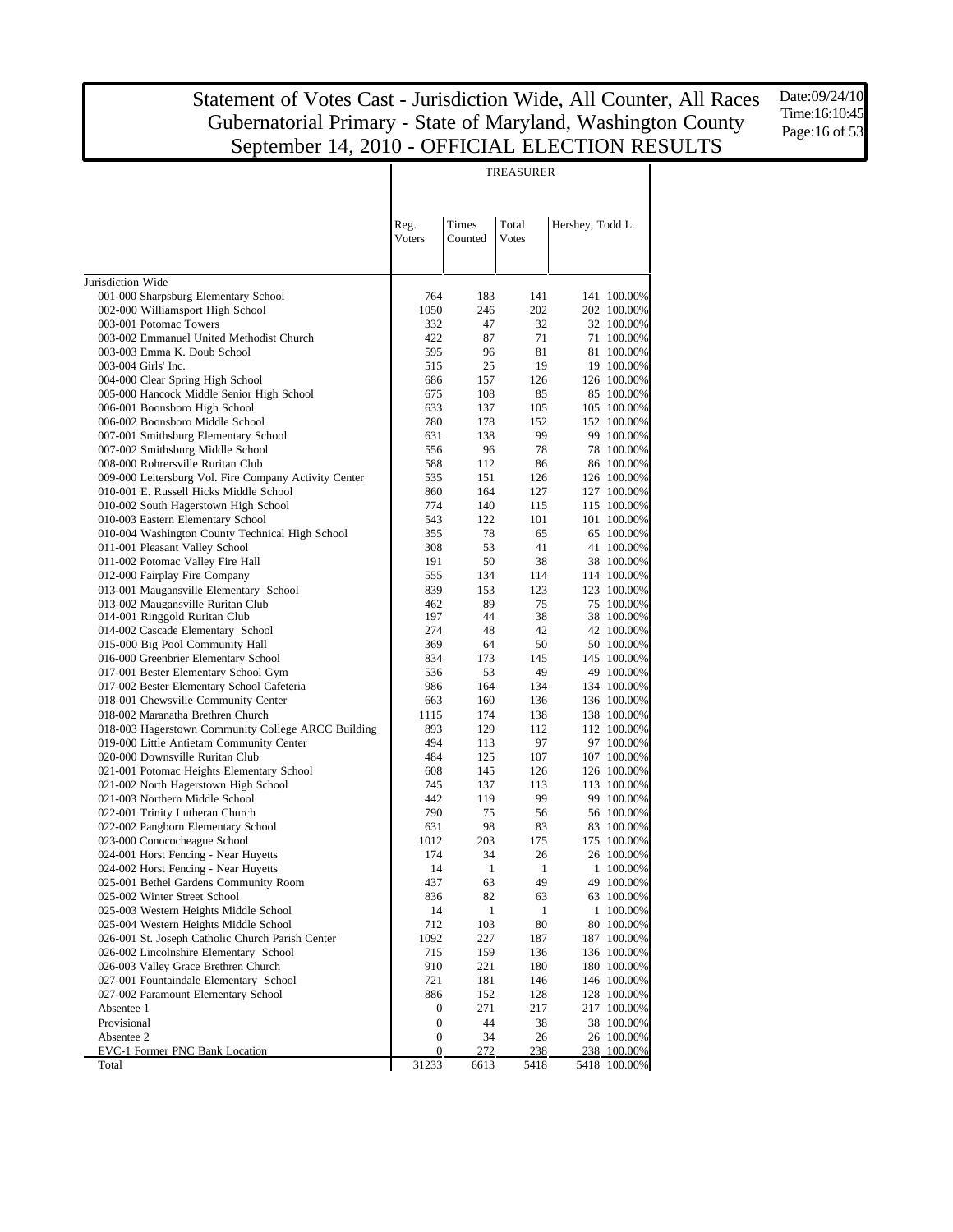Τ

Date:09/24/10 Time:16:10:45 Page:17 of 53

|                                                                        | Reg.<br>Voters            | Times<br>Counted | Total<br><b>Votes</b> | Weaver, Dennis J. |                             |  |  |  |
|------------------------------------------------------------------------|---------------------------|------------------|-----------------------|-------------------|-----------------------------|--|--|--|
| Jurisdiction Wide                                                      |                           |                  |                       |                   |                             |  |  |  |
| 001-000 Sharpsburg Elementary School                                   | 764                       | 183              | 142                   |                   | 142 100.00%                 |  |  |  |
| 002-000 Williamsport High School                                       | 1050                      | 246              | 192                   |                   | 192 100.00%                 |  |  |  |
| 003-001 Potomac Towers                                                 | 332                       | 47               | 36                    |                   | 36 100.00%                  |  |  |  |
| 003-002 Emmanuel United Methodist Church                               | 422                       | 87               | 73                    |                   | 73 100.00%                  |  |  |  |
| 003-003 Emma K. Doub School                                            | 595                       | 96               | 82                    |                   | 82 100.00%                  |  |  |  |
| 003-004 Girls' Inc.                                                    | 515                       | 25               | 23                    |                   | 23 100.00%                  |  |  |  |
| 004-000 Clear Spring High School                                       | 686                       | 157              | 130                   |                   | 130 100.00%                 |  |  |  |
| 005-000 Hancock Middle Senior High School                              | 675                       | 108              | 84                    |                   | 84 100.00%                  |  |  |  |
| 006-001 Boonsboro High School                                          | 633                       | 137              | 108                   |                   | 108 100.00%                 |  |  |  |
| 006-002 Boonsboro Middle School                                        | 780                       | 178              | 152                   |                   | 152 100.00%                 |  |  |  |
| 007-001 Smithsburg Elementary School                                   | 631                       | 138              | 98                    |                   | 98 100.00%                  |  |  |  |
| 007-002 Smithsburg Middle School                                       | 556                       | 96               | 79                    |                   | 79 100.00%                  |  |  |  |
| 008-000 Rohrersville Ruritan Club                                      | 588                       | 112              | 86                    |                   | 86 100.00%                  |  |  |  |
| 009-000 Leitersburg Vol. Fire Company Activity Center                  | 535                       | 151              | 130                   |                   | 130 100.00%                 |  |  |  |
| 010-001 E. Russell Hicks Middle School                                 | 860                       | 164              | 131                   |                   | 131 100.00%                 |  |  |  |
| 010-002 South Hagerstown High School                                   | 774                       | 140              | 117                   |                   | 117 100.00%                 |  |  |  |
| 010-003 Eastern Elementary School                                      | 543                       | 122              | 104                   |                   | 104 100.00%                 |  |  |  |
| 010-004 Washington County Technical High School                        | 355                       | 78               | 67                    |                   | 67 100.00%<br>43 100.00%    |  |  |  |
| 011-001 Pleasant Valley School<br>011-002 Potomac Valley Fire Hall     | 308<br>191                | 53<br>50         | 43<br>36              |                   | 36 100.00%                  |  |  |  |
| 012-000 Fairplay Fire Company                                          | 555                       | 134              | 111                   |                   | 111 100.00%                 |  |  |  |
| 013-001 Maugansville Elementary School                                 | 839                       | 153              | 121                   |                   | 121 100.00%                 |  |  |  |
| 013-002 Maugansville Ruritan Club                                      | 462                       | 89               | 76                    |                   | 76 100.00%                  |  |  |  |
| 014-001 Ringgold Ruritan Club                                          | 197                       | 44               | 41                    |                   | 41 100.00%                  |  |  |  |
| 014-002 Cascade Elementary School                                      | 274                       | 48               | 39                    |                   | 39 100.00%                  |  |  |  |
| 015-000 Big Pool Community Hall                                        | 369                       | 64               | 54                    |                   | 54 100.00%                  |  |  |  |
| 016-000 Greenbrier Elementary School                                   | 834                       | 173              | 148                   |                   | 148 100.00%                 |  |  |  |
| 017-001 Bester Elementary School Gym                                   | 536                       | 53               | 51                    |                   | 51 100.00%                  |  |  |  |
| 017-002 Bester Elementary School Cafeteria                             | 986                       | 164              | 134                   |                   | 134 100.00%                 |  |  |  |
| 018-001 Chewsville Community Center                                    | 663                       | 160              | 134                   |                   | 134 100.00%                 |  |  |  |
| 018-002 Maranatha Brethren Church                                      | 1115                      | 174              | 140                   |                   | 140 100.00%                 |  |  |  |
| 018-003 Hagerstown Community College ARCC Building                     | 893                       | 129              | 113                   |                   | 113 100.00%                 |  |  |  |
| 019-000 Little Antietam Community Center                               | 494                       | 113              | 93                    |                   | 93 100.00%                  |  |  |  |
| 020-000 Downsville Ruritan Club                                        | 484                       | 125              | 107                   |                   | 107 100.00%                 |  |  |  |
| 021-001 Potomac Heights Elementary School                              | 608                       | 145              | 128                   |                   | 128 100.00%                 |  |  |  |
| 021-002 North Hagerstown High School<br>021-003 Northern Middle School | 745<br>442                | 137<br>119       | 117<br>96             |                   | 117 100.00%<br>96 100.00%   |  |  |  |
| 022-001 Trinity Lutheran Church                                        | 790                       | 75               | 56                    |                   | 56 100.00%                  |  |  |  |
| 022-002 Pangborn Elementary School                                     | 631                       | 98               | 83                    |                   | 83 100.00%                  |  |  |  |
| 023-000 Conococheague School                                           | 1012                      | 203              | 178                   |                   | 178 100.00%                 |  |  |  |
| 024-001 Horst Fencing - Near Huyetts                                   | 174                       | 34               | 27                    |                   | 27 100.00%                  |  |  |  |
| 024-002 Horst Fencing - Near Huyetts                                   | 14                        | 1                | 1                     | 1                 | 100.00%                     |  |  |  |
| 025-001 Bethel Gardens Community Room                                  | 437                       | 63               | 49                    |                   | 49 100.00%                  |  |  |  |
| 025-002 Winter Street School                                           | 836                       | 82               | 66                    |                   | 66 100.00%                  |  |  |  |
| 025-003 Western Heights Middle School                                  | 14                        | 1                | 1                     |                   | 1 100.00%                   |  |  |  |
| 025-004 Western Heights Middle School                                  | 712                       | 103              | 83                    |                   | 83 100.00%                  |  |  |  |
| 026-001 St. Joseph Catholic Church Parish Center                       | 1092                      | 227              | 186                   |                   | 186 100.00%                 |  |  |  |
| 026-002 Lincolnshire Elementary School                                 | 715                       | 159              | 136                   |                   | 136 100.00%                 |  |  |  |
| 026-003 Valley Grace Brethren Church                                   | 910                       | 221              | 180                   |                   | 180 100.00%                 |  |  |  |
| 027-001 Fountaindale Elementary School                                 | 721                       | 181              | 143                   |                   | 143 100.00%                 |  |  |  |
| 027-002 Paramount Elementary School                                    | 886                       | 152              | 125                   |                   | 125 100.00%                 |  |  |  |
| Absentee 1                                                             | 0                         | 271              | 221                   |                   | 221 100.00%                 |  |  |  |
| Provisional                                                            | $\boldsymbol{0}$          | 44               | 35                    |                   | 35 100.00%                  |  |  |  |
| Absentee 2                                                             | 0                         | 34               | 25                    |                   | 25 100.00%                  |  |  |  |
| EVC-1 Former PNC Bank Location<br>Total                                | $\boldsymbol{0}$<br>31233 | 272<br>6613      | 238<br>5449           |                   | 238 100.00%<br>5449 100.00% |  |  |  |
|                                                                        |                           |                  |                       |                   |                             |  |  |  |

#### CLERK CIRCUIT COURT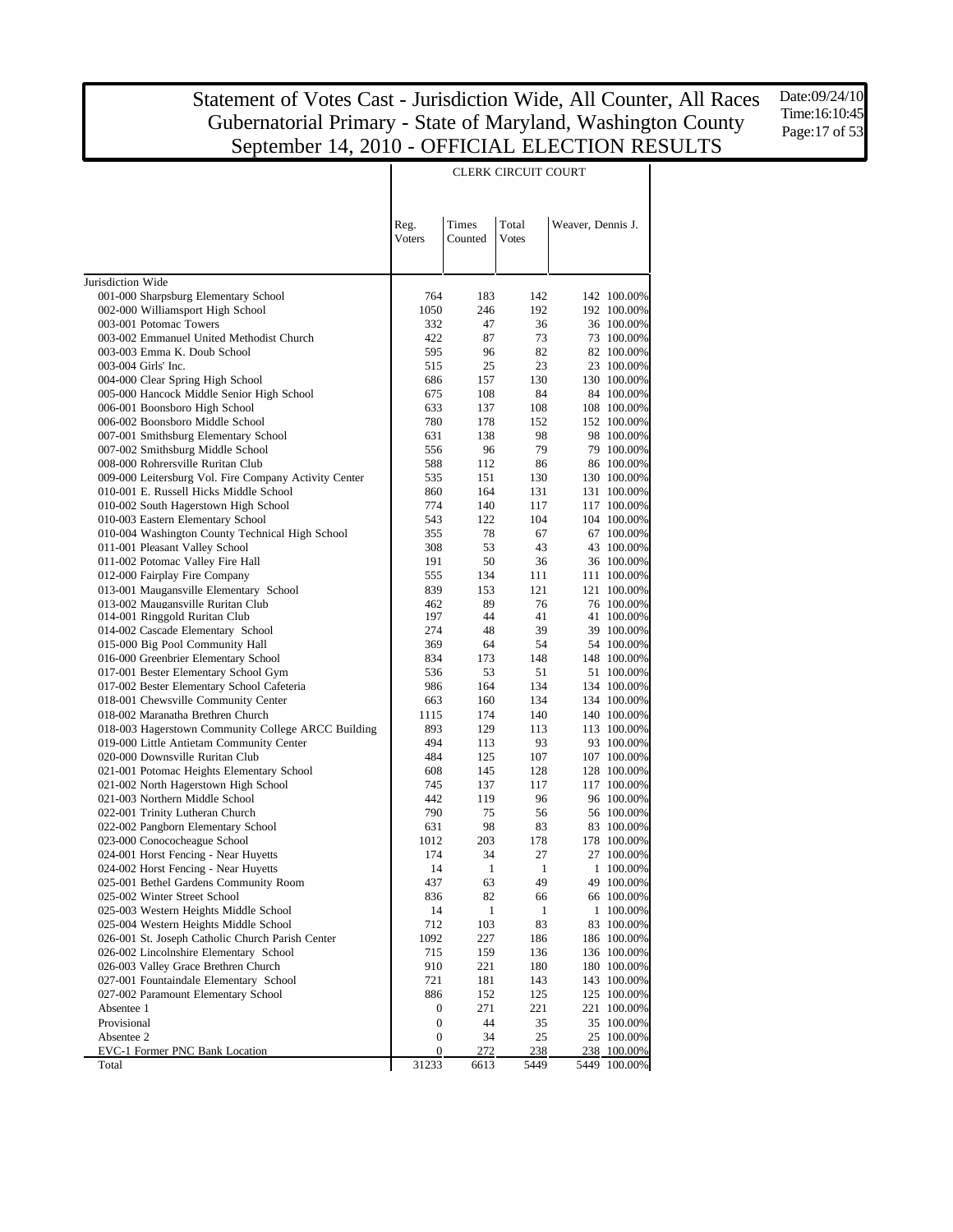Date:09/24/10 Time:16:10:46 Page:18 of 53

|                                                                                         |                |                  | REGISTER OF WILLS     |                  |                            |
|-----------------------------------------------------------------------------------------|----------------|------------------|-----------------------|------------------|----------------------------|
|                                                                                         |                |                  |                       |                  |                            |
|                                                                                         | Reg.<br>Voters | Times<br>Counted | Total<br><b>Votes</b> | Malott, Jason A. |                            |
|                                                                                         |                |                  |                       |                  |                            |
| Jurisdiction Wide                                                                       |                |                  |                       |                  |                            |
| 001-000 Sharpsburg Elementary School                                                    | 764            | 183              | 124                   |                  | 124 100.00%                |
| 002-000 Williamsport High School                                                        | 1050           | 246              | 192                   |                  | 192 100.00%                |
| 003-001 Potomac Towers                                                                  | 332            | 47               | 32                    |                  | 32 100.00%                 |
| 003-002 Emmanuel United Methodist Church                                                | 422            | 87               | 66                    |                  | 66 100.00%                 |
| 003-003 Emma K. Doub School                                                             | 595            | 96               | 71                    |                  | 71 100.00%                 |
| 003-004 Girls' Inc.                                                                     | 515<br>686     | 25<br>157        | 17<br>117             |                  | 17 100.00%<br>117 100.00%  |
| 004-000 Clear Spring High School<br>005-000 Hancock Middle Senior High School           | 675            | 108              | 79                    |                  | 79 100.00%                 |
| 006-001 Boonsboro High School                                                           | 633            | 137              | 98                    |                  | 98 100.00%                 |
| 006-002 Boonsboro Middle School                                                         | 780            | 178              | 135                   |                  | 135 100.00%                |
| 007-001 Smithsburg Elementary School                                                    | 631            | 138              | 90                    |                  | 90 100.00%                 |
| 007-002 Smithsburg Middle School                                                        | 556            | 96               | 74                    |                  | 74 100.00%                 |
| 008-000 Rohrersville Ruritan Club                                                       | 588            | 112              | 82                    |                  | 82 100.00%                 |
| 009-000 Leitersburg Vol. Fire Company Activity Center                                   | 535            | 151              | 110                   |                  | 110 100.00%                |
| 010-001 E. Russell Hicks Middle School                                                  | 860            | 164              | 115                   |                  | 115 100.00%                |
| 010-002 South Hagerstown High School                                                    | 774            | 140              | 106                   |                  | 106 100.00%                |
| 010-003 Eastern Elementary School                                                       | 543            | 122              | 92                    |                  | 92 100.00%                 |
| 010-004 Washington County Technical High School                                         | 355            | 78               | 61                    |                  | 61 100.00%                 |
| 011-001 Pleasant Valley School<br>011-002 Potomac Valley Fire Hall                      | 308<br>191     | 53<br>50         | 42<br>35              |                  | 42 100.00%<br>35 100.00%   |
| 012-000 Fairplay Fire Company                                                           | 555            | 134              | 103                   |                  | 103 100.00%                |
| 013-001 Maugansville Elementary School                                                  | 839            | 153              | 109                   |                  | 109 100.00%                |
| 013-002 Maugansville Ruritan Club                                                       | 462            | 89               | 66                    |                  | 66 100.00%                 |
| 014-001 Ringgold Ruritan Club                                                           | 197            | 44               | 34                    |                  | 34 100.00%                 |
| 014-002 Cascade Elementary School                                                       | 274            | 48               | 39                    |                  | 39 100.00%                 |
| 015-000 Big Pool Community Hall                                                         | 369            | 64               | 50                    |                  | 50 100.00%                 |
| 016-000 Greenbrier Elementary School                                                    | 834            | 173              | 139                   |                  | 139 100.00%                |
| 017-001 Bester Elementary School Gym                                                    | 536            | 53               | 44                    |                  | 44 100.00%                 |
| 017-002 Bester Elementary School Cafeteria                                              | 986            | 164              | 127                   |                  | 127 100.00%                |
| 018-001 Chewsville Community Center                                                     | 663            | 160              | 118                   |                  | 118 100.00%                |
| 018-002 Maranatha Brethren Church<br>018-003 Hagerstown Community College ARCC Building | 1115<br>893    | 174<br>129       | 126<br>107            |                  | 126 100.00%<br>107 100.00% |
| 019-000 Little Antietam Community Center                                                | 494            | 113              | 84                    |                  | 84 100.00%                 |
| 020-000 Downsville Ruritan Club                                                         | 484            | 125              | 95                    |                  | 95 100.00%                 |
| 021-001 Potomac Heights Elementary School                                               | 608            | 145              | 121                   |                  | 121 100.00%                |
| 021-002 North Hagerstown High School                                                    | 745            | 137              | 102                   |                  | 102 100.00%                |
| 021-003 Northern Middle School                                                          | 442            | 119              | 91                    |                  | 91 100.00%                 |
| 022-001 Trinity Lutheran Church                                                         | 790            | 75               | 56                    |                  | 56 100.00%                 |
| 022-002 Pangborn Elementary School                                                      | 631            | 98               | 72                    |                  | 72 100.00%                 |
| 023-000 Conococheague School                                                            | 1012           | 203              | 156                   |                  | 156 100.00%                |
| 024-001 Horst Fencing - Near Huyetts                                                    | 174            | 34               | 25                    |                  | 25 100.00%                 |
| 024-002 Horst Fencing - Near Huyetts                                                    | 14             | $\mathbf{1}$     | $\mathbf{1}$          |                  | 1 100.00%                  |
| 025-001 Bethel Gardens Community Room                                                   | 437            | 63               | 42                    |                  | 42 100.00%                 |
| 025-002 Winter Street School                                                            | 836<br>14      | 82<br>1          | 56<br>$\mathbf{1}$    |                  | 56 100.00%<br>1 100.00%    |
| 025-003 Western Heights Middle School<br>025-004 Western Heights Middle School          | 712            | 103              | 72                    |                  | 72 100.00%                 |
| 026-001 St. Joseph Catholic Church Parish Center                                        | 1092           | 227              | 172                   |                  | 172 100.00%                |
| 026-002 Lincolnshire Elementary School                                                  | 715            | 159              | 117                   |                  | 117 100.00%                |
| 026-003 Valley Grace Brethren Church                                                    | 910            | 221              | 168                   |                  | 168 100.00%                |
| 027-001 Fountaindale Elementary School                                                  | 721            | 181              | 131                   |                  | 131 100.00%                |
| 027-002 Paramount Elementary School                                                     | 886            | 152              | 109                   |                  | 109 100.00%                |
| Absentee 1                                                                              | 0              | 271              | 220                   |                  | 220 100.00%                |
| Provisional                                                                             | 0              | 44               | 35                    |                  | 35 100.00%                 |
| Absentee 2                                                                              | 0              | 34               | 24                    |                  | 24 100.00%                 |
| EVC-1 Former PNC Bank Location                                                          | 0              | 272              | 229                   |                  | 229 100.00%                |
| Total                                                                                   | 31233          | 6613             | 4979                  |                  | 4979 100.00%               |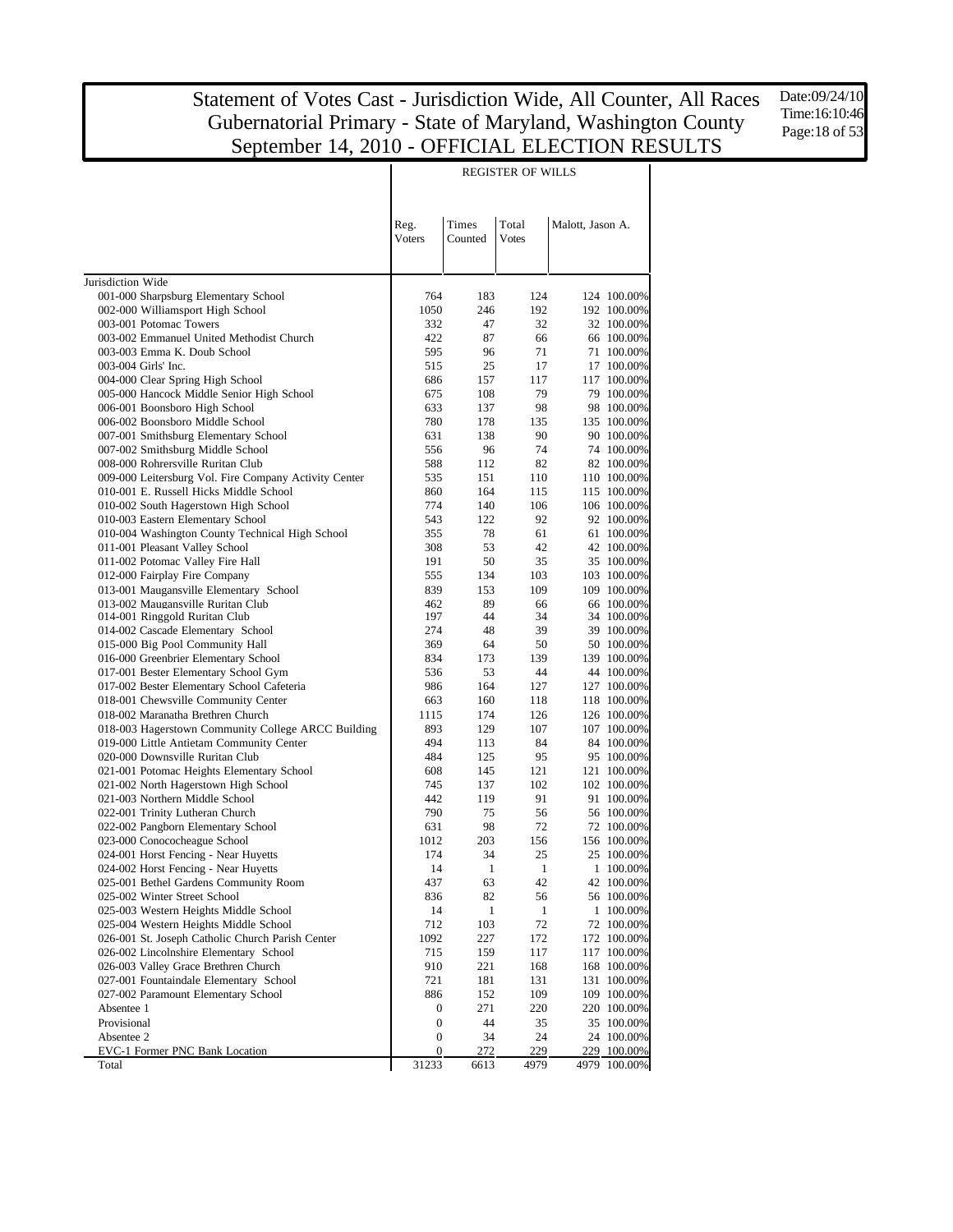T

Date:09/24/10 Time:16:10:46 Page:19 of 53

|                                                                               |                       |              | JUDGE ORPHANS COURT |                  |                           |
|-------------------------------------------------------------------------------|-----------------------|--------------|---------------------|------------------|---------------------------|
|                                                                               |                       |              |                     |                  |                           |
|                                                                               | Reg.                  | Times        | Total               | Taylor, Brent E. |                           |
|                                                                               | Voters                | Counted      | Votes               |                  |                           |
|                                                                               |                       |              |                     |                  |                           |
| Jurisdiction Wide                                                             |                       |              |                     |                  |                           |
| 001-000 Sharpsburg Elementary School                                          | 764                   | 183          | 122                 |                  | 122 100.00%               |
| 002-000 Williamsport High School                                              | 1050                  | 246          | 185                 |                  | 185 100.00%               |
| 003-001 Potomac Towers                                                        | 332                   | 47           | 32                  |                  | 32 100.00%                |
| 003-002 Emmanuel United Methodist Church                                      | 422                   | 87           | 64                  |                  | 64 100.00%                |
| 003-003 Emma K. Doub School                                                   | 595                   | 96           | 75                  |                  | 75 100.00%                |
| 003-004 Girls' Inc.                                                           | 515                   | 25           | 17<br>112           |                  | 17 100.00%                |
| 004-000 Clear Spring High School<br>005-000 Hancock Middle Senior High School | 686<br>675            | 157<br>108   | 76                  |                  | 112 100.00%<br>76 100.00% |
| 006-001 Boonsboro High School                                                 | 633                   | 137          | 95                  |                  | 95 100.00%                |
| 006-002 Boonsboro Middle School                                               | 780                   | 178          | 129                 |                  | 129 100.00%               |
| 007-001 Smithsburg Elementary School                                          | 631                   | 138          | 89                  |                  | 89 100.00%                |
| 007-002 Smithsburg Middle School                                              | 556                   | 96           | 73                  |                  | 73 100.00%                |
| 008-000 Rohrersville Ruritan Club                                             | 588                   | 112          | 81                  |                  | 81 100.00%                |
| 009-000 Leitersburg Vol. Fire Company Activity Center                         | 535                   | 151          | 108                 |                  | 108 100.00%               |
| 010-001 E. Russell Hicks Middle School                                        | 860                   | 164          | 107                 |                  | 107 100.00%               |
| 010-002 South Hagerstown High School<br>010-003 Eastern Elementary School     | 774<br>543            | 140<br>122   | 107<br>93           |                  | 107 100.00%<br>93 100.00% |
| 010-004 Washington County Technical High School                               | 355                   | 78           | 60                  |                  | 60 100.00%                |
| 011-001 Pleasant Valley School                                                | 308                   | 53           | 40                  |                  | 40 100.00%                |
| 011-002 Potomac Valley Fire Hall                                              | 191                   | 50           | 32                  |                  | 32 100.00%                |
| 012-000 Fairplay Fire Company                                                 | 555                   | 134          | 93                  |                  | 93 100.00%                |
| 013-001 Maugansville Elementary School                                        | 839                   | 153          | 111                 |                  | 111 100.00%               |
| 013-002 Maugansville Ruritan Club                                             | 462                   | 89           | 61                  |                  | 61 100.00%                |
| 014-001 Ringgold Ruritan Club                                                 | 197                   | 44           | 32                  |                  | 32 100.00%                |
| 014-002 Cascade Elementary School<br>015-000 Big Pool Community Hall          | 274<br>369            | 48<br>64     | 40<br>46            |                  | 40 100.00%<br>46 100.00%  |
| 016-000 Greenbrier Elementary School                                          | 834                   | 173          | 135                 |                  | 135 100.00%               |
| 017-001 Bester Elementary School Gym                                          | 536                   | 53           | 46                  |                  | 46 100.00%                |
| 017-002 Bester Elementary School Cafeteria                                    | 986                   | 164          | 129                 |                  | 129 100.00%               |
| 018-001 Chewsville Community Center                                           | 663                   | 160          | 120                 |                  | 120 100.00%               |
| 018-002 Maranatha Brethren Church                                             | 1115                  | 174          | 127                 |                  | 127 100.00%               |
| 018-003 Hagerstown Community College ARCC Building                            | 893                   | 129          | 110                 |                  | 110 100.00%               |
| 019-000 Little Antietam Community Center                                      | 494                   | 113          | 87                  |                  | 87 100.00%                |
| 020-000 Downsville Ruritan Club<br>021-001 Potomac Heights Elementary School  | 484<br>608            | 125<br>145   | 91<br>117           |                  | 91 100.00%<br>117 100.00% |
| 021-002 North Hagerstown High School                                          | 745                   | 137          | 101                 |                  | 101 100.00%               |
| 021-003 Northern Middle School                                                | 442                   | 119          | 82                  |                  | 82 100.00%                |
| 022-001 Trinity Lutheran Church                                               | 790                   | 75           | 56                  |                  | 56 100.00%                |
| 022-002 Pangborn Elementary School                                            | 631                   | 98           | 76                  |                  | 76 100.00%                |
| 023-000 Conococheague School                                                  | 1012                  | 203          | 150                 |                  | 150 100.00%               |
| 024-001 Horst Fencing - Near Huyetts                                          | 174                   | 34           | 22                  |                  | 22 100.00%                |
| 024-002 Horst Fencing - Near Huyetts                                          | 14                    | $\mathbf{1}$ | $\mathbf{1}$        |                  | 1 100.00%                 |
| 025-001 Bethel Gardens Community Room<br>025-002 Winter Street School         | 437<br>836            | 63<br>82     | 44<br>55            |                  | 44 100.00%<br>55 100.00%  |
| 025-003 Western Heights Middle School                                         | 14                    | 1            | 1                   |                  | 1 100.00%                 |
| 025-004 Western Heights Middle School                                         | 712                   | 103          | 70                  |                  | 70 100.00%                |
| 026-001 St. Joseph Catholic Church Parish Center                              | 1092                  | 227          | 170                 |                  | 170 100.00%               |
| 026-002 Lincolnshire Elementary School                                        | 715                   | 159          | 123                 |                  | 123 100.00%               |
| 026-003 Valley Grace Brethren Church                                          | 910                   | 221          | 166                 |                  | 166 100.00%               |
| 027-001 Fountaindale Elementary School                                        | 721                   | 181          | 125                 |                  | 125 100.00%               |
| 027-002 Paramount Elementary School                                           | 886                   | 152          | 114                 |                  | 114 100.00%               |
| Absentee 1<br>Provisional                                                     | 0                     | 271          | 193                 |                  | 193 100.00%               |
| Absentee 2                                                                    | 0<br>$\boldsymbol{0}$ | 44<br>34     | 35<br>19            |                  | 35 100.00%<br>19 100.00%  |
| EVC-1 Former PNC Bank Location                                                | 0                     | 272          | 212                 |                  | 212 100.00%               |
| Total                                                                         | 31233                 | 6613         | 4857                | 4857             | 100.00%                   |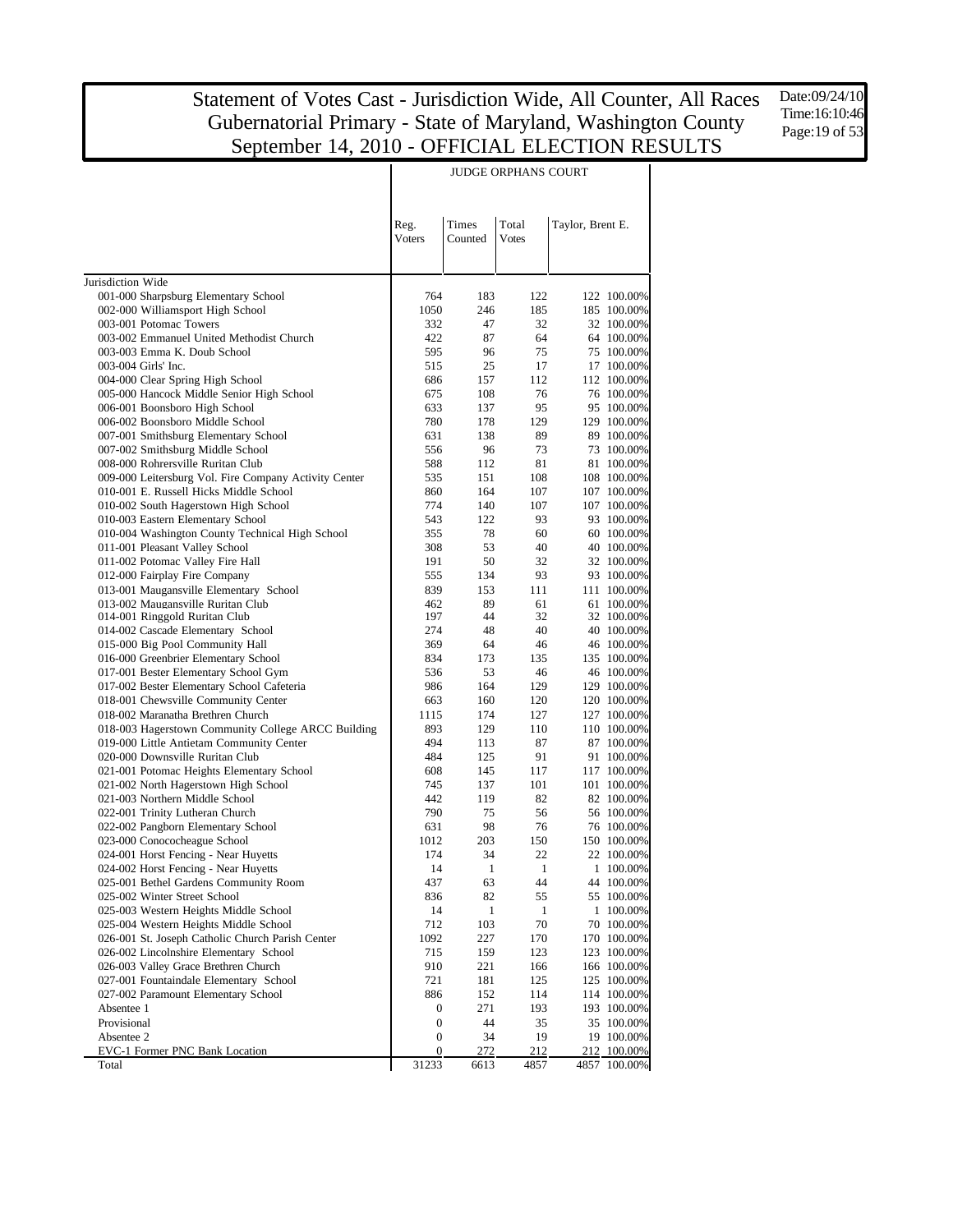T

Date:09/24/10 Time:16:10:46 Page:20 of 53

|                                                                                      | <b>SHERIFF</b> |                  |              |             |                            |  |  |  |
|--------------------------------------------------------------------------------------|----------------|------------------|--------------|-------------|----------------------------|--|--|--|
|                                                                                      |                |                  |              |             |                            |  |  |  |
|                                                                                      |                |                  |              |             |                            |  |  |  |
|                                                                                      | Reg.           | Times<br>Counted | Total        | Mullendore, |                            |  |  |  |
|                                                                                      | Voters         |                  | Votes        | Douglas     |                            |  |  |  |
|                                                                                      |                |                  |              |             |                            |  |  |  |
| Jurisdiction Wide                                                                    |                |                  |              |             |                            |  |  |  |
| 001-000 Sharpsburg Elementary School                                                 | 764            | 183              | 147          |             | 147 100.00%                |  |  |  |
| 002-000 Williamsport High School<br>003-001 Potomac Towers                           | 1050<br>332    | 246<br>47        | 192<br>34    |             | 192 100.00%<br>34 100.00%  |  |  |  |
| 003-002 Emmanuel United Methodist Church                                             | 422            | 87               | 68           |             | 68 100.00%                 |  |  |  |
| 003-003 Emma K. Doub School                                                          | 595            | 96               | 85           |             | 85 100.00%                 |  |  |  |
| 003-004 Girls' Inc.                                                                  | 515            | 25               | 19           |             | 19 100.00%                 |  |  |  |
| 004-000 Clear Spring High School                                                     | 686            | 157              | 112          |             | 112 100.00%                |  |  |  |
| 005-000 Hancock Middle Senior High School                                            | 675            | 108              | 66           |             | 66 100.00%                 |  |  |  |
| 006-001 Boonsboro High School<br>006-002 Boonsboro Middle School                     | 633<br>780     | 137<br>178       | 106<br>147   |             | 106 100.00%<br>147 100.00% |  |  |  |
| 007-001 Smithsburg Elementary School                                                 | 631            | 138              | 104          |             | 104 100.00%                |  |  |  |
| 007-002 Smithsburg Middle School                                                     | 556            | 96               | 76           |             | 76 100.00%                 |  |  |  |
| 008-000 Rohrersville Ruritan Club                                                    | 588            | 112              | 86           |             | 86 100.00%                 |  |  |  |
| 009-000 Leitersburg Vol. Fire Company Activity Center                                | 535            | 151              | 123          |             | 123 100.00%                |  |  |  |
| 010-001 E. Russell Hicks Middle School                                               | 860            | 164              | 127          |             | 127 100.00%                |  |  |  |
| 010-002 South Hagerstown High School                                                 | 774            | 140              | 110          |             | 110 100.00%                |  |  |  |
| 010-003 Eastern Elementary School<br>010-004 Washington County Technical High School | 543<br>355     | 122<br>78        | 98<br>70     |             | 98 100.00%<br>70 100.00%   |  |  |  |
| 011-001 Pleasant Valley School                                                       | 308            | 53               | 43           |             | 43 100.00%                 |  |  |  |
| 011-002 Potomac Valley Fire Hall                                                     | 191            | 50               | 32           |             | 32 100.00%                 |  |  |  |
| 012-000 Fairplay Fire Company                                                        | 555            | 134              | 108          |             | 108 100.00%                |  |  |  |
| 013-001 Maugansville Elementary School                                               | 839            | 153              | 112          |             | 112 100.00%                |  |  |  |
| 013-002 Maugansville Ruritan Club                                                    | 462            | 89               | 66           |             | 66 100.00%                 |  |  |  |
| 014-001 Ringgold Ruritan Club                                                        | 197            | 44               | 35           |             | 35 100.00%                 |  |  |  |
| 014-002 Cascade Elementary School<br>015-000 Big Pool Community Hall                 | 274<br>369     | 48<br>64         | 41<br>46     |             | 41 100.00%<br>46 100.00%   |  |  |  |
| 016-000 Greenbrier Elementary School                                                 | 834            | 173              | 149          |             | 149 100.00%                |  |  |  |
| 017-001 Bester Elementary School Gym                                                 | 536            | 53               | 48           |             | 48 100.00%                 |  |  |  |
| 017-002 Bester Elementary School Cafeteria                                           | 986            | 164              | 133          |             | 133 100.00%                |  |  |  |
| 018-001 Chewsville Community Center                                                  | 663            | 160              | 135          |             | 135 100.00%                |  |  |  |
| 018-002 Maranatha Brethren Church                                                    | 1115           | 174              | 135          |             | 135 100.00%                |  |  |  |
| 018-003 Hagerstown Community College ARCC Building                                   | 893            | 129              | 110          |             | 110 100.00%                |  |  |  |
| 019-000 Little Antietam Community Center<br>020-000 Downsville Ruritan Club          | 494<br>484     | 113<br>125       | 91<br>101    |             | 91 100.00%<br>101 100.00%  |  |  |  |
| 021-001 Potomac Heights Elementary School                                            | 608            | 145              | 120          |             | 120 100.00%                |  |  |  |
| 021-002 North Hagerstown High School                                                 | 745            | 137              | 107          |             | 107 100.00%                |  |  |  |
| 021-003 Northern Middle School                                                       | 442            | 119              | 93           |             | 93 100.00%                 |  |  |  |
| 022-001 Trinity Lutheran Church                                                      | 790            | 75               | 55           |             | 55 100.00%                 |  |  |  |
| 022-002 Pangborn Elementary School                                                   | 631            | 98               | 81           |             | 81 100.00%                 |  |  |  |
| 023-000 Conococheague School                                                         | 1012<br>174    | 203<br>34        | 161<br>30    |             | 161 100.00%<br>30 100.00%  |  |  |  |
| 024-001 Horst Fencing - Near Huyetts<br>024-002 Horst Fencing - Near Huyetts         | 14             | $\mathbf{1}$     | $\mathbf{1}$ |             | 1 100.00%                  |  |  |  |
| 025-001 Bethel Gardens Community Room                                                | 437            | 63               | 48           |             | 48 100.00%                 |  |  |  |
| 025-002 Winter Street School                                                         | 836            | 82               | 60           |             | 60 100.00%                 |  |  |  |
| 025-003 Western Heights Middle School                                                | 14             | 1                | 1            |             | 1 100.00%                  |  |  |  |
| 025-004 Western Heights Middle School                                                | 712            | 103              | 81           |             | 81 100.00%                 |  |  |  |
| 026-001 St. Joseph Catholic Church Parish Center                                     | 1092           | 227              | 180          |             | 180 100.00%                |  |  |  |
| 026-002 Lincolnshire Elementary School                                               | 715<br>910     | 159<br>221       | 131          |             | 131 100.00%<br>168 100.00% |  |  |  |
| 026-003 Valley Grace Brethren Church<br>027-001 Fountaindale Elementary School       | 721            | 181              | 168<br>146   |             | 146 100.00%                |  |  |  |
| 027-002 Paramount Elementary School                                                  | 886            | 152              | 115          |             | 115 100.00%                |  |  |  |
| Absentee 1                                                                           | 0              | 271              | 219          |             | 219 100.00%                |  |  |  |
| Provisional                                                                          | 0              | 44               | 37           |             | 37 100.00%                 |  |  |  |
| Absentee 2                                                                           | 0              | 34               | 23           |             | 23 100.00%                 |  |  |  |
| EVC-1 Former PNC Bank Location                                                       | 0<br>31233     | 272              | 236          |             | 236 100.00%                |  |  |  |
| Total                                                                                |                | 6613             | 5248         |             | 5248 100.00%               |  |  |  |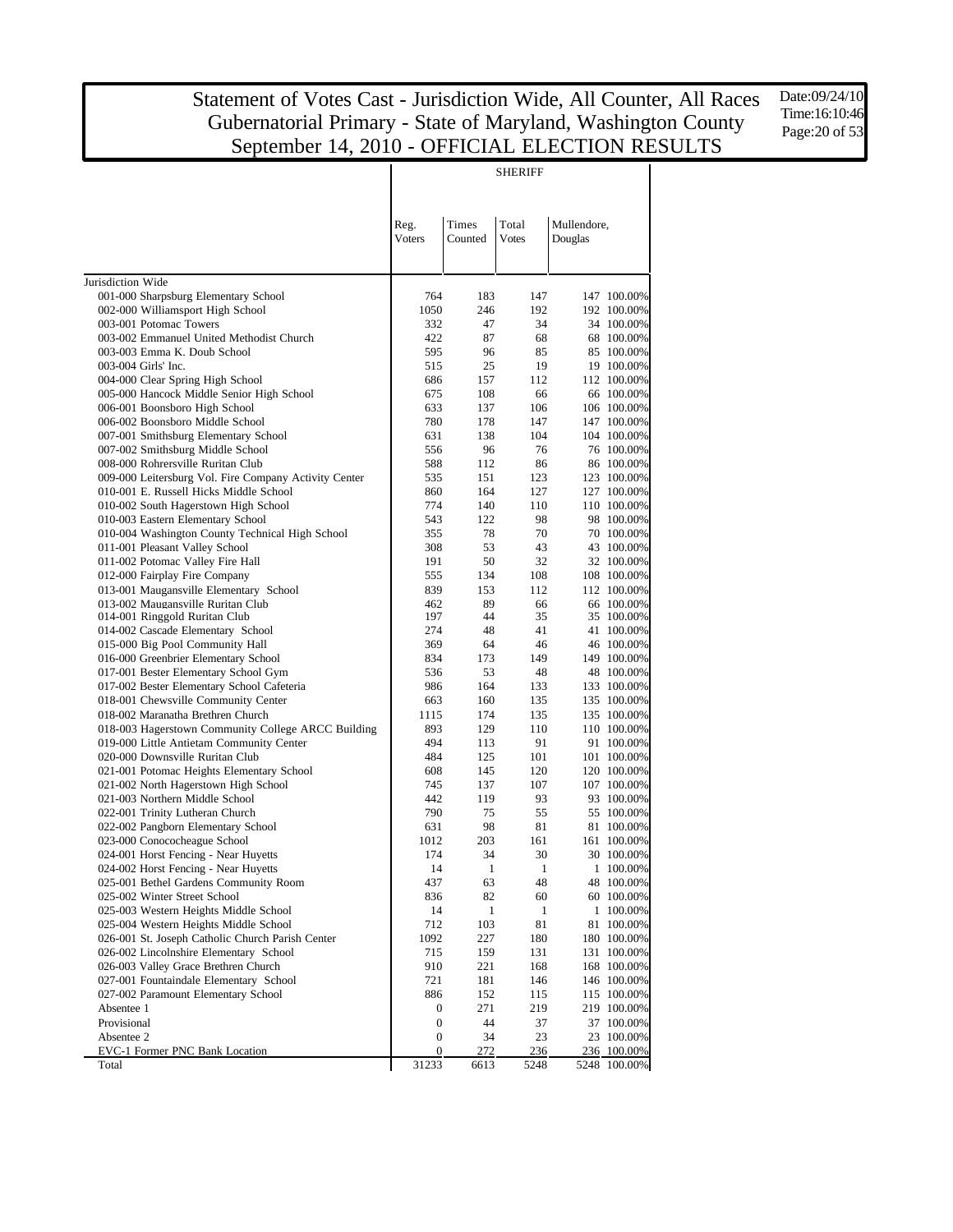Date:09/24/10 Time:16:10:46 Page:21 of 53

|                                                                          |                  |                  |                       | DEM CENT COMMITTEE |                  |                        |                  |                         |                  |
|--------------------------------------------------------------------------|------------------|------------------|-----------------------|--------------------|------------------|------------------------|------------------|-------------------------|------------------|
|                                                                          | Reg.<br>Voters   | Times<br>Counted | Total<br><b>Votes</b> | Barron, Larry N.   |                  | Hooten, Ronnie<br>Dean |                  | Jackson, Blakeley<br>A. |                  |
| Jurisdiction Wide                                                        |                  |                  |                       |                    |                  |                        |                  |                         |                  |
| 001-000 Sharpsburg Elementary School                                     | 764              | 183              | 640                   | 69                 | 10.78%           | 58                     | 9.06%            | 66                      | 10.31%           |
| 002-000 Williamsport High School                                         | 1050             | 246              | 917                   | 111                | 12.10%           | 102                    | 11.12%           | 97                      | 10.58%           |
| 003-001 Potomac Towers                                                   | 332              | 47               | 194                   | 29                 | 14.95%           | 17                     | 8.76%            | 23                      | 11.86%           |
| 003-002 Emmanuel United Methodist Church                                 | 422              | 87               | 360                   | 42                 | 11.67%           | 37                     | 10.28%           | 41                      | 11.39%           |
| 003-003 Emma K. Doub School                                              | 595              | 96               | 472                   | 60                 | 12.71%           | 51                     | 10.81%           | 50                      | 10.59%           |
| 003-004 Girls' Inc.                                                      | 515              | 25               | 115                   | 13                 | 11.30%           | 14                     | 12.17%           | 13                      | 11.30%           |
| 004-000 Clear Spring High School                                         | 686              | 157              | 592                   | 68                 | 11.49%           | 62                     | 10.47%           | 65                      | 10.98%           |
| 005-000 Hancock Middle Senior High School                                | 675              | 108              | 442                   | 54                 | 12.22%           | 46                     | 10.41%           | 45                      | 10.18%           |
| 006-001 Boonsboro High School                                            | 633<br>780       | 137<br>178       | 584                   | 76<br>78           | 13.01%           | 54<br>65               | 9.25%            | 64<br>74                | 10.96%           |
| 006-002 Boonsboro Middle School<br>007-001 Smithsburg Elementary School  | 631              | 138              | 683<br>532            | 65                 | 11.42%<br>12.22% | 55                     | 9.52%<br>10.34%  | 57                      | 10.83%<br>10.71% |
| 007-002 Smithsburg Middle School                                         | 556              | 96               | 443                   | 54                 | 12.19%           | 51                     | 11.51%           | 54                      | 12.19%           |
| 008-000 Rohrersville Ruritan Club                                        | 588              | 112              | 428                   | 52                 | 12.15%           | 42                     | 9.81%            | 40                      | 9.35%            |
| 009-000 Leitersburg Vol. Fire Company Activity Center                    | 535              | 151              | 604                   | 65                 | 10.76%           | 60                     | 9.93%            | 64                      | 10.60%           |
| 010-001 E. Russell Hicks Middle School                                   | 860              | 164              | 576                   | 70                 | 12.15%           | 57                     | 9.90%            | 63                      | 10.94%           |
| 010-002 South Hagerstown High School                                     | 774              | 140              | 573                   | 70                 | 12.22%           | 59                     | 10.30%           | 61                      | 10.65%           |
| 010-003 Eastern Elementary School                                        | 543              | 122              | 500                   | 65                 | 13.00%           | 49                     | 9.80%            | 55                      | 11.00%           |
| 010-004 Washington County Technical High School                          | 355              | 78               | 320                   | 39                 | 12.19%           | 33                     | 10.31%           | 36                      | 11.25%           |
| 011-001 Pleasant Valley School                                           | 308              | 53               | 196                   | 24                 | 12.24%           | 21                     | 10.71%           | 21                      | 10.71%           |
| 011-002 Potomac Valley Fire Hall                                         | 191              | 50               | 193                   | 24                 | 12.44%           | 19                     | 9.84%            | 23                      | 11.92%           |
| 012-000 Fairplay Fire Company                                            | 555              | 134              | 468                   | 63                 | 13.46%           | 48                     | 10.26%           | 41                      | 8.76%            |
| 013-001 Maugansville Elementary School                                   | 839              | 153              | 635                   | 80                 | 12.60%           | 66                     | 10.39%           | 72                      | 11.34%           |
| 013-002 Maugansville Ruritan Club                                        | 462              | 89               | 339                   | 41                 | 12.09%           | 35                     | 10.32%           | 31                      | 9.14%            |
| 014-001 Ringgold Ruritan Club                                            | 197              | 44               | 166                   | 16                 | 9.64%            | 19                     | 11.45%           | 17                      | 10.24%           |
| 014-002 Cascade Elementary School                                        | 274              | 48               | 258                   | 29                 | 11.24%           | 32                     | 12.40%           | 29                      | 11.24%           |
| 015-000 Big Pool Community Hall                                          | 369              | 64               | 241                   | 30                 | 12.45%           | 22                     | 9.13%            | 31                      | 12.86%           |
| 016-000 Greenbrier Elementary School                                     | 834              | 173              | 618                   | 78                 | 12.62%           | 60                     | 9.71%            | 64                      | 10.36%           |
| 017-001 Bester Elementary School Gym                                     | 536              | 53               | 272                   | 30                 | 11.03%           | 29                     | 10.66%           | 26                      | 9.56%            |
| 017-002 Bester Elementary School Cafeteria                               | 986              | 164<br>160       | 752                   | 93                 | 12.37%           | 76<br>69               | 10.11%           | 89                      | 11.84%           |
| 018-001 Chewsville Community Center<br>018-002 Maranatha Brethren Church | 663<br>1115      | 174              | 616<br>733            | 72<br>96           | 11.69%<br>13.10% | 85                     | 11.20%<br>11.60% | 72<br>83                | 11.69%<br>11.32% |
| 018-003 Hagerstown Community College ARCC Building                       | 893              | 129              | 610                   | 67                 | 10.98%           | 57                     | 9.34%            | 67                      | 10.98%           |
| 019-000 Little Antietam Community Center                                 | 494              | 113              | 441                   | 53                 | 12.02%           | 42                     | 9.52%            | 48                      | 10.88%           |
| 020-000 Downsville Ruritan Club                                          | 484              | 125              | 445                   | 56                 | 12.58%           | 50                     | 11.24%           | 45                      | 10.11%           |
| 021-001 Potomac Heights Elementary School                                | 608              | 145              | 494                   | 59                 | 11.94%           | 47                     | 9.51%            | 53                      | 10.73%           |
| 021-002 North Hagerstown High School                                     | 745              | 137              | 582                   | 67                 | 11.51%           | 57                     | 9.79%            | 58                      | 9.97%            |
| 021-003 Northern Middle School                                           | 442              | 119              | 428                   | 50                 | 11.68%           | 38                     | 8.88%            | 47                      | 10.98%           |
| 022-001 Trinity Lutheran Church                                          | 790              | 75               | 314                   | 35                 | 11.15%           | 32                     | 10.19%           | 36                      | 11.46%           |
| 022-002 Pangborn Elementary School                                       | 631              | 98               | 401                   | 52                 | 12.97%           | 39                     | 9.73%            | 47                      | 11.72%           |
| 023-000 Conococheague School                                             | 1012             | 203              | 864                   | 107                | 12.38%           | 89                     | 10.30%           | 92                      | 10.65%           |
| 024-001 Horst Fencing - Near Huyetts                                     | 174              | 34               | 136                   | 20                 | 14.71%           | 12                     | 8.82%            | 13                      | 9.56%            |
| 024-002 Horst Fencing - Near Huyetts                                     | 14               | -1               | 8                     | 1                  | 12.50%           | 1                      | 12.50%           | 1                       | 12.50%           |
| 025-001 Bethel Gardens Community Room                                    | 437              | 63               | 266                   | 32                 | 12.03%           | 32                     | 12.03%           | 27                      | 10.15%           |
| 025-002 Winter Street School                                             | 836              | 82               | 313                   | 42                 | 13.42%           | 28                     | 8.95%            | 36                      | 11.50%           |
| 025-003 Western Heights Middle School                                    | 14               | $\mathbf{1}$     | 5                     | $\boldsymbol{0}$   | 0.00%            | $\boldsymbol{0}$       | 0.00%            | $\mathbf{1}$            | 20.00%           |
| 025-004 Western Heights Middle School                                    | 712              | 103              | 416                   | 55                 | 13.22%           | 41                     | 9.86%            | 43                      | 10.34%           |
| 026-001 St. Joseph Catholic Church Parish Center                         | 1092             | 227              | 949                   | 115                | 12.12%           | 104                    | 10.96%           | 100                     | 10.54%           |
| 026-002 Lincolnshire Elementary School                                   | 715              | 159              | 665                   | 81                 | 12.18%           | 61                     | 9.17%            | 69                      | 10.38%           |
| 026-003 Valley Grace Brethren Church                                     | 910              | 221              | 792                   | 97                 | 12.25%           | 76                     | 9.60%            | 79                      | 9.97%            |
| 027-001 Fountaindale Elementary School                                   | 721              | 181<br>152       | 629                   | 69                 | 10.97%           | 61                     | 9.70%            | 61                      | 9.70%            |
| 027-002 Paramount Elementary School<br>Absentee 1                        | 886<br>0         | 271              | 603<br>1090           | 79<br>125          | 13.10%<br>11.47% | 60                     | 9.95%<br>10.18%  | 68                      | 11.28%<br>11.10% |
| Provisional                                                              | $\boldsymbol{0}$ | 44               | 179                   | 23                 | 12.85%           | 111<br>16              | 8.94%            | 121<br>18               | 10.06%           |
| Absentee 2                                                               | $\boldsymbol{0}$ | 34               | 101                   | 12                 | 11.88%           | 11                     | 10.89%           | 13                      | 12.87%           |
| EVC-1 Former PNC Bank Location                                           | $\boldsymbol{0}$ | 272              | 1226                  | 142                | 11.58%           | 124                    | 10.11%           | 130                     | 10.60%           |
| Total                                                                    | 31233            | 6613             | 26419                 | 3195               | 12.09%           | 2682                   | 10.15%           | 2840                    | 10.75%           |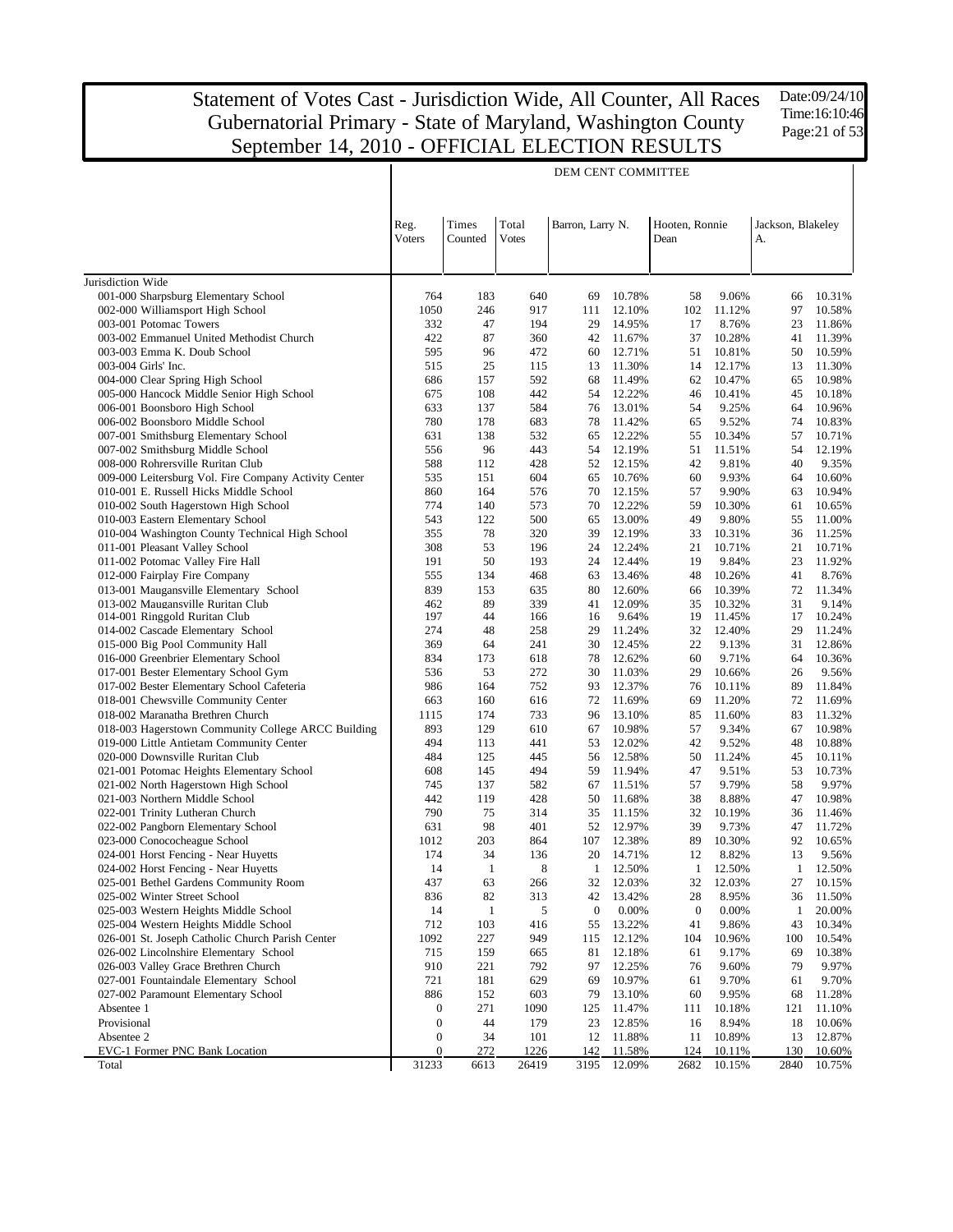Date:09/24/10 Time:16:10:46 Page:22 of 53

|                                                                               | DEM CENT COMMITTEE |                  |                    |                  |                                         |                     |                    |                     |  |  |
|-------------------------------------------------------------------------------|--------------------|------------------|--------------------|------------------|-----------------------------------------|---------------------|--------------------|---------------------|--|--|
|                                                                               | Kerns, Ronald A    |                  |                    |                  | Leazier, Jereme W.   Martin, Claudia G. |                     | Paul, Elizabeth    |                     |  |  |
|                                                                               |                    |                  |                    |                  |                                         |                     |                    |                     |  |  |
|                                                                               |                    |                  |                    |                  |                                         |                     |                    |                     |  |  |
| Jurisdiction Wide                                                             |                    |                  |                    |                  |                                         |                     |                    |                     |  |  |
| 001-000 Sharpsburg Elementary School                                          | 75                 | 11.72%           | 68                 | 10.63%           | 83                                      | 12.97%              | 99                 | 15.47%              |  |  |
| 002-000 Williamsport High School                                              | 117                | 12.76%           | 109                | 11.89%           | 107                                     | 11.67%              | 118                | 12.87%              |  |  |
| 003-001 Potomac Towers                                                        | 23                 | 11.86%           | 17                 | 8.76%            | 25                                      | 12.89%              | 30                 | 15.46%              |  |  |
| 003-002 Emmanuel United Methodist Church                                      | 46                 | 12.78%<br>12.29% | 35                 | 9.72%            | 42                                      | 11.67%<br>12.08%    | 46<br>62           | 12.78%              |  |  |
| 003-003 Emma K. Doub School<br>003-004 Girls' Inc.                            | 58<br>13           | 11.30%           | 48<br>8            | 10.17%<br>6.96%  | 57<br>16                                | 13.91%              | 17                 | 13.14%<br>14.78%    |  |  |
| 004-000 Clear Spring High School                                              | 74                 | 12.50%           | 80                 | 13.51%           | 74                                      | 12.50%              | 76                 | 12.84%              |  |  |
| 005-000 Hancock Middle Senior High School                                     | 79                 | 17.87%           | 41                 | 9.28%            | 57                                      | 12.90%              | 54                 | 12.22%              |  |  |
| 006-001 Boonsboro High School                                                 | 74                 | 12.67%           | 65                 | 11.13%           | 68                                      | 11.64%              | 77                 | 13.18%              |  |  |
| 006-002 Boonsboro Middle School                                               | 84                 | 12.30%           | 72                 | 10.54%           | 88                                      | 12.88%              | 94                 | 13.76%              |  |  |
| 007-001 Smithsburg Elementary School                                          | 76                 | 14.29%           | 52                 | 9.77%            | 69                                      | 12.97%              | 73                 | 13.72%              |  |  |
| 007-002 Smithsburg Middle School                                              | 55                 | 12.42%           | 44                 | 9.93%            | 54                                      | 12.19%              | 58                 | 13.09%              |  |  |
| 008-000 Rohrersville Ruritan Club                                             | 49                 | 11.45%           | 43                 | 10.05%           | 57                                      | 13.32%              | 60                 | 14.02%              |  |  |
| 009-000 Leitersburg Vol. Fire Company Activity Center                         | 77                 | 12.75%           | 61                 | 10.10%           | 75                                      | 12.42%              | 81                 | 13.41%              |  |  |
| 010-001 E. Russell Hicks Middle School                                        | 74                 | 12.85%           | 57                 | 9.90%            | 76                                      | 13.19%              | 76                 | 13.19%              |  |  |
| 010-002 South Hagerstown High School                                          | 69                 | 12.04%           | 66                 | 11.52%           | 70                                      | 12.22%              | 76                 | 13.26%              |  |  |
| 010-003 Eastern Elementary School                                             | 65                 | 13.00%           | 57                 | 11.40%           | 61                                      | 12.20%              | 65                 | 13.00%              |  |  |
| 010-004 Washington County Technical High School                               | 38                 | 11.88%           | 33                 | 10.31%           | 38                                      | 11.88%              | 42                 | 13.13%              |  |  |
| 011-001 Pleasant Valley School                                                | 24                 | 12.24%           | 18                 | 9.18%            | 25                                      | 12.76%              | 23                 | 11.73%              |  |  |
| 011-002 Potomac Valley Fire Hall                                              | 25                 | 12.95%           | 16                 | 8.29%            | 26                                      | 13.47%              | 24                 | 12.44%              |  |  |
| 012-000 Fairplay Fire Company                                                 | 60                 | 12.82%           | 46                 | 9.83%            | 59                                      | 12.61%              | 70                 | 14.96%              |  |  |
| 013-001 Maugansville Elementary School                                        | 78                 | 12.28%           | 73                 | 11.50%           | 76                                      | 11.97%              | 84                 | 13.23%              |  |  |
| 013-002 Maugansville Ruritan Club                                             | 48                 | 14.16%           | 38                 | 11.21%           | 45                                      | 13.27%              | 47                 | 13.86%              |  |  |
| 014-001 Ringgold Ruritan Club                                                 | 23                 | 13.86%           | 13                 | 7.83%            | 26                                      | 15.66%              | 22                 | 13.25%              |  |  |
| 014-002 Cascade Elementary School                                             | 34                 | 13.18%           | 26                 | 10.08%           | 35                                      | 13.57%              | 29                 | 11.24%              |  |  |
| 015-000 Big Pool Community Hall                                               | 34                 | 14.11%           | 25                 | 10.37%           | 32                                      | 13.28%              | 29                 | 12.03%              |  |  |
| 016-000 Greenbrier Elementary School                                          | 76                 | 12.30%           | 57                 | 9.22%            | 79                                      | 12.78%              | 89                 | 14.40%              |  |  |
| 017-001 Bester Elementary School Gym                                          | 37                 | 13.60%           | 25                 | 9.19%            | 36                                      | 13.24%              | 39                 | 14.34%              |  |  |
| 017-002 Bester Elementary School Cafeteria                                    | 97                 | 12.90%           | 77                 | 10.24%           | 93                                      | 12.37%              | 104                | 13.83%              |  |  |
| 018-001 Chewsville Community Center                                           | 84                 | 13.64%           | 59                 | 9.58%            | 80                                      | 12.99%              | 75                 | 12.18%              |  |  |
| 018-002 Maranatha Brethren Church                                             | 90                 | 12.28%           | 72                 | 9.82%            | 88                                      | 12.01%              | 87                 | 11.87%              |  |  |
| 018-003 Hagerstown Community College ARCC Building                            | 71                 | 11.64%           | 70                 | 11.48%           | 83                                      | 13.61%              | 82                 | 13.44%              |  |  |
| 019-000 Little Antietam Community Center                                      | 54                 | 12.24%           | 47                 | 10.66%           | 55                                      | 12.47%              | 55                 | 12.47%              |  |  |
| 020-000 Downsville Ruritan Club                                               | 59                 | 13.26%           | 45                 | 10.11%           | 53                                      | 11.91%              | 61                 | 13.71%              |  |  |
| 021-001 Potomac Heights Elementary School                                     | 66                 | 13.36%           | 51                 | 10.32%           | 59                                      | 11.94%              | 65                 | 13.16%              |  |  |
| 021-002 North Hagerstown High School                                          | 72                 | 12.37%           | 63                 | 10.82%           | 79                                      | 13.57%              | 80                 | 13.75%              |  |  |
| 021-003 Northern Middle School                                                | 48                 | 11.21%           | 44                 | 10.28%           | 58                                      | 13.55%              | 55                 | 12.85%              |  |  |
| 022-001 Trinity Lutheran Church                                               | 42                 | 13.38%           | 31                 | 9.87%            | 38                                      | 12.10%              | 45                 | 14.33%              |  |  |
| 022-002 Pangborn Elementary School                                            | 52                 | 12.97%           | 39                 | 9.73%<br>11.00%  | 49                                      | 12.22%              | 52                 | 12.97%              |  |  |
| 023-000 Conococheague School                                                  | 118<br>22          | 13.66%           | 95<br>13           | 9.56%            | 102                                     | 11.81%<br>17 12.50% | 115                | 13.31%<br>17 12.50% |  |  |
| 024-001 Horst Fencing - Near Huyetts                                          | $\mathbf{1}$       | 16.18%<br>12.50% |                    |                  |                                         |                     |                    |                     |  |  |
| 024-002 Horst Fencing - Near Huyetts<br>025-001 Bethel Gardens Community Room | 34                 | 12.78%           | $\mathbf{1}$<br>27 | 12.50%           | $\mathbf{1}$<br>34                      | 12.50%<br>12.78%    | $\mathbf{1}$<br>35 | 12.50%              |  |  |
| 025-002 Winter Street School                                                  | 44                 | 14.06%           | 32                 | 10.15%<br>10.22% | 35                                      | 11.18%              | 42                 | 13.16%<br>13.42%    |  |  |
| 025-003 Western Heights Middle School                                         | 1                  | 20.00%           | $\boldsymbol{0}$   | 0.00%            | 1                                       | 20.00%              | $\boldsymbol{0}$   | 0.00%               |  |  |
| 025-004 Western Heights Middle School                                         | 53                 | 12.74%           | 44                 | 10.58%           | 56                                      | 13.46%              | 54                 | 12.98%              |  |  |
| 026-001 St. Joseph Catholic Church Parish Center                              | 122                | 12.86%           | 108                | 11.38%           | 117                                     | 12.33%              | 123                | 12.96%              |  |  |
| 026-002 Lincolnshire Elementary School                                        | 92                 | 13.83%           | 74                 | 11.13%           | 85                                      | 12.78%              | 91                 | 13.68%              |  |  |
| 026-003 Valley Grace Brethren Church                                          | 104                | 13.13%           | 90                 | 11.36%           | 99                                      | 12.50%              | 101                | 12.75%              |  |  |
| 027-001 Fountaindale Elementary School                                        | 75                 | 11.92%           | 62                 | 9.86%            | 91                                      | 14.47%              | 87                 | 13.83%              |  |  |
| 027-002 Paramount Elementary School                                           | 73                 | 12.11%           | 64                 | 10.61%           | 82                                      | 13.60%              | 78                 | 12.94%              |  |  |
| Absentee 1                                                                    | 138                | 12.66%           | 111                | 10.18%           | 143                                     | 13.12%              | 142                | 13.03%              |  |  |
| Provisional                                                                   | 18                 | 10.06%           | 20                 | 11.17%           | 25                                      | 13.97%              | 26                 | 14.53%              |  |  |
| Absentee 2                                                                    | 11                 | 10.89%           | 9                  | 8.91%            | 14                                      | 13.86%              | 15                 | 14.85%              |  |  |
| EVC-1 Former PNC Bank Location                                                | 156                | 12.72%           | 128                | 10.44%           | 151                                     | 12.32%              | 157                | 12.81%              |  |  |
| Total                                                                         | 3382               | 12.80%           | 2769               | 10.48%           | 3344                                    | 12.66%              | 3505               | 13.27%              |  |  |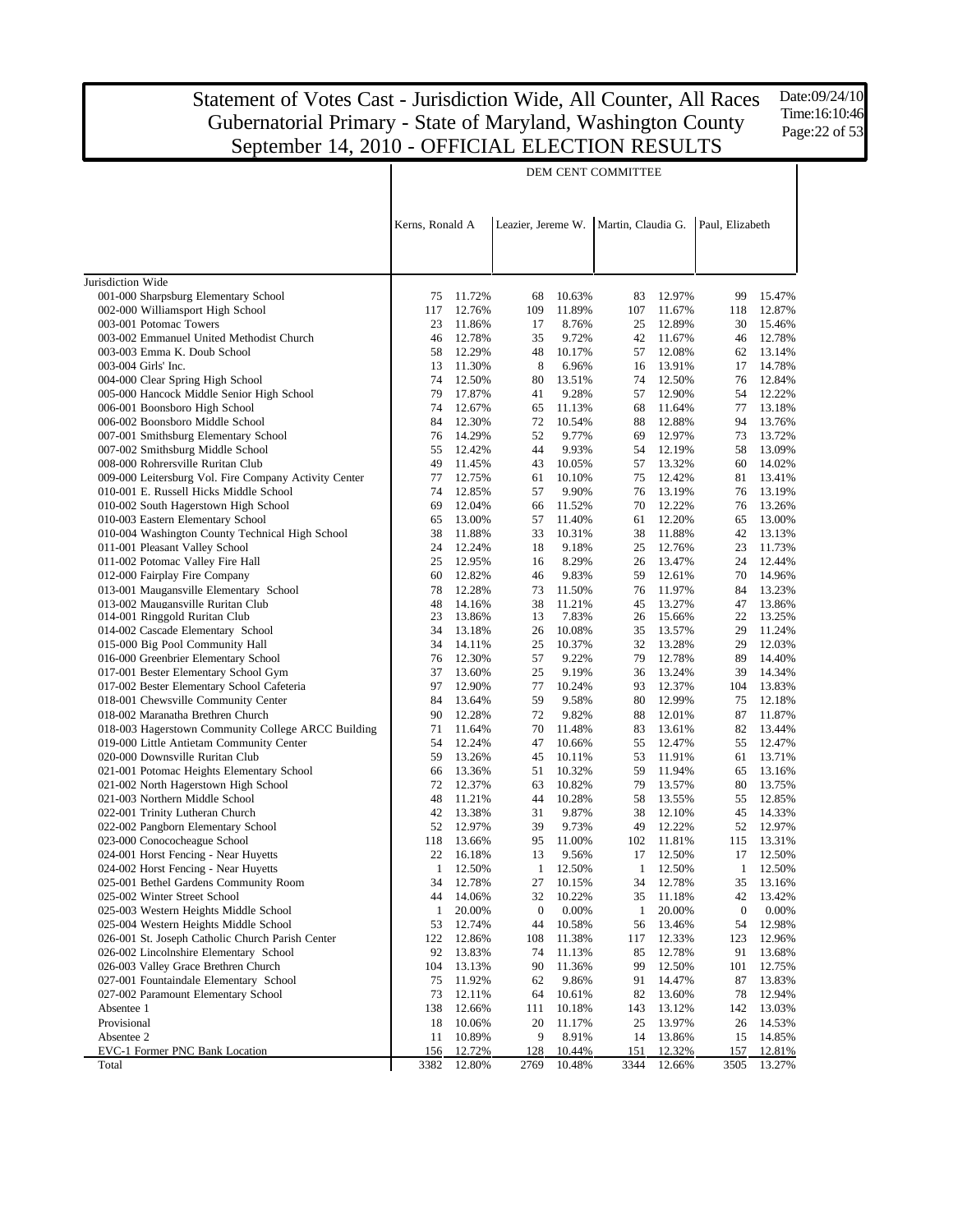Date:09/24/10 Time:16:10:46 Page:23 of 53

|                                                                                | DEM CENT COMMITTEE |                |                       |                  |  |  |
|--------------------------------------------------------------------------------|--------------------|----------------|-----------------------|------------------|--|--|
|                                                                                | Qadri, Anwar       |                | Rickard, Edythe<br>M. |                  |  |  |
|                                                                                |                    |                |                       |                  |  |  |
| Jurisdiction Wide                                                              | 41                 | 6.41%          | 81                    | 12.66%           |  |  |
| 001-000 Sharpsburg Elementary School<br>002-000 Williamsport High School       | 42                 | 4.58%          | 114                   | 12.43%           |  |  |
| 003-001 Potomac Towers                                                         | 10                 | 5.15%          | 20                    | 10.31%           |  |  |
| 003-002 Emmanuel United Methodist Church                                       | 31                 | 8.61%          | 40                    | 11.11%           |  |  |
| 003-003 Emma K. Doub School                                                    | 22                 | 4.66%          | 64                    | 13.56%           |  |  |
| 003-004 Girls' Inc.                                                            | 8                  | 6.96%          | 13                    | 11.30%           |  |  |
| 004-000 Clear Spring High School                                               | 18                 | 3.04%          | 75                    | 12.67%           |  |  |
| 005-000 Hancock Middle Senior High School                                      | 20                 | 4.52%          | 46                    | 10.41%           |  |  |
| 006-001 Boonsboro High School                                                  | 37                 | 6.34%          | 69                    | 11.82%           |  |  |
| 006-002 Boonsboro Middle School                                                | 44                 | 6.44%          | 84                    | 12.30%           |  |  |
| 007-001 Smithsburg Elementary School                                           | 26                 | 4.89%          | 59                    | 11.09%           |  |  |
| 007-002 Smithsburg Middle School<br>008-000 Rohrersville Ruritan Club          | 27<br>28           | 6.09%<br>6.54% | 46<br>57              | 10.38%<br>13.32% |  |  |
| 009-000 Leitersburg Vol. Fire Company Activity Center                          | 39                 | 6.46%          | 82                    | 13.58%           |  |  |
| 010-001 E. Russell Hicks Middle School                                         | 34                 | 5.90%          | 69                    | 11.98%           |  |  |
| 010-002 South Hagerstown High School                                           | 28                 | 4.89%          | 74                    | 12.91%           |  |  |
| 010-003 Eastern Elementary School                                              | 26                 | 5.20%          | 57                    | 11.40%           |  |  |
| 010-004 Washington County Technical High School                                | 20                 | 6.25%          | 41                    | 12.81%           |  |  |
| 011-001 Pleasant Valley School                                                 | 19                 | 9.69%          | 21                    | 10.71%           |  |  |
| 011-002 Potomac Valley Fire Hall                                               | 16                 | 8.29%          | 20                    | 10.36%           |  |  |
| 012-000 Fairplay Fire Company                                                  | 22                 | 4.70%          | 59                    | 12.61%           |  |  |
| 013-001 Maugansville Elementary School                                         | 35                 | 5.51%          | 71                    | 11.18%           |  |  |
| 013-002 Maugansville Ruritan Club                                              | 9<br>11            | 2.65%          | 45<br>19              | 13.27%           |  |  |
| 014-001 Ringgold Ruritan Club<br>014-002 Cascade Elementary School             | 10                 | 6.63%<br>3.88% | 34                    | 11.45%<br>13.18% |  |  |
| 015-000 Big Pool Community Hall                                                | 10                 | 4.15%          | 28                    | 11.62%           |  |  |
| 016-000 Greenbrier Elementary School                                           | 43                 | 6.96%          | 72                    | 11.65%           |  |  |
| 017-001 Bester Elementary School Gym                                           | 18                 | 6.62%          | 32                    | 11.76%           |  |  |
| 017-002 Bester Elementary School Cafeteria                                     | 37                 | 4.92%          | 86                    | 11.44%           |  |  |
| 018-001 Chewsville Community Center                                            | 33                 | 5.36%          | 72                    | 11.69%           |  |  |
| 018-002 Maranatha Brethren Church                                              | 43                 | 5.87%          | 89                    | 12.14%           |  |  |
| 018-003 Hagerstown Community College ARCC Building                             | 41                 | 6.72%          | 72                    | 11.80%           |  |  |
| 019-000 Little Antietam Community Center                                       | 31                 | 7.03%          | 56                    | 12.70%           |  |  |
| 020-000 Downsville Ruritan Club                                                | 18                 | 4.04%          | 58                    | 13.03%           |  |  |
| 021-001 Potomac Heights Elementary School                                      | 28                 | 5.67%          | 66                    | 13.36%           |  |  |
| 021-002 North Hagerstown High School<br>021-003 Northern Middle School         | 35<br>37           | 6.01%<br>8.64% | 71<br>51              | 12.20%<br>11.92% |  |  |
| 022-001 Trinity Lutheran Church                                                | 15                 | 4.78%          | 40                    | 12.74%           |  |  |
| 022-002 Pangborn Elementary School                                             | 24                 | 5.99%          | 47                    | 11.72%           |  |  |
| 023-000 Conococheague School                                                   | 40                 | 4.63%          | 106                   | 12.27%           |  |  |
| 024-001 Horst Fencing - Near Huyetts                                           | 6                  | 4.41%          |                       | 16 11.76%        |  |  |
| 024-002 Horst Fencing - Near Huyetts                                           | $\boldsymbol{0}$   | 0.00%          | 1                     | 12.50%           |  |  |
| 025-001 Bethel Gardens Community Room                                          | 20                 | 7.52%          | 25                    | 9.40%            |  |  |
| 025-002 Winter Street School                                                   | 14                 | 4.47%          | 40                    | 12.78%           |  |  |
| 025-003 Western Heights Middle School                                          | $\mathbf{1}$       | 20.00%         | 1                     | 20.00%           |  |  |
| 025-004 Western Heights Middle School                                          | 23                 | 5.53%          | 47                    | 11.30%           |  |  |
| 026-001 St. Joseph Catholic Church Parish Center                               | 42                 | 4.43%          | 118                   | 12.43%           |  |  |
| 026-002 Lincolnshire Elementary School                                         | 26                 | 3.91%<br>4.80% | 86                    | 12.93%           |  |  |
| 026-003 Valley Grace Brethren Church<br>027-001 Fountaindale Elementary School | 38                 |                | 108                   | 13.64%           |  |  |
| 027-002 Paramount Elementary School                                            | 47<br>32           | 7.47%<br>5.31% | 76<br>67              | 12.08%<br>11.11% |  |  |
| Absentee 1                                                                     | 61                 | 5.60%          | 138                   | 12.66%           |  |  |
| Provisional                                                                    | 13                 | 7.26%          | 20                    | 11.17%           |  |  |
| Absentee 2                                                                     | 1                  | 0.99%          | 15                    | 14.85%           |  |  |
| EVC-1 Former PNC Bank Location                                                 | 87                 | 7.10%          | 151                   | 12.32%           |  |  |
| Total                                                                          | 1487               | 5.63%          | 3215                  | 12.17%           |  |  |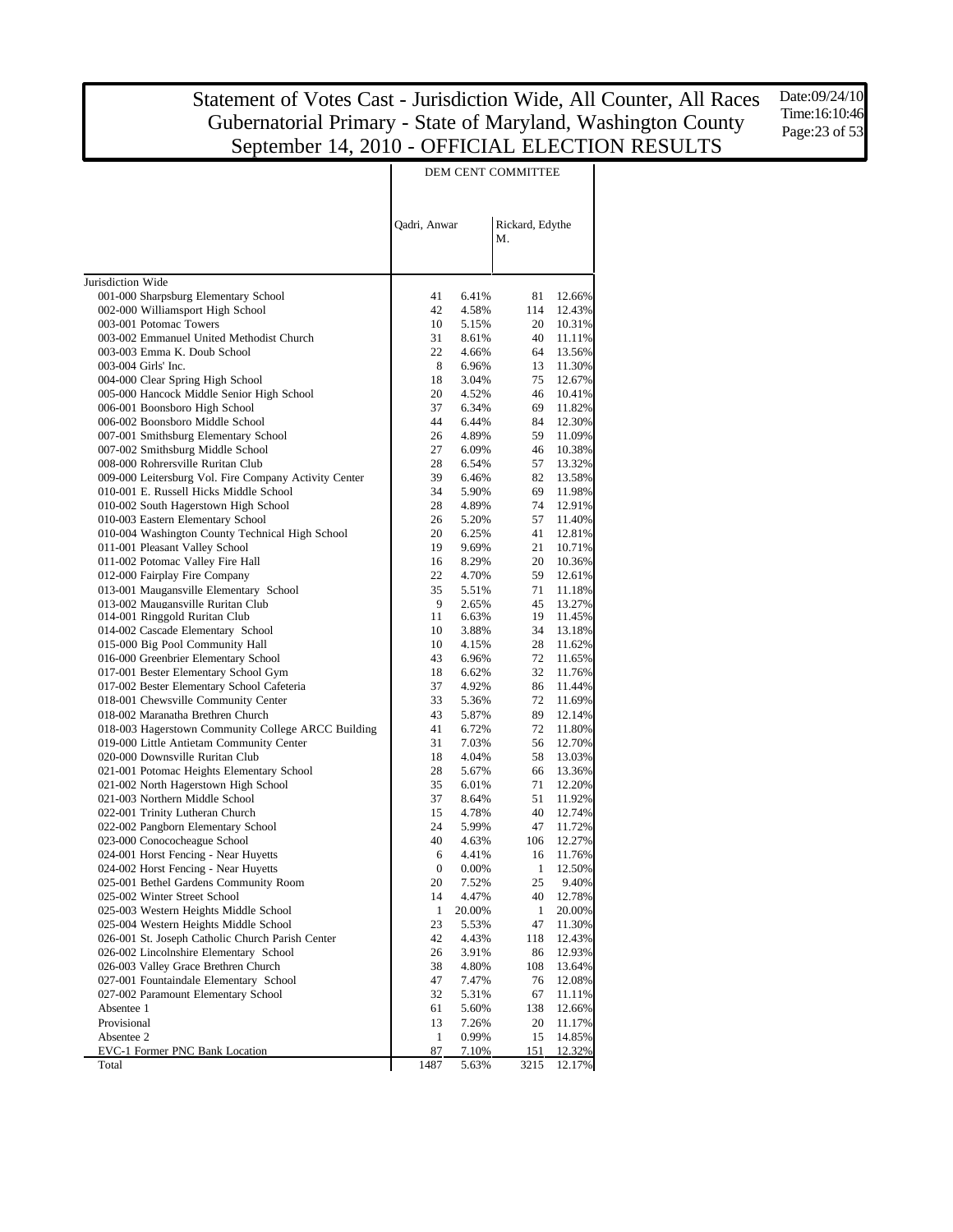$\overline{\phantom{a}}$ 

GOVERNOR / LT. GOVERNOR

Date:09/24/10 Time:16:10:46 Page:24 of 53

 $\overline{\phantom{a}}$ 

|                                                                              | Reg.             | Times            | Total            | Ehrlich-Kane |                  | Murphy-Ryman     |                  |
|------------------------------------------------------------------------------|------------------|------------------|------------------|--------------|------------------|------------------|------------------|
|                                                                              | Voters           | Counted          | <b>Votes</b>     |              |                  |                  |                  |
| Jurisdiction Wide                                                            |                  |                  |                  |              |                  |                  |                  |
| 001-000 Sharpsburg Elementary School                                         | 929              | 320              | 313              | 179          | 57.19%           | 134              | 42.81%           |
| 002-000 Williamsport High School                                             | 1245             | 508              | 489              | 316          | 64.62%           | 173              | 35.38%           |
| 003-001 Potomac Towers                                                       | 178              | 44               | 42               | 27           | 64.29%           | 15               | 35.71%           |
| 003-002 Emmanuel United Methodist Church                                     | 310              | 98               | 95               | 62           | 65.26%           | 33               | 34.74%           |
| 003-003 Emma K. Doub School                                                  | 442              | 125              | 122              | 79           | 64.75%           | 43               | 35.25%           |
| 003-004 Girls' Inc.                                                          | 298              | 58               | 58               | 39           | 67.24%           | 19               | 32.76%           |
| 004-000 Clear Spring High School                                             | 1071             | 369              | 360              | 249          | 69.17%           | 111              | 30.83%           |
| 005-000 Hancock Middle Senior High School                                    | 1167             | 342              | 336              | 212          | 63.10%           | 124              | 36.90%           |
| 006-001 Boonsboro High School                                                | 899              | 303              | 295              | 197          | 66.78%           | 98               | 33.22%           |
| 006-002 Boonsboro Middle School                                              | 965              | 302              | 294              | 199          | 67.69%           | 95               | 32.31%           |
| 007-001 Smithsburg Elementary School                                         | 1101             | 412              | 404              | 284          | 70.30%           | 120              | 29.70%           |
| 007-002 Smithsburg Middle School                                             | 800              | 242              | 239              | 169          | 70.71%           | 70               | 29.29%           |
| 008-000 Rohrersville Ruritan Club                                            | 708              | 246              | 243              | 143          | 58.85%           | 100              | 41.15%           |
| 009-000 Leitersburg Vol. Fire Company Activity Center                        | 1030             | 417              | 402              | 300          | 74.63%           | 102              | 25.37%           |
| 010-001 E. Russell Hicks Middle School                                       | 987              | 323              | 315              | 211          | 66.98%           | 104              | 33.02%           |
| 010-002 South Hagerstown High School                                         | 841              | 267              | 265              | 187          | 70.57%           | 78               | 29.43%           |
| 010-003 Eastern Elementary School                                            | 644              | 274              | 268              | 197          | 73.51%           | 71               | 26.49%           |
| 010-004 Washington County Technical High School                              | 350              | 129              | 129              | 94           | 72.87%           | 35               | 27.13%           |
| 011-001 Pleasant Valley School                                               | 318              | 99               | 96               | 66           | 68.75%           | 30               | 31.25%           |
| 011-002 Potomac Valley Fire Hall                                             | 159              | 51               | 51               | 34           | 66.67%           | 17               | 33.33%           |
| 012-000 Fairplay Fire Company                                                | 890              | 325              | 320              | 184          | 57.50%           | 136              | 42.50%           |
| 013-001 Maugansville Elementary School                                       | 1270             | 416              | 403              | 278          | 68.98%           | 125              | 31.02%           |
| 013-002 Maugansville Ruritan Club                                            | 517              | 161              | 157              | 110          | 70.06%           | 47               | 29.94%           |
| 014-001 Ringgold Ruritan Club                                                | 408              | 195              | 189              | 146          | 77.25%           | 43               | 22.75%           |
| 014-002 Cascade Elementary School                                            | 376              | 116              | 113              | 68           | 60.18%           | 45               | 39.82%           |
| 015-000 Big Pool Community Hall                                              | 682              | 211              | 207              | 126          | 60.87%           | 81               | 39.13%           |
| 016-000 Greenbrier Elementary School<br>017-001 Bester Elementary School Gym | 1245<br>336      | 447<br>65        | 441<br>64        | 300<br>44    | 68.03%<br>68.75% | 141<br>20        | 31.97%<br>31.25% |
| 017-002 Bester Elementary School Cafeteria                                   | 833              | 245              | 239              | 173          | 72.38%           | 66               | 27.62%           |
| 018-001 Chewsville Community Center                                          | 964              | 407              | 395              | 276          | 69.87%           | 119              | 30.13%           |
| 018-002 Maranatha Brethren Church                                            | 1169             | 379              | 372              | 274          | 73.66%           | 98               | 26.34%           |
| 018-003 Hagerstown Community College ARCC Building                           | 1014             | 272              | 269              | 186          | 69.14%           | 83               | 30.86%           |
| 019-000 Little Antietam Community Center                                     | 795              | 293              | 285              | 162          | 56.84%           | 123              | 43.16%           |
| 020-000 Downsville Ruritan Club                                              | 701              | 301              | 292              | 185          | 63.36%           | 107              | 36.64%           |
| 021-001 Potomac Heights Elementary School                                    | 603              | 227              | 219              | 153          | 69.86%           | 66               | 30.14%           |
| 021-002 North Hagerstown High School                                         | 716              | 222              | 215              | 150          | 69.77%           | 65               | 30.23%           |
| 021-003 Northern Middle School                                               | 457              | 194              | 186              | 133          | 71.51%           | 53               | 28.49%           |
| 022-001 Trinity Lutheran Church                                              | 480              | 98               | 95               | 58           | 61.05%           | 37               | 38.95%           |
| 022-002 Pangborn Elementary School                                           | 446              | 144              | 141              | 99           | 70.21%           | 42               | 29.79%           |
| 023-000 Conococheague School                                                 | 1618             | 505              | 502              | 302          | 60.16%           | 200              | 39.84%           |
| 024-001 Horst Fencing - Near Huyetts                                         | 229              | 101              | 100              | 63           | 63.00%           | 37               | 37.00%           |
| 024-002 Horst Fencing - Near Huyetts                                         | 17               | $\boldsymbol{0}$ | $\boldsymbol{0}$ | $\mathbf{0}$ |                  | $\mathbf{0}$     |                  |
| 025-001 Bethel Gardens Community Room                                        | 102              | 19               | 18               | 11           | 61.11%           | 7                | 38.89%           |
| 025-002 Winter Street School                                                 | 497              | 126              | 124              | 86           | 69.35%           | 38               | 30.65%           |
| 025-003 Western Heights Middle School                                        | 10               | 3                | 3                |              | 3 100.00%        | $\boldsymbol{0}$ | 0.00%            |
| 025-004 Western Heights Middle School                                        | 551              | 150              | 147              | 95           | 64.63%           | 52               | 35.37%           |
| 026-001 St. Joseph Catholic Church Parish Center                             | 1126             | 392              | 385              | 247          | 64.16%           | 138              | 35.84%           |
| 026-002 Lincolnshire Elementary School                                       | 775              | 283              | 275              | 196          | 71.27%           | 79               | 28.73%           |
| 026-003 Valley Grace Brethren Church                                         | 1081             | 381              | 368              | 254          | 69.02%           | 114              | 30.98%           |
| 027-001 Fountaindale Elementary School                                       | 1275             | 534              | 518              | 393          | 75.87%           | 125              | 24.13%           |
| 027-002 Paramount Elementary School                                          | 1047             | 374              | 367              | 272          | 74.11%           | 95               | 25.89%           |
| Absentee 1                                                                   | $\mathbf{0}$     | 426              | 409              | 321          | 78.48%           | 88               | 21.52%           |
| Provisional                                                                  | $\boldsymbol{0}$ | 73               | 70               | 57           | 81.43%           | 13               | 18.57%           |
| Absentee 2                                                                   | $\boldsymbol{0}$ | 52               | 51               | 41           | 80.39%           | 10               | 19.61%           |
| EVC-1 Former PNC Bank Location                                               | $\boldsymbol{0}$ | 547              | 533              | 401          | 75.23%           | 132              | 24.77%           |
| Total                                                                        | 36672            | 13613            | 13288            | 9091         | 68.42%           | 4197             | 31.58%           |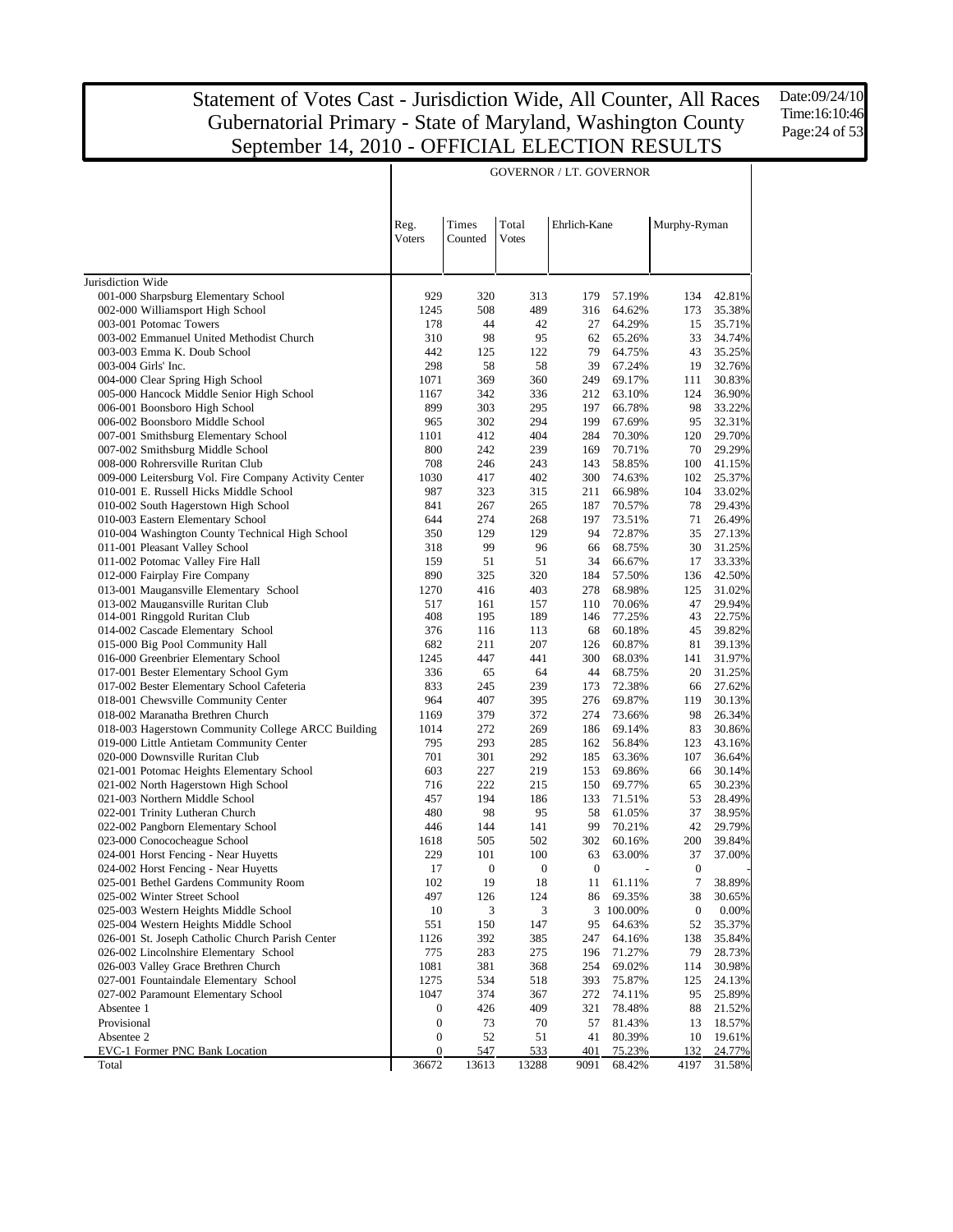Date:09/24/10 Time:16:10:47 Page:25 of 53

|                                                                                         |                                      |                        |                         |                    | <b>COMPTROLLER</b> |                                    |                  |                                |                  |
|-----------------------------------------------------------------------------------------|--------------------------------------|------------------------|-------------------------|--------------------|--------------------|------------------------------------|------------------|--------------------------------|------------------|
|                                                                                         |                                      |                        |                         |                    |                    |                                    |                  |                                |                  |
|                                                                                         |                                      |                        |                         |                    |                    |                                    |                  |                                |                  |
|                                                                                         | Reg.                                 | Times                  | Total                   | Campbell, William  |                    | Girard, Armand F.                  |                  | Madigan, Brendan               |                  |
|                                                                                         | Voters                               | Counted                | Votes                   | Н.                 |                    |                                    |                  |                                |                  |
|                                                                                         |                                      |                        |                         |                    |                    |                                    |                  |                                |                  |
| Jurisdiction Wide                                                                       |                                      |                        |                         |                    |                    |                                    |                  |                                |                  |
| 001-000 Sharpsburg Elementary School                                                    | 929                                  | 320                    | 209                     | 128                | 61.24%             | 24                                 | 11.48%           | 57                             | 27.27%           |
| 002-000 Williamsport High School                                                        | 1245                                 | 508                    | 327                     | 228                | 69.72%             | 31                                 | 9.48%            | 68                             | 20.80%           |
| 003-001 Potomac Towers                                                                  | 178                                  | 44                     | 32                      | 23                 | 71.88%             | 5                                  | 15.63%           | 4                              | 12.50%           |
| 003-002 Emmanuel United Methodist Church                                                | 310                                  | 98                     | 68                      | 42                 | 61.76%             | 10                                 | 14.71%           | 16                             | 23.53%           |
| 003-003 Emma K. Doub School                                                             | 442                                  | 125                    | 95                      | 47                 | 49.47%             | 12                                 | 12.63%           | 36                             | 37.89%           |
| 003-004 Girls' Inc.                                                                     | 298                                  | 58                     | 49                      | 35                 | 71.43%             | 5                                  | 10.20%           | 9                              | 18.37%           |
| 004-000 Clear Spring High School                                                        | 1071                                 | 369                    | 227                     | 152                | 66.96%             | 20                                 | 8.81%            | 55                             | 24.23%           |
| 005-000 Hancock Middle Senior High School                                               | 1167                                 | 342                    | 240                     | 171                | 71.25%             | 22                                 | 9.17%            | 47                             | 19.58%           |
| 006-001 Boonsboro High School                                                           | 899                                  | 303                    | 197                     | 111                | 56.35%             | 31<br>17                           | 15.74%           | 55                             | 27.92%           |
| 006-002 Boonsboro Middle School<br>007-001 Smithsburg Elementary School                 | 965<br>1101                          | 302<br>412             | 195<br>273              | 125<br>172         | 64.10%<br>63.00%   | 32                                 | 8.72%<br>11.72%  | 53<br>69                       | 27.18%<br>25.27% |
| 007-002 Smithsburg Middle School                                                        | 800                                  | 242                    | 172                     | 113                | 65.70%             | 15                                 | 8.72%            | 44                             | 25.58%           |
| 008-000 Rohrersville Ruritan Club                                                       | 708                                  | 246                    | 154                     | 99                 | 64.29%             | 20                                 | 12.99%           | 35                             | 22.73%           |
| 009-000 Leitersburg Vol. Fire Company Activity Center                                   | 1030                                 | 417                    | 249                     | 171                | 68.67%             | 35                                 | 14.06%           | 43                             | 17.27%           |
| 010-001 E. Russell Hicks Middle School                                                  | 987                                  | 323                    | 210                     | 133                | 63.33%             | 26                                 | 12.38%           | 51                             | 24.29%           |
| 010-002 South Hagerstown High School                                                    | 841                                  | 267                    | 192                     | 124                | 64.58%             | 18                                 | 9.38%            | 50                             | 26.04%           |
| 010-003 Eastern Elementary School                                                       | 644                                  | 274                    | 183                     | 125                | 68.31%             | 20                                 | 10.93%           | 38                             | 20.77%           |
| 010-004 Washington County Technical High School                                         | 350                                  | 129                    | 98                      | 78                 | 79.59%             | $\tau$                             | 7.14%            | 13                             | 13.27%           |
| 011-001 Pleasant Valley School                                                          | 318                                  | 99                     | 64                      | 44                 | 68.75%             | 10                                 | 15.63%           | 10                             | 15.63%           |
| 011-002 Potomac Valley Fire Hall                                                        | 159                                  | 51                     | 37                      | 24                 | 64.86%             | $\overline{2}$                     | 5.41%            | 11                             | 29.73%           |
| 012-000 Fairplay Fire Company<br>013-001 Maugansville Elementary School                 | 890<br>1270                          | 325<br>416             | 239<br>259              | 148<br>179         | 61.92%<br>69.11%   | 25<br>23                           | 10.46%<br>8.88%  | 66<br>57                       | 27.62%<br>22.01% |
| 013-002 Maugansville Ruritan Club                                                       | 517                                  | 161                    | 117                     | 79                 | 67.52%             | 12                                 | 10.26%           | 26                             | 22.22%           |
| 014-001 Ringgold Ruritan Club                                                           | 408                                  | 195                    | 122                     | 80                 | 65.57%             | 19                                 | 15.57%           | 23                             | 18.85%           |
| 014-002 Cascade Elementary School                                                       | 376                                  | 116                    | 97                      | 62                 | 63.92%             | 12                                 | 12.37%           | 23                             | 23.71%           |
| 015-000 Big Pool Community Hall                                                         | 682                                  | 211                    | 136                     | 84                 | 61.76%             | 12                                 | 8.82%            | 40                             | 29.41%           |
| 016-000 Greenbrier Elementary School                                                    | 1245                                 | 447                    | 283                     | 174                | 61.48%             | 36                                 | 12.72%           | 73                             | 25.80%           |
| 017-001 Bester Elementary School Gym                                                    | 336                                  | 65                     | 46                      | 30                 | 65.22%             | 7                                  | 15.22%           | 9                              | 19.57%           |
| 017-002 Bester Elementary School Cafeteria                                              | 833                                  | 245                    | 183                     | 123                | 67.21%             | 10                                 | 5.46%            | 50                             | 27.32%           |
| 018-001 Chewsville Community Center                                                     | 964                                  | 407                    | 259                     | 161                | 62.16%             | 23                                 | 8.88%            | 75                             | 28.96%           |
| 018-002 Maranatha Brethren Church<br>018-003 Hagerstown Community College ARCC Building | 1169<br>1014                         | 379<br>272             | 263<br>176              | 188<br>117         | 71.48%<br>66.48%   | 29<br>20                           | 11.03%<br>11.36% | 46<br>39                       | 17.49%<br>22.16% |
| 019-000 Little Antietam Community Center                                                | 795                                  | 293                    | 214                     | 132                | 61.68%             | 18                                 | 8.41%            | 64                             | 29.91%           |
| 020-000 Downsville Ruritan Club                                                         | 701                                  | 301                    | 191                     | 124                | 64.92%             | 18                                 | 9.42%            | 49                             | 25.65%           |
| 021-001 Potomac Heights Elementary School                                               | 603                                  | 227                    | 128                     | 85                 | 66.41%             | 16                                 | 12.50%           | 27                             | 21.09%           |
| 021-002 North Hagerstown High School                                                    | 716                                  | 222                    | 150                     | 99                 | 66.00%             | 16                                 | 10.67%           | 35                             | 23.33%           |
| 021-003 Northern Middle School                                                          | 457                                  | 194                    | 91                      | 54                 | 59.34%             | 9                                  | 9.89%            | 28                             | 30.77%           |
| 022-001 Trinity Lutheran Church                                                         | 480                                  | 98                     | 72                      | 55                 | 76.39%             | 8                                  | 11.11%           | 9                              | 12.50%           |
| 022-002 Pangborn Elementary School                                                      | 446                                  | 144                    | 109                     | 60                 | 55.05%             | 15                                 | 13.76%           | 34                             | 31.19%           |
| 023-000 Conococheague School                                                            | 1618                                 | 505                    | 334                     | 226                | 67.66%             | 33                                 | 9.88%            | 75                             | 22.46%           |
| 024-001 Horst Fencing - Near Huyetts                                                    | 229                                  | 101                    | 66                      | 42                 | 63.64%             | 9                                  | 13.64%           | 15                             | 22.73%           |
| 024-002 Horst Fencing - Near Huyetts<br>025-001 Bethel Gardens Community Room           | 17<br>102                            | $\boldsymbol{0}$<br>19 | $\boldsymbol{0}$<br>17  | $\mathbf{0}$<br>13 | 76.47%             | $\boldsymbol{0}$<br>$\overline{c}$ | 11.76%           | $\boldsymbol{0}$<br>$\sqrt{2}$ | 11.76%           |
| 025-002 Winter Street School                                                            | 497                                  | 126                    | 96                      | 65                 | 67.71%             | 10                                 | 10.42%           | 21                             | 21.88%           |
| 025-003 Western Heights Middle School                                                   | 10                                   | 3                      | $\overline{\mathbf{c}}$ |                    | 2 100.00%          | $\boldsymbol{0}$                   | 0.00%            | $\boldsymbol{0}$               | 0.00%            |
| 025-004 Western Heights Middle School                                                   | 551                                  | 150                    | 99                      | 61                 | 61.62%             | 11                                 | 11.11%           | 27                             | 27.27%           |
| 026-001 St. Joseph Catholic Church Parish Center                                        | 1126                                 | 392                    | 297                     | 188                | 63.30%             | 41                                 | 13.80%           | 68                             | 22.90%           |
| 026-002 Lincolnshire Elementary School                                                  | 775                                  | 283                    | 203                     | 130                | 64.04%             | 26                                 | 12.81%           | 47                             | 23.15%           |
| 026-003 Valley Grace Brethren Church                                                    | 1081                                 | 381                    | 248                     | 178                | 71.77%             | 19                                 | 7.66%            | 51                             | 20.56%           |
| 027-001 Fountaindale Elementary School                                                  | 1275                                 | 534                    | 308                     | 190                | 61.69%             | 42                                 | 13.64%           | 76                             | 24.68%           |
| 027-002 Paramount Elementary School                                                     | 1047                                 | 374                    | 258                     | 166                | 64.34%             | 25                                 | 9.69%            | 67                             | 25.97%           |
| Absentee 1                                                                              | $\mathbf{0}$                         | 426                    | 273                     | 167                | 61.17%             | 38                                 | 13.92%           | 68                             | 24.91%           |
| Provisional<br>Absentee 2                                                               | $\boldsymbol{0}$<br>$\boldsymbol{0}$ | 73<br>52               | 53<br>38                | 40<br>24           | 75.47%             | 5<br>6                             | 9.43%<br>15.79%  | 8<br>8                         | 15.09%<br>21.05% |
| EVC-1 Former PNC Bank Location                                                          | $\boldsymbol{0}$                     | 547                    | 364                     | 208                | 63.16%<br>57.14%   | 54                                 | 14.84%           | 102                            | 28.02%           |
| Total                                                                                   | 36672                                | 13613                  | 9062                    | 5879               | 64.88%             | 1011                               | 11.16%           | 2172                           | 23.97%           |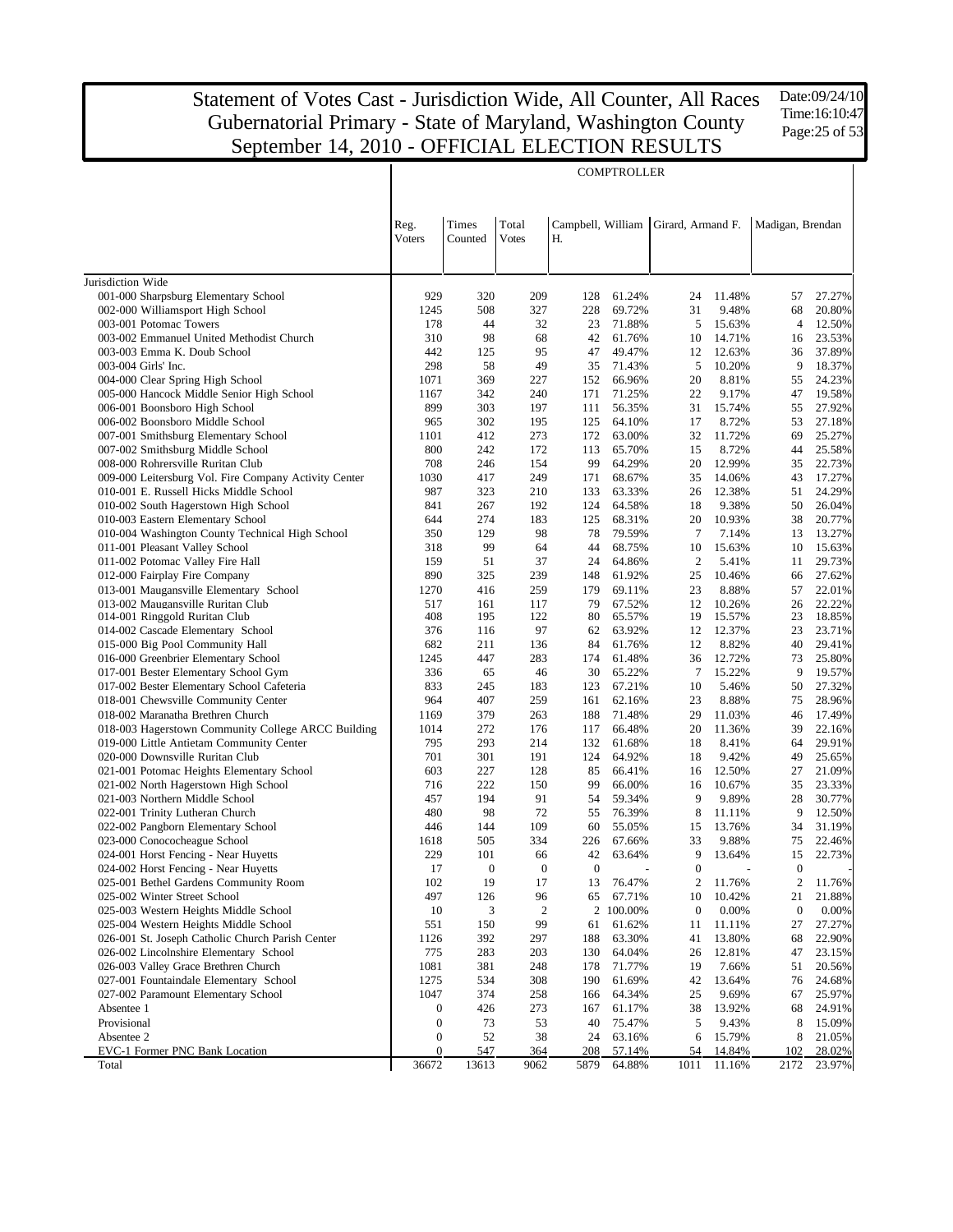Date:09/24/10 Time:16:10:47 Page:26 of 53

|                                                                          |                                      |                  |                       |                   | <b>U.S. SENATOR</b> |                        |                |                      |                 |
|--------------------------------------------------------------------------|--------------------------------------|------------------|-----------------------|-------------------|---------------------|------------------------|----------------|----------------------|-----------------|
|                                                                          | Reg.<br>Voters                       | Times<br>Counted | Total<br><b>Votes</b> | Alexander, Joseph |                     | Asbury, Barry<br>Steve |                | Cohen, Neil H.       |                 |
| Jurisdiction Wide                                                        |                                      |                  |                       |                   |                     |                        |                |                      |                 |
| 001-000 Sharpsburg Elementary School                                     | 929                                  | 320              | 258                   | 6                 | 2.33%               | 5                      | 1.94%          | 28                   | 10.85%          |
| 002-000 Williamsport High School                                         | 1245                                 | 508              | 395                   | 16                | 4.05%               | $\tau$                 | 1.77%          | 22                   | 5.57%           |
| 003-001 Potomac Towers                                                   | 178                                  | 44               | 39                    | $\boldsymbol{0}$  | 0.00%               | 5                      | 12.82%         | 1                    | 2.56%           |
| 003-002 Emmanuel United Methodist Church                                 | 310                                  | 98               | 81                    | 3                 | 3.70%               | $\mathbf{0}$           | 0.00%          | 5                    | 6.17%           |
| 003-003 Emma K. Doub School                                              | 442                                  | 125              | 114                   | $\boldsymbol{0}$  | 0.00%               | 3                      | 2.63%          | 8                    | 7.02%           |
| 003-004 Girls' Inc.                                                      | 298                                  | 58               | 55                    | 2                 | 3.64%               | $\overline{c}$         | 3.64%          | 6                    | 10.91%          |
| 004-000 Clear Spring High School                                         | 1071                                 | 369              | 293                   | 14                | 4.78%               | 12                     | 4.10%          | 17                   | 5.80%           |
| 005-000 Hancock Middle Senior High School                                | 1167                                 | 342              | 273                   | 25                | 9.16%               | 10                     | 3.66%          | 18                   | 6.59%           |
| 006-001 Boonsboro High School                                            | 899<br>965                           | 303<br>302       | 230                   | 10<br>13          | 4.35%               | 5<br>8                 | 2.17%          | 13<br>16             | 5.65%           |
| 006-002 Boonsboro Middle School<br>007-001 Smithsburg Elementary School  | 1101                                 | 412              | 235<br>329            | 20                | 5.53%<br>6.08%      | $\tau$                 | 3.40%<br>2.13% | 18                   | 6.81%<br>5.47%  |
| 007-002 Smithsburg Middle School                                         | 800                                  | 242              | 193                   | 21                | 10.88%              | 5                      | 2.59%          | 6                    | 3.11%           |
| 008-000 Rohrersville Ruritan Club                                        | 708                                  | 246              | 202                   | 11                | 5.45%               | 3                      | 1.49%          | 14                   | 6.93%           |
| 009-000 Leitersburg Vol. Fire Company Activity Center                    | 1030                                 | 417              | 314                   | 20                | 6.37%               | 8                      | 2.55%          | 33                   | 10.51%          |
| 010-001 E. Russell Hicks Middle School                                   | 987                                  | 323              | 267                   | 11                | 4.12%               | 5                      | 1.87%          | 27                   | 10.11%          |
| 010-002 South Hagerstown High School                                     | 841                                  | 267              | 222                   | 11                | 4.95%               | 5                      | 2.25%          | 6                    | 2.70%           |
| 010-003 Eastern Elementary School                                        | 644                                  | 274              | 221                   | 13                | 5.88%               | 6                      | 2.71%          | 10                   | 4.52%           |
| 010-004 Washington County Technical High School                          | 350                                  | 129              | 114                   | 4                 | 3.51%               | 3                      | 2.63%          | 2                    | 1.75%           |
| 011-001 Pleasant Valley School                                           | 318                                  | 99               | 76                    | 3                 | 3.95%               | $\mathbf{2}$           | 2.63%          | 8                    | 10.53%          |
| 011-002 Potomac Valley Fire Hall                                         | 159                                  | 51               | 42                    | 3                 | 7.14%               | 1                      | 2.38%          | 1                    | 2.38%           |
| 012-000 Fairplay Fire Company                                            | 890                                  | 325              | 277                   | 11                | 3.97%               | $\overline{4}$         | 1.44%          | 18                   | 6.50%           |
| 013-001 Maugansville Elementary School                                   | 1270                                 | 416              | 310                   | 19                | 6.13%               | 8                      | 2.58%          | 18                   | 5.81%           |
| 013-002 Maugansville Ruritan Club                                        | 517                                  | 161              | 131                   | 11                | 8.40%               | 3                      | 2.29%          | 8                    | 6.11%           |
| 014-001 Ringgold Ruritan Club                                            | 408                                  | 195              | 150                   | 7                 | 4.67%               | $\overline{c}$         | 1.33%          | 9                    | 6.00%           |
| 014-002 Cascade Elementary School                                        | 376                                  | 116              | 101                   | 5                 | 4.95%               | 10                     | 9.90%          | 5                    | 4.95%           |
| 015-000 Big Pool Community Hall                                          | 682                                  | 211              | 168                   | 6                 | 3.57%               | $\overline{4}$         | 2.38%          | 9                    | 5.36%           |
| 016-000 Greenbrier Elementary School                                     | 1245                                 | 447              | 354                   | 15                | 4.24%               | 5                      | 1.41%          | 38                   | 10.73%          |
| 017-001 Bester Elementary School Gym                                     | 336                                  | 65               | 51                    | $\mathbf{0}$      | 0.00%               | 1                      | 1.96%          | 2                    | 3.92%           |
| 017-002 Bester Elementary School Cafeteria                               | 833<br>964                           | 245<br>407       | 210                   | 11<br>13          | 5.24%               | 3                      | 1.43%          | 10<br>27             | 4.76%           |
| 018-001 Chewsville Community Center<br>018-002 Maranatha Brethren Church | 1169                                 | 379              | 310<br>296            | 29                | 4.19%<br>9.80%      | 6<br>8                 | 1.94%<br>2.70% | 31                   | 8.71%<br>10.47% |
| 018-003 Hagerstown Community College ARCC Building                       | 1014                                 | 272              | 213                   | 10                | 4.69%               | 3                      | 1.41%          | 19                   | 8.92%           |
| 019-000 Little Antietam Community Center                                 | 795                                  | 293              | 241                   | 12                | 4.98%               | $\mathbf{2}$           | 0.83%          | 21                   | 8.71%           |
| 020-000 Downsville Ruritan Club                                          | 701                                  | 301              | 241                   | 12                | 4.98%               | 5                      | 2.07%          | 20                   | 8.30%           |
| 021-001 Potomac Heights Elementary School                                | 603                                  | 227              | 161                   | 8                 | 4.97%               | 5                      | 3.11%          | 8                    | 4.97%           |
| 021-002 North Hagerstown High School                                     | 716                                  | 222              | 178                   | 9                 | 5.06%               | 10                     | 5.62%          | 14                   | 7.87%           |
| 021-003 Northern Middle School                                           | 457                                  | 194              | 130                   | $\tau$            | 5.38%               | 3                      | 2.31%          | 8                    | 6.15%           |
| 022-001 Trinity Lutheran Church                                          | 480                                  | 98               | 84                    | 5                 | 5.95%               | $\boldsymbol{0}$       | 0.00%          | 6                    | 7.14%           |
| 022-002 Pangborn Elementary School                                       | 446                                  | 144              | 120                   | 10                | 8.33%               | $\overline{c}$         | 1.67%          | 10                   | 8.33%           |
| 023-000 Conococheague School                                             | 1618                                 | 505              | 422                   | 24                | 5.69%               | $\tau$                 | 1.66%          | 19                   | 4.50%           |
| 024-001 Horst Fencing - Near Huyetts                                     | 229                                  | 101              | 83                    | $\overline{4}$    | 4.82%               | $\mathbf{0}$           | 0.00%          | 6                    | 7.23%           |
| 024-002 Horst Fencing - Near Huyetts                                     | 17                                   | $\theta$         | $\theta$              | $\boldsymbol{0}$  |                     | $\theta$               |                | $\boldsymbol{0}$     |                 |
| 025-001 Bethel Gardens Community Room                                    | 102                                  | 19               | 18                    | $\boldsymbol{0}$  | 0.00%               | $\boldsymbol{0}$       | 0.00%          | 3                    | 16.67%          |
| 025-002 Winter Street School                                             | 497                                  | 126              | 104                   | 9                 | 8.65%               | 7                      | 6.73%          | 4                    | 3.85%           |
| 025-003 Western Heights Middle School                                    | 10                                   | 3                | 3                     | $\boldsymbol{0}$  | 0.00%               | $\boldsymbol{0}$       | 0.00%          | $\boldsymbol{0}$     | 0.00%           |
| 025-004 Western Heights Middle School                                    | 551                                  | 150              | 113                   | 5                 | 4.42%               | 3                      | 2.65%          | 11                   | 9.73%           |
| 026-001 St. Joseph Catholic Church Parish Center                         | 1126                                 | 392              | 337                   | 24                | 7.12%               | 8                      | 2.37%          | 15                   | 4.45%           |
| 026-002 Lincolnshire Elementary School                                   | 775                                  | 283              | 225                   | 11                | 4.89%               | 3                      | 1.33%          | 11                   | 4.89%           |
| 026-003 Valley Grace Brethren Church                                     | 1081                                 | 381              | 290                   | 18                | 6.21%               | 5                      | 1.72%          | 6                    | 2.07%           |
| 027-001 Fountaindale Elementary School                                   | 1275                                 | 534              | 384                   | 22                | 5.73%               | $\tau$                 | 1.82%          | 23                   | 5.99%           |
| 027-002 Paramount Elementary School                                      | 1047                                 | 374              | 303                   | 20                | 6.60%               | 10                     | 3.30%          | 19                   | 6.27%           |
| Absentee 1<br>Provisional                                                | $\boldsymbol{0}$<br>$\boldsymbol{0}$ | 426<br>73        | 329<br>59             | 22<br>5           | 6.69%<br>8.47%      | 13<br>3                | 3.95%<br>5.08% | 32<br>$\overline{4}$ | 9.73%<br>6.78%  |
| Absentee 2                                                               | $\boldsymbol{0}$                     | 52               | 40                    | 1                 | 2.50%               | $\mathbf{0}$           | 0.00%          | 3                    | 7.50%           |
| EVC-1 Former PNC Bank Location                                           | $\boldsymbol{0}$                     | 547              | 421                   | 21                | 4.99%               | 10                     | 2.38%          | 26                   | 6.18%           |
| Total                                                                    | 36672                                | 13613            | 10810                 | 592               | 5.48%               | 262                    | 2.42%          | 722                  | 6.68%           |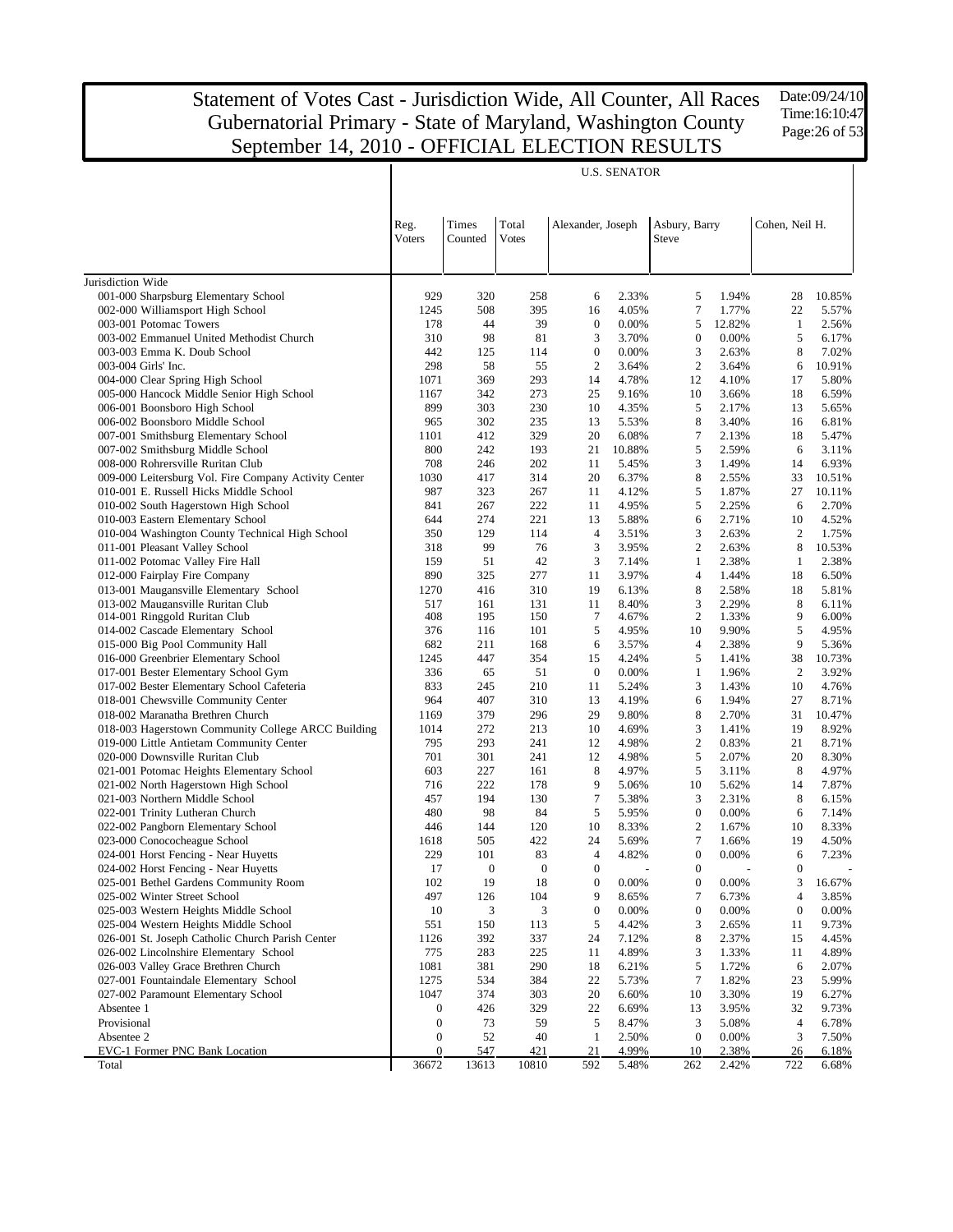Date:09/24/10 Time:16:10:47 Page:27 of 53

|                                                                                    | <b>U.S. SENATOR</b>   |                |                         |                |                                    |                |                       |                |  |
|------------------------------------------------------------------------------------|-----------------------|----------------|-------------------------|----------------|------------------------------------|----------------|-----------------------|----------------|--|
|                                                                                    | Dempsey, Stephens     |                | Graham, Samuel<br>R. Sr |                | Kimble, John B.                    |                | Kump, Gregory L.      |                |  |
|                                                                                    |                       |                |                         |                |                                    |                |                       |                |  |
| Jurisdiction Wide                                                                  |                       |                |                         |                |                                    |                |                       |                |  |
| 001-000 Sharpsburg Elementary School                                               | 12                    | 4.65%          | 6                       | 2.33%          | 3                                  | 1.16%          | 7                     | 2.71%          |  |
| 002-000 Williamsport High School                                                   | 10                    | 2.53%          | 10                      | 2.53%          | 15                                 | 3.80%          | 10                    | 2.53%          |  |
| 003-001 Potomac Towers                                                             | $\boldsymbol{2}$      | 5.13%          | 3                       | 7.69%          | 3                                  | 7.69%          | $\overline{2}$        | 5.13%          |  |
| 003-002 Emmanuel United Methodist Church                                           | 4                     | 4.94%          | $\overline{2}$          | 2.47%          | $\overline{2}$                     | 2.47%          | $\mathbf{1}$          | 1.23%          |  |
| 003-003 Emma K. Doub School                                                        | 7                     | 6.14%          | 6                       | 5.26%          | $\overline{4}$                     | 3.51%          | $\mathbf{1}$          | 0.88%          |  |
| 003-004 Girls' Inc.                                                                | 3                     | 5.45%          | $\overline{4}$          | 7.27%          | $\overline{4}$                     | 7.27%          | $\mathbf{1}$          | 1.82%          |  |
| 004-000 Clear Spring High School                                                   | 5                     | 1.71%          | $\overline{2}$          | 0.68%          | 12                                 | 4.10%          | 9                     | 3.07%          |  |
| 005-000 Hancock Middle Senior High School                                          | 9                     | 3.30%          | 12                      | 4.40%          | 6                                  | 2.20%          | 9                     | 3.30%          |  |
| 006-001 Boonsboro High School<br>006-002 Boonsboro Middle School                   | 14<br>13              | 6.09%<br>5.53% | $\overline{4}$<br>5     | 1.74%<br>2.13% | 9<br>6                             | 3.91%          | 5<br>8                | 2.17%<br>3.40% |  |
| 007-001 Smithsburg Elementary School                                               | 14                    | 4.26%          | 13                      | 3.95%          | 12                                 | 2.55%<br>3.65% | 8                     | 2.43%          |  |
| 007-002 Smithsburg Middle School                                                   | 16                    | 8.29%          | $\tau$                  | 3.63%          | 3                                  | 1.55%          | $\overline{4}$        | 2.07%          |  |
| 008-000 Rohrersville Ruritan Club                                                  | 11                    | 5.45%          | 5                       | 2.48%          | $\tau$                             | 3.47%          | $\mathbf{1}$          | 0.50%          |  |
| 009-000 Leitersburg Vol. Fire Company Activity Center                              | 10                    | 3.18%          | 12                      | 3.82%          | 10                                 | 3.18%          | $\overline{4}$        | 1.27%          |  |
| 010-001 E. Russell Hicks Middle School                                             | 11                    | 4.12%          | $\overline{4}$          | 1.50%          | $\tau$                             | 2.62%          | 5                     | 1.87%          |  |
| 010-002 South Hagerstown High School                                               | 12                    | 5.41%          | $\tau$                  | 3.15%          | 3                                  | 1.35%          | 6                     | 2.70%          |  |
| 010-003 Eastern Elementary School                                                  | 6                     | 2.71%          | 10                      | 4.52%          | $\overline{4}$                     | 1.81%          | 11                    | 4.98%          |  |
| 010-004 Washington County Technical High School                                    | 4                     | 3.51%          | 3                       | 2.63%          | 7                                  | 6.14%          | $\overline{2}$        | 1.75%          |  |
| 011-001 Pleasant Valley School                                                     | 9                     | 11.84%         | $\boldsymbol{0}$        | 0.00%          | $\mathbf{1}$                       | 1.32%          | $\mathbf{1}$          | 1.32%          |  |
| 011-002 Potomac Valley Fire Hall                                                   | $\overline{c}$        | 4.76%          | $\mathbf{1}$            | 2.38%          | $\mathbf{1}$                       | 2.38%          | $\mathbf{1}$          | 2.38%          |  |
| 012-000 Fairplay Fire Company                                                      | 11                    | 3.97%          | 7                       | 2.53%          | 3                                  | 1.08%          | 3                     | 1.08%          |  |
| 013-001 Maugansville Elementary School                                             | 16                    | 5.16%          | 13                      | 4.19%          | $\overline{4}$                     | 1.29%          | 7                     | 2.26%          |  |
| 013-002 Maugansville Ruritan Club                                                  | 10                    | 7.63%          | 3                       | 2.29%          | 11                                 | 8.40%          | $\mathbf{1}$          | 0.76%          |  |
| 014-001 Ringgold Ruritan Club                                                      | 3                     | 2.00%          | 7                       | 4.67%          | 2                                  | 1.33%          | 3                     | 2.00%          |  |
| 014-002 Cascade Elementary School                                                  | 6                     | 5.94%          | 3                       | 2.97%          | 3                                  | 2.97%          | $\boldsymbol{2}$      | 1.98%          |  |
| 015-000 Big Pool Community Hall                                                    | $\boldsymbol{0}$      | 0.00%          | 8                       | 4.76%          | 8                                  | 4.76%          | $\boldsymbol{2}$      | 1.19%          |  |
| 016-000 Greenbrier Elementary School                                               | 22                    | 6.21%          | 9<br>$\mathfrak{2}$     | 2.54%          | $\overline{4}$<br>$\boldsymbol{0}$ | 1.13%          | $\mathbf{2}$<br>4     | 0.56%          |  |
| 017-001 Bester Elementary School Gym<br>017-002 Bester Elementary School Cafeteria | $\mathbf{1}$<br>18    | 1.96%<br>8.57% | 9                       | 3.92%<br>4.29% | 13                                 | 0.00%<br>6.19% | $\overline{4}$        | 7.84%<br>1.90% |  |
| 018-001 Chewsville Community Center                                                | 11                    | 3.55%          | 8                       | 2.58%          | 10                                 | 3.23%          | 5                     | 1.61%          |  |
| 018-002 Maranatha Brethren Church                                                  | 12                    | 4.05%          | 7                       | 2.36%          | 8                                  | 2.70%          | $\mathbf{1}$          | 0.34%          |  |
| 018-003 Hagerstown Community College ARCC Building                                 | 23                    | 10.80%         | 6                       | 2.82%          | 4                                  | 1.88%          | 3                     | 1.41%          |  |
| 019-000 Little Antietam Community Center                                           | 14                    | 5.81%          | 12                      | 4.98%          | 8                                  | 3.32%          | 6                     | 2.49%          |  |
| 020-000 Downsville Ruritan Club                                                    | 6                     | 2.49%          | 7                       | 2.90%          | 10                                 | 4.15%          | 4                     | 1.66%          |  |
| 021-001 Potomac Heights Elementary School                                          | 8                     | 4.97%          | 6                       | 3.73%          | $\overline{4}$                     | 2.48%          | 5                     | 3.11%          |  |
| 021-002 North Hagerstown High School                                               | 5                     | 2.81%          | 3                       | 1.69%          | 6                                  | 3.37%          | 4                     | 2.25%          |  |
| 021-003 Northern Middle School                                                     | 8                     | 6.15%          | $\mathbf{1}$            | 0.77%          | $\overline{c}$                     | 1.54%          | 6                     | 4.62%          |  |
| 022-001 Trinity Lutheran Church                                                    | 10                    | 11.90%         | $\overline{2}$          | 2.38%          | 3                                  | 3.57%          | $\mathbf{1}$          | 1.19%          |  |
| 022-002 Pangborn Elementary School                                                 | 5                     | 4.17%          | $\overline{4}$          | 3.33%          | 5                                  | 4.17%          | 4                     | 3.33%          |  |
| 023-000 Conococheague School                                                       | 16                    | 3.79%          | 10                      | 2.37%          | 17                                 | 4.03%          | 6                     | 1.42%          |  |
| 024-001 Horst Fencing - Near Huyetts                                               | 7                     | 8.43%          | $\overline{4}$          | 4.82%          | 3                                  | 3.61%          | $\mathbf{1}$          | 1.20%          |  |
| 024-002 Horst Fencing - Near Huyetts                                               | $\boldsymbol{0}$      |                | $\boldsymbol{0}$        |                | $\boldsymbol{0}$                   |                | $\boldsymbol{0}$      |                |  |
| 025-001 Bethel Gardens Community Room                                              | $\boldsymbol{0}$      | 0.00%          | $\boldsymbol{0}$        | 0.00%          | $\boldsymbol{0}$                   | 0.00%          | 3                     | 16.67%         |  |
| 025-002 Winter Street School                                                       | 3<br>$\boldsymbol{0}$ | 2.88%<br>0.00% | 6<br>$\boldsymbol{0}$   | 5.77%          | 4<br>$\bf{0}$                      | 3.85%<br>0.00% | 4<br>$\boldsymbol{0}$ | 3.85%          |  |
| 025-003 Western Heights Middle School<br>025-004 Western Heights Middle School     | 9                     | 7.96%          | 5                       | 0.00%<br>4.42% | 5                                  | 4.42%          | 3                     | 0.00%<br>2.65% |  |
| 026-001 St. Joseph Catholic Church Parish Center                                   | 11                    | 3.26%          | 8                       | 2.37%          | 16                                 | 4.75%          | 12                    | 3.56%          |  |
| 026-002 Lincolnshire Elementary School                                             | 14                    | 6.22%          | 3                       | 1.33%          | 8                                  | 3.56%          | 6                     | 2.67%          |  |
| 026-003 Valley Grace Brethren Church                                               | 17                    | 5.86%          | 7                       | 2.41%          | 11                                 | 3.79%          | 7                     | 2.41%          |  |
| 027-001 Fountaindale Elementary School                                             | 8                     | 2.08%          | 11                      | 2.86%          | 7                                  | 1.82%          | 7                     | 1.82%          |  |
| 027-002 Paramount Elementary School                                                | 15                    | 4.95%          | 10                      | 3.30%          | 12                                 | 3.96%          | 5                     | 1.65%          |  |
| Absentee 1                                                                         | 19                    | 5.78%          | 18                      | 5.47%          | 8                                  | 2.43%          | 16                    | 4.86%          |  |
| Provisional                                                                        | 4                     | 6.78%          | $\overline{\mathbf{c}}$ | 3.39%          | 6                                  | 10.17%         | $\mathbf{1}$          | 1.69%          |  |
| Absentee 2                                                                         | 4                     | 10.00%         | 1                       | 2.50%          | 2                                  | 5.00%          | $\mathbf{1}$          | 2.50%          |  |
| EVC-1 Former PNC Bank Location                                                     | 17                    | 4.04%          | 15                      | 3.56%          | 9                                  | 2.14%          | 13                    | 3.09%          |  |
| Total                                                                              | 507                   | 4.69%          | 333                     | 3.08%          | 335                                | 3.10%          | 248                   | 2.29%          |  |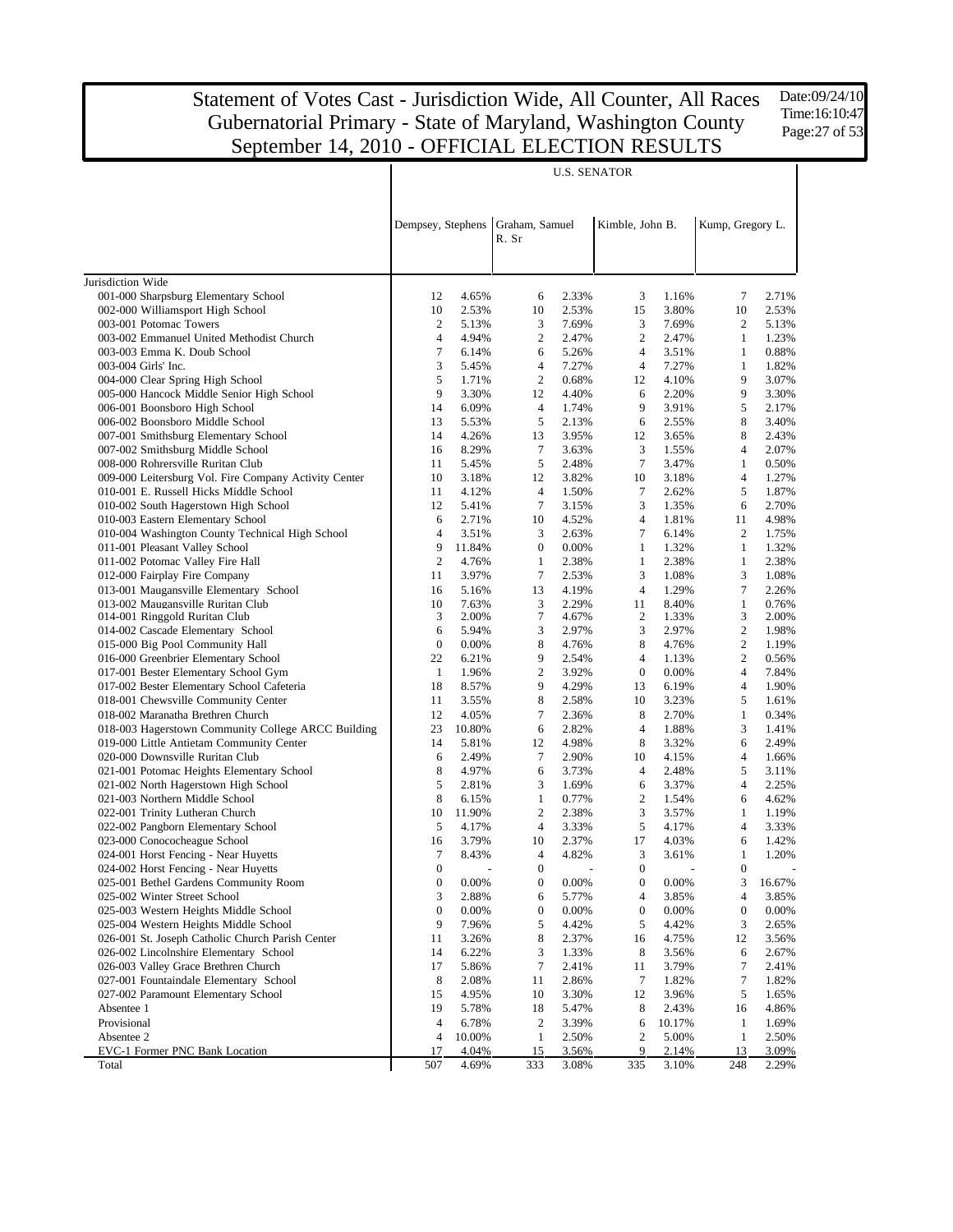Date:09/24/10 Time:16:10:47 Page:28 of 53

| Vendetti, Eddie<br>McAndrew, Daniel<br>Rutledge, Jim<br>Wargotz, Eric<br>W                                                                                                                                          |                  |
|---------------------------------------------------------------------------------------------------------------------------------------------------------------------------------------------------------------------|------------------|
|                                                                                                                                                                                                                     |                  |
|                                                                                                                                                                                                                     |                  |
| Jurisdiction Wide                                                                                                                                                                                                   |                  |
| 001-000 Sharpsburg Elementary School<br>12<br>4.65%<br>41.09%<br>3<br>1.16%<br>70<br>106                                                                                                                            | 27.13%           |
| 002-000 Williamsport High School<br>14<br>3.54%<br>199<br>50.38%<br>5<br>1.27%<br>87<br>003-001 Potomac Towers<br>$\boldsymbol{0}$<br>0.00%<br>35.90%<br>$\mathbf{1}$<br>2.56%<br>8<br>14                           | 22.03%<br>20.51% |
| 003-002 Emmanuel United Methodist Church<br>1<br>1.23%<br>43.21%<br>1<br>1.23%<br>27<br>35                                                                                                                          | 33.33%           |
| 003-003 Emma K. Doub School<br>1<br>0.88%<br>57<br>50.00%<br>1<br>0.88%<br>26                                                                                                                                       | 22.81%           |
| $\boldsymbol{0}$<br>003-004 Girls' Inc.<br>1<br>1.82%<br>20<br>36.36%<br>0.00%<br>12                                                                                                                                | 21.82%           |
| 004-000 Clear Spring High School<br>14<br>4.78%<br>129<br>44.03%<br>3<br>1.02%<br>76                                                                                                                                | 25.94%           |
| 9<br>$\boldsymbol{0}$<br>005-000 Hancock Middle Senior High School<br>3.30%<br>93<br>34.07%<br>0.00%<br>82                                                                                                          | 30.04%           |
| $\tau$<br>006-001 Boonsboro High School<br>3.04%<br>44.35%<br>3<br>1.30%<br>58<br>102                                                                                                                               | 25.22%           |
| 006-002 Boonsboro Middle School<br>10<br>4.26%<br>44.68%<br>$\mathbf{1}$<br>0.43%<br>50<br>105                                                                                                                      | 21.28%           |
| 5<br>007-001 Smithsburg Elementary School<br>12<br>3.65%<br>41.34%<br>1.52%<br>84<br>136                                                                                                                            | 25.53%           |
| 3<br>007-002 Smithsburg Middle School<br>10<br>5.18%<br>70<br>36.27%<br>1.55%<br>48                                                                                                                                 | 24.87%           |
| 008-000 Rohrersville Ruritan Club<br>6<br>2.97%<br>90<br>44.55%<br>$\mathbf{1}$<br>0.50%<br>53                                                                                                                      | 26.24%           |
| 9<br>009-000 Leitersburg Vol. Fire Company Activity Center<br>2.87%<br>36.31%<br>5<br>1.59%<br>89<br>114                                                                                                            | 28.34%           |
| 71<br>010-001 E. Russell Hicks Middle School<br>14<br>5.24%<br>41.57%<br>$\mathbf{1}$<br>0.37%<br>111                                                                                                               | 26.59%           |
| 9<br>74<br>010-002 South Hagerstown High School<br>11<br>4.95%<br>78<br>35.14%<br>4.05%                                                                                                                             | 33.33%           |
| 010-003 Eastern Elementary School<br>6<br>2.71%<br>99<br>44.80%<br>3<br>1.36%<br>53                                                                                                                                 | 23.98%           |
| 010-004 Washington County Technical High School<br>3<br>2.63%<br>49.12%<br>$\boldsymbol{0}$<br>0.00%<br>30<br>56<br>3<br>011-001 Pleasant Valley School<br>3.95%<br>25<br>32.89%<br>$\boldsymbol{0}$<br>0.00%<br>24 | 26.32%<br>31.58% |
| $\boldsymbol{0}$<br>011-002 Potomac Valley Fire Hall<br>0.00%<br>21<br>50.00%<br>$\mathbf{1}$<br>2.38%<br>10                                                                                                        | 23.81%           |
| 7<br>012-000 Fairplay Fire Company<br>6<br>2.17%<br>39.71%<br>2.53%<br>97<br>110                                                                                                                                    | 35.02%           |
| 97<br>013-001 Maugansville Elementary School<br>14<br>4.52%<br>108<br>34.84%<br>6<br>1.94%                                                                                                                          | 31.29%           |
| 5<br>$\overline{2}$<br>013-002 Maugansville Ruritan Club<br>3.82%<br>41<br>31.30%<br>1.53%<br>36                                                                                                                    | 27.48%           |
| 3<br>014-001 Ringgold Ruritan Club<br>2.00%<br>40.00%<br>4<br>2.67%<br>50<br>60                                                                                                                                     | 33.33%           |
| $\overline{2}$<br>014-002 Cascade Elementary School<br>6<br>5.94%<br>32<br>31.68%<br>1.98%<br>27                                                                                                                    | 26.73%           |
| 7<br>0.60%<br>015-000 Big Pool Community Hall<br>4.17%<br>82<br>48.81%<br>1<br>41                                                                                                                                   | 24.40%           |
| 10<br>2.82%<br>87<br>016-000 Greenbrier Elementary School<br>151<br>42.66%<br>11<br>3.11%                                                                                                                           | 24.58%           |
| 017-001 Bester Elementary School Gym<br>$\mathbf{1}$<br>$\boldsymbol{0}$<br>0.00%<br>19<br>1.96%<br>21<br>41.18%                                                                                                    | 37.25%           |
| 017-002 Bester Elementary School Cafeteria<br>6<br>2.86%<br>76<br>36.19%<br>$\overline{4}$<br>1.90%<br>56                                                                                                           | 26.67%           |
| 018-001 Chewsville Community Center<br>17<br>5<br>5.48%<br>122<br>39.35%<br>1.61%<br>86                                                                                                                             | 27.74%           |
| 5<br>3<br>018-002 Maranatha Brethren Church<br>1.69%<br>121<br>40.88%<br>1.01%<br>71                                                                                                                                | 23.99%           |
| 7<br>3.29%<br>5<br>58<br>018-003 Hagerstown Community College ARCC Building<br>75<br>35.21%<br>2.35%                                                                                                                | 27.23%           |
| 13<br>$\overline{4}$<br>58<br>019-000 Little Antietam Community Center<br>5.39%<br>91<br>37.76%<br>1.66%                                                                                                            | 24.07%           |
| 9<br>$\overline{2}$<br>020-000 Downsville Ruritan Club<br>3.73%<br>94<br>39.00%<br>0.83%<br>72                                                                                                                      | 29.88%           |
| 6<br>40.99%<br>$\overline{2}$<br>021-001 Potomac Heights Elementary School<br>3.73%<br>1.24%<br>43<br>66                                                                                                            | 26.71%           |
| 9<br>3<br>021-002 North Hagerstown High School<br>5.06%<br>53<br>29.78%<br>1.69%<br>62<br>3<br>3                                                                                                                    | 34.83%           |
| 021-003 Northern Middle School<br>2.31%<br>43<br>33.08%<br>2.31%<br>46<br>3<br>$\overline{c}$<br>2.38%<br>022-001 Trinity Lutheran Church<br>3.57%<br>27<br>32.14%<br>25                                            | 35.38%<br>29.76% |
| 10<br>$\overline{c}$<br>1.67%<br>022-002 Pangborn Elementary School<br>8.33%<br>37<br>30.83%<br>31                                                                                                                  | 25.83%           |
| 3.79%<br>39.57%<br>1.42%<br>023-000 Conococheague School<br>16<br>167<br>6<br>134                                                                                                                                   | 31.75%           |
| $\overline{c}$<br>2.41%<br>19<br>22.89%<br>$0.00\%$<br>37<br>024-001 Horst Fencing - Near Huyetts<br>$\overline{0}$                                                                                                 | 44.58%           |
| $\boldsymbol{0}$<br>$\boldsymbol{0}$<br>$\boldsymbol{0}$<br>024-002 Horst Fencing - Near Huyetts<br>$\boldsymbol{0}$                                                                                                |                  |
| 025-001 Bethel Gardens Community Room<br>$\mathbf{1}$<br>5.56%<br>33.33%<br>$\mathbf{1}$<br>5.56%<br>6<br>4                                                                                                         | 22.22%           |
| 025-002 Winter Street School<br>5.77%<br>23.08%<br>$\boldsymbol{0}$<br>0.00%<br>37<br>6<br>24                                                                                                                       | 35.58%           |
| $\boldsymbol{0}$<br>0.00%<br>$\mathbf{1}$<br>$\boldsymbol{0}$<br>0.00%<br>2<br>025-003 Western Heights Middle School<br>33.33%                                                                                      | 66.67%           |
| 3<br>3<br>025-004 Western Heights Middle School<br>35<br>30.97%<br>31<br>2.65%<br>2.65%                                                                                                                             | 27.43%           |
| 026-001 St. Joseph Catholic Church Parish Center<br>6<br>1.78%<br>119<br>35.31%<br>1.78%<br>112<br>6                                                                                                                | 33.23%           |
| 8<br>026-002 Lincolnshire Elementary School<br>28.00%<br>4<br>1.78%<br>94<br>3.56%<br>63                                                                                                                            | 41.78%           |
| 5<br>026-003 Valley Grace Brethren Church<br>13<br>4.48%<br>37.93%<br>1.72%<br>91<br>110                                                                                                                            | 31.38%           |
| 5<br>027-001 Fountaindale Elementary School<br>23<br>5.99%<br>33.85%<br>1.30%<br>130<br>141                                                                                                                         | 36.72%           |
| 027-002 Paramount Elementary School<br>14<br>4.62%<br>$\overline{4}$<br>1.32%<br>91<br>103<br>33.99%                                                                                                                | 30.03%           |
| $\overline{4}$<br>1.22%<br>38<br>Absentee 1<br>16<br>4.86%<br>143<br>43.47%                                                                                                                                         | 11.55%           |
| 5<br>Provisional<br>1.69%<br>25<br>3<br>5.08%<br>$\mathbf{1}$<br>42.37%                                                                                                                                             | 8.47%            |
| $\boldsymbol{2}$<br>9<br>Absentee 2<br>5.00%<br>2.50%<br>16<br>40.00%<br>$\mathbf{1}$                                                                                                                               | 22.50%           |
| 85<br>EVC-1 Former PNC Bank Location<br>21<br>4.99%<br>199<br>47.27%<br>5<br>1.19%<br>415<br>3.84%<br>4230<br>161<br>3005<br>Total<br>39.13%<br>1.49%                                                               | 20.19%<br>27.80% |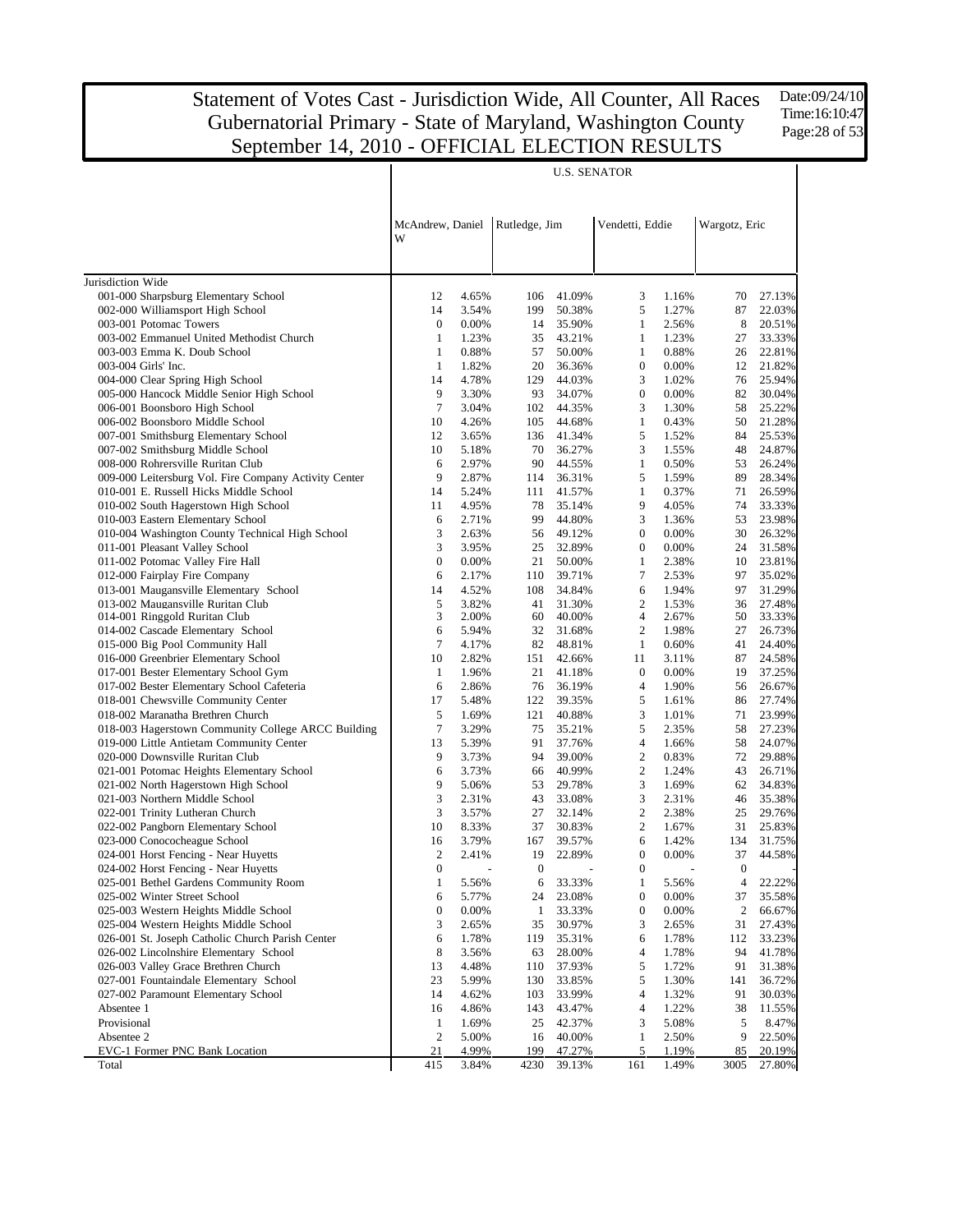Date:09/24/10 Time:16:10:48 Page:29 of 53

|                                                                                                 |                  |                  |                       |                  | <b>U.S. CONGRESS 06</b> |                                     |                |                   |                  |
|-------------------------------------------------------------------------------------------------|------------------|------------------|-----------------------|------------------|-------------------------|-------------------------------------|----------------|-------------------|------------------|
|                                                                                                 | Reg.<br>Voters   | Times<br>Counted | Total<br><b>Votes</b> |                  |                         | Bartlett, Roscoe G. Janda, Dennis B |                | Krysztoforski, J. |                  |
| Jurisdiction Wide                                                                               |                  |                  |                       |                  |                         |                                     |                |                   |                  |
| 001-000 Sharpsburg Elementary School                                                            | 929              | 320              | 303                   | 195              | 64.36%                  | 5                                   | 1.65%          | 67                | 22.11%           |
| 002-000 Williamsport High School                                                                | 1245             | 508              | 463                   | 308              | 66.52%                  | $\tau$                              | 1.51%          | 101               | 21.81%           |
| 003-001 Potomac Towers                                                                          | 178              | 44               | 43                    | 23               | 53.49%                  | $\mathbf{0}$                        | 0.00%          | 14                | 32.56%           |
| 003-002 Emmanuel United Methodist Church                                                        | 310              | 98               | 92                    | 49               | 53.26%                  | $\overline{4}$                      | 4.35%          | 27                | 29.35%           |
| 003-003 Emma K. Doub School                                                                     | 442              | 125              | 119                   | 65               | 54.62%                  | 3                                   | 2.52%          | 32                | 26.89%           |
| 003-004 Girls' Inc.                                                                             | 298              | 58               | 55                    | 38               | 69.09%                  | $\mathbf{0}$                        | 0.00%          | 11                | 20.00%           |
| 004-000 Clear Spring High School                                                                | 1071             | 369              | 340                   | 232              | 68.24%                  | 8                                   | 2.35%          | 60                | 17.65%           |
| 005-000 Hancock Middle Senior High School                                                       | 1167             | 342              | 315                   | 233              | 73.97%                  | 5                                   | 1.59%          | 42                | 13.33%           |
| 006-001 Boonsboro High School                                                                   | 899              | 303              | 283                   | 191              | 67.49%                  | $\overline{4}$                      | 1.41%          | 60                | 21.20%           |
| 006-002 Boonsboro Middle School                                                                 | 965              | 302              | 267                   | 170              | 63.67%                  | $\overline{4}$<br>9                 | 1.50%          | 60                | 22.47%           |
| 007-001 Smithsburg Elementary School                                                            | 1101<br>800      | 412              | 379                   | 251<br>144       | 66.23%<br>63.72%        | $\overline{4}$                      | 2.37%          | 78<br>45          | 20.58%           |
| 007-002 Smithsburg Middle School<br>008-000 Rohrersville Ruritan Club                           | 708              | 242<br>246       | 226<br>228            | 167              | 73.25%                  | $\boldsymbol{0}$                    | 1.77%<br>0.00% | 44                | 19.91%<br>19.30% |
|                                                                                                 | 1030             | 417              | 379                   | 267              | 70.45%                  | 5                                   | 1.32%          | 77                | 20.32%           |
| 009-000 Leitersburg Vol. Fire Company Activity Center<br>010-001 E. Russell Hicks Middle School | 987              | 323              | 304                   | 186              | 61.18%                  | 6                                   | 1.97%          | 81                | 26.64%           |
| 010-002 South Hagerstown High School                                                            | 841              | 267              | 252                   | 153              | 60.71%                  | 6                                   | 2.38%          | 76                | 30.16%           |
| 010-003 Eastern Elementary School                                                               | 644              | 274              | 258                   | 167              | 64.73%                  | $\overline{4}$                      | 1.55%          | 66                | 25.58%           |
| 010-004 Washington County Technical High School                                                 | 350              | 129              | 124                   | 66               | 53.23%                  | 1                                   | 0.81%          | 50                | 40.32%           |
| 011-001 Pleasant Valley School                                                                  | 318              | 99               | 96                    | 81               | 84.38%                  | $\mathbf{0}$                        | 0.00%          | 10                | 10.42%           |
| 011-002 Potomac Valley Fire Hall                                                                | 159              | 51               | 48                    | 36               | 75.00%                  | $\boldsymbol{0}$                    | 0.00%          | 8                 | 16.67%           |
| 012-000 Fairplay Fire Company                                                                   | 890              | 325              | 302                   | 214              | 70.86%                  | $\overline{4}$                      | 1.32%          | 60                | 19.87%           |
| 013-001 Maugansville Elementary School                                                          | 1270             | 416              | 384                   | 276              | 71.88%                  | 6                                   | 1.56%          | 76                | 19.79%           |
| 013-002 Maugansville Ruritan Club                                                               | 517              | 161              | 150                   | 99               | 66.00%                  | $\mathbf{2}$                        | 1.33%          | 33                | 22.00%           |
| 014-001 Ringgold Ruritan Club                                                                   | 408              | 195              | 170                   | 115              | 67.65%                  | $\overline{4}$                      | 2.35%          | 28                | 16.47%           |
| 014-002 Cascade Elementary School                                                               | 376              | 116              | 111                   | 78               | 70.27%                  | 3                                   | 2.70%          | 20                | 18.02%           |
| 015-000 Big Pool Community Hall                                                                 | 682              | 211              | 192                   | 116              | 60.42%                  | $\mathbf{1}$                        | 0.52%          | 52                | 27.08%           |
| 016-000 Greenbrier Elementary School                                                            | 1245             | 447              | 422                   | 287              | 68.01%                  | 8                                   | 1.90%          | 88                | 20.85%           |
| 017-001 Bester Elementary School Gym                                                            | 336              | 65               | 63                    | 39               | 61.90%                  | $\boldsymbol{0}$                    | 0.00%          | 22                | 34.92%           |
| 017-002 Bester Elementary School Cafeteria                                                      | 833              | 245              | 232                   | 148              | 63.79%                  | 3                                   | 1.29%          | 55                | 23.71%           |
| 018-001 Chewsville Community Center                                                             | 964              | 407              | 382                   | 239              | 62.57%                  | $\overline{2}$                      | 0.52%          | 95                | 24.87%           |
| 018-002 Maranatha Brethren Church                                                               | 1169             | 379              | 351                   | 216              | 61.54%                  | 5                                   | 1.42%          | 97                | 27.64%           |
| 018-003 Hagerstown Community College ARCC Building                                              | 1014             | 272              | 254                   | 159              | 62.60%                  | 6                                   | 2.36%          | 66                | 25.98%           |
| 019-000 Little Antietam Community Center                                                        | 795              | 293              | 275                   | 192              | 69.82%                  | $\overline{4}$                      | 1.45%          | 55                | 20.00%           |
| 020-000 Downsville Ruritan Club                                                                 | 701              | 301              | 285                   | 168              | 58.95%                  | $\overline{4}$                      | 1.40%          | 90                | 31.58%           |
| 021-001 Potomac Heights Elementary School                                                       | 603              | 227              | 201                   | 134              | 66.67%                  | $\overline{2}$                      | 1.00%          | 50                | 24.88%           |
| 021-002 North Hagerstown High School                                                            | 716              | 222              | 209                   | 119              | 56.94%                  | 5                                   | 2.39%          | 53                | 25.36%           |
| 021-003 Northern Middle School                                                                  | 457              | 194              | 176                   | 117              | 66.48%<br>72.63%        | $\overline{4}$                      | 2.27%          | 42                | 23.86%           |
| 022-001 Trinity Lutheran Church<br>022-002 Pangborn Elementary School                           | 480<br>446       | 98<br>144        | 95<br>136             | 69<br>73         | 53.68%                  | 3<br>$\overline{2}$                 | 3.16%<br>1.47% | 19<br>47          | 20.00%<br>34.56% |
| 023-000 Conococheague School                                                                    | 1618             | 505              | 483                   | 311              | 64.39%                  | $\overline{4}$                      | 0.83%          | 110               | 22.77%           |
| 024-001 Horst Fencing - Near Huyetts                                                            | 229              | 101              | 95                    | 57               | 60.00%                  | 3                                   | 3.16%          | 19                | 20.00%           |
|                                                                                                 | 17               | $\theta$         | $\theta$              | $\theta$         |                         | $\boldsymbol{0}$                    |                | $\theta$          |                  |
| 024-002 Horst Fencing - Near Huyetts<br>025-001 Bethel Gardens Community Room                   | 102              | 19               | 18                    | 12               | 66.67%                  | $\boldsymbol{2}$                    | 11.11%         | $\boldsymbol{2}$  | 11.11%           |
| 025-002 Winter Street School                                                                    | 497              | 126              | 119                   | 83               | 69.75%                  | $\mathbf{1}$                        | 0.84%          | 26                | 21.85%           |
| 025-003 Western Heights Middle School                                                           | 10               | 3                | 3                     | $\boldsymbol{2}$ | 66.67%                  | $\boldsymbol{0}$                    | 0.00%          | $\boldsymbol{0}$  | 0.00%            |
| 025-004 Western Heights Middle School                                                           | 551              | 150              | 140                   | 88               | 62.86%                  | $\overline{2}$                      | 1.43%          | 36                | 25.71%           |
| 026-001 St. Joseph Catholic Church Parish Center                                                | 1126             | 392              | 375                   | 223              | 59.47%                  | 6                                   | 1.60%          | 113               | 30.13%           |
| 026-002 Lincolnshire Elementary School                                                          | 775              | 283              | 260                   | 166              | 63.85%                  | 9                                   | 3.46%          | 63                | 24.23%           |
| 026-003 Valley Grace Brethren Church                                                            | 1081             | 381              | 350                   | 236              | 67.43%                  | $\overline{4}$                      | 1.14%          | 73                | 20.86%           |
| 027-001 Fountaindale Elementary School                                                          | 1275             | 534              | 493                   | 314              | 63.69%                  | 3                                   | 0.61%          | 137               | 27.79%           |
| 027-002 Paramount Elementary School                                                             | 1047             | 374              | 350                   | 205              | 58.57%                  | 10                                  | 2.86%          | 98                | 28.00%           |
| Absentee 1                                                                                      | $\boldsymbol{0}$ | 426              | 385                   | 247              | 64.16%                  | 13                                  | 3.38%          | 75                | 19.48%           |
| Provisional                                                                                     | $\boldsymbol{0}$ | 73               | 69                    | 52               | 75.36%                  | $\bf{0}$                            | 0.00%          | 7                 | 10.14%           |
| Absentee 2                                                                                      | $\boldsymbol{0}$ | 52               | 50                    | 39               | 78.00%                  | $\boldsymbol{0}$                    | 0.00%          | 6                 | 12.00%           |
| EVC-1 Former PNC Bank Location                                                                  | $\boldsymbol{0}$ | 547              | 508                   | 305              | 60.04%                  | 8                                   | 1.57%          | 140               | 27.56%           |
| Total                                                                                           | 36672            | 13613            | 12662                 | 8220             | 64.92%                  | 208                                 | 1.64%          | 2962              | 23.39%           |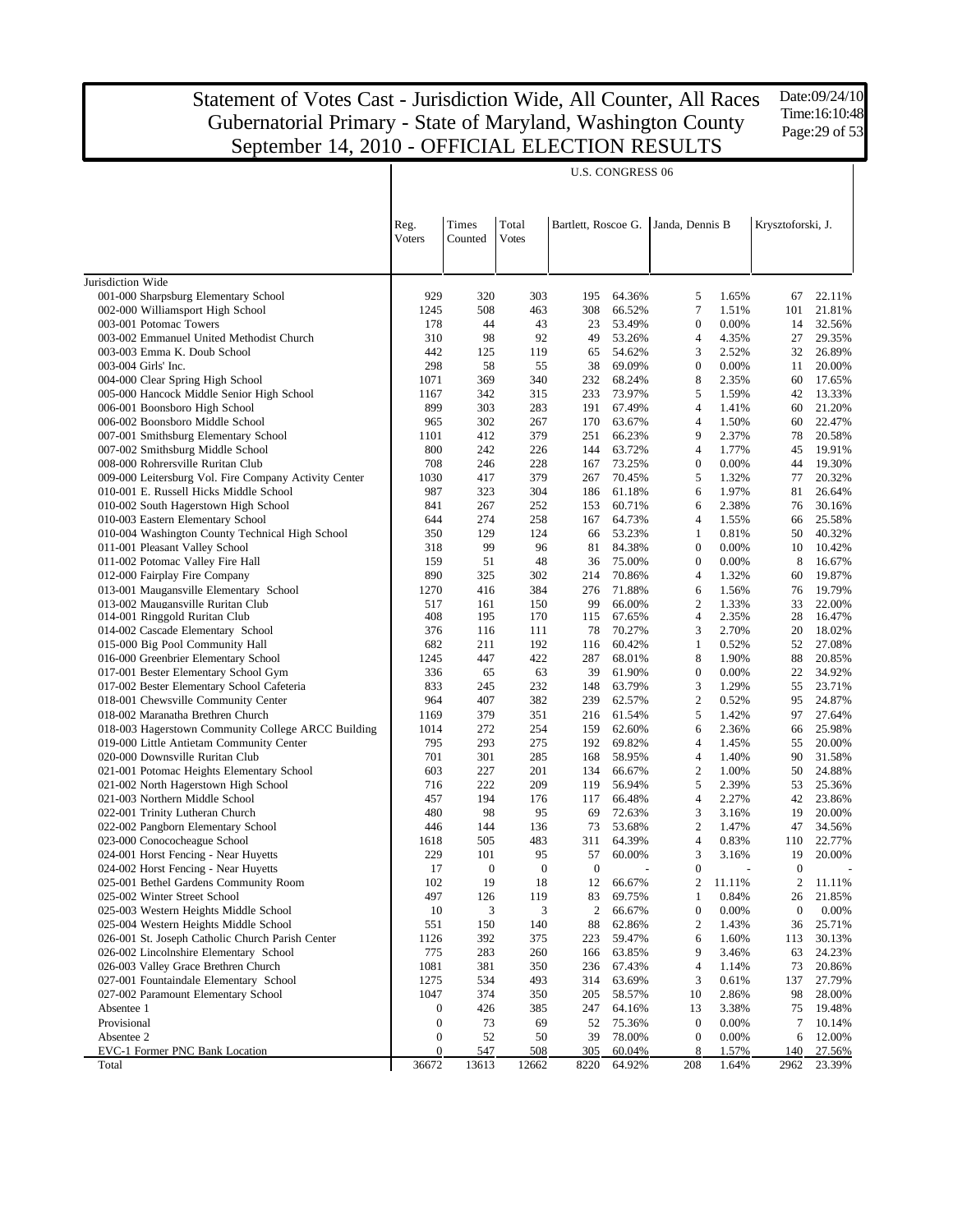Date:09/24/10 Time:16:10:48 Page:30 of 53

|                                                                                |                  | U.S. CONGRESS 06 |                        |                |  |  |  |
|--------------------------------------------------------------------------------|------------------|------------------|------------------------|----------------|--|--|--|
|                                                                                | Taylor, Steve    |                  | Wilson, Seth<br>Edward |                |  |  |  |
| Jurisdiction Wide                                                              |                  |                  |                        |                |  |  |  |
| 001-000 Sharpsburg Elementary School                                           | 19               | 6.27%            | 17                     | 5.61%          |  |  |  |
| 002-000 Williamsport High School                                               | 34               | 7.34%            | 13                     | 2.81%          |  |  |  |
| 003-001 Potomac Towers                                                         | 3                | 6.98%            | 3                      | 6.98%          |  |  |  |
| 003-002 Emmanuel United Methodist Church                                       | $\tau$           | 7.61%            | 5                      | 5.43%          |  |  |  |
| 003-003 Emma K. Doub School                                                    | 10               | 8.40%            | 9                      | 7.56%          |  |  |  |
| 003-004 Girls' Inc.<br>004-000 Clear Spring High School                        | 3<br>26          | 5.45%<br>7.65%   | 3<br>14                | 5.45%<br>4.12% |  |  |  |
| 005-000 Hancock Middle Senior High School                                      | 27               | 8.57%            | 8                      | 2.54%          |  |  |  |
| 006-001 Boonsboro High School                                                  | 14               | 4.95%            | 14                     | 4.95%          |  |  |  |
| 006-002 Boonsboro Middle School                                                | 20               | 7.49%            | 13                     | 4.87%          |  |  |  |
| 007-001 Smithsburg Elementary School                                           | 24               | 6.33%            | 17                     | 4.49%          |  |  |  |
| 007-002 Smithsburg Middle School                                               | 17               | 7.52%            | 16                     | 7.08%          |  |  |  |
| 008-000 Rohrersville Ruritan Club                                              | 9                | 3.95%            | 8                      | 3.51%          |  |  |  |
| 009-000 Leitersburg Vol. Fire Company Activity Center                          | 17               | 4.49%            | 13                     | 3.43%          |  |  |  |
| 010-001 E. Russell Hicks Middle School                                         | 22               | 7.24%            | 9                      | 2.96%          |  |  |  |
| 010-002 South Hagerstown High School                                           | 13               | 5.16%            | 4                      | 1.59%          |  |  |  |
| 010-003 Eastern Elementary School                                              | 10               | 3.88%            | 11                     | 4.26%          |  |  |  |
| 010-004 Washington County Technical High School                                | 3                | 2.42%            | 4                      | 3.23%          |  |  |  |
| 011-001 Pleasant Valley School                                                 | 5                | 5.21%            | 0                      | 0.00%          |  |  |  |
| 011-002 Potomac Valley Fire Hall                                               | 2                | 4.17%            | 2<br>8                 | 4.17%          |  |  |  |
| 012-000 Fairplay Fire Company<br>013-001 Maugansville Elementary School        | 16<br>18         | 5.30%<br>4.69%   | 8                      | 2.65%<br>2.08% |  |  |  |
| 013-002 Maugansville Ruritan Club                                              | $\tau$           | 4.67%            | 9                      | 6.00%          |  |  |  |
| 014-001 Ringgold Ruritan Club                                                  | 12               | 7.06%            | 11                     | 6.47%          |  |  |  |
| 014-002 Cascade Elementary School                                              | $\overline{4}$   | 3.60%            | 6                      | 5.41%          |  |  |  |
| 015-000 Big Pool Community Hall                                                | 7                | 3.65%            | 16                     | 8.33%          |  |  |  |
| 016-000 Greenbrier Elementary School                                           | 20               | 4.74%            | 19                     | 4.50%          |  |  |  |
| 017-001 Bester Elementary School Gym                                           | $\boldsymbol{0}$ | 0.00%            | $\overline{c}$         | 3.17%          |  |  |  |
| 017-002 Bester Elementary School Cafeteria                                     | 18               | 7.76%            | 8                      | 3.45%          |  |  |  |
| 018-001 Chewsville Community Center                                            | 32               | 8.38%            | 14                     | 3.66%          |  |  |  |
| 018-002 Maranatha Brethren Church                                              | 11               | 3.13%            | 22                     | 6.27%          |  |  |  |
| 018-003 Hagerstown Community College ARCC Building                             | 12               | 4.72%            | 11                     | 4.33%          |  |  |  |
| 019-000 Little Antietam Community Center                                       | 13               | 4.73%            | 11                     | 4.00%          |  |  |  |
| 020-000 Downsville Ruritan Club<br>021-001 Potomac Heights Elementary School   | 15<br>8          | 5.26%<br>3.98%   | 8<br>7                 | 2.81%<br>3.48% |  |  |  |
| 021-002 North Hagerstown High School                                           | 19               | 9.09%            | 13                     | 6.22%          |  |  |  |
| 021-003 Northern Middle School                                                 | 6                | 3.41%            | 7                      | 3.98%          |  |  |  |
| 022-001 Trinity Lutheran Church                                                | $\overline{4}$   | 4.21%            | $\mathbf{0}$           | 0.00%          |  |  |  |
| 022-002 Pangborn Elementary School                                             | 10               | 7.35%            | 4                      | 2.94%          |  |  |  |
| 023-000 Conococheague School                                                   | 36               | 7.45%            | 22                     | 4.55%          |  |  |  |
| 024-001 Horst Fencing - Near Huyetts                                           | 9                | 9.47%            | 7                      | 7.37%          |  |  |  |
| 024-002 Horst Fencing - Near Huyetts                                           | $\mathbf{0}$     |                  | $\mathbf{0}$           |                |  |  |  |
| 025-001 Bethel Gardens Community Room                                          | $\boldsymbol{2}$ | 11.11%           | 0                      | 0.00%          |  |  |  |
| 025-002 Winter Street School                                                   | 7                | 5.88%            | 2                      | 1.68%          |  |  |  |
| 025-003 Western Heights Middle School                                          | 1                | 33.33%           | $\boldsymbol{0}$       | 0.00%          |  |  |  |
| 025-004 Western Heights Middle School                                          | 8                | 5.71%            | 6                      | 4.29%          |  |  |  |
| 026-001 St. Joseph Catholic Church Parish Center                               | 18               | 4.80%            | 15                     | 4.00%          |  |  |  |
| 026-002 Lincolnshire Elementary School<br>026-003 Valley Grace Brethren Church | 18<br>22         | 6.92%<br>6.29%   | $\overline{4}$<br>15   | 1.54%<br>4.29% |  |  |  |
| 027-001 Fountaindale Elementary School                                         | 20               |                  | 19                     | 3.85%          |  |  |  |
| 027-002 Paramount Elementary School                                            | 24               | 4.06%<br>6.86%   | 13                     | 3.71%          |  |  |  |
| Absentee 1                                                                     | 28               | 7.27%            | 22                     | 5.71%          |  |  |  |
| Provisional                                                                    | 6                | 8.70%            | 4                      | 5.80%          |  |  |  |
| Absentee 2                                                                     | 3                | 6.00%            | 2                      | 4.00%          |  |  |  |
| EVC-1 Former PNC Bank Location                                                 | 25               | 4.92%            | 30                     | 5.91%          |  |  |  |
| Total                                                                          | 744              | 5.88%            | 528                    | 4.17%          |  |  |  |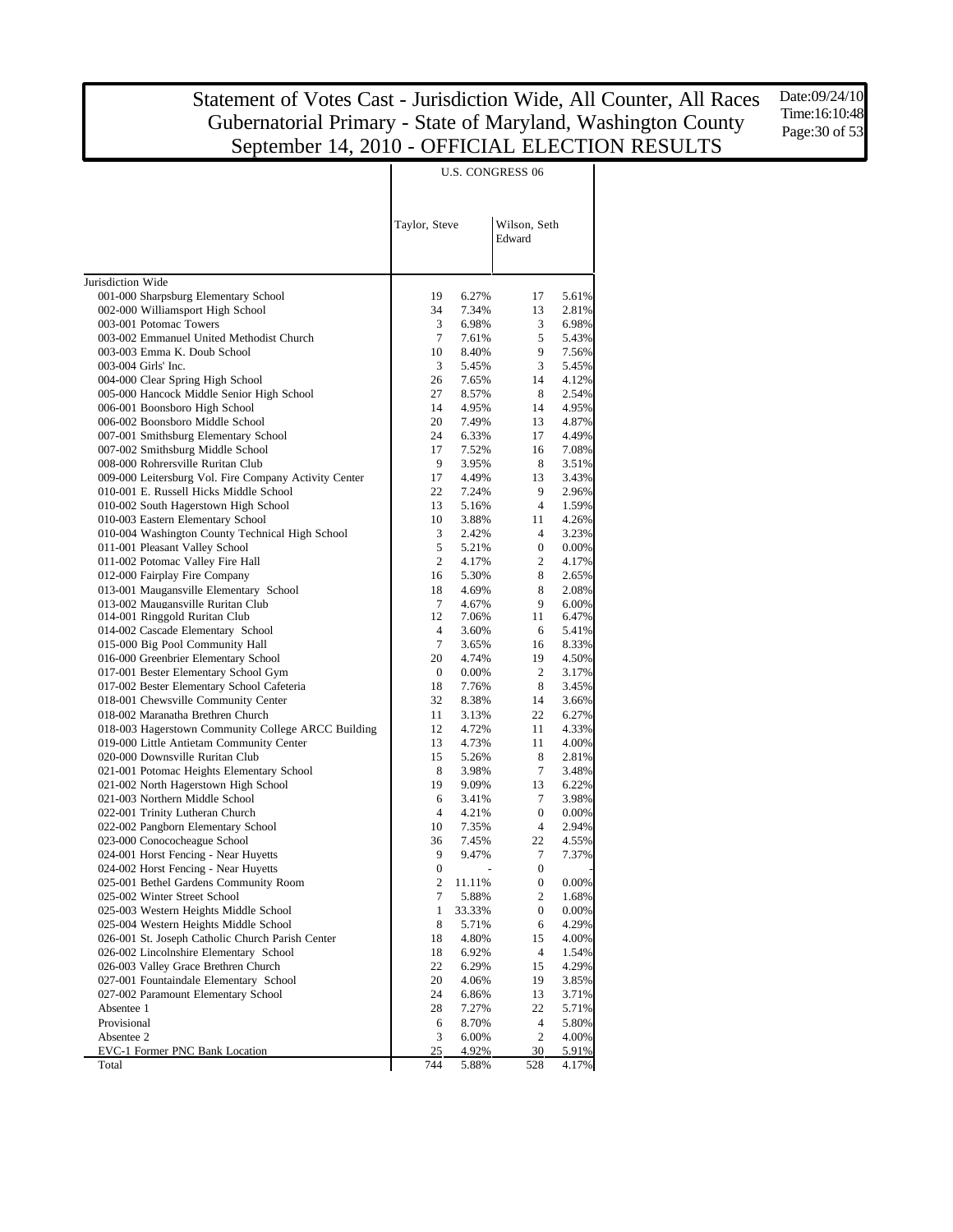Date:09/24/10 Time:16:10:48 Page:31 of 53

|                                           | <b>STATE SENATOR 01</b> |                         |                       |                       |             |  |  |  |  |  |
|-------------------------------------------|-------------------------|-------------------------|-----------------------|-----------------------|-------------|--|--|--|--|--|
|                                           | Reg.<br><b>Voters</b>   | <b>Times</b><br>Counted | Total<br><b>Votes</b> | Edwards, George<br>C. |             |  |  |  |  |  |
| Jurisdiction Wide                         |                         |                         |                       |                       |             |  |  |  |  |  |
| 004-000 Clear Spring High School          | 1071                    | 369                     | 224                   |                       | 224 100.00% |  |  |  |  |  |
| 005-000 Hancock Middle Senior High School | 1167                    | 342                     | 227                   | 227                   | 100.00%     |  |  |  |  |  |
| 015-000 Big Pool Community Hall           | 682                     | 211                     | 129                   | 129                   | 100.00%     |  |  |  |  |  |
| 023-000 Conococheague School              | 1618                    | 505                     | 331                   | 331                   | 100.00%     |  |  |  |  |  |
| Absentee 1                                | 0                       | 11                      |                       |                       | 100.00%     |  |  |  |  |  |
| Provisional                               | 0                       | 11                      | 8                     |                       | 100.00%     |  |  |  |  |  |
| Absentee 2                                | $\theta$                | 7                       | 6                     | 6                     | 100.00%     |  |  |  |  |  |
| <b>EVC-1 Former PNC Bank Location</b>     |                         | 23                      | 15                    |                       | 15 100.00%  |  |  |  |  |  |
| Total                                     | 4538                    | 1479                    | 947                   | 947                   | 100.00%     |  |  |  |  |  |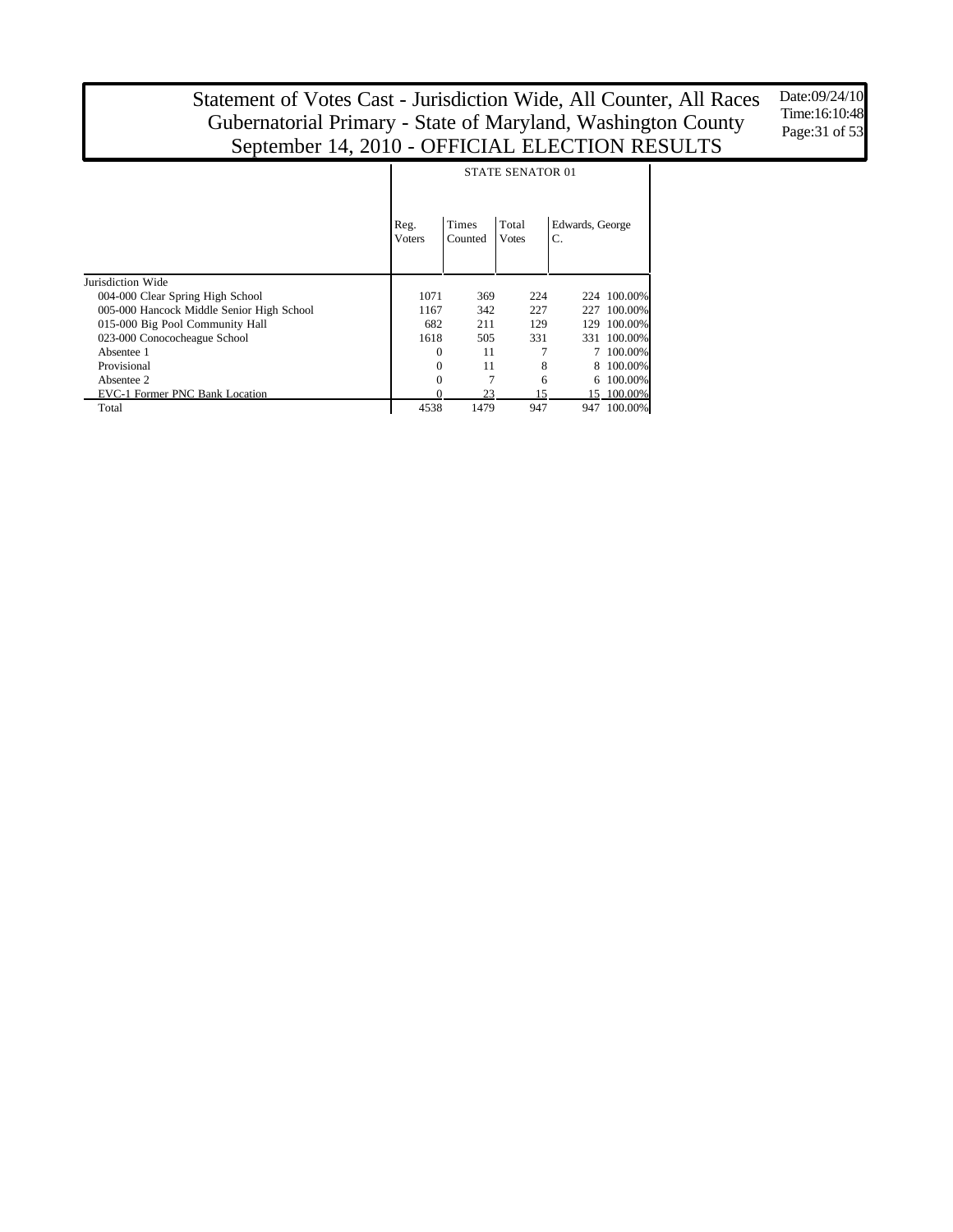Date:09/24/10 Time:16:10:48 Page:32 of 53

|                                                                          |                  |                  |                  | STATE SENATOR 02     |                  |                         |                  |
|--------------------------------------------------------------------------|------------------|------------------|------------------|----------------------|------------------|-------------------------|------------------|
|                                                                          |                  |                  |                  |                      |                  |                         |                  |
|                                                                          | Reg.<br>Voters   | Times<br>Counted | Total<br>Votes   | Munson, Donald<br>F. |                  | Shank, Christopher<br>B |                  |
|                                                                          |                  |                  |                  |                      |                  |                         |                  |
|                                                                          |                  |                  |                  |                      |                  |                         |                  |
| Jurisdiction Wide                                                        |                  |                  |                  |                      |                  |                         |                  |
| 001-000 Sharpsburg Elementary School                                     | 929              | 320              | 316              | 91                   | 28.80%           | 225                     | 71.20%           |
| 002-000 Williamsport High School                                         | 1245             | 508              | 495              | 245                  | 49.49%           | 250                     | 50.51%           |
| 003-001 Potomac Towers                                                   | 178              | 44               | 40               | 22                   | 55.00%           | 18                      | 45.00%           |
| 003-002 Emmanuel United Methodist Church                                 | 310              | 98               | 97               | 31                   | 31.96%           | 66                      | 68.04%           |
| 003-003 Emma K. Doub School                                              | 442              | 125              | 122              | 46                   | 37.70%           | 76                      | 62.30%           |
| 003-004 Girls' Inc.                                                      | 298              | 58               | 57               | 16                   | 28.07%           | 41                      | 71.93%           |
| 006-001 Boonsboro High School                                            | 899              | 303              | 294              | 104                  | 35.37%           | 190                     | 64.63%           |
| 006-002 Boonsboro Middle School                                          | 965              | 302              | 288              | 90                   | 31.25%           | 198                     | 68.75%           |
| 007-001 Smithsburg Elementary School                                     | 1101             | 412              | 402              | 188                  | 46.77%           | 214                     | 53.23%           |
| 007-002 Smithsburg Middle School                                         | 800              | 242              | 240              | 95                   | 39.58%           | 145                     | 60.42%           |
| 008-000 Rohrersville Ruritan Club                                        | 708              | 246              | 239              | 59                   | 24.69%           | 180                     | 75.31%           |
| 009-000 Leitersburg Vol. Fire Company Activity Center                    | 1030             | 417              | 412              | 206                  | 50.00%           | 206                     | 50.00%           |
| 010-001 E. Russell Hicks Middle School                                   | 987              | 323              | 319              | 133                  | 41.69%           | 186                     | 58.31%           |
| 010-002 South Hagerstown High School                                     | 841              | 267              | 264              | 92                   | 34.85%           | 172                     | 65.15%           |
| 010-003 Eastern Elementary School                                        | 644              | 274              | 271              | 110                  | 40.59%           | 161                     | 59.41%           |
| 010-004 Washington County Technical High School                          | 350              | 129              | 129              | 49                   | 37.98%           | 80                      | 62.02%           |
| 012-000 Fairplay Fire Company                                            | 890              | 325              | 322              | 106                  | 32.92%           | 216                     | 67.08%           |
| 013-001 Maugansville Elementary School                                   | 1270             | 416              | 410              | 170                  | 41.46%           | 240                     | 58.54%           |
| 013-002 Maugansville Ruritan Club                                        | 517              | 161              | 158              | 50                   | 31.65%           | 108                     | 68.35%           |
| 014-001 Ringgold Ruritan Club                                            | 408              | 195              | 188              | 81                   | 43.09%           | 107                     | 56.91%           |
| 014-002 Cascade Elementary School                                        | 376              | 116              | 113              | 32                   | 28.32%           | 81                      | 71.68%           |
| 016-000 Greenbrier Elementary School                                     | 1245             | 447              | 440              | 155                  | 35.23%           | 285                     | 64.77%           |
| 017-001 Bester Elementary School Gym                                     | 336              | 65<br>245        | 64               | 25<br>100            | 39.06%           | 39                      | 60.94%           |
| 017-002 Bester Elementary School Cafeteria                               | 833<br>964       | 407              | 243<br>402       | 154                  | 41.15%<br>38.31% | 143<br>248              | 58.85%<br>61.69% |
| 018-001 Chewsville Community Center<br>018-002 Maranatha Brethren Church | 1169             | 379              | 374              | 192                  | 51.34%           | 182                     | 48.66%           |
| 018-003 Hagerstown Community College ARCC Building                       | 1014             | 272              | 265              | 123                  | 46.42%           | 142                     | 53.58%           |
| 019-000 Little Antietam Community Center                                 | 795              | 293              | 291              | 75                   | 25.77%           | 216                     | 74.23%           |
| 020-000 Downsville Ruritan Club                                          | 701              | 301              | 297              | 98                   | 33.00%           | 199                     | 67.00%           |
| 021-001 Potomac Heights Elementary School                                | 603              | 227              | 226              | 131                  | 57.96%           | 95                      | 42.04%           |
| 021-002 North Hagerstown High School                                     | 716              | 222              | 218              | 112                  | 51.38%           | 106                     | 48.62%           |
| 021-003 Northern Middle School                                           | 457              | 194              | 194              | 117                  | 60.31%           | 77                      | 39.69%           |
| 022-001 Trinity Lutheran Church                                          | 480              | 98               | 98               | 50                   | 51.02%           | 48                      | 48.98%           |
| 022-002 Pangborn Elementary School                                       | 446              | 144              | 142              | 71                   | 50.00%           | 71                      | 50.00%           |
| 024-001 Horst Fencing - Near Huyetts                                     | 229              | 101              | 100              | 44                   | 44.00%           | 56                      | 56.00%           |
| 024-002 Horst Fencing - Near Huyetts                                     | 17               | $\boldsymbol{0}$ | $\boldsymbol{0}$ | $\boldsymbol{0}$     |                  | $\boldsymbol{0}$        |                  |
| 025-001 Bethel Gardens Community Room                                    | 102              | 19               | 18               | 15                   | 83.33%           | 3                       | 16.67%           |
| 025-002 Winter Street School                                             | 497              | 126              | 125              | 51                   | 40.80%           | 74                      | 59.20%           |
| 025-003 Western Heights Middle School                                    | 10               | 3                | 3                | 2                    | 66.67%           | $\mathbf{1}$            | 33.33%           |
| 025-004 Western Heights Middle School                                    | 551              | 150              | 143              | 62                   | 43.36%           | 81                      | 56.64%           |
| 026-001 St. Joseph Catholic Church Parish Center                         | 1126             | 392              | 387              | 154                  | 39.79%           | 233                     | 60.21%           |
| 026-002 Lincolnshire Elementary School                                   | 775              | 283              | 279              | 122                  | 43.73%           | 157                     | 56.27%           |
| 026-003 Valley Grace Brethren Church                                     | 1081             | 381              | 376              | 178                  | 47.34%           | 198                     | 52.66%           |
| 027-001 Fountaindale Elementary School                                   | 1275             | 534              | 528              | 311                  | 58.90%           | 217                     | 41.10%           |
| 027-002 Paramount Elementary School                                      | 1047             | 374              | 370              | 178                  | 48.11%           | 192                     | 51.89%           |
| Absentee 1                                                               | $\boldsymbol{0}$ | 415              | 402              | 207                  | 51.49%           | 195                     | 48.51%           |
| Provisional                                                              | $\boldsymbol{0}$ | 61               | 59               | 33                   | 55.93%           | 26                      | 44.07%           |
| Absentee 2                                                               | $\boldsymbol{0}$ | 42               | 42               | 21                   | 50.00%           | 21                      | 50.00%           |
| EVC-1 Former PNC Bank Location                                           | $\boldsymbol{0}$ | 523              | 517              | 262                  | 50.68%           | 255                     | 49.32%           |
| Total                                                                    | 31657            | 11979            | 11779            | 5059                 | 42.95%           | 6720                    | 57.05%           |

#### STATE SENATOR 02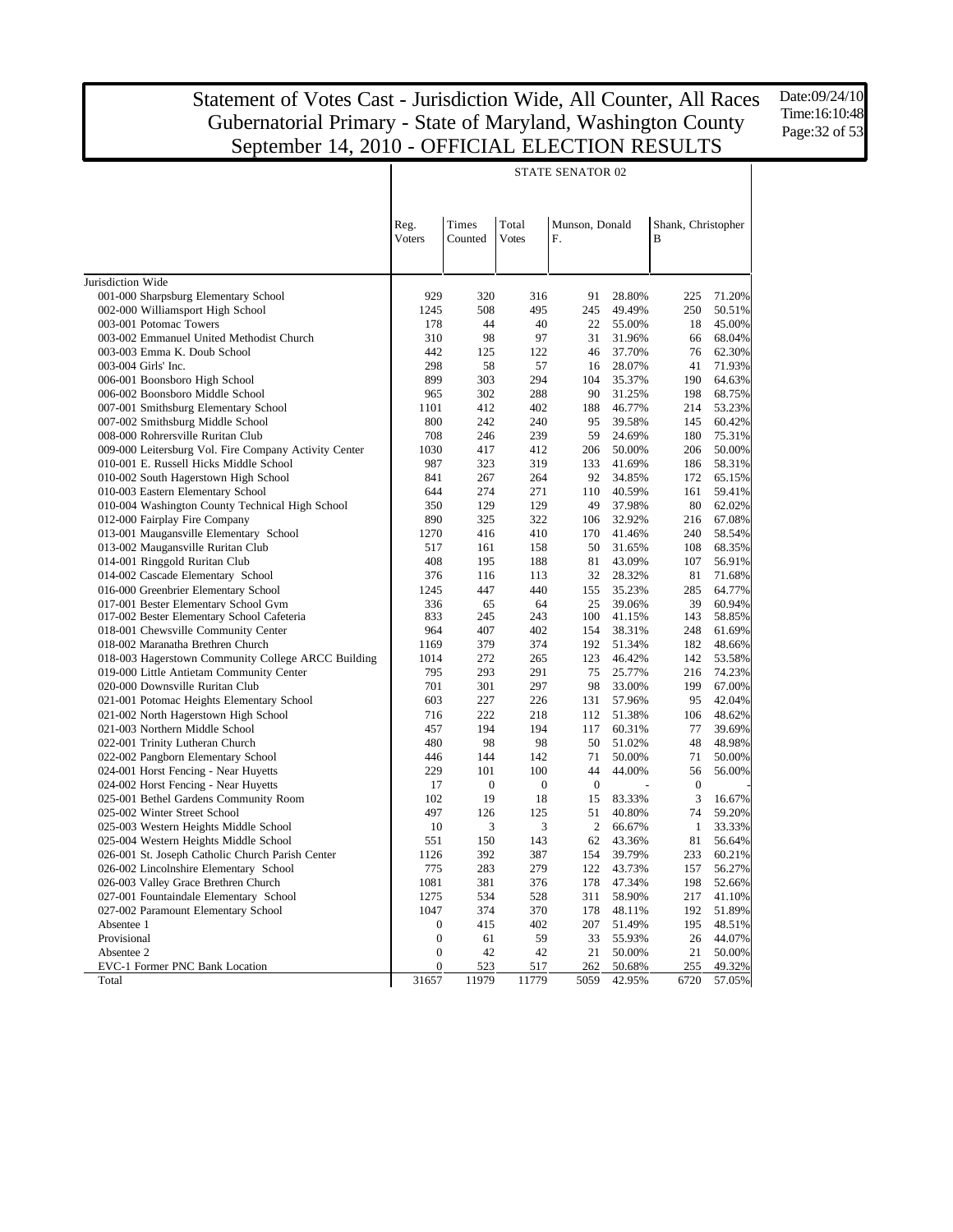Date:09/24/10 Time:16:10:48 Page: 33 of 53

|                                       |                       | <b>STATE SENATOR 03</b> |                       |                 |                          |  |  |  |  |  |  |
|---------------------------------------|-----------------------|-------------------------|-----------------------|-----------------|--------------------------|--|--|--|--|--|--|
|                                       | Reg.<br><b>Voters</b> | Times<br>Counted        | Total<br><b>Votes</b> | Mooney, Alex X. |                          |  |  |  |  |  |  |
| Jurisdiction Wide                     |                       |                         |                       |                 |                          |  |  |  |  |  |  |
| 011-001 Pleasant Valley School        | 318                   | 99                      | 83                    | 83              | 100.00%                  |  |  |  |  |  |  |
| 011-002 Potomac Valley Fire Hall      | 159                   | 51                      | 38                    |                 | 38 100,00%               |  |  |  |  |  |  |
| Absentee 1                            | 0                     | $\Omega$                | $\Omega$              | $\Omega$        | $\overline{\phantom{m}}$ |  |  |  |  |  |  |
| Provisional                           | 0                     |                         |                       |                 | 100.00%                  |  |  |  |  |  |  |
| Absentee 2                            | 0                     | 3                       | 2                     |                 | 2 100,00%                |  |  |  |  |  |  |
| <b>EVC-1 Former PNC Bank Location</b> |                       |                         |                       |                 |                          |  |  |  |  |  |  |
| Total                                 | 477                   | 155                     | 124                   | 124             | 100.00%                  |  |  |  |  |  |  |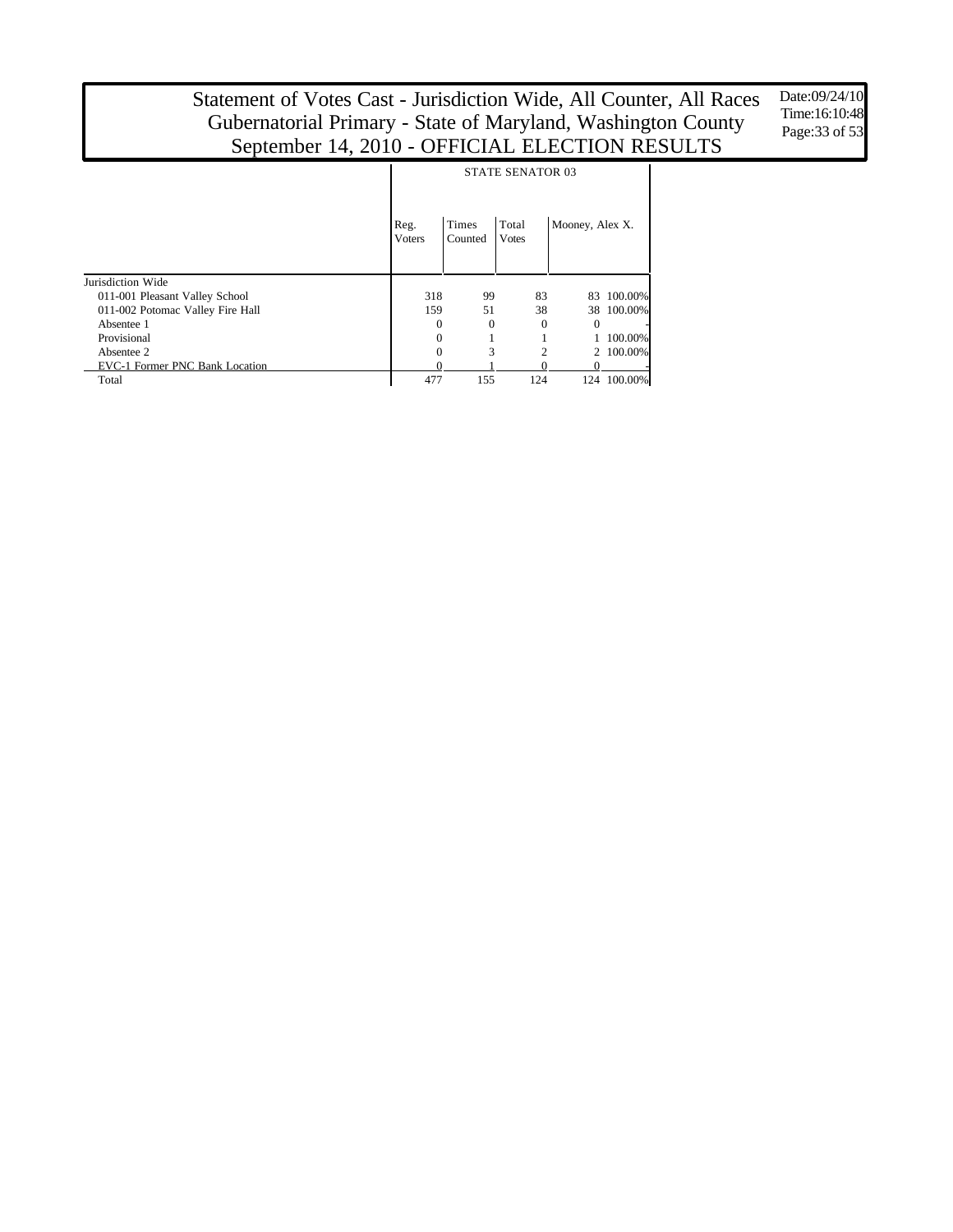Date:09/24/10 Time:16:10:48 Page:34 of 53

|                                           | <b>HOUSE OF DELEGATES 01C</b> |                  |                       |                 |              |  |  |  |  |  |
|-------------------------------------------|-------------------------------|------------------|-----------------------|-----------------|--------------|--|--|--|--|--|
|                                           | Reg.<br><b>Voters</b>         | Times<br>Counted | Total<br><b>Votes</b> | Myers, LeRoy E. |              |  |  |  |  |  |
| Jurisdiction Wide                         |                               |                  |                       |                 |              |  |  |  |  |  |
| 004-000 Clear Spring High School          | 1071                          | 369              | 263                   |                 | 263 100.00%  |  |  |  |  |  |
| 005-000 Hancock Middle Senior High School | 1167                          | 342              | 243                   | 243             | 100.00%      |  |  |  |  |  |
| 015-000 Big Pool Community Hall           | 682                           | 211              | 147                   | 147             | 100.00%      |  |  |  |  |  |
| 023-000 Conococheague School              | 1618                          | 505              | 367                   |                 | 367 100.00%  |  |  |  |  |  |
| Absentee 1                                | 0                             | 11               |                       |                 | 100.00%      |  |  |  |  |  |
| Provisional                               | 0                             | 11               | 8                     | 8               | 100.00%      |  |  |  |  |  |
| Absentee 2                                | $\theta$                      | 7                | 5                     |                 | 100.00%      |  |  |  |  |  |
| <b>EVC-1 Former PNC Bank Location</b>     | 0                             | 23               | 16                    |                 | 16 100.00%   |  |  |  |  |  |
| Total                                     | 4538                          | 1479             | 1056                  |                 | 1056 100.00% |  |  |  |  |  |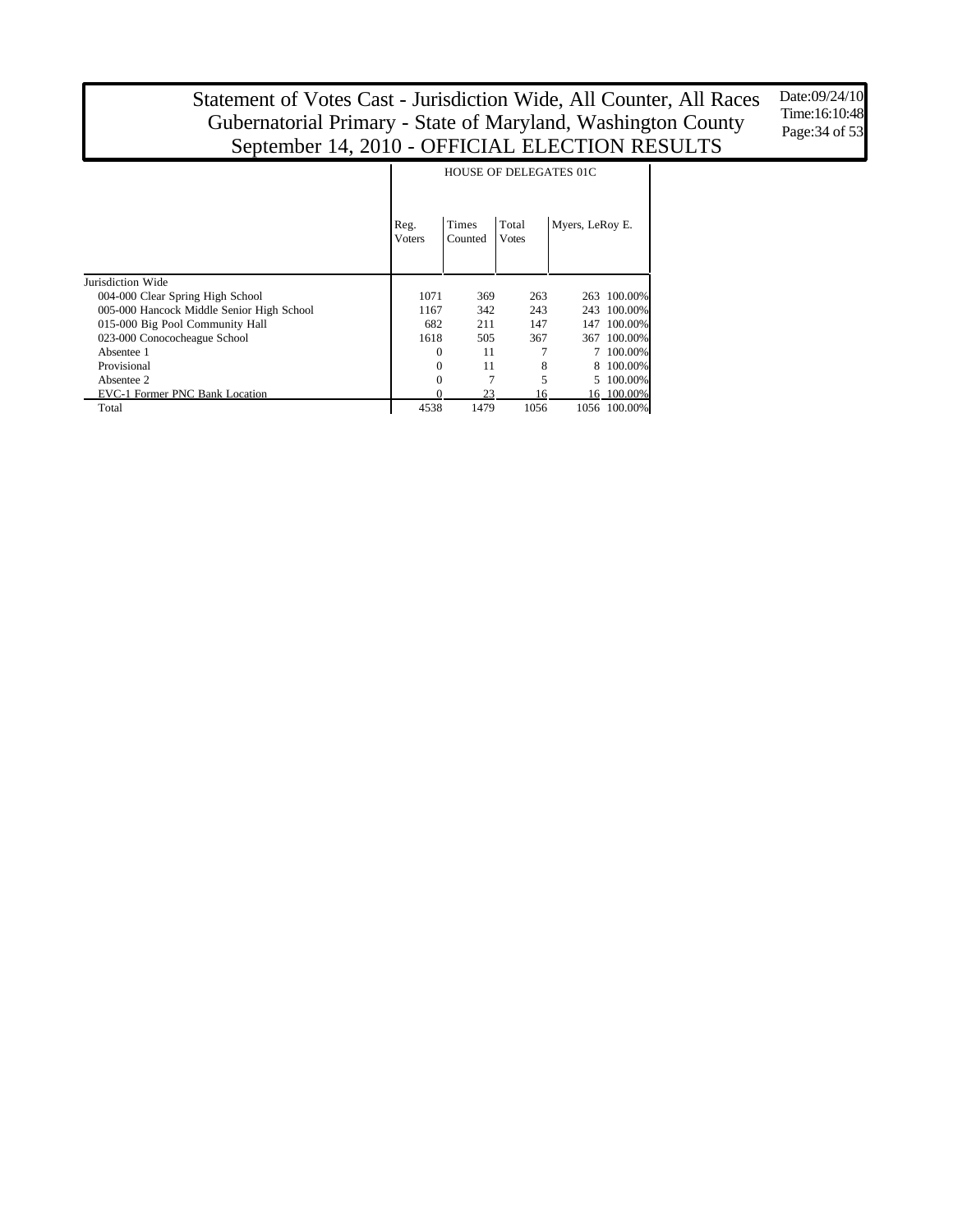Date:09/24/10 Time:16:10:48 Page: 35 of 53

|                                                       | <b>HOUSE OF DELEGATES 02A</b> |                  |                       |                        |        |                 |        |                    |        |  |  |
|-------------------------------------------------------|-------------------------------|------------------|-----------------------|------------------------|--------|-----------------|--------|--------------------|--------|--|--|
|                                                       | Reg.<br><b>Voters</b>         | Times<br>Counted | Total<br><b>Votes</b> | Serafini, Andrew<br>A. |        | Stouffer, Denny |        | Wivell, William J. |        |  |  |
| Jurisdiction Wide                                     |                               |                  |                       |                        |        |                 |        |                    |        |  |  |
| 002-000 Williamsport High School                      | 1245                          | 508              | 479                   | 238                    | 49.69% | 116             | 24.22% | 125                | 26.10% |  |  |
| 007-001 Smithsburg Elementary School                  | 1101                          | 412              | 397                   | 160                    | 40.30% | 121             | 30.48% | 116                | 29.22% |  |  |
| 007-002 Smithsburg Middle School                      | 800                           | 242              | 230                   | 105                    | 45.65% | 51              | 22.17% | 74                 | 32.17% |  |  |
| 009-000 Leitersburg Vol. Fire Company Activity Center | 1030                          | 417              | 401                   | 200                    | 49.88% | 137             | 34.16% | 64                 | 15.96% |  |  |
| 010-002 South Hagerstown High School                  | 841                           | 267              | 245                   | 148                    | 60.41% | 41              | 16.73% | 56                 | 22.86% |  |  |
| 013-001 Maugansville Elementary School                | 1270                          | 416              | 394                   | 226                    | 57.36% | 99              | 25.13% | 69                 | 17.51% |  |  |
| 013-002 Maugansville Ruritan Club                     | 517                           | 161              | 153                   | 85                     | 55.56% | 36              | 23.53% | 32                 | 20.92% |  |  |
| 014-001 Ringgold Ruritan Club                         | 408                           | 195              | 189                   | 57                     | 30.16% | 91              | 48.15% | 41                 | 21.69% |  |  |
| 014-002 Cascade Elementary School                     | 376                           | 116              | 111                   | 27                     | 24.32% | 33              | 29.73% | 51                 | 45.95% |  |  |
| 024-001 Horst Fencing - Near Huyetts                  | 229                           | 101              | 96                    | 53                     | 55.21% | 23              | 23.96% | 20                 | 20.83% |  |  |
| 025-003 Western Heights Middle School                 | 10                            | 3                | 3                     | $\overline{c}$         | 66.67% |                 | 33.33% | $\Omega$           | 0.00%  |  |  |
| 026-001 St. Joseph Catholic Church Parish Center      | 1126                          | 392              | 373                   | 194                    | 52.01% | 93              | 24.93% | 86                 | 23.06% |  |  |
| 026-002 Lincolnshire Elementary School                | 775                           | 283              | 271                   | 119                    | 43.91% | 102             | 37.64% | 50                 | 18.45% |  |  |
| 026-003 Valley Grace Brethren Church                  | 1081                          | 381              | 356                   | 203                    | 57.02% | 62              | 17.42% | 91                 | 25.56% |  |  |
| 027-001 Fountaindale Elementary School                | 1275                          | 534              | 509                   | 374                    | 73.48% | 65              | 12.77% | 70                 | 13.75% |  |  |
| 027-002 Paramount Elementary School                   | 1047                          | 374              | 360                   | 239                    | 66.39% | 63              | 17.50% | 58                 | 16.11% |  |  |
| Absentee 1                                            | $\theta$                      | 217              | 194                   | 84                     | 43.30% | 44              | 22.68% | 66                 | 34.02% |  |  |
| Provisional                                           | $\mathbf{0}$                  | 27               | 21                    | 12                     | 57.14% | 5               | 23.81% | 4                  | 19.05% |  |  |
| Absentee 2                                            | $\mathbf{0}$                  | 17               | 15                    |                        | 46.67% | 4               | 26.67% | 4                  | 26.67% |  |  |
| EVC-1 Former PNC Bank Location                        | $\Omega$                      | 239              | 232                   | 139                    | 59.91% | 44              | 18.97% | 49                 | 21.12% |  |  |
| Total                                                 | 13131                         | 5302             | 5029                  | 2672                   | 53.13% | 1231            | 24.48% | 1126               | 22.39% |  |  |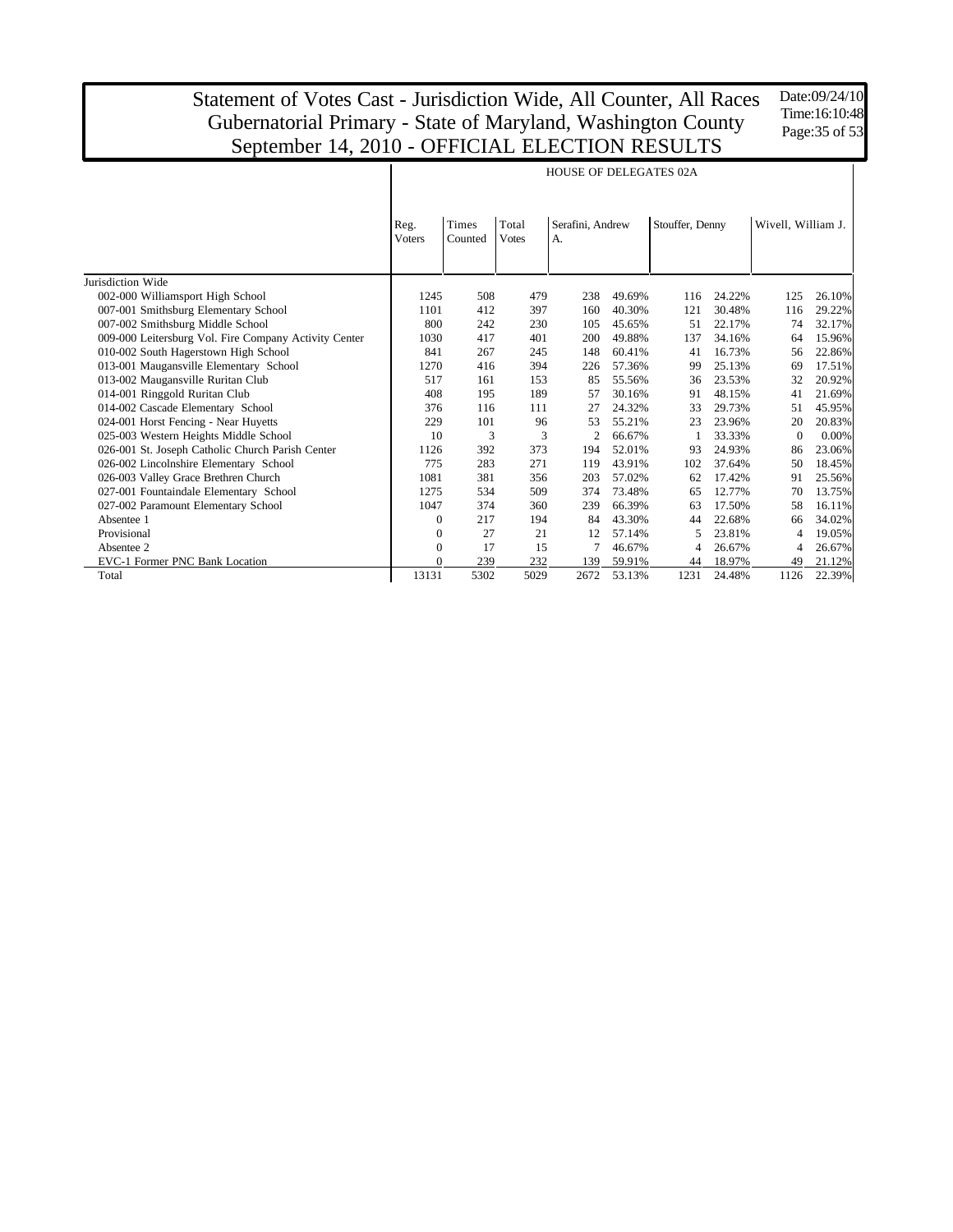Date:09/24/10 Time:16:10:48 Page:36 of 53

|                                                    |                       |                  | <b>HOUSE OF DELEGATES 02B</b> |              |        |               |        |
|----------------------------------------------------|-----------------------|------------------|-------------------------------|--------------|--------|---------------|--------|
|                                                    | Reg.<br><b>Voters</b> | Times<br>Counted | Total<br><b>Votes</b>         | Brennan, Ted |        | Parrott, Neil |        |
| Jurisdiction Wide                                  |                       |                  |                               |              |        |               |        |
| 001-000 Sharpsburg Elementary School               | 929                   | 320              | 299                           | 69           | 23.08% | 230           | 76.92% |
| 006-001 Boonsboro High School                      | 899                   | 303              | 280                           | 43           | 15.36% | 237           | 84.64% |
| 006-002 Boonsboro Middle School                    | 965                   | 302              | 285                           | 70           | 24.56% | 215           | 75.44% |
| 008-000 Rohrersville Ruritan Club                  | 708                   | 246              | 235                           | 57           | 24.26% | 178           | 75.74% |
| 010-001 F. Russell Hicks Middle School             | 987                   | 323              | 302                           | 58           | 19.21% | 244           | 80.79% |
| 012-000 Fairplay Fire Company                      | 890                   | 325              | 310                           | 47           | 15.16% | 263           | 84.84% |
| 016-000 Greenbrier Elementary School               | 1245                  | 447              | 432                           | 50           | 11.57% | 382           | 88.43% |
| 018-001 Chewsville Community Center                | 964                   | 407              | 386                           | 63           | 16.32% | 323           | 83.68% |
| 018-002 Maranatha Brethren Church                  | 1169                  | 379              | 353                           | 72           | 20.40% | 281           | 79.60% |
| 018-003 Hagerstown Community College ARCC Building | 1014                  | 272              | 254                           | 46           | 18.11% | 208           | 81.89% |
| 019-000 Little Antietam Community Center           | 795                   | 293              | 282                           | 39           | 13.83% | 243           | 86.17% |
| 020-000 Downsville Ruritan Club                    | 701                   | 301              | 268                           | 61           | 22.76% | 207           | 77.24% |
| Absentee 1                                         | $\Omega$              | 106              | 90                            | 27           | 30.00% | 63            | 70.00% |
| Provisional                                        | $\Omega$              | 17               | 15                            | 2            | 13.33% | 13            | 86.67% |
| Absentee 2                                         | $\Omega$              | 14               | 12                            | 5            | 41.67% | 7             | 58.33% |
| EVC-1 Former PNC Bank Location                     |                       | 148              | 140                           | 35           | 25.00% | 105           | 75.00% |
| Total                                              | 11266                 | 4203             | 3943                          | 744          | 18.87% | 3199          | 81.13% |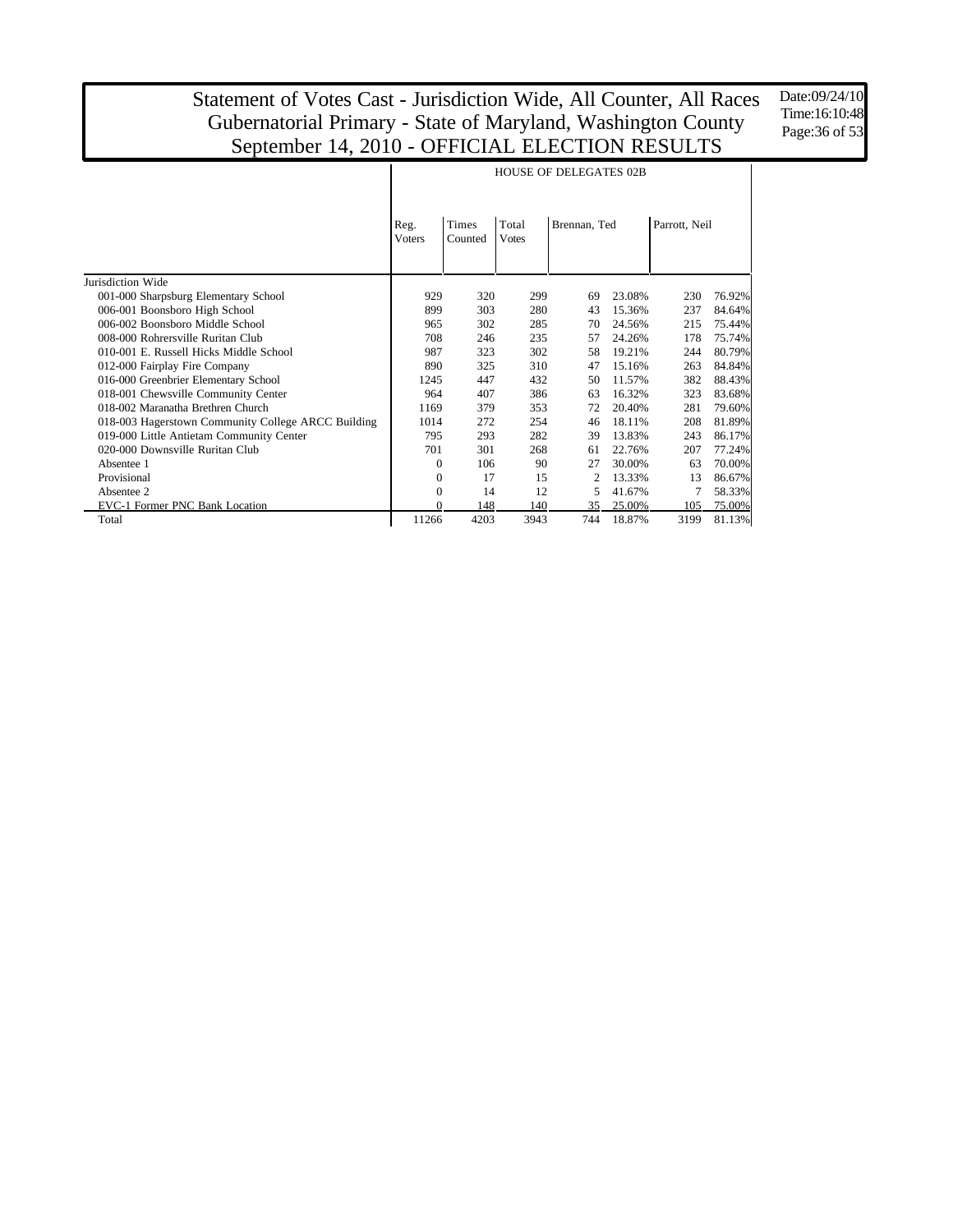Date:09/24/10 Time:16:10:48 Page:37 of 53

|                                                 | Reg.<br><b>Voters</b> | <b>Times</b><br>Counted | Total<br><b>Votes</b> | Meinelschmidt,<br>Cort |              |
|-------------------------------------------------|-----------------------|-------------------------|-----------------------|------------------------|--------------|
| Jurisdiction Wide                               |                       |                         |                       |                        |              |
| 003-001 Potomac Towers                          | 178                   | 44                      | 26                    |                        | 26 100.00%   |
| 003-002 Emmanuel United Methodist Church        | 310                   | 98                      | 55                    | 55                     | 100.00%      |
| 003-003 Emma K. Doub School                     | 442                   | 125                     | 90                    | 90                     | 100.00%      |
| 003-004 Girls' Inc.                             | 298                   | 58                      | 42                    | 42                     | 100.00%      |
| 010-003 Eastern Elementary School               | 644                   | 274                     | 178                   |                        | 178 100.00%  |
| 010-004 Washington County Technical High School | 350                   | 129                     | 77                    | 77                     | 100.00%      |
| 017-001 Bester Elementary School Gym            | 336                   | 65                      | 43                    | 43                     | 100.00%      |
| 017-002 Bester Elementary School Cafeteria      | 833                   | 245                     | 168                   |                        | 168 100.00%  |
| 021-001 Potomac Heights Elementary School       | 603                   | 227                     | 146                   |                        | 146 100.00%  |
| 021-002 North Hagerstown High School            | 716                   | 222                     | 152                   | 152                    | 100.00%      |
| 021-003 Northern Middle School                  | 457                   | 194                     | 117                   | 117                    | 100.00%      |
| 022-001 Trinity Lutheran Church                 | 480                   | 98                      | 72                    |                        | 72 100.00%   |
| 022-002 Pangborn Elementary School              | 446                   | 144                     | 85                    |                        | 85 100.00%   |
| 024-002 Horst Fencing - Near Huyetts            | 17                    | $\Omega$                | $\Omega$              | $\Omega$               |              |
| 025-001 Bethel Gardens Community Room           | 102                   | 19                      | 10                    | 10                     | 100.00%      |
| 025-002 Winter Street School                    | 497                   | 126                     | 84                    |                        | 84 100.00%   |
| 025-004 Western Heights Middle School           | 551                   | 150                     | 88                    | 88                     | 100.00%      |
| Absentee 1                                      | $\Omega$              | 92                      | 55                    | 55                     | 100.00%      |
| Provisional                                     | $\mathbf{0}$          | 17                      | 13                    | 13                     | 100.00%      |
| Absentee 2                                      | $\mathbf{0}$          | 11                      | 7                     |                        | 7 100.00%    |
| <b>EVC-1 Former PNC Bank Location</b>           | $\Omega$              | 136                     | 90                    | 90                     | 100.00%      |
| Total                                           | 7260                  | 2474                    | 1598                  |                        | 1598 100.00% |

T

#### HOUSE OF DELEGATES 02C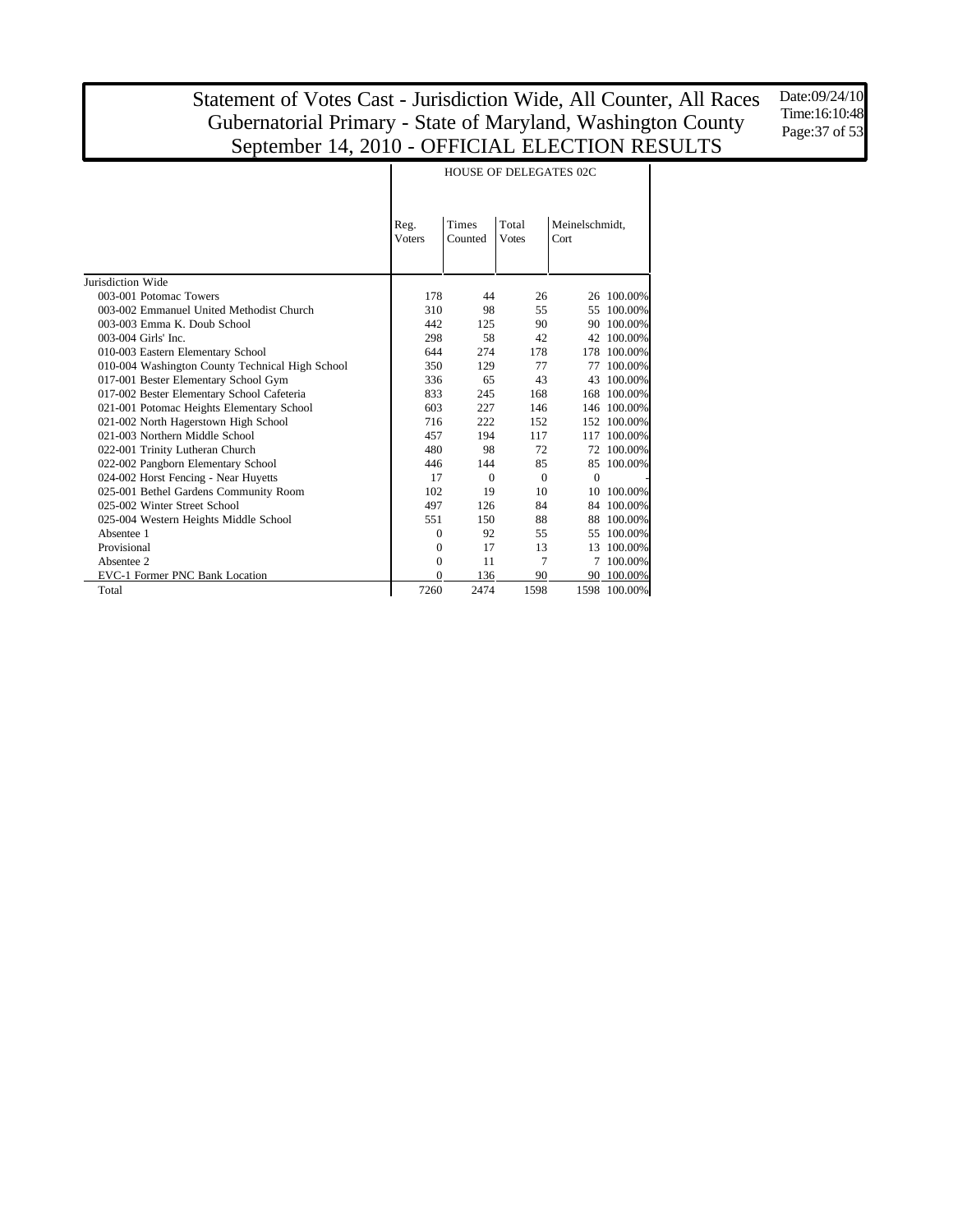Date:09/24/10 Time:16:10:48 Page:38 of 53

|                                  |                       | <b>HOUSE OF DELEGATES 03B</b> |                       |                |          |                  |           |  |  |  |  |  |
|----------------------------------|-----------------------|-------------------------------|-----------------------|----------------|----------|------------------|-----------|--|--|--|--|--|
|                                  | Reg.<br><b>Voters</b> | Times<br>Counted              | Total<br><b>Votes</b> | Hough, Michael |          | Jenkins, Charles |           |  |  |  |  |  |
| Jurisdiction Wide                |                       |                               |                       |                |          |                  |           |  |  |  |  |  |
| 011-001 Pleasant Valley School   | 318                   | 99                            | 97                    | 91             | 93.81%   | 6                | 6.19%     |  |  |  |  |  |
| 011-002 Potomac Valley Fire Hall | 159                   | 51                            | 48                    | 34             | 70.83%   | 14               | 29.17%    |  |  |  |  |  |
| Absentee 1                       | $\Omega$              | $\Omega$                      | $\theta$              | $\Omega$       |          | $\Omega$         |           |  |  |  |  |  |
| Provisional                      | $\Omega$              |                               |                       |                | 100.00%  | $\Omega$         | $0.00\%$  |  |  |  |  |  |
| Absentee 2                       | $\Omega$              | 3                             | 3                     | 2              | 66.67%   |                  | 33.33%    |  |  |  |  |  |
| EVC-1 Former PNC Bank Location   |                       |                               |                       | $\Omega$       | $0.00\%$ |                  | 1 100.00% |  |  |  |  |  |
| Total                            | 477                   | 155                           | 150                   | 128            | 85.33%   | 22               | 14.67%    |  |  |  |  |  |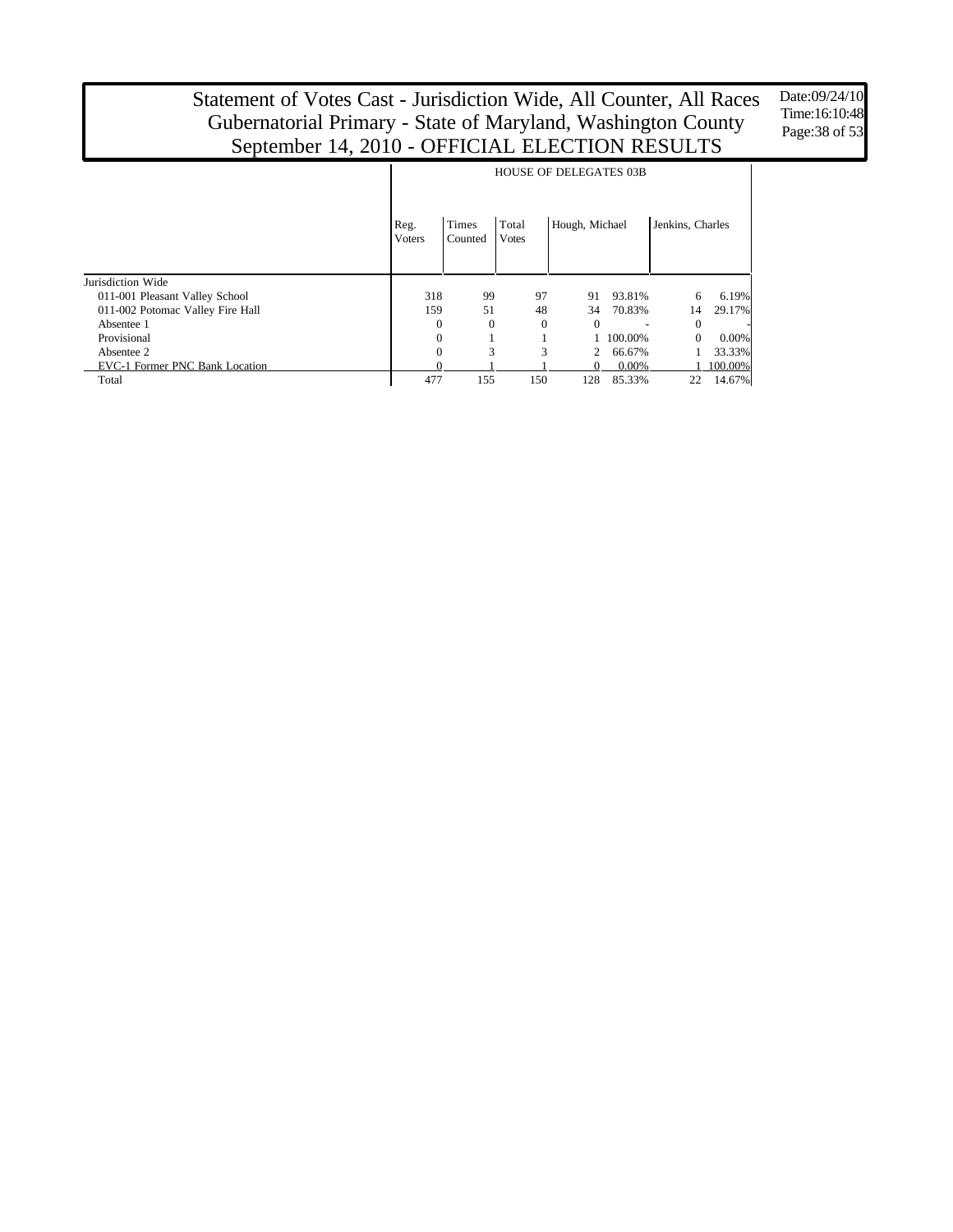Date:09/24/10 Time:16:10:48 Page:39 of 53

|                                                                         |                       |                  |                       | <b>COUNTY COMMISSIONER</b> |                  |              |                  |                                              |                 |
|-------------------------------------------------------------------------|-----------------------|------------------|-----------------------|----------------------------|------------------|--------------|------------------|----------------------------------------------|-----------------|
|                                                                         | Reg.<br><b>Voters</b> | Times<br>Counted | Total<br><b>Votes</b> | Baker, Terry Lee           |                  |              |                  | Barr, John Franklin   Callaham, Ruth<br>Anne |                 |
| Jurisdiction Wide                                                       |                       |                  |                       |                            |                  |              |                  |                                              |                 |
| 001-000 Sharpsburg Elementary School                                    | 929                   | 320              | 1107                  | 180                        | 16.26%           | 134          | 12.10%           | 103                                          | 9.30%           |
| 002-000 Williamsport High School                                        | 1245                  | 508              | 1914                  | 255                        | 13.32%           | 248          | 12.96%           | 160                                          | 8.36%           |
| 003-001 Potomac Towers                                                  | 178                   | 44               | 158                   | 13                         | 8.23%            | 20           | 12.66%           | 19                                           | 12.03%          |
| 003-002 Emmanuel United Methodist Church                                | 310                   | 98               | 403                   | 51                         | 12.66%           | 49           | 12.16%           | 40                                           | 9.93%           |
| 003-003 Emma K. Doub School                                             | 442                   | 125              | 512                   | 62                         | 12.11%           | 63           | 12.30%           | 57                                           | 11.13%          |
| 003-004 Girls' Inc.                                                     | 298                   | 58               | 234                   | 33                         | 14.10%           | 28           | 11.97%           | 24                                           | 10.26%          |
| 004-000 Clear Spring High School                                        | 1071                  | 369              | 1422                  | 248                        | 17.44%           | 193          | 13.57%           | 82                                           | 5.77%           |
| 005-000 Hancock Middle Senior High School                               | 1167                  | 342              | 1277                  | 213                        | 16.68%           | 152          | 11.90%           | 116                                          | 9.08%           |
| 006-001 Boonsboro High School                                           | 899<br>965            | 303<br>302       | 1046                  | 149<br>134                 | 14.24%<br>13.14% | 162<br>141   | 15.49%           | 86<br>95                                     | 8.22%<br>9.31%  |
| 006-002 Boonsboro Middle School<br>007-001 Smithsburg Elementary School | 1101                  | 412              | 1020<br>1612          | 190                        | 11.79%           | 206          | 13.82%<br>12.78% | 184                                          | 11.41%          |
| 007-002 Smithsburg Middle School                                        | 800                   | 242              | 868                   | 121                        | 13.94%           | 99           | 11.41%           | 92                                           | 10.60%          |
| 008-000 Rohrersville Ruritan Club                                       | 708                   | 246              | 857                   | 96                         | 11.20%           | 97           | 11.32%           | 93                                           | 10.85%          |
| 009-000 Leitersburg Vol. Fire Company Activity Center                   | 1030                  | 417              | 1537                  | 203                        | 13.21%           | 251          | 16.33%           | 172                                          | 11.19%          |
| 010-001 E. Russell Hicks Middle School                                  | 987                   | 323              | 1221                  | 175                        | 14.33%           | 170          | 13.92%           | 113                                          | 9.25%           |
| 010-002 South Hagerstown High School                                    | 841                   | 267              | 1040                  | 140                        | 13.46%           | 138          | 13.27%           | 116                                          | 11.15%          |
| 010-003 Eastern Elementary School                                       | 644                   | 274              | 1089                  | 120                        | 11.02%           | 160          | 14.69%           | 125                                          | 11.48%          |
| 010-004 Washington County Technical High School                         | 350                   | 129              | 548                   | 71                         | 12.96%           | 81           | 14.78%           | 59                                           | 10.77%          |
| 011-001 Pleasant Valley School                                          | 318                   | 99               | 306                   | 45                         | 14.71%           | 35           | 11.44%           | 31                                           | 10.13%          |
| 011-002 Potomac Valley Fire Hall                                        | 159                   | 51               | 179                   | 29                         | 16.20%           | 17           | 9.50%            | 17                                           | 9.50%           |
| 012-000 Fairplay Fire Company                                           | 890                   | 325              | 1238                  | 211                        | 17.04%           | 153          | 12.36%           | 92                                           | 7.43%           |
| 013-001 Maugansville Elementary School                                  | 1270                  | 416              | 1504                  | 186                        | 12.37%           | 215          | 14.30%           | 126                                          | 8.38%           |
| 013-002 Maugansville Ruritan Club                                       | 517                   | 161              | 626                   | 88                         | 14.06%           | 83           | 13.26%           | 54                                           | 8.63%           |
| 014-001 Ringgold Ruritan Club                                           | 408                   | 195              | 720                   | 102                        | 14.17%           | 114          | 15.83%           | 63                                           | 8.75%           |
| 014-002 Cascade Elementary School                                       | 376                   | 116              | 428                   | 54                         | 12.62%           | 53           | 12.38%           | 41                                           | 9.58%           |
| 015-000 Big Pool Community Hall                                         | 682                   | 211              | 828                   | 121                        | 14.61%           | 99           | 11.96%           | 60                                           | 7.25%           |
| 016-000 Greenbrier Elementary School                                    | 1245                  | 447              | 1701                  | 208                        | 12.23%           | 258          | 15.17%           | 165                                          | 9.70%           |
| 017-001 Bester Elementary School Gym                                    | 336                   | 65               | 230                   | 31                         | 13.48%           | 39           | 16.96%           | 20                                           | 8.70%           |
| 017-002 Bester Elementary School Cafeteria                              | 833                   | 245              | 974                   | 111                        | 11.40%           | 130          | 13.35%           | 104                                          | 10.68%          |
| 018-001 Chewsville Community Center                                     | 964                   | 407              | 1521                  | 176                        | 11.57%           | 229          | 15.06%           | 157                                          | 10.32%          |
| 018-002 Maranatha Brethren Church                                       | 1169                  | 379              | 1408                  | 172                        | 12.22%           | 212          | 15.06%           | 164                                          | 11.65%          |
| 018-003 Hagerstown Community College ARCC Building                      | 1014                  | 272              | 998                   | 112                        | 11.22%           | 146          | 14.63%           | 114                                          | 11.42%          |
| 019-000 Little Antietam Community Center                                | 795                   | 293              | 1053                  | 146                        | 13.87%           | 135          | 12.82%           | 89                                           | 8.45%           |
| 020-000 Downsville Ruritan Club                                         | 701<br>603            | 301<br>227       | 1163<br>864           | 154                        | 13.24%<br>12.96% | 166          | 14.27%<br>15.39% | 93<br>87                                     | 8.00%<br>10.07% |
| 021-001 Potomac Heights Elementary School                               | 716                   | 222              | 865                   | 112<br>98                  | 11.33%           | 133<br>122   | 14.10%           | 110                                          | 12.72%          |
| 021-002 North Hagerstown High School<br>021-003 Northern Middle School  | 457                   | 194              | 677                   | 81                         | 11.96%           | 116          | 17.13%           | 92                                           | 13.59%          |
| 022-001 Trinity Lutheran Church                                         | 480                   | 98               | 386                   | 53                         | 13.73%           | 51           | 13.21%           | 38                                           | 9.84%           |
| 022-002 Pangborn Elementary School                                      | 446                   | 144              | 557                   | 68                         | 12.21%           | 87           | 15.62%           | 67                                           | 12.03%          |
| 023-000 Conococheague School                                            | 1618                  | 505              | 1996                  | 309                        | 15.48%           | 252          | 12.63%           | 153                                          | 7.67%           |
| 024-001 Horst Fencing - Near Huyetts                                    | 229                   | 101              | 379                   | 48                         | 12.66%           | 57           | 15.04%           | 36                                           | 9.50%           |
| 024-002 Horst Fencing - Near Huyetts                                    | 17                    | $\theta$         | $\theta$              | $\theta$                   |                  | $\theta$     |                  | $\theta$                                     |                 |
| 025-001 Bethel Gardens Community Room                                   | 102                   | 19               | 75                    | 8                          | 10.67%           | 10           | 13.33%           | $\tau$                                       | 9.33%           |
| 025-002 Winter Street School                                            | 497                   | 126              | 521                   | 78                         | 14.97%           | 72           | 13.82%           | 48                                           | 9.21%           |
| 025-003 Western Heights Middle School                                   | 10                    | 3                | 12                    | 2                          | 16.67%           | $\mathbf{1}$ | 8.33%            | $\mathbf{1}$                                 | 8.33%           |
| 025-004 Western Heights Middle School                                   | 551                   | 150              | 589                   | 74                         | 12.56%           | 85           | 14.43%           | 58                                           | 9.85%           |
| 026-001 St. Joseph Catholic Church Parish Center                        | 1126                  | 392              | 1525                  | 186                        | 12.20%           | 193          | 12.66%           | 164                                          | 10.75%          |
| 026-002 Lincolnshire Elementary School                                  | 775                   | 283              | 1099                  | 134                        | 12.19%           | 150          | 13.65%           | 110                                          | 10.01%          |
| 026-003 Valley Grace Brethren Church                                    | 1081                  | 381              | 1460                  | 191                        | 13.08%           | 200          | 13.70%           | 147                                          | 10.07%          |
| 027-001 Fountaindale Elementary School                                  | 1275                  | 534              | 2022                  | 240                        | 11.87%           | 351          | 17.36%           | 264                                          | 13.06%          |
| 027-002 Paramount Elementary School                                     | 1047                  | 374              | 1503                  | 213                        | 14.17%           | 256          | 17.03%           | 155                                          | 10.31%          |
| Absentee 1                                                              | $\boldsymbol{0}$      | 426              | 1518                  | 192                        | 12.65%           | 246          | 16.21%           | 149                                          | 9.82%           |
| Provisional                                                             | $\boldsymbol{0}$      | 73               | 272                   | 36                         | 13.24%           | 40           | 14.71%           | 29                                           | 10.66%          |
| Absentee 2                                                              | $\boldsymbol{0}$      | 52               | 196                   | 26                         | 13.27%           | 29           | 14.80%           | 20                                           | 10.20%          |
| EVC-1 Former PNC Bank Location                                          | 0                     | 547              | 2103                  | 288                        | 13.69%           | 339          | 16.12%           | 236                                          | 11.22%          |
| Total                                                                   | 36672                 | 13613            | 51361                 | 6837                       | 13.31%           | 7266         | 14.15%           | 5097                                         | 9.92%           |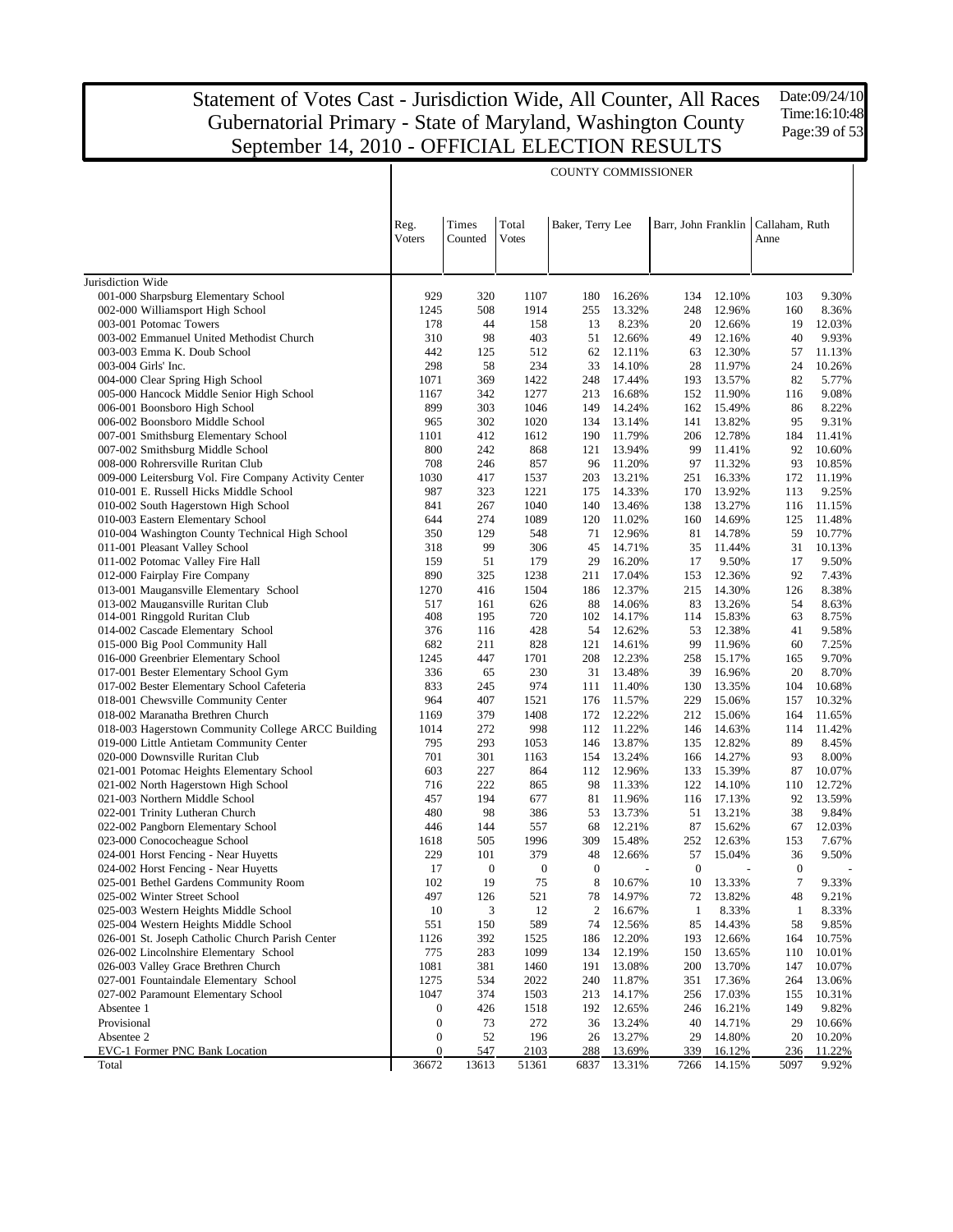Date:09/24/10 Time:16:10:49 Page:40 of 53

|                                                                                           |                     |                  |                   |                | <b>COUNTY COMMISSIONER</b> |                |                        |                 |
|-------------------------------------------------------------------------------------------|---------------------|------------------|-------------------|----------------|----------------------------|----------------|------------------------|-----------------|
|                                                                                           | Cline, Jeffrey Alan |                  | Frazee, Walter C. |                | Henson, Charlie            |                | McKinley,<br>William B |                 |
| Jurisdiction Wide                                                                         |                     |                  |                   |                |                            |                |                        |                 |
| 001-000 Sharpsburg Elementary School                                                      | 148                 | 13.37%           | 33                | 2.98%          | 71                         | 6.41%          | 108                    | 9.76%           |
| 002-000 Williamsport High School                                                          | 345                 | 18.03%           | 34                | 1.78%          | 92                         | 4.81%          | 260                    | 13.58%          |
| 003-001 Potomac Towers                                                                    | 21                  | 13.29%           | 4                 | 2.53%          | 12                         | 7.59%          | 11                     | 6.96%           |
| 003-002 Emmanuel United Methodist Church                                                  | 46                  | 11.41%           | 11                | 2.73%          | 31                         | 7.69%          | 39                     | 9.68%           |
| 003-003 Emma K. Doub School                                                               | 68                  | 13.28%           | 15                | 2.93%          | 35                         | 6.84%          | 49                     | 9.57%           |
| 003-004 Girls' Inc.                                                                       | 28                  | 11.97%           | $\mathbf{1}$      | 0.43%          | 11                         | 4.70%          | 20                     | 8.55%           |
| 004-000 Clear Spring High School                                                          | 202                 | 14.21%           | 24                | 1.69%          | 62                         | 4.36%          | 137                    | 9.63%           |
| 005-000 Hancock Middle Senior High School                                                 | 183                 | 14.33%           | 25                | 1.96%          | 46                         | 3.60%          | 186                    | 14.57%          |
| 006-001 Boonsboro High School                                                             | 154                 | 14.72%           | 19                | 1.82%          | 79                         | 7.55%          | 98                     | 9.37%           |
| 006-002 Boonsboro Middle School                                                           | 157                 | 15.39%           | 20                | 1.96%          | 91                         | 8.92%          | 72                     | 7.06%           |
| 007-001 Smithsburg Elementary School                                                      | 180                 | 11.17%           | 39                | 2.42%          | 144                        | 8.93%          | 116                    | 7.20%           |
| 007-002 Smithsburg Middle School                                                          | 99                  | 11.41%           | 10                | 1.15%          | 60                         | 6.91%          | 80                     | 9.22%           |
| 008-000 Rohrersville Ruritan Club                                                         | 124                 | 14.47%           | 33                | 3.85%          | 67                         | 7.82%          | 80                     | 9.33%           |
| 009-000 Leitersburg Vol. Fire Company Activity Center                                     | 168                 | 10.93%           | 28<br>36          | 1.82%          | 105                        | 6.83%          | 141                    | 9.17%           |
| 010-001 E. Russell Hicks Middle School<br>010-002 South Hagerstown High School            | 156<br>128          | 12.78%<br>12.31% | 24                | 2.95%<br>2.31% | 91<br>58                   | 7.45%<br>5.58% | 116<br>115             | 9.50%<br>11.06% |
| 010-003 Eastern Elementary School                                                         | 139                 | 12.76%           | 22                | 2.02%          | 68                         | 6.24%          | 112                    | 10.28%          |
| 010-004 Washington County Technical High School                                           | 91                  | 16.61%           | 12                | 2.19%          | 30                         | 5.47%          | 60                     | 10.95%          |
| 011-001 Pleasant Valley School                                                            | 30                  | 9.80%            | 11                | 3.59%          | 26                         | 8.50%          | 21                     | 6.86%           |
| 011-002 Potomac Valley Fire Hall                                                          | 20                  | 11.17%           | $\boldsymbol{0}$  | 0.00%          | 14                         | 7.82%          | 16                     | 8.94%           |
| 012-000 Fairplay Fire Company                                                             | 183                 | 14.78%           | 29                | 2.34%          | 80                         | 6.46%          | 157                    | 12.68%          |
| 013-001 Maugansville Elementary School                                                    | 204                 | 13.56%           | 38                | 2.53%          | 79                         | 5.25%          | 168                    | 11.17%          |
| 013-002 Maugansville Ruritan Club                                                         | 89                  | 14.22%           | 10                | 1.60%          | 28                         | 4.47%          | 76                     | 12.14%          |
| 014-001 Ringgold Ruritan Club                                                             | 98                  | 13.61%           | 17                | 2.36%          | 63                         | 8.75%          | 59                     | 8.19%           |
| 014-002 Cascade Elementary School                                                         | 48                  | 11.21%           | 15                | 3.50%          | 21                         | 4.91%          | 36                     | 8.41%           |
| 015-000 Big Pool Community Hall                                                           | 116                 | 14.01%           | 10                | 1.21%          | 53                         | 6.40%          | 92                     | 11.11%          |
| 016-000 Greenbrier Elementary School                                                      | 199                 | 11.70%           | 38                | 2.23%          | 139                        | 8.17%          | 189                    | 11.11%          |
| 017-001 Bester Elementary School Gym                                                      | 30                  | 13.04%           | $\boldsymbol{0}$  | 0.00%          | 13                         | 5.65%          | 17                     | 7.39%           |
| 017-002 Bester Elementary School Cafeteria<br>018-001 Chewsville Community Center         | 126<br>191          | 12.94%<br>12.56% | 24<br>32          | 2.46%          | 61<br>108                  | 6.26%          | 107<br>151             | 10.99%<br>9.93% |
| 018-002 Maranatha Brethren Church                                                         | 168                 | 11.93%           | 23                | 2.10%<br>1.63% | 78                         | 7.10%<br>5.54% | 147                    | 10.44%          |
| 018-003 Hagerstown Community College ARCC Building                                        | 111                 | 11.12%           | 22                | 2.20%          | 63                         | 6.31%          | 109                    | 10.92%          |
| 019-000 Little Antietam Community Center                                                  | 148                 | 14.06%           | 35                | 3.32%          | 67                         | 6.36%          | 95                     | 9.02%           |
| 020-000 Downsville Ruritan Club                                                           | 168                 | 14.45%           | 18                | 1.55%          | 59                         | 5.07%          | 158                    | 13.59%          |
| 021-001 Potomac Heights Elementary School                                                 | 115                 | 13.31%           | 18                | 2.08%          | 57                         | 6.60%          | 95                     | 11.00%          |
| 021-002 North Hagerstown High School                                                      | 100                 | 11.56%           | 12                | 1.39%          | 52                         | 6.01%          | 89                     | 10.29%          |
| 021-003 Northern Middle School                                                            | 59                  | 8.71%            | 10                | 1.48%          | 25                         | 3.69%          | 99                     | 14.62%          |
| 022-001 Trinity Lutheran Church                                                           | 57                  | 14.77%           | $\overline{7}$    | 1.81%          | 23                         | 5.96%          | 22                     | 5.70%           |
| 022-002 Pangborn Elementary School                                                        | 61                  | 10.95%           | 11                | 1.97%          | 37                         | 6.64%          | 52                     | 9.34%           |
| 023-000 Conococheague School                                                              | 299                 | 14.98%           | 43                | 2.15%          | 92                         | 4.61%          | 188                    | 9.42%           |
| 024-001 Horst Fencing - Near Huyetts                                                      |                     | 58 15.30%        | 13                | 3.43%          | 16                         | 4.22%          | 31                     | 8.18%           |
| 024-002 Horst Fencing - Near Huyetts                                                      | $\boldsymbol{0}$    |                  | $\boldsymbol{0}$  |                | $\boldsymbol{0}$           |                | $\boldsymbol{0}$       |                 |
| 025-001 Bethel Gardens Community Room                                                     | 5                   | 6.67%            | 8                 | 10.67%         | 4                          | 5.33%          | 5                      | 6.67%           |
| 025-002 Winter Street School                                                              | 65                  | 12.48%           | 8                 | 1.54%          | 33                         | 6.33%          | 48                     | 9.21%           |
| 025-003 Western Heights Middle School                                                     | 2                   | 16.67%           | $\boldsymbol{0}$  | 0.00%          | 2                          | 16.67%         | $\mathbf{1}$           | 8.33%           |
| 025-004 Western Heights Middle School<br>026-001 St. Joseph Catholic Church Parish Center | 70<br>213           | 11.88%<br>13.97% | 14<br>30          | 2.38%<br>1.97% | 35<br>74                   | 5.94%<br>4.85% | 56<br>177              | 9.51%<br>11.61% |
| 026-002 Lincolnshire Elementary School                                                    | 158                 | 14.38%           | 20                | 1.82%          | 56                         | 5.10%          | 125                    | 11.37%          |
| 026-003 Valley Grace Brethren Church                                                      | 232                 | 15.89%           | 27                | 1.85%          | 84                         | 5.75%          | 200                    | 13.70%          |
| 027-001 Fountaindale Elementary School                                                    | 227                 | 11.23%           | 30                | 1.48%          | 93                         | 4.60%          | 249                    | 12.31%          |
| 027-002 Paramount Elementary School                                                       | 168                 | 11.18%           | 24                | 1.60%          | 74                         | 4.92%          | 175                    | 11.64%          |
| Absentee 1                                                                                | 209                 | 13.77%           | 23                | 1.52%          | 109                        | 7.18%          | 152                    | 10.01%          |
| Provisional                                                                               | 37                  | 13.60%           | 5                 | 1.84%          | 18                         | 6.62%          | 24                     | 8.82%           |
| Absentee 2                                                                                | 27                  | 13.78%           | 4                 | 2.04%          | 11                         | 5.61%          | 16                     | 8.16%           |
| EVC-1 Former PNC Bank Location                                                            | 283                 | 13.46%           | 29                | 1.38%          | 129                        | 6.13%          | 183                    | 8.70%           |
| Total                                                                                     | 6811                | 13.26%           | 1048              | 2.04%          | 3129                       | 6.09%          | 5385                   | 10.48%          |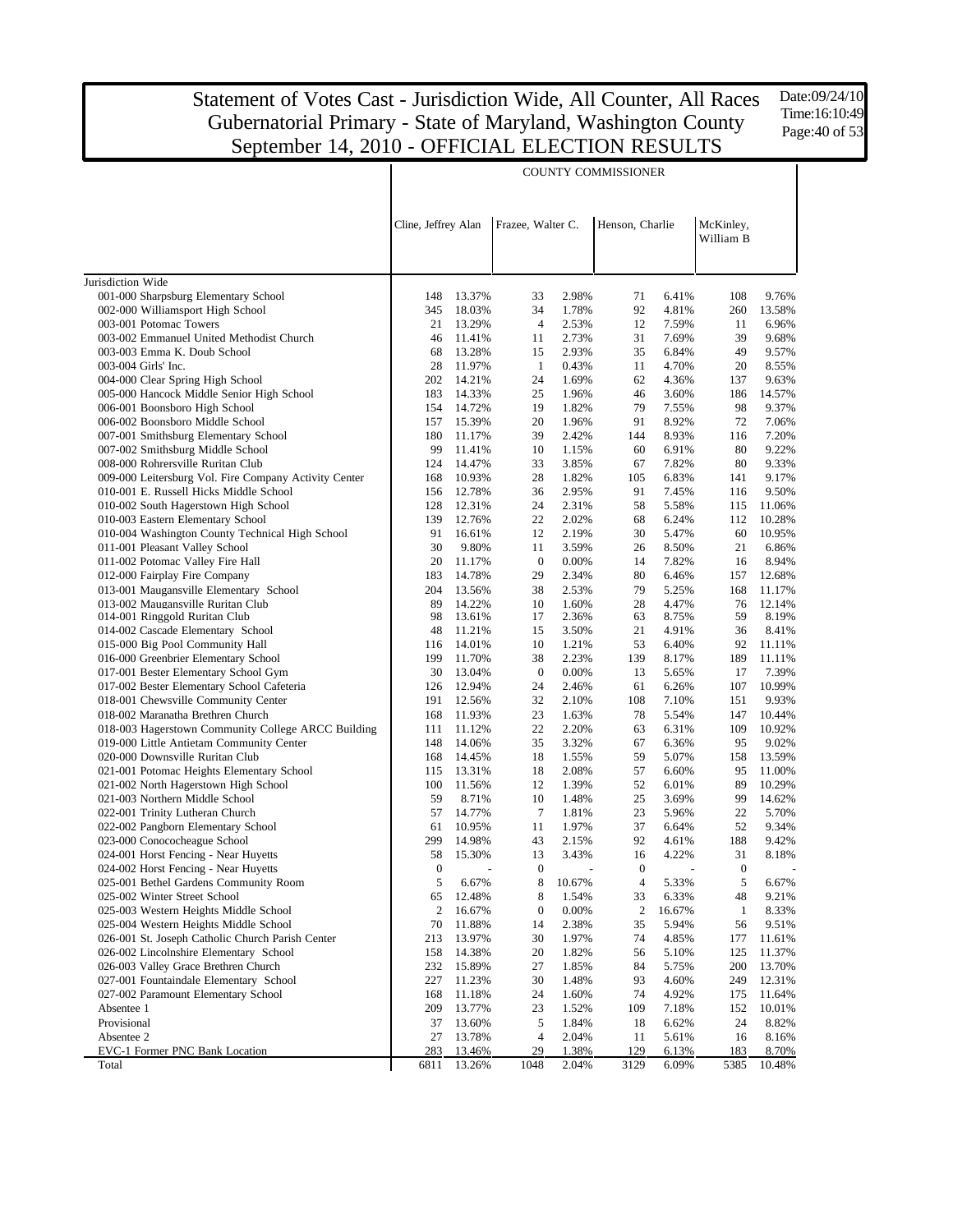Date:09/24/10 Time:16:10:49 Page:41 of 53

|                                                                                            |                     |                          |                  |                          | <b>COUNTY COMMISSIONER</b> |                |                    |                |
|--------------------------------------------------------------------------------------------|---------------------|--------------------------|------------------|--------------------------|----------------------------|----------------|--------------------|----------------|
|                                                                                            | Miller, John "Jack" |                          | Munson, John C.  |                          | Simmers, Kevin<br>S.       |                | Vindivich, Nick G. |                |
|                                                                                            |                     |                          |                  |                          |                            |                |                    |                |
| Jurisdiction Wide                                                                          |                     |                          |                  |                          |                            |                |                    |                |
| 001-000 Sharpsburg Elementary School                                                       | 61                  | 5.51%                    | 79               | 7.14%                    | 35                         | 3.16%          | 33                 | 2.98%          |
| 002-000 Williamsport High School                                                           | 99                  | 5.17%                    | 99               | 5.17%                    | 89                         | 4.65%          | 74                 | 3.87%          |
| 003-001 Potomac Towers                                                                     | 11                  | 6.96%                    | 15               | 9.49%                    | 8                          | 5.06%          | 12                 | 7.59%          |
| 003-002 Emmanuel United Methodist Church                                                   | 25                  | 6.20%                    | 28               | 6.95%                    | 25                         | 6.20%          | 18                 | 4.47%          |
| 003-003 Emma K. Doub School                                                                | 33                  | 6.45%                    | 26               | 5.08%                    | 38                         | 7.42%          | 18                 | 3.52%          |
| 003-004 Girls' Inc.                                                                        | 15                  | 6.41%                    | 21               | 8.97%                    | 12                         | 5.13%          | 13                 | 5.56%          |
| 004-000 Clear Spring High School                                                           | 68                  | 4.78%                    | 69               | 4.85%                    | 191                        | 13.43%         | 52                 | 3.66%          |
| 005-000 Hancock Middle Senior High School<br>006-001 Boonsboro High School                 | 70<br>56            | 5.48%<br>5.35%           | 114<br>68        | 8.93%<br>6.50%           | 47<br>37                   | 3.68%<br>3.54% | 29<br>26           | 2.27%<br>2.49% |
| 006-002 Boonsboro Middle School                                                            | 61                  | 5.98%                    | 75               | 7.35%                    | 48                         | 4.71%          | 20                 | 1.96%          |
| 007-001 Smithsburg Elementary School                                                       | 151                 | 9.37%                    | 109              | 6.76%                    | 86                         | 5.33%          | 29                 | 1.80%          |
| 007-002 Smithsburg Middle School                                                           | 61                  | 7.03%                    | 58               | 6.68%                    | 60                         | 6.91%          | 18                 | 2.07%          |
| 008-000 Rohrersville Ruritan Club                                                          | 35                  | 4.08%                    | 70               | 8.17%                    | 39                         | 4.55%          | 19                 | 2.22%          |
| 009-000 Leitersburg Vol. Fire Company Activity Center                                      | 102                 | 6.64%                    | 94               | 6.12%                    | 87                         | 5.66%          | 39                 | 2.54%          |
| 010-001 E. Russell Hicks Middle School                                                     | 82                  | 6.72%                    | 84               | 6.88%                    | 62                         | 5.08%          | 34                 | 2.78%          |
| 010-002 South Hagerstown High School                                                       | 53                  | 5.10%                    | 87               | 8.37%                    | 49                         | 4.71%          | 24                 | 2.31%          |
| 010-003 Eastern Elementary School                                                          | 85                  | 7.81%                    | 70               | 6.43%                    | 51                         | 4.68%          | 28                 | 2.57%          |
| 010-004 Washington County Technical High School                                            | 34                  | 6.20%                    | 28               | 5.11%                    | 20                         | 3.65%          | 9                  | 1.64%          |
| 011-001 Pleasant Valley School                                                             | 21                  | 6.86%                    | 36               | 11.76%                   | 11                         | 3.59%          | 8                  | 2.61%          |
| 011-002 Potomac Valley Fire Hall                                                           | 11                  | 6.15%                    | 19               | 10.61%                   | 9<br>48                    | 5.03%          | 7                  | 3.91%          |
| 012-000 Fairplay Fire Company<br>013-001 Maugansville Elementary School                    | 60<br>84            | 4.85%<br>5.59%           | 63<br>132        | 5.09%<br>8.78%           | 97                         | 3.88%<br>6.45% | 42<br>46           | 3.39%<br>3.06% |
| 013-002 Maugansville Ruritan Club                                                          | 38                  | 6.07%                    | 56               | 8.95%                    | 25                         | 3.99%          | 18                 | 2.88%          |
| 014-001 Ringgold Ruritan Club                                                              | 38                  | 5.28%                    | 49               | 6.81%                    | 22                         | 3.06%          | 13                 | 1.81%          |
| 014-002 Cascade Elementary School                                                          | 24                  | 5.61%                    | 33               | 7.71%                    | 20                         | 4.67%          | 15                 | 3.50%          |
| 015-000 Big Pool Community Hall                                                            | 40                  | 4.83%                    | 51               | 6.16%                    | 99                         | 11.96%         | 28                 | 3.38%          |
| 016-000 Greenbrier Elementary School                                                       | 121                 | 7.11%                    | 96               | 5.64%                    | 89                         | 5.23%          | 42                 | 2.47%          |
| 017-001 Bester Elementary School Gym                                                       | 18                  | 7.83%                    | 15               | 6.52%                    | 18                         | 7.83%          | $\tau$             | 3.04%          |
| 017-002 Bester Elementary School Cafeteria                                                 | 81                  | 8.32%                    | 65               | 6.67%                    | 58                         | 5.95%          | 22                 | 2.26%          |
| 018-001 Chewsville Community Center                                                        | 132                 | 8.68%                    | 84               | 5.52%                    | 84                         | 5.52%          | 24                 | 1.58%          |
| 018-002 Maranatha Brethren Church                                                          | 103                 | 7.32%                    | 89               | 6.32%                    | 91                         | 6.46%          | 35                 | 2.49%          |
| 018-003 Hagerstown Community College ARCC Building                                         | 64                  | 6.41%                    | 65               | 6.51%                    | 62                         | 6.21%          | 31                 | 3.11%          |
| 019-000 Little Antietam Community Center<br>020-000 Downsville Ruritan Club                | 58<br>56            | 5.51%<br>4.82%           | 83<br>75         | 7.88%<br>6.45%           | 39<br>53                   | 3.70%<br>4.56% | 28<br>60           | 2.66%<br>5.16% |
| 021-001 Potomac Heights Elementary School                                                  | 61                  | 7.06%                    | 46               | 5.32%                    | 52                         | 6.02%          | 16                 | 1.85%          |
| 021-002 North Hagerstown High School                                                       | 62                  | 7.17%                    | 53               | 6.13%                    | 61                         | 7.05%          | 24                 | 2.77%          |
| 021-003 Northern Middle School                                                             | 48                  | 7.09%                    | 33               | 4.87%                    | 41                         | 6.06%          | 17                 | 2.51%          |
| 022-001 Trinity Lutheran Church                                                            | 34                  | 8.81%                    | 33               | 8.55%                    | 21                         | 5.44%          | 15                 | 3.89%          |
| 022-002 Pangborn Elementary School                                                         | 49                  | 8.80%                    | 35               | 6.28%                    | 30                         | 5.39%          | 12                 | 2.15%          |
| 023-000 Conococheague School                                                               | 97                  | 4.86%                    | 121              | 6.06%                    | 207                        | 10.37%         | 71                 | 3.56%          |
| 024-001 Horst Fencing - Near Huyetts                                                       | 17                  | 4.49%                    | 37               | 9.76%                    | 21                         | 5.54%          | 6                  | 1.58%          |
| 024-002 Horst Fencing - Near Huyetts                                                       | $\boldsymbol{0}$    | $\overline{\phantom{a}}$ | $\boldsymbol{0}$ | $\overline{\phantom{a}}$ | $\boldsymbol{0}$           | ÷,             | $\boldsymbol{0}$   |                |
| 025-001 Bethel Gardens Community Room                                                      | $\boldsymbol{2}$    | 2.67%                    | 10               | 13.33%                   | 8                          | 10.67%         | $\mathbf{1}$       | 1.33%          |
| 025-002 Winter Street School                                                               | 24                  | 4.61%                    | 43               | 8.25%                    | 37                         | 7.10%          | 14                 | 2.69%          |
| 025-003 Western Heights Middle School                                                      | $\boldsymbol{0}$    | 0.00%                    | -1               | 8.33%                    | $\mathbf{1}$               | 8.33%          | $\overline{1}$     | 8.33%          |
| 025-004 Western Heights Middle School                                                      | 36<br>77            | 6.11%                    | 41<br>93         | 6.96%                    | 47                         | 7.98%          | 20                 | 3.40%          |
| 026-001 St. Joseph Catholic Church Parish Center<br>026-002 Lincolnshire Elementary School | 64                  | 5.05%<br>5.82%           | 63               | 6.10%<br>5.73%           | 85<br>57                   | 5.57%<br>5.19% | 82<br>41           | 5.38%<br>3.73% |
| 026-003 Valley Grace Brethren Church                                                       | 62                  | 4.25%                    | 83               | 5.68%                    | 61                         | 4.18%          | 53                 | 3.63%          |
| 027-001 Fountaindale Elementary School                                                     | 159                 | 7.86%                    | 104              | 5.14%                    | 110                        | 5.44%          | 52                 | 2.57%          |
| 027-002 Paramount Elementary School                                                        | 94                  | 6.25%                    | 89               | 5.92%                    | 85                         | 5.66%          | 44                 | 2.93%          |
| Absentee 1                                                                                 | 89                  | 5.86%                    | 86               | 5.67%                    | 51                         | 3.36%          | 35                 | 2.31%          |
| Provisional                                                                                | 22                  | 8.09%                    | 21               | 7.72%                    | 15                         | 5.51%          | 6                  | 2.21%          |
| Absentee 2                                                                                 | 8                   | 4.08%                    | 24               | 12.24%                   | 4                          | 2.04%          | 9                  | 4.59%          |
| EVC-1 Former PNC Bank Location                                                             | 137                 | 6.51%                    | 90               | 4.28%                    | 124                        | 5.90%          | 71                 | 3.38%          |
| Total                                                                                      | 3193                | 6.22%                    | 3311             | 6.45%                    | 2927                       | 5.70%          | 1511               | 2.94%          |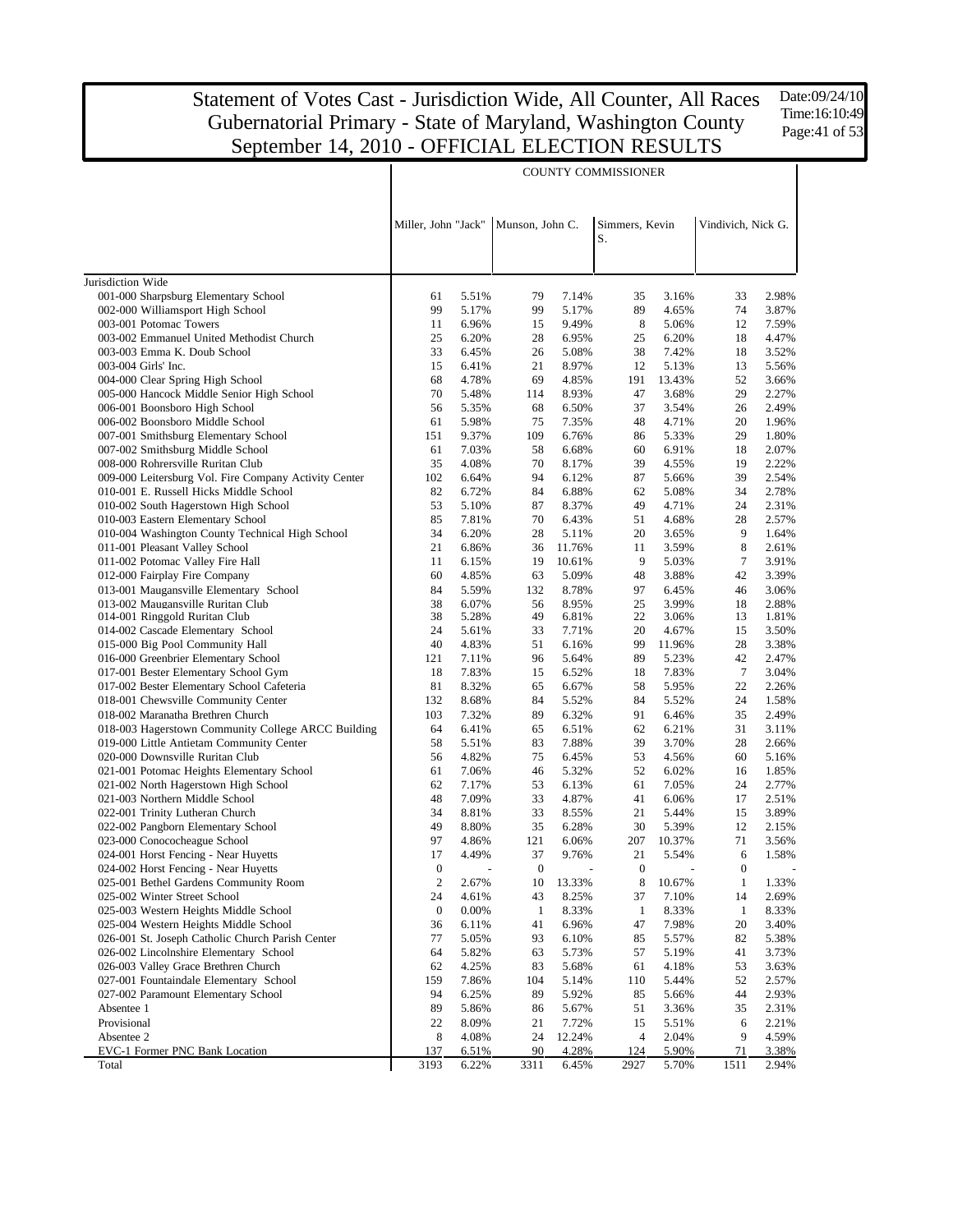Date:09/24/10 Time:16:10:49 Page:42 of 53

|                                                                                    | <b>COUNTY</b><br><b>COMMISSIONER</b> |                  |
|------------------------------------------------------------------------------------|--------------------------------------|------------------|
|                                                                                    | Wivell, Robin<br>Lynne               |                  |
| Jurisdiction Wide                                                                  |                                      |                  |
| 001-000 Sharpsburg Elementary School                                               | 122                                  | 11.02%           |
| 002-000 Williamsport High School                                                   | 159                                  | 8.31%            |
| 003-001 Potomac Towers<br>003-002 Emmanuel United Methodist Church                 | 12<br>40                             | 7.59%<br>9.93%   |
| 003-003 Emma K. Doub School                                                        | 48                                   | 9.38%            |
| 003-004 Girls' Inc.                                                                | 28                                   | 11.97%           |
| 004-000 Clear Spring High School                                                   | 94                                   | 6.61%            |
| 005-000 Hancock Middle Senior High School                                          | 96                                   | 7.52%            |
| 006-001 Boonsboro High School                                                      | 112                                  | 10.71%           |
| 006-002 Boonsboro Middle School                                                    | 106                                  | 10.39%           |
| 007-001 Smithsburg Elementary School                                               | 178                                  | 11.04%           |
| 007-002 Smithsburg Middle School                                                   | 110                                  | 12.67%           |
| 008-000 Rohrersville Ruritan Club                                                  | 104                                  | 12.14%           |
| 009-000 Leitersburg Vol. Fire Company Activity Center                              | 147                                  | 9.56%            |
| 010-001 E. Russell Hicks Middle School                                             | 102                                  | 8.35%            |
| 010-002 South Hagerstown High School<br>010-003 Eastern Elementary School          | 108<br>109                           | 10.38%<br>10.01% |
| 010-004 Washington County Technical High School                                    | 53                                   | 9.67%            |
| 011-001 Pleasant Valley School                                                     | 31                                   | 10.13%           |
| 011-002 Potomac Valley Fire Hall                                                   | 20                                   | 11.17%           |
| 012-000 Fairplay Fire Company                                                      | 120                                  | 9.69%            |
| 013-001 Maugansville Elementary School                                             | 129                                  | 8.58%            |
| 013-002 Maugansville Ruritan Club                                                  | 61                                   | 9.74%            |
| 014-001 Ringgold Ruritan Club                                                      | 82                                   | 11.39%           |
| 014-002 Cascade Elementary School                                                  | 68                                   | 15.89%           |
| 015-000 Big Pool Community Hall                                                    | 59                                   | 7.13%            |
| 016-000 Greenbrier Elementary School                                               | 157                                  | 9.23%            |
| 017-001 Bester Elementary School Gym<br>017-002 Bester Elementary School Cafeteria | 22<br>85                             | 9.57%<br>8.73%   |
| 018-001 Chewsville Community Center                                                | 153                                  | 10.06%           |
| 018-002 Maranatha Brethren Church                                                  | 126                                  | 8.95%            |
| 018-003 Hagerstown Community College ARCC Building                                 | 99                                   | 9.92%            |
| 019-000 Little Antietam Community Center                                           | 130                                  | 12.35%           |
| 020-000 Downsville Ruritan Club                                                    | 103                                  | 8.86%            |
| 021-001 Potomac Heights Elementary School                                          | 72                                   | 8.33%            |
| 021-002 North Hagerstown High School                                               | 82                                   | 9.48%            |
| 021-003 Northern Middle School                                                     | 56                                   | 8.27%            |
| 022-001 Trinity Lutheran Church                                                    | 32                                   | 8.29%            |
| 022-002 Pangborn Elementary School                                                 | 48                                   | 8.62%            |
| 023-000 Conococheague School                                                       | 164                                  | 8.22%            |
| 024-001 Horst Fencing - Near Huyetts                                               | 39                                   | 10.29%           |
| 024-002 Horst Fencing - Near Huyetts<br>025-001 Bethel Gardens Community Room      | 0<br>7                               | 9.33%            |
| 025-002 Winter Street School                                                       | 51                                   | 9.79%            |
| 025-003 Western Heights Middle School                                              | $\boldsymbol{0}$                     | 0.00%            |
| 025-004 Western Heights Middle School                                              | 53                                   | 9.00%            |
| 026-001 St. Joseph Catholic Church Parish Center                                   | 151                                  | 9.90%            |
| 026-002 Lincolnshire Elementary School                                             | 121                                  | 11.01%           |
| 026-003 Valley Grace Brethren Church                                               | 120                                  | 8.22%            |
| 027-001 Fountaindale Elementary School                                             | 143                                  | 7.07%            |
| 027-002 Paramount Elementary School                                                | 126                                  | 8.38%            |
| Absentee 1                                                                         | 177                                  | 11.66%           |
| Provisional                                                                        | 19                                   | 6.99%            |
| Absentee 2                                                                         | 18                                   | 9.18%            |
| <b>EVC-1 Former PNC Bank Location</b>                                              | 194                                  | 9.22%            |
| Total                                                                              | 4846                                 | 9.44%            |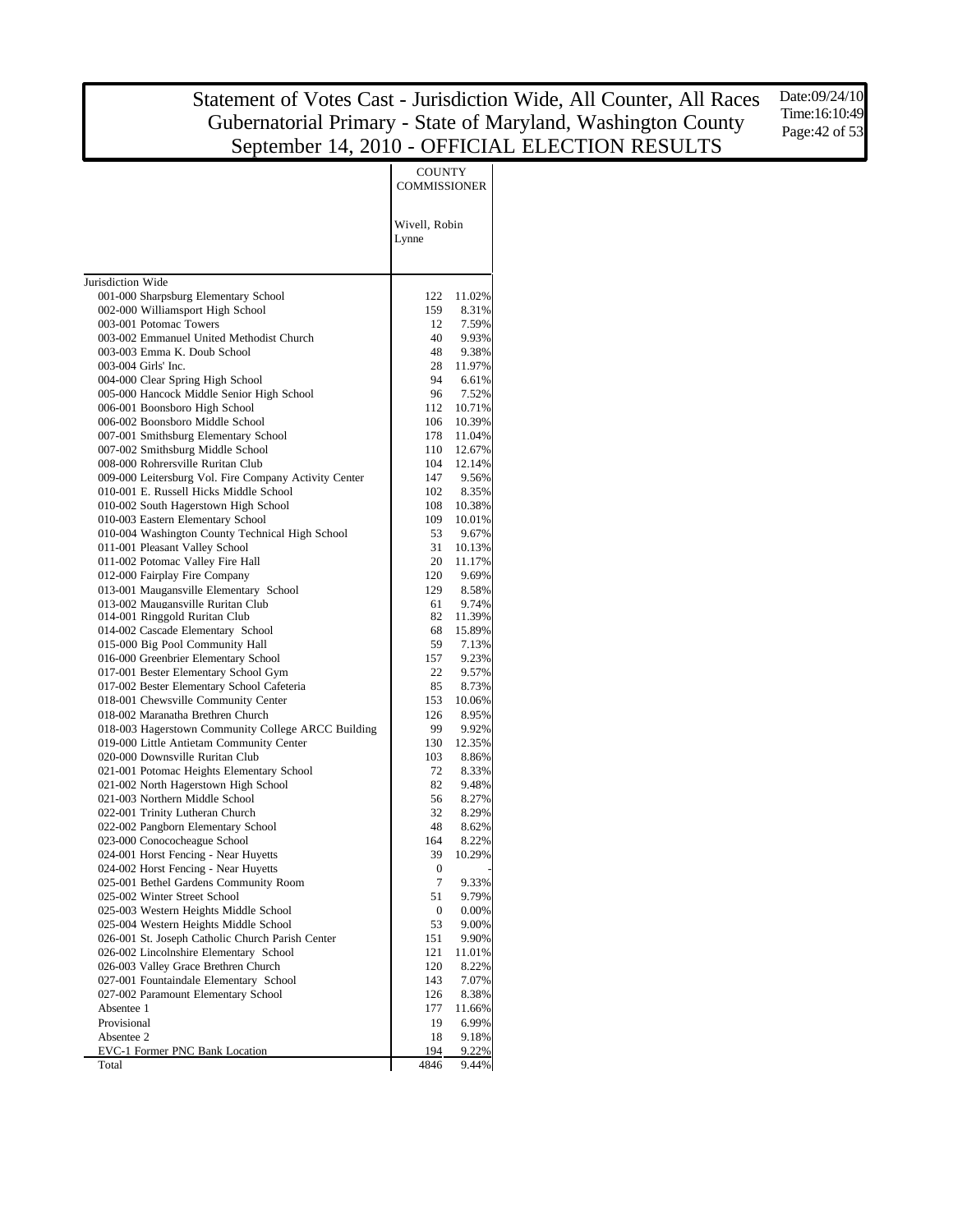$\overline{\phantom{a}}$ 

JUDGE CIRCUIT COURT 04

Date:09/24/10 Time:16:10:49 Page:43 of 53

 $\top$ 

| <b>Times</b><br>Total<br>Dwyer, Daniel P.<br>McDowell, John<br>Reg.<br>Voters<br>Counted<br><b>Votes</b><br>Н.<br>Jurisdiction Wide<br>001-000 Sharpsburg Elementary School<br>929<br>320<br>353<br>176<br>49.86%<br>177<br>50.14%<br>002-000 Williamsport High School<br>1245<br>508<br>49.42%<br>262<br>50.58%<br>518<br>256<br>003-001 Potomac Towers<br>44<br>48<br>178<br>24<br>50.00%<br>24<br>50.00%<br>003-002 Emmanuel United Methodist Church<br>310<br>98<br>49.55%<br>111<br>56<br>50.45%<br>55<br>003-003 Emma K. Doub School<br>442<br>78<br>49.68%<br>125<br>157<br>79<br>50.32%<br>298<br>58<br>77<br>37<br>40<br>51.95%<br>003-004 Girls' Inc.<br>48.05%<br>369<br>396<br>51.52%<br>004-000 Clear Spring High School<br>1071<br>192<br>48.48%<br>204<br>005-000 Hancock Middle Senior High School<br>342<br>347<br>50.14%<br>1167<br>173<br>49.86%<br>174<br>006-001 Boonsboro High School<br>899<br>303<br>326<br>50.31%<br>162<br>49.69%<br>164<br>965<br>302<br>294<br>142<br>48.30%<br>006-002 Boonsboro Middle School<br>152<br>51.70%<br>412<br>209<br>50.36%<br>007-001 Smithsburg Elementary School<br>1101<br>415<br>206<br>49.64%<br>800<br>242<br>49.82%<br>007-002 Smithsburg Middle School<br>275<br>138<br>50.18%<br>137<br>708<br>246<br>278<br>008-000 Rohrersville Ruritan Club<br>137<br>49.28%<br>141<br>50.72%<br>1030<br>417<br>460<br>223<br>48.48%<br>009-000 Leitersburg Vol. Fire Company Activity Center<br>237<br>51.52%<br>987<br>323<br>010-001 E. Russell Hicks Middle School<br>364<br>182<br>50.00%<br>182<br>50.00%<br>841<br>312<br>46.79%<br>010-002 South Hagerstown High School<br>267<br>166<br>53.21%<br>146<br>010-003 Eastern Elementary School<br>644<br>274<br>314<br>49.36%<br>159<br>50.64%<br>155<br>010-004 Washington County Technical High School<br>350<br>129<br>72<br>49.66%<br>145<br>73<br>50.34%<br>011-001 Pleasant Valley School<br>99<br>128<br>62<br>48.44%<br>318<br>51.56%<br>66<br>011-002 Potomac Valley Fire Hall<br>159<br>51<br>49<br>48.98%<br>25<br>51.02%<br>24<br>012-000 Fairplay Fire Company<br>890<br>325<br>384<br>192<br>50.00%<br>192<br>50.00%<br>013-001 Maugansville Elementary School<br>1270<br>416<br>464<br>228<br>236<br>50.86%<br>49.14%<br>013-002 Maugansville Ruritan Club<br>161<br>48.09%<br>517<br>183<br>95<br>51.91%<br>88<br>408<br>014-001 Ringgold Ruritan Club<br>195<br>188<br>93<br>49.47%<br>95<br>50.53%<br>376<br>49.31%<br>014-002 Cascade Elementary School<br>116<br>144<br>73<br>50.69%<br>71<br>015-000 Big Pool Community Hall<br>682<br>211<br>205<br>101<br>49.27%<br>104<br>50.73%<br>016-000 Greenbrier Elementary School<br>1245<br>447<br>469<br>232<br>49.47%<br>237<br>50.53%<br>017-001 Bester Elementary School Gym<br>336<br>65<br>92<br>48<br>52.17%<br>44<br>47.83%<br>017-002 Bester Elementary School Cafeteria<br>833<br>245<br>298<br>50.67%<br>49.33%<br>151<br>147<br>018-001 Chewsville Community Center<br>964<br>407<br>430<br>215<br>50.00%<br>215<br>50.00%<br>379<br>440<br>225<br>018-002 Maranatha Brethren Church<br>1169<br>215<br>48.86%<br>51.14%<br>018-003 Hagerstown Community College ARCC Building<br>1014<br>272<br>50.78%<br>319<br>157<br>49.22%<br>162<br>019-000 Little Antietam Community Center<br>795<br>293<br>332<br>51.20%<br>162<br>48.80%<br>170<br>701<br>301<br>309<br>150<br>48.54%<br>020-000 Downsville Ruritan Club<br>159<br>51.46%<br>603<br>227<br>48.44%<br>021-001 Potomac Heights Elementary School<br>256<br>132<br>51.56%<br>124<br>716<br>222<br>277<br>49.10%<br>021-002 North Hagerstown High School<br>141<br>50.90%<br>136<br>021-003 Northern Middle School<br>457<br>49.07%<br>194<br>216<br>110<br>50.93%<br>106<br>480<br>98<br>48.51%<br>022-001 Trinity Lutheran Church<br>134<br>69<br>51.49%<br>65<br>446<br>144<br>160<br>53.13%<br>022-002 Pangborn Elementary School<br>75<br>46.88%<br>85<br>023-000 Conococheague School<br>1618<br>505<br>569<br>49.91%<br>285<br>50.09%<br>284<br>229<br>101<br>57<br>51.28%<br>024-001 Horst Fencing - Near Huyetts<br>117<br>48.72%<br>60<br>024-002 Horst Fencing - Near Huyetts<br>17<br>$\boldsymbol{0}$<br>$\boldsymbol{0}$<br>$\mathbf{0}$<br>$\mathbf{0}$<br>025-001 Bethel Gardens Community Room<br>102<br>19<br>16<br>9<br>56.25%<br>7<br>43.75%<br>78<br>73<br>48.34%<br>025-002 Winter Street School<br>497<br>126<br>151<br>51.66%<br>10<br>1 100.00%<br>025-003 Western Heights Middle School<br>$\boldsymbol{0}$<br>0.00%<br>3<br>1<br>$80\,$<br>025-004 Western Heights Middle School<br>551<br>150<br>159<br>79<br>50.31%<br>49.69%<br>026-001 St. Joseph Catholic Church Parish Center<br>392<br>477<br>237<br>49.69%<br>1126<br>240<br>50.31%<br>026-002 Lincolnshire Elementary School<br>775<br>170<br>283<br>340<br>170<br>50.00%<br>50.00%<br>026-003 Valley Grace Brethren Church<br>1081<br>381<br>417<br>203<br>48.68%<br>214<br>51.32%<br>027-001 Fountaindale Elementary School<br>310<br>48.59%<br>1275<br>534<br>638<br>328<br>51.41%<br>027-002 Paramount Elementary School<br>1047<br>374<br>474<br>235<br>49.58%<br>239<br>50.42%<br>229<br>47.51%<br>Absentee 1<br>$\boldsymbol{0}$<br>426<br>482<br>253<br>52.49%<br>Provisional<br>73<br>92<br>$\boldsymbol{0}$<br>49<br>53.26%<br>43<br>46.74%<br>Absentee 2<br>52<br>30<br>44.12%<br>$\boldsymbol{0}$<br>68<br>38<br>55.88%<br>EVC-1 Former PNC Bank Location<br>$\boldsymbol{0}$<br>547<br>686<br>345<br>50.29%<br>341<br>49.71%<br>36672<br>13613<br>7711<br>49.78%<br>Total<br>15354<br>50.22%<br>7643 |  |  |  |  |
|---------------------------------------------------------------------------------------------------------------------------------------------------------------------------------------------------------------------------------------------------------------------------------------------------------------------------------------------------------------------------------------------------------------------------------------------------------------------------------------------------------------------------------------------------------------------------------------------------------------------------------------------------------------------------------------------------------------------------------------------------------------------------------------------------------------------------------------------------------------------------------------------------------------------------------------------------------------------------------------------------------------------------------------------------------------------------------------------------------------------------------------------------------------------------------------------------------------------------------------------------------------------------------------------------------------------------------------------------------------------------------------------------------------------------------------------------------------------------------------------------------------------------------------------------------------------------------------------------------------------------------------------------------------------------------------------------------------------------------------------------------------------------------------------------------------------------------------------------------------------------------------------------------------------------------------------------------------------------------------------------------------------------------------------------------------------------------------------------------------------------------------------------------------------------------------------------------------------------------------------------------------------------------------------------------------------------------------------------------------------------------------------------------------------------------------------------------------------------------------------------------------------------------------------------------------------------------------------------------------------------------------------------------------------------------------------------------------------------------------------------------------------------------------------------------------------------------------------------------------------------------------------------------------------------------------------------------------------------------------------------------------------------------------------------------------------------------------------------------------------------------------------------------------------------------------------------------------------------------------------------------------------------------------------------------------------------------------------------------------------------------------------------------------------------------------------------------------------------------------------------------------------------------------------------------------------------------------------------------------------------------------------------------------------------------------------------------------------------------------------------------------------------------------------------------------------------------------------------------------------------------------------------------------------------------------------------------------------------------------------------------------------------------------------------------------------------------------------------------------------------------------------------------------------------------------------------------------------------------------------------------------------------------------------------------------------------------------------------------------------------------------------------------------------------------------------------------------------------------------------------------------------------------------------------------------------------------------------------------------------------------------------------------------------------------------------------------------------------------------------------------------------------------------------------------------------------------------------------------------------------------------------------------------------------------------------------------------------------------------------------------------------------------------------------------------------------------------------------------------------------------------------------------------------------------------------------------------------------------------------------------------------------------------------------------------------------------------------------------------------------------------------------------------------------------------------------------------------------------------------------------------------------------------------------|--|--|--|--|
|                                                                                                                                                                                                                                                                                                                                                                                                                                                                                                                                                                                                                                                                                                                                                                                                                                                                                                                                                                                                                                                                                                                                                                                                                                                                                                                                                                                                                                                                                                                                                                                                                                                                                                                                                                                                                                                                                                                                                                                                                                                                                                                                                                                                                                                                                                                                                                                                                                                                                                                                                                                                                                                                                                                                                                                                                                                                                                                                                                                                                                                                                                                                                                                                                                                                                                                                                                                                                                                                                                                                                                                                                                                                                                                                                                                                                                                                                                                                                                                                                                                                                                                                                                                                                                                                                                                                                                                                                                                                                                                                                                                                                                                                                                                                                                                                                                                                                                                                                                                                                                                                                                                                                                                                                                                                                                                                                                                                                                                                                                                                                   |  |  |  |  |
|                                                                                                                                                                                                                                                                                                                                                                                                                                                                                                                                                                                                                                                                                                                                                                                                                                                                                                                                                                                                                                                                                                                                                                                                                                                                                                                                                                                                                                                                                                                                                                                                                                                                                                                                                                                                                                                                                                                                                                                                                                                                                                                                                                                                                                                                                                                                                                                                                                                                                                                                                                                                                                                                                                                                                                                                                                                                                                                                                                                                                                                                                                                                                                                                                                                                                                                                                                                                                                                                                                                                                                                                                                                                                                                                                                                                                                                                                                                                                                                                                                                                                                                                                                                                                                                                                                                                                                                                                                                                                                                                                                                                                                                                                                                                                                                                                                                                                                                                                                                                                                                                                                                                                                                                                                                                                                                                                                                                                                                                                                                                                   |  |  |  |  |
|                                                                                                                                                                                                                                                                                                                                                                                                                                                                                                                                                                                                                                                                                                                                                                                                                                                                                                                                                                                                                                                                                                                                                                                                                                                                                                                                                                                                                                                                                                                                                                                                                                                                                                                                                                                                                                                                                                                                                                                                                                                                                                                                                                                                                                                                                                                                                                                                                                                                                                                                                                                                                                                                                                                                                                                                                                                                                                                                                                                                                                                                                                                                                                                                                                                                                                                                                                                                                                                                                                                                                                                                                                                                                                                                                                                                                                                                                                                                                                                                                                                                                                                                                                                                                                                                                                                                                                                                                                                                                                                                                                                                                                                                                                                                                                                                                                                                                                                                                                                                                                                                                                                                                                                                                                                                                                                                                                                                                                                                                                                                                   |  |  |  |  |
|                                                                                                                                                                                                                                                                                                                                                                                                                                                                                                                                                                                                                                                                                                                                                                                                                                                                                                                                                                                                                                                                                                                                                                                                                                                                                                                                                                                                                                                                                                                                                                                                                                                                                                                                                                                                                                                                                                                                                                                                                                                                                                                                                                                                                                                                                                                                                                                                                                                                                                                                                                                                                                                                                                                                                                                                                                                                                                                                                                                                                                                                                                                                                                                                                                                                                                                                                                                                                                                                                                                                                                                                                                                                                                                                                                                                                                                                                                                                                                                                                                                                                                                                                                                                                                                                                                                                                                                                                                                                                                                                                                                                                                                                                                                                                                                                                                                                                                                                                                                                                                                                                                                                                                                                                                                                                                                                                                                                                                                                                                                                                   |  |  |  |  |
|                                                                                                                                                                                                                                                                                                                                                                                                                                                                                                                                                                                                                                                                                                                                                                                                                                                                                                                                                                                                                                                                                                                                                                                                                                                                                                                                                                                                                                                                                                                                                                                                                                                                                                                                                                                                                                                                                                                                                                                                                                                                                                                                                                                                                                                                                                                                                                                                                                                                                                                                                                                                                                                                                                                                                                                                                                                                                                                                                                                                                                                                                                                                                                                                                                                                                                                                                                                                                                                                                                                                                                                                                                                                                                                                                                                                                                                                                                                                                                                                                                                                                                                                                                                                                                                                                                                                                                                                                                                                                                                                                                                                                                                                                                                                                                                                                                                                                                                                                                                                                                                                                                                                                                                                                                                                                                                                                                                                                                                                                                                                                   |  |  |  |  |
|                                                                                                                                                                                                                                                                                                                                                                                                                                                                                                                                                                                                                                                                                                                                                                                                                                                                                                                                                                                                                                                                                                                                                                                                                                                                                                                                                                                                                                                                                                                                                                                                                                                                                                                                                                                                                                                                                                                                                                                                                                                                                                                                                                                                                                                                                                                                                                                                                                                                                                                                                                                                                                                                                                                                                                                                                                                                                                                                                                                                                                                                                                                                                                                                                                                                                                                                                                                                                                                                                                                                                                                                                                                                                                                                                                                                                                                                                                                                                                                                                                                                                                                                                                                                                                                                                                                                                                                                                                                                                                                                                                                                                                                                                                                                                                                                                                                                                                                                                                                                                                                                                                                                                                                                                                                                                                                                                                                                                                                                                                                                                   |  |  |  |  |
|                                                                                                                                                                                                                                                                                                                                                                                                                                                                                                                                                                                                                                                                                                                                                                                                                                                                                                                                                                                                                                                                                                                                                                                                                                                                                                                                                                                                                                                                                                                                                                                                                                                                                                                                                                                                                                                                                                                                                                                                                                                                                                                                                                                                                                                                                                                                                                                                                                                                                                                                                                                                                                                                                                                                                                                                                                                                                                                                                                                                                                                                                                                                                                                                                                                                                                                                                                                                                                                                                                                                                                                                                                                                                                                                                                                                                                                                                                                                                                                                                                                                                                                                                                                                                                                                                                                                                                                                                                                                                                                                                                                                                                                                                                                                                                                                                                                                                                                                                                                                                                                                                                                                                                                                                                                                                                                                                                                                                                                                                                                                                   |  |  |  |  |
|                                                                                                                                                                                                                                                                                                                                                                                                                                                                                                                                                                                                                                                                                                                                                                                                                                                                                                                                                                                                                                                                                                                                                                                                                                                                                                                                                                                                                                                                                                                                                                                                                                                                                                                                                                                                                                                                                                                                                                                                                                                                                                                                                                                                                                                                                                                                                                                                                                                                                                                                                                                                                                                                                                                                                                                                                                                                                                                                                                                                                                                                                                                                                                                                                                                                                                                                                                                                                                                                                                                                                                                                                                                                                                                                                                                                                                                                                                                                                                                                                                                                                                                                                                                                                                                                                                                                                                                                                                                                                                                                                                                                                                                                                                                                                                                                                                                                                                                                                                                                                                                                                                                                                                                                                                                                                                                                                                                                                                                                                                                                                   |  |  |  |  |
|                                                                                                                                                                                                                                                                                                                                                                                                                                                                                                                                                                                                                                                                                                                                                                                                                                                                                                                                                                                                                                                                                                                                                                                                                                                                                                                                                                                                                                                                                                                                                                                                                                                                                                                                                                                                                                                                                                                                                                                                                                                                                                                                                                                                                                                                                                                                                                                                                                                                                                                                                                                                                                                                                                                                                                                                                                                                                                                                                                                                                                                                                                                                                                                                                                                                                                                                                                                                                                                                                                                                                                                                                                                                                                                                                                                                                                                                                                                                                                                                                                                                                                                                                                                                                                                                                                                                                                                                                                                                                                                                                                                                                                                                                                                                                                                                                                                                                                                                                                                                                                                                                                                                                                                                                                                                                                                                                                                                                                                                                                                                                   |  |  |  |  |
|                                                                                                                                                                                                                                                                                                                                                                                                                                                                                                                                                                                                                                                                                                                                                                                                                                                                                                                                                                                                                                                                                                                                                                                                                                                                                                                                                                                                                                                                                                                                                                                                                                                                                                                                                                                                                                                                                                                                                                                                                                                                                                                                                                                                                                                                                                                                                                                                                                                                                                                                                                                                                                                                                                                                                                                                                                                                                                                                                                                                                                                                                                                                                                                                                                                                                                                                                                                                                                                                                                                                                                                                                                                                                                                                                                                                                                                                                                                                                                                                                                                                                                                                                                                                                                                                                                                                                                                                                                                                                                                                                                                                                                                                                                                                                                                                                                                                                                                                                                                                                                                                                                                                                                                                                                                                                                                                                                                                                                                                                                                                                   |  |  |  |  |
|                                                                                                                                                                                                                                                                                                                                                                                                                                                                                                                                                                                                                                                                                                                                                                                                                                                                                                                                                                                                                                                                                                                                                                                                                                                                                                                                                                                                                                                                                                                                                                                                                                                                                                                                                                                                                                                                                                                                                                                                                                                                                                                                                                                                                                                                                                                                                                                                                                                                                                                                                                                                                                                                                                                                                                                                                                                                                                                                                                                                                                                                                                                                                                                                                                                                                                                                                                                                                                                                                                                                                                                                                                                                                                                                                                                                                                                                                                                                                                                                                                                                                                                                                                                                                                                                                                                                                                                                                                                                                                                                                                                                                                                                                                                                                                                                                                                                                                                                                                                                                                                                                                                                                                                                                                                                                                                                                                                                                                                                                                                                                   |  |  |  |  |
|                                                                                                                                                                                                                                                                                                                                                                                                                                                                                                                                                                                                                                                                                                                                                                                                                                                                                                                                                                                                                                                                                                                                                                                                                                                                                                                                                                                                                                                                                                                                                                                                                                                                                                                                                                                                                                                                                                                                                                                                                                                                                                                                                                                                                                                                                                                                                                                                                                                                                                                                                                                                                                                                                                                                                                                                                                                                                                                                                                                                                                                                                                                                                                                                                                                                                                                                                                                                                                                                                                                                                                                                                                                                                                                                                                                                                                                                                                                                                                                                                                                                                                                                                                                                                                                                                                                                                                                                                                                                                                                                                                                                                                                                                                                                                                                                                                                                                                                                                                                                                                                                                                                                                                                                                                                                                                                                                                                                                                                                                                                                                   |  |  |  |  |
|                                                                                                                                                                                                                                                                                                                                                                                                                                                                                                                                                                                                                                                                                                                                                                                                                                                                                                                                                                                                                                                                                                                                                                                                                                                                                                                                                                                                                                                                                                                                                                                                                                                                                                                                                                                                                                                                                                                                                                                                                                                                                                                                                                                                                                                                                                                                                                                                                                                                                                                                                                                                                                                                                                                                                                                                                                                                                                                                                                                                                                                                                                                                                                                                                                                                                                                                                                                                                                                                                                                                                                                                                                                                                                                                                                                                                                                                                                                                                                                                                                                                                                                                                                                                                                                                                                                                                                                                                                                                                                                                                                                                                                                                                                                                                                                                                                                                                                                                                                                                                                                                                                                                                                                                                                                                                                                                                                                                                                                                                                                                                   |  |  |  |  |
|                                                                                                                                                                                                                                                                                                                                                                                                                                                                                                                                                                                                                                                                                                                                                                                                                                                                                                                                                                                                                                                                                                                                                                                                                                                                                                                                                                                                                                                                                                                                                                                                                                                                                                                                                                                                                                                                                                                                                                                                                                                                                                                                                                                                                                                                                                                                                                                                                                                                                                                                                                                                                                                                                                                                                                                                                                                                                                                                                                                                                                                                                                                                                                                                                                                                                                                                                                                                                                                                                                                                                                                                                                                                                                                                                                                                                                                                                                                                                                                                                                                                                                                                                                                                                                                                                                                                                                                                                                                                                                                                                                                                                                                                                                                                                                                                                                                                                                                                                                                                                                                                                                                                                                                                                                                                                                                                                                                                                                                                                                                                                   |  |  |  |  |
|                                                                                                                                                                                                                                                                                                                                                                                                                                                                                                                                                                                                                                                                                                                                                                                                                                                                                                                                                                                                                                                                                                                                                                                                                                                                                                                                                                                                                                                                                                                                                                                                                                                                                                                                                                                                                                                                                                                                                                                                                                                                                                                                                                                                                                                                                                                                                                                                                                                                                                                                                                                                                                                                                                                                                                                                                                                                                                                                                                                                                                                                                                                                                                                                                                                                                                                                                                                                                                                                                                                                                                                                                                                                                                                                                                                                                                                                                                                                                                                                                                                                                                                                                                                                                                                                                                                                                                                                                                                                                                                                                                                                                                                                                                                                                                                                                                                                                                                                                                                                                                                                                                                                                                                                                                                                                                                                                                                                                                                                                                                                                   |  |  |  |  |
|                                                                                                                                                                                                                                                                                                                                                                                                                                                                                                                                                                                                                                                                                                                                                                                                                                                                                                                                                                                                                                                                                                                                                                                                                                                                                                                                                                                                                                                                                                                                                                                                                                                                                                                                                                                                                                                                                                                                                                                                                                                                                                                                                                                                                                                                                                                                                                                                                                                                                                                                                                                                                                                                                                                                                                                                                                                                                                                                                                                                                                                                                                                                                                                                                                                                                                                                                                                                                                                                                                                                                                                                                                                                                                                                                                                                                                                                                                                                                                                                                                                                                                                                                                                                                                                                                                                                                                                                                                                                                                                                                                                                                                                                                                                                                                                                                                                                                                                                                                                                                                                                                                                                                                                                                                                                                                                                                                                                                                                                                                                                                   |  |  |  |  |
|                                                                                                                                                                                                                                                                                                                                                                                                                                                                                                                                                                                                                                                                                                                                                                                                                                                                                                                                                                                                                                                                                                                                                                                                                                                                                                                                                                                                                                                                                                                                                                                                                                                                                                                                                                                                                                                                                                                                                                                                                                                                                                                                                                                                                                                                                                                                                                                                                                                                                                                                                                                                                                                                                                                                                                                                                                                                                                                                                                                                                                                                                                                                                                                                                                                                                                                                                                                                                                                                                                                                                                                                                                                                                                                                                                                                                                                                                                                                                                                                                                                                                                                                                                                                                                                                                                                                                                                                                                                                                                                                                                                                                                                                                                                                                                                                                                                                                                                                                                                                                                                                                                                                                                                                                                                                                                                                                                                                                                                                                                                                                   |  |  |  |  |
|                                                                                                                                                                                                                                                                                                                                                                                                                                                                                                                                                                                                                                                                                                                                                                                                                                                                                                                                                                                                                                                                                                                                                                                                                                                                                                                                                                                                                                                                                                                                                                                                                                                                                                                                                                                                                                                                                                                                                                                                                                                                                                                                                                                                                                                                                                                                                                                                                                                                                                                                                                                                                                                                                                                                                                                                                                                                                                                                                                                                                                                                                                                                                                                                                                                                                                                                                                                                                                                                                                                                                                                                                                                                                                                                                                                                                                                                                                                                                                                                                                                                                                                                                                                                                                                                                                                                                                                                                                                                                                                                                                                                                                                                                                                                                                                                                                                                                                                                                                                                                                                                                                                                                                                                                                                                                                                                                                                                                                                                                                                                                   |  |  |  |  |
|                                                                                                                                                                                                                                                                                                                                                                                                                                                                                                                                                                                                                                                                                                                                                                                                                                                                                                                                                                                                                                                                                                                                                                                                                                                                                                                                                                                                                                                                                                                                                                                                                                                                                                                                                                                                                                                                                                                                                                                                                                                                                                                                                                                                                                                                                                                                                                                                                                                                                                                                                                                                                                                                                                                                                                                                                                                                                                                                                                                                                                                                                                                                                                                                                                                                                                                                                                                                                                                                                                                                                                                                                                                                                                                                                                                                                                                                                                                                                                                                                                                                                                                                                                                                                                                                                                                                                                                                                                                                                                                                                                                                                                                                                                                                                                                                                                                                                                                                                                                                                                                                                                                                                                                                                                                                                                                                                                                                                                                                                                                                                   |  |  |  |  |
|                                                                                                                                                                                                                                                                                                                                                                                                                                                                                                                                                                                                                                                                                                                                                                                                                                                                                                                                                                                                                                                                                                                                                                                                                                                                                                                                                                                                                                                                                                                                                                                                                                                                                                                                                                                                                                                                                                                                                                                                                                                                                                                                                                                                                                                                                                                                                                                                                                                                                                                                                                                                                                                                                                                                                                                                                                                                                                                                                                                                                                                                                                                                                                                                                                                                                                                                                                                                                                                                                                                                                                                                                                                                                                                                                                                                                                                                                                                                                                                                                                                                                                                                                                                                                                                                                                                                                                                                                                                                                                                                                                                                                                                                                                                                                                                                                                                                                                                                                                                                                                                                                                                                                                                                                                                                                                                                                                                                                                                                                                                                                   |  |  |  |  |
|                                                                                                                                                                                                                                                                                                                                                                                                                                                                                                                                                                                                                                                                                                                                                                                                                                                                                                                                                                                                                                                                                                                                                                                                                                                                                                                                                                                                                                                                                                                                                                                                                                                                                                                                                                                                                                                                                                                                                                                                                                                                                                                                                                                                                                                                                                                                                                                                                                                                                                                                                                                                                                                                                                                                                                                                                                                                                                                                                                                                                                                                                                                                                                                                                                                                                                                                                                                                                                                                                                                                                                                                                                                                                                                                                                                                                                                                                                                                                                                                                                                                                                                                                                                                                                                                                                                                                                                                                                                                                                                                                                                                                                                                                                                                                                                                                                                                                                                                                                                                                                                                                                                                                                                                                                                                                                                                                                                                                                                                                                                                                   |  |  |  |  |
|                                                                                                                                                                                                                                                                                                                                                                                                                                                                                                                                                                                                                                                                                                                                                                                                                                                                                                                                                                                                                                                                                                                                                                                                                                                                                                                                                                                                                                                                                                                                                                                                                                                                                                                                                                                                                                                                                                                                                                                                                                                                                                                                                                                                                                                                                                                                                                                                                                                                                                                                                                                                                                                                                                                                                                                                                                                                                                                                                                                                                                                                                                                                                                                                                                                                                                                                                                                                                                                                                                                                                                                                                                                                                                                                                                                                                                                                                                                                                                                                                                                                                                                                                                                                                                                                                                                                                                                                                                                                                                                                                                                                                                                                                                                                                                                                                                                                                                                                                                                                                                                                                                                                                                                                                                                                                                                                                                                                                                                                                                                                                   |  |  |  |  |
|                                                                                                                                                                                                                                                                                                                                                                                                                                                                                                                                                                                                                                                                                                                                                                                                                                                                                                                                                                                                                                                                                                                                                                                                                                                                                                                                                                                                                                                                                                                                                                                                                                                                                                                                                                                                                                                                                                                                                                                                                                                                                                                                                                                                                                                                                                                                                                                                                                                                                                                                                                                                                                                                                                                                                                                                                                                                                                                                                                                                                                                                                                                                                                                                                                                                                                                                                                                                                                                                                                                                                                                                                                                                                                                                                                                                                                                                                                                                                                                                                                                                                                                                                                                                                                                                                                                                                                                                                                                                                                                                                                                                                                                                                                                                                                                                                                                                                                                                                                                                                                                                                                                                                                                                                                                                                                                                                                                                                                                                                                                                                   |  |  |  |  |
|                                                                                                                                                                                                                                                                                                                                                                                                                                                                                                                                                                                                                                                                                                                                                                                                                                                                                                                                                                                                                                                                                                                                                                                                                                                                                                                                                                                                                                                                                                                                                                                                                                                                                                                                                                                                                                                                                                                                                                                                                                                                                                                                                                                                                                                                                                                                                                                                                                                                                                                                                                                                                                                                                                                                                                                                                                                                                                                                                                                                                                                                                                                                                                                                                                                                                                                                                                                                                                                                                                                                                                                                                                                                                                                                                                                                                                                                                                                                                                                                                                                                                                                                                                                                                                                                                                                                                                                                                                                                                                                                                                                                                                                                                                                                                                                                                                                                                                                                                                                                                                                                                                                                                                                                                                                                                                                                                                                                                                                                                                                                                   |  |  |  |  |
|                                                                                                                                                                                                                                                                                                                                                                                                                                                                                                                                                                                                                                                                                                                                                                                                                                                                                                                                                                                                                                                                                                                                                                                                                                                                                                                                                                                                                                                                                                                                                                                                                                                                                                                                                                                                                                                                                                                                                                                                                                                                                                                                                                                                                                                                                                                                                                                                                                                                                                                                                                                                                                                                                                                                                                                                                                                                                                                                                                                                                                                                                                                                                                                                                                                                                                                                                                                                                                                                                                                                                                                                                                                                                                                                                                                                                                                                                                                                                                                                                                                                                                                                                                                                                                                                                                                                                                                                                                                                                                                                                                                                                                                                                                                                                                                                                                                                                                                                                                                                                                                                                                                                                                                                                                                                                                                                                                                                                                                                                                                                                   |  |  |  |  |
|                                                                                                                                                                                                                                                                                                                                                                                                                                                                                                                                                                                                                                                                                                                                                                                                                                                                                                                                                                                                                                                                                                                                                                                                                                                                                                                                                                                                                                                                                                                                                                                                                                                                                                                                                                                                                                                                                                                                                                                                                                                                                                                                                                                                                                                                                                                                                                                                                                                                                                                                                                                                                                                                                                                                                                                                                                                                                                                                                                                                                                                                                                                                                                                                                                                                                                                                                                                                                                                                                                                                                                                                                                                                                                                                                                                                                                                                                                                                                                                                                                                                                                                                                                                                                                                                                                                                                                                                                                                                                                                                                                                                                                                                                                                                                                                                                                                                                                                                                                                                                                                                                                                                                                                                                                                                                                                                                                                                                                                                                                                                                   |  |  |  |  |
|                                                                                                                                                                                                                                                                                                                                                                                                                                                                                                                                                                                                                                                                                                                                                                                                                                                                                                                                                                                                                                                                                                                                                                                                                                                                                                                                                                                                                                                                                                                                                                                                                                                                                                                                                                                                                                                                                                                                                                                                                                                                                                                                                                                                                                                                                                                                                                                                                                                                                                                                                                                                                                                                                                                                                                                                                                                                                                                                                                                                                                                                                                                                                                                                                                                                                                                                                                                                                                                                                                                                                                                                                                                                                                                                                                                                                                                                                                                                                                                                                                                                                                                                                                                                                                                                                                                                                                                                                                                                                                                                                                                                                                                                                                                                                                                                                                                                                                                                                                                                                                                                                                                                                                                                                                                                                                                                                                                                                                                                                                                                                   |  |  |  |  |
|                                                                                                                                                                                                                                                                                                                                                                                                                                                                                                                                                                                                                                                                                                                                                                                                                                                                                                                                                                                                                                                                                                                                                                                                                                                                                                                                                                                                                                                                                                                                                                                                                                                                                                                                                                                                                                                                                                                                                                                                                                                                                                                                                                                                                                                                                                                                                                                                                                                                                                                                                                                                                                                                                                                                                                                                                                                                                                                                                                                                                                                                                                                                                                                                                                                                                                                                                                                                                                                                                                                                                                                                                                                                                                                                                                                                                                                                                                                                                                                                                                                                                                                                                                                                                                                                                                                                                                                                                                                                                                                                                                                                                                                                                                                                                                                                                                                                                                                                                                                                                                                                                                                                                                                                                                                                                                                                                                                                                                                                                                                                                   |  |  |  |  |
|                                                                                                                                                                                                                                                                                                                                                                                                                                                                                                                                                                                                                                                                                                                                                                                                                                                                                                                                                                                                                                                                                                                                                                                                                                                                                                                                                                                                                                                                                                                                                                                                                                                                                                                                                                                                                                                                                                                                                                                                                                                                                                                                                                                                                                                                                                                                                                                                                                                                                                                                                                                                                                                                                                                                                                                                                                                                                                                                                                                                                                                                                                                                                                                                                                                                                                                                                                                                                                                                                                                                                                                                                                                                                                                                                                                                                                                                                                                                                                                                                                                                                                                                                                                                                                                                                                                                                                                                                                                                                                                                                                                                                                                                                                                                                                                                                                                                                                                                                                                                                                                                                                                                                                                                                                                                                                                                                                                                                                                                                                                                                   |  |  |  |  |
|                                                                                                                                                                                                                                                                                                                                                                                                                                                                                                                                                                                                                                                                                                                                                                                                                                                                                                                                                                                                                                                                                                                                                                                                                                                                                                                                                                                                                                                                                                                                                                                                                                                                                                                                                                                                                                                                                                                                                                                                                                                                                                                                                                                                                                                                                                                                                                                                                                                                                                                                                                                                                                                                                                                                                                                                                                                                                                                                                                                                                                                                                                                                                                                                                                                                                                                                                                                                                                                                                                                                                                                                                                                                                                                                                                                                                                                                                                                                                                                                                                                                                                                                                                                                                                                                                                                                                                                                                                                                                                                                                                                                                                                                                                                                                                                                                                                                                                                                                                                                                                                                                                                                                                                                                                                                                                                                                                                                                                                                                                                                                   |  |  |  |  |
|                                                                                                                                                                                                                                                                                                                                                                                                                                                                                                                                                                                                                                                                                                                                                                                                                                                                                                                                                                                                                                                                                                                                                                                                                                                                                                                                                                                                                                                                                                                                                                                                                                                                                                                                                                                                                                                                                                                                                                                                                                                                                                                                                                                                                                                                                                                                                                                                                                                                                                                                                                                                                                                                                                                                                                                                                                                                                                                                                                                                                                                                                                                                                                                                                                                                                                                                                                                                                                                                                                                                                                                                                                                                                                                                                                                                                                                                                                                                                                                                                                                                                                                                                                                                                                                                                                                                                                                                                                                                                                                                                                                                                                                                                                                                                                                                                                                                                                                                                                                                                                                                                                                                                                                                                                                                                                                                                                                                                                                                                                                                                   |  |  |  |  |
|                                                                                                                                                                                                                                                                                                                                                                                                                                                                                                                                                                                                                                                                                                                                                                                                                                                                                                                                                                                                                                                                                                                                                                                                                                                                                                                                                                                                                                                                                                                                                                                                                                                                                                                                                                                                                                                                                                                                                                                                                                                                                                                                                                                                                                                                                                                                                                                                                                                                                                                                                                                                                                                                                                                                                                                                                                                                                                                                                                                                                                                                                                                                                                                                                                                                                                                                                                                                                                                                                                                                                                                                                                                                                                                                                                                                                                                                                                                                                                                                                                                                                                                                                                                                                                                                                                                                                                                                                                                                                                                                                                                                                                                                                                                                                                                                                                                                                                                                                                                                                                                                                                                                                                                                                                                                                                                                                                                                                                                                                                                                                   |  |  |  |  |
|                                                                                                                                                                                                                                                                                                                                                                                                                                                                                                                                                                                                                                                                                                                                                                                                                                                                                                                                                                                                                                                                                                                                                                                                                                                                                                                                                                                                                                                                                                                                                                                                                                                                                                                                                                                                                                                                                                                                                                                                                                                                                                                                                                                                                                                                                                                                                                                                                                                                                                                                                                                                                                                                                                                                                                                                                                                                                                                                                                                                                                                                                                                                                                                                                                                                                                                                                                                                                                                                                                                                                                                                                                                                                                                                                                                                                                                                                                                                                                                                                                                                                                                                                                                                                                                                                                                                                                                                                                                                                                                                                                                                                                                                                                                                                                                                                                                                                                                                                                                                                                                                                                                                                                                                                                                                                                                                                                                                                                                                                                                                                   |  |  |  |  |
|                                                                                                                                                                                                                                                                                                                                                                                                                                                                                                                                                                                                                                                                                                                                                                                                                                                                                                                                                                                                                                                                                                                                                                                                                                                                                                                                                                                                                                                                                                                                                                                                                                                                                                                                                                                                                                                                                                                                                                                                                                                                                                                                                                                                                                                                                                                                                                                                                                                                                                                                                                                                                                                                                                                                                                                                                                                                                                                                                                                                                                                                                                                                                                                                                                                                                                                                                                                                                                                                                                                                                                                                                                                                                                                                                                                                                                                                                                                                                                                                                                                                                                                                                                                                                                                                                                                                                                                                                                                                                                                                                                                                                                                                                                                                                                                                                                                                                                                                                                                                                                                                                                                                                                                                                                                                                                                                                                                                                                                                                                                                                   |  |  |  |  |
|                                                                                                                                                                                                                                                                                                                                                                                                                                                                                                                                                                                                                                                                                                                                                                                                                                                                                                                                                                                                                                                                                                                                                                                                                                                                                                                                                                                                                                                                                                                                                                                                                                                                                                                                                                                                                                                                                                                                                                                                                                                                                                                                                                                                                                                                                                                                                                                                                                                                                                                                                                                                                                                                                                                                                                                                                                                                                                                                                                                                                                                                                                                                                                                                                                                                                                                                                                                                                                                                                                                                                                                                                                                                                                                                                                                                                                                                                                                                                                                                                                                                                                                                                                                                                                                                                                                                                                                                                                                                                                                                                                                                                                                                                                                                                                                                                                                                                                                                                                                                                                                                                                                                                                                                                                                                                                                                                                                                                                                                                                                                                   |  |  |  |  |
|                                                                                                                                                                                                                                                                                                                                                                                                                                                                                                                                                                                                                                                                                                                                                                                                                                                                                                                                                                                                                                                                                                                                                                                                                                                                                                                                                                                                                                                                                                                                                                                                                                                                                                                                                                                                                                                                                                                                                                                                                                                                                                                                                                                                                                                                                                                                                                                                                                                                                                                                                                                                                                                                                                                                                                                                                                                                                                                                                                                                                                                                                                                                                                                                                                                                                                                                                                                                                                                                                                                                                                                                                                                                                                                                                                                                                                                                                                                                                                                                                                                                                                                                                                                                                                                                                                                                                                                                                                                                                                                                                                                                                                                                                                                                                                                                                                                                                                                                                                                                                                                                                                                                                                                                                                                                                                                                                                                                                                                                                                                                                   |  |  |  |  |
|                                                                                                                                                                                                                                                                                                                                                                                                                                                                                                                                                                                                                                                                                                                                                                                                                                                                                                                                                                                                                                                                                                                                                                                                                                                                                                                                                                                                                                                                                                                                                                                                                                                                                                                                                                                                                                                                                                                                                                                                                                                                                                                                                                                                                                                                                                                                                                                                                                                                                                                                                                                                                                                                                                                                                                                                                                                                                                                                                                                                                                                                                                                                                                                                                                                                                                                                                                                                                                                                                                                                                                                                                                                                                                                                                                                                                                                                                                                                                                                                                                                                                                                                                                                                                                                                                                                                                                                                                                                                                                                                                                                                                                                                                                                                                                                                                                                                                                                                                                                                                                                                                                                                                                                                                                                                                                                                                                                                                                                                                                                                                   |  |  |  |  |
|                                                                                                                                                                                                                                                                                                                                                                                                                                                                                                                                                                                                                                                                                                                                                                                                                                                                                                                                                                                                                                                                                                                                                                                                                                                                                                                                                                                                                                                                                                                                                                                                                                                                                                                                                                                                                                                                                                                                                                                                                                                                                                                                                                                                                                                                                                                                                                                                                                                                                                                                                                                                                                                                                                                                                                                                                                                                                                                                                                                                                                                                                                                                                                                                                                                                                                                                                                                                                                                                                                                                                                                                                                                                                                                                                                                                                                                                                                                                                                                                                                                                                                                                                                                                                                                                                                                                                                                                                                                                                                                                                                                                                                                                                                                                                                                                                                                                                                                                                                                                                                                                                                                                                                                                                                                                                                                                                                                                                                                                                                                                                   |  |  |  |  |
|                                                                                                                                                                                                                                                                                                                                                                                                                                                                                                                                                                                                                                                                                                                                                                                                                                                                                                                                                                                                                                                                                                                                                                                                                                                                                                                                                                                                                                                                                                                                                                                                                                                                                                                                                                                                                                                                                                                                                                                                                                                                                                                                                                                                                                                                                                                                                                                                                                                                                                                                                                                                                                                                                                                                                                                                                                                                                                                                                                                                                                                                                                                                                                                                                                                                                                                                                                                                                                                                                                                                                                                                                                                                                                                                                                                                                                                                                                                                                                                                                                                                                                                                                                                                                                                                                                                                                                                                                                                                                                                                                                                                                                                                                                                                                                                                                                                                                                                                                                                                                                                                                                                                                                                                                                                                                                                                                                                                                                                                                                                                                   |  |  |  |  |
|                                                                                                                                                                                                                                                                                                                                                                                                                                                                                                                                                                                                                                                                                                                                                                                                                                                                                                                                                                                                                                                                                                                                                                                                                                                                                                                                                                                                                                                                                                                                                                                                                                                                                                                                                                                                                                                                                                                                                                                                                                                                                                                                                                                                                                                                                                                                                                                                                                                                                                                                                                                                                                                                                                                                                                                                                                                                                                                                                                                                                                                                                                                                                                                                                                                                                                                                                                                                                                                                                                                                                                                                                                                                                                                                                                                                                                                                                                                                                                                                                                                                                                                                                                                                                                                                                                                                                                                                                                                                                                                                                                                                                                                                                                                                                                                                                                                                                                                                                                                                                                                                                                                                                                                                                                                                                                                                                                                                                                                                                                                                                   |  |  |  |  |
|                                                                                                                                                                                                                                                                                                                                                                                                                                                                                                                                                                                                                                                                                                                                                                                                                                                                                                                                                                                                                                                                                                                                                                                                                                                                                                                                                                                                                                                                                                                                                                                                                                                                                                                                                                                                                                                                                                                                                                                                                                                                                                                                                                                                                                                                                                                                                                                                                                                                                                                                                                                                                                                                                                                                                                                                                                                                                                                                                                                                                                                                                                                                                                                                                                                                                                                                                                                                                                                                                                                                                                                                                                                                                                                                                                                                                                                                                                                                                                                                                                                                                                                                                                                                                                                                                                                                                                                                                                                                                                                                                                                                                                                                                                                                                                                                                                                                                                                                                                                                                                                                                                                                                                                                                                                                                                                                                                                                                                                                                                                                                   |  |  |  |  |
|                                                                                                                                                                                                                                                                                                                                                                                                                                                                                                                                                                                                                                                                                                                                                                                                                                                                                                                                                                                                                                                                                                                                                                                                                                                                                                                                                                                                                                                                                                                                                                                                                                                                                                                                                                                                                                                                                                                                                                                                                                                                                                                                                                                                                                                                                                                                                                                                                                                                                                                                                                                                                                                                                                                                                                                                                                                                                                                                                                                                                                                                                                                                                                                                                                                                                                                                                                                                                                                                                                                                                                                                                                                                                                                                                                                                                                                                                                                                                                                                                                                                                                                                                                                                                                                                                                                                                                                                                                                                                                                                                                                                                                                                                                                                                                                                                                                                                                                                                                                                                                                                                                                                                                                                                                                                                                                                                                                                                                                                                                                                                   |  |  |  |  |
|                                                                                                                                                                                                                                                                                                                                                                                                                                                                                                                                                                                                                                                                                                                                                                                                                                                                                                                                                                                                                                                                                                                                                                                                                                                                                                                                                                                                                                                                                                                                                                                                                                                                                                                                                                                                                                                                                                                                                                                                                                                                                                                                                                                                                                                                                                                                                                                                                                                                                                                                                                                                                                                                                                                                                                                                                                                                                                                                                                                                                                                                                                                                                                                                                                                                                                                                                                                                                                                                                                                                                                                                                                                                                                                                                                                                                                                                                                                                                                                                                                                                                                                                                                                                                                                                                                                                                                                                                                                                                                                                                                                                                                                                                                                                                                                                                                                                                                                                                                                                                                                                                                                                                                                                                                                                                                                                                                                                                                                                                                                                                   |  |  |  |  |
|                                                                                                                                                                                                                                                                                                                                                                                                                                                                                                                                                                                                                                                                                                                                                                                                                                                                                                                                                                                                                                                                                                                                                                                                                                                                                                                                                                                                                                                                                                                                                                                                                                                                                                                                                                                                                                                                                                                                                                                                                                                                                                                                                                                                                                                                                                                                                                                                                                                                                                                                                                                                                                                                                                                                                                                                                                                                                                                                                                                                                                                                                                                                                                                                                                                                                                                                                                                                                                                                                                                                                                                                                                                                                                                                                                                                                                                                                                                                                                                                                                                                                                                                                                                                                                                                                                                                                                                                                                                                                                                                                                                                                                                                                                                                                                                                                                                                                                                                                                                                                                                                                                                                                                                                                                                                                                                                                                                                                                                                                                                                                   |  |  |  |  |
|                                                                                                                                                                                                                                                                                                                                                                                                                                                                                                                                                                                                                                                                                                                                                                                                                                                                                                                                                                                                                                                                                                                                                                                                                                                                                                                                                                                                                                                                                                                                                                                                                                                                                                                                                                                                                                                                                                                                                                                                                                                                                                                                                                                                                                                                                                                                                                                                                                                                                                                                                                                                                                                                                                                                                                                                                                                                                                                                                                                                                                                                                                                                                                                                                                                                                                                                                                                                                                                                                                                                                                                                                                                                                                                                                                                                                                                                                                                                                                                                                                                                                                                                                                                                                                                                                                                                                                                                                                                                                                                                                                                                                                                                                                                                                                                                                                                                                                                                                                                                                                                                                                                                                                                                                                                                                                                                                                                                                                                                                                                                                   |  |  |  |  |
|                                                                                                                                                                                                                                                                                                                                                                                                                                                                                                                                                                                                                                                                                                                                                                                                                                                                                                                                                                                                                                                                                                                                                                                                                                                                                                                                                                                                                                                                                                                                                                                                                                                                                                                                                                                                                                                                                                                                                                                                                                                                                                                                                                                                                                                                                                                                                                                                                                                                                                                                                                                                                                                                                                                                                                                                                                                                                                                                                                                                                                                                                                                                                                                                                                                                                                                                                                                                                                                                                                                                                                                                                                                                                                                                                                                                                                                                                                                                                                                                                                                                                                                                                                                                                                                                                                                                                                                                                                                                                                                                                                                                                                                                                                                                                                                                                                                                                                                                                                                                                                                                                                                                                                                                                                                                                                                                                                                                                                                                                                                                                   |  |  |  |  |
|                                                                                                                                                                                                                                                                                                                                                                                                                                                                                                                                                                                                                                                                                                                                                                                                                                                                                                                                                                                                                                                                                                                                                                                                                                                                                                                                                                                                                                                                                                                                                                                                                                                                                                                                                                                                                                                                                                                                                                                                                                                                                                                                                                                                                                                                                                                                                                                                                                                                                                                                                                                                                                                                                                                                                                                                                                                                                                                                                                                                                                                                                                                                                                                                                                                                                                                                                                                                                                                                                                                                                                                                                                                                                                                                                                                                                                                                                                                                                                                                                                                                                                                                                                                                                                                                                                                                                                                                                                                                                                                                                                                                                                                                                                                                                                                                                                                                                                                                                                                                                                                                                                                                                                                                                                                                                                                                                                                                                                                                                                                                                   |  |  |  |  |
|                                                                                                                                                                                                                                                                                                                                                                                                                                                                                                                                                                                                                                                                                                                                                                                                                                                                                                                                                                                                                                                                                                                                                                                                                                                                                                                                                                                                                                                                                                                                                                                                                                                                                                                                                                                                                                                                                                                                                                                                                                                                                                                                                                                                                                                                                                                                                                                                                                                                                                                                                                                                                                                                                                                                                                                                                                                                                                                                                                                                                                                                                                                                                                                                                                                                                                                                                                                                                                                                                                                                                                                                                                                                                                                                                                                                                                                                                                                                                                                                                                                                                                                                                                                                                                                                                                                                                                                                                                                                                                                                                                                                                                                                                                                                                                                                                                                                                                                                                                                                                                                                                                                                                                                                                                                                                                                                                                                                                                                                                                                                                   |  |  |  |  |
|                                                                                                                                                                                                                                                                                                                                                                                                                                                                                                                                                                                                                                                                                                                                                                                                                                                                                                                                                                                                                                                                                                                                                                                                                                                                                                                                                                                                                                                                                                                                                                                                                                                                                                                                                                                                                                                                                                                                                                                                                                                                                                                                                                                                                                                                                                                                                                                                                                                                                                                                                                                                                                                                                                                                                                                                                                                                                                                                                                                                                                                                                                                                                                                                                                                                                                                                                                                                                                                                                                                                                                                                                                                                                                                                                                                                                                                                                                                                                                                                                                                                                                                                                                                                                                                                                                                                                                                                                                                                                                                                                                                                                                                                                                                                                                                                                                                                                                                                                                                                                                                                                                                                                                                                                                                                                                                                                                                                                                                                                                                                                   |  |  |  |  |
|                                                                                                                                                                                                                                                                                                                                                                                                                                                                                                                                                                                                                                                                                                                                                                                                                                                                                                                                                                                                                                                                                                                                                                                                                                                                                                                                                                                                                                                                                                                                                                                                                                                                                                                                                                                                                                                                                                                                                                                                                                                                                                                                                                                                                                                                                                                                                                                                                                                                                                                                                                                                                                                                                                                                                                                                                                                                                                                                                                                                                                                                                                                                                                                                                                                                                                                                                                                                                                                                                                                                                                                                                                                                                                                                                                                                                                                                                                                                                                                                                                                                                                                                                                                                                                                                                                                                                                                                                                                                                                                                                                                                                                                                                                                                                                                                                                                                                                                                                                                                                                                                                                                                                                                                                                                                                                                                                                                                                                                                                                                                                   |  |  |  |  |
|                                                                                                                                                                                                                                                                                                                                                                                                                                                                                                                                                                                                                                                                                                                                                                                                                                                                                                                                                                                                                                                                                                                                                                                                                                                                                                                                                                                                                                                                                                                                                                                                                                                                                                                                                                                                                                                                                                                                                                                                                                                                                                                                                                                                                                                                                                                                                                                                                                                                                                                                                                                                                                                                                                                                                                                                                                                                                                                                                                                                                                                                                                                                                                                                                                                                                                                                                                                                                                                                                                                                                                                                                                                                                                                                                                                                                                                                                                                                                                                                                                                                                                                                                                                                                                                                                                                                                                                                                                                                                                                                                                                                                                                                                                                                                                                                                                                                                                                                                                                                                                                                                                                                                                                                                                                                                                                                                                                                                                                                                                                                                   |  |  |  |  |
|                                                                                                                                                                                                                                                                                                                                                                                                                                                                                                                                                                                                                                                                                                                                                                                                                                                                                                                                                                                                                                                                                                                                                                                                                                                                                                                                                                                                                                                                                                                                                                                                                                                                                                                                                                                                                                                                                                                                                                                                                                                                                                                                                                                                                                                                                                                                                                                                                                                                                                                                                                                                                                                                                                                                                                                                                                                                                                                                                                                                                                                                                                                                                                                                                                                                                                                                                                                                                                                                                                                                                                                                                                                                                                                                                                                                                                                                                                                                                                                                                                                                                                                                                                                                                                                                                                                                                                                                                                                                                                                                                                                                                                                                                                                                                                                                                                                                                                                                                                                                                                                                                                                                                                                                                                                                                                                                                                                                                                                                                                                                                   |  |  |  |  |
|                                                                                                                                                                                                                                                                                                                                                                                                                                                                                                                                                                                                                                                                                                                                                                                                                                                                                                                                                                                                                                                                                                                                                                                                                                                                                                                                                                                                                                                                                                                                                                                                                                                                                                                                                                                                                                                                                                                                                                                                                                                                                                                                                                                                                                                                                                                                                                                                                                                                                                                                                                                                                                                                                                                                                                                                                                                                                                                                                                                                                                                                                                                                                                                                                                                                                                                                                                                                                                                                                                                                                                                                                                                                                                                                                                                                                                                                                                                                                                                                                                                                                                                                                                                                                                                                                                                                                                                                                                                                                                                                                                                                                                                                                                                                                                                                                                                                                                                                                                                                                                                                                                                                                                                                                                                                                                                                                                                                                                                                                                                                                   |  |  |  |  |
|                                                                                                                                                                                                                                                                                                                                                                                                                                                                                                                                                                                                                                                                                                                                                                                                                                                                                                                                                                                                                                                                                                                                                                                                                                                                                                                                                                                                                                                                                                                                                                                                                                                                                                                                                                                                                                                                                                                                                                                                                                                                                                                                                                                                                                                                                                                                                                                                                                                                                                                                                                                                                                                                                                                                                                                                                                                                                                                                                                                                                                                                                                                                                                                                                                                                                                                                                                                                                                                                                                                                                                                                                                                                                                                                                                                                                                                                                                                                                                                                                                                                                                                                                                                                                                                                                                                                                                                                                                                                                                                                                                                                                                                                                                                                                                                                                                                                                                                                                                                                                                                                                                                                                                                                                                                                                                                                                                                                                                                                                                                                                   |  |  |  |  |
|                                                                                                                                                                                                                                                                                                                                                                                                                                                                                                                                                                                                                                                                                                                                                                                                                                                                                                                                                                                                                                                                                                                                                                                                                                                                                                                                                                                                                                                                                                                                                                                                                                                                                                                                                                                                                                                                                                                                                                                                                                                                                                                                                                                                                                                                                                                                                                                                                                                                                                                                                                                                                                                                                                                                                                                                                                                                                                                                                                                                                                                                                                                                                                                                                                                                                                                                                                                                                                                                                                                                                                                                                                                                                                                                                                                                                                                                                                                                                                                                                                                                                                                                                                                                                                                                                                                                                                                                                                                                                                                                                                                                                                                                                                                                                                                                                                                                                                                                                                                                                                                                                                                                                                                                                                                                                                                                                                                                                                                                                                                                                   |  |  |  |  |
|                                                                                                                                                                                                                                                                                                                                                                                                                                                                                                                                                                                                                                                                                                                                                                                                                                                                                                                                                                                                                                                                                                                                                                                                                                                                                                                                                                                                                                                                                                                                                                                                                                                                                                                                                                                                                                                                                                                                                                                                                                                                                                                                                                                                                                                                                                                                                                                                                                                                                                                                                                                                                                                                                                                                                                                                                                                                                                                                                                                                                                                                                                                                                                                                                                                                                                                                                                                                                                                                                                                                                                                                                                                                                                                                                                                                                                                                                                                                                                                                                                                                                                                                                                                                                                                                                                                                                                                                                                                                                                                                                                                                                                                                                                                                                                                                                                                                                                                                                                                                                                                                                                                                                                                                                                                                                                                                                                                                                                                                                                                                                   |  |  |  |  |
|                                                                                                                                                                                                                                                                                                                                                                                                                                                                                                                                                                                                                                                                                                                                                                                                                                                                                                                                                                                                                                                                                                                                                                                                                                                                                                                                                                                                                                                                                                                                                                                                                                                                                                                                                                                                                                                                                                                                                                                                                                                                                                                                                                                                                                                                                                                                                                                                                                                                                                                                                                                                                                                                                                                                                                                                                                                                                                                                                                                                                                                                                                                                                                                                                                                                                                                                                                                                                                                                                                                                                                                                                                                                                                                                                                                                                                                                                                                                                                                                                                                                                                                                                                                                                                                                                                                                                                                                                                                                                                                                                                                                                                                                                                                                                                                                                                                                                                                                                                                                                                                                                                                                                                                                                                                                                                                                                                                                                                                                                                                                                   |  |  |  |  |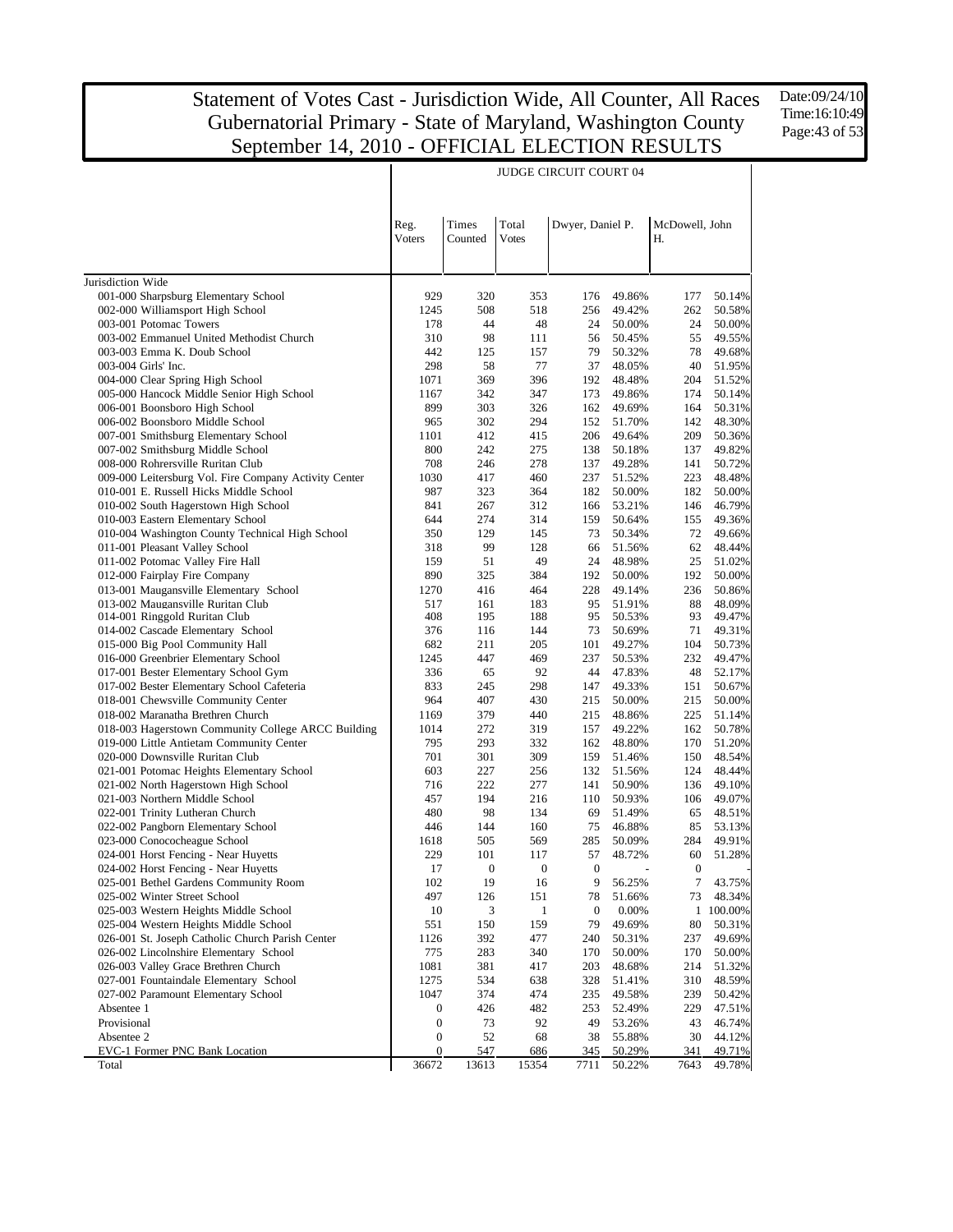Date:09/24/10 Time:16:10:49 Page:44 of 53

|                                                                                           |                |                  | <b>SIAIL SALIUNNEI</b> |                   |                          |
|-------------------------------------------------------------------------------------------|----------------|------------------|------------------------|-------------------|--------------------------|
|                                                                                           | Reg.<br>Voters | Times<br>Counted | Total<br><b>Votes</b>  | Strong, Charles P |                          |
| Jurisdiction Wide                                                                         |                |                  |                        |                   |                          |
| 001-000 Sharpsburg Elementary School                                                      | 929            | 320              | 206                    |                   | 206 100.00%              |
| 002-000 Williamsport High School                                                          | 1245           | 508              | 306                    |                   | 306 100.00%              |
| 003-001 Potomac Towers                                                                    | 178            | 44               | 32                     |                   | 32 100.00%               |
| 003-002 Emmanuel United Methodist Church                                                  | 310            | 98               | 62                     |                   | 62 100.00%               |
| 003-003 Emma K. Doub School                                                               | 442            | 125              | 89                     |                   | 89 100.00%               |
| 003-004 Girls' Inc.                                                                       | 298            | 58               | 44                     |                   | 44 100.00%               |
| 004-000 Clear Spring High School                                                          | 1071           | 369              | 233                    |                   | 233 100.00%              |
| 005-000 Hancock Middle Senior High School                                                 | 1167           | 342              | 202                    |                   | 202 100.00%              |
| 006-001 Boonsboro High School                                                             | 899            | 303              | 191                    |                   | 191 100.00%              |
| 006-002 Boonsboro Middle School                                                           | 965            | 302              | 184                    |                   | 184 100.00%              |
| 007-001 Smithsburg Elementary School                                                      | 1101           | 412              | 258                    |                   | 258 100.00%              |
| 007-002 Smithsburg Middle School                                                          | 800            | 242              | 160                    |                   | 160 100.00%              |
| 008-000 Rohrersville Ruritan Club                                                         | 708            | 246              | 161                    |                   | 161 100.00%              |
| 009-000 Leitersburg Vol. Fire Company Activity Center                                     | 1030           | 417              | 280                    |                   | 280 100.00%              |
| 010-001 E. Russell Hicks Middle School                                                    | 987            | 323              | 202                    |                   | 202 100.00%              |
| 010-002 South Hagerstown High School                                                      | 841            | 267              | 181                    |                   | 181 100.00%              |
| 010-003 Eastern Elementary School                                                         | 644            | 274              | 176                    |                   | 176 100.00%              |
| 010-004 Washington County Technical High School<br>011-001 Pleasant Valley School         | 350            | 129<br>99        | 86<br>72               |                   | 86 100.00%               |
| 011-002 Potomac Valley Fire Hall                                                          | 318<br>159     | 51               | 31                     |                   | 72 100.00%<br>31 100.00% |
| 012-000 Fairplay Fire Company                                                             | 890            | 325              | 226                    |                   | 226 100.00%              |
| 013-001 Maugansville Elementary School                                                    | 1270           | 416              | 262                    |                   | 262 100.00%              |
| 013-002 Maugansville Ruritan Club                                                         | 517            | 161              | 116                    |                   | 116 100.00%              |
| 014-001 Ringgold Ruritan Club                                                             | 408            | 195              | 117                    |                   | 117 100.00%              |
| 014-002 Cascade Elementary School                                                         | 376            | 116              | 80                     |                   | 80 100.00%               |
| 015-000 Big Pool Community Hall                                                           | 682            | 211              | 133                    |                   | 133 100.00%              |
| 016-000 Greenbrier Elementary School                                                      | 1245           | 447              | 290                    |                   | 290 100.00%              |
| 017-001 Bester Elementary School Gym                                                      | 336            | 65               | 48                     |                   | 48 100.00%               |
| 017-002 Bester Elementary School Cafeteria                                                | 833            | 245              | 170                    |                   | 170 100.00%              |
| 018-001 Chewsville Community Center                                                       | 964            | 407              | 253                    |                   | 253 100.00%              |
| 018-002 Maranatha Brethren Church                                                         | 1169           | 379              | 259                    |                   | 259 100.00%              |
| 018-003 Hagerstown Community College ARCC Building                                        | 1014           | 272              | 184                    |                   | 184 100.00%              |
| 019-000 Little Antietam Community Center                                                  | 795            | 293              | 187                    |                   | 187 100.00%              |
| 020-000 Downsville Ruritan Club                                                           | 701            | 301              | 186                    |                   | 186 100.00%              |
| 021-001 Potomac Heights Elementary School                                                 | 603            | 227              | 146                    |                   | 146 100.00%              |
| 021-002 North Hagerstown High School                                                      | 716            | 222              | 149                    |                   | 149 100.00%              |
| 021-003 Northern Middle School                                                            | 457            | 194              | 129                    |                   | 129 100.00%              |
| 022-001 Trinity Lutheran Church                                                           | 480            | 98               | 75                     |                   | 75 100.00%               |
| 022-002 Pangborn Elementary School                                                        | 446            | 144              | 91                     |                   | 91 100.00%               |
| 023-000 Conococheague School                                                              | 1618           | 505              | 326                    |                   | 326 100.00%              |
| 024-001 Horst Fencing - Near Huyetts                                                      | 229            | 101              | 68                     |                   | 68 100.00%               |
| 024-002 Horst Fencing - Near Huyetts                                                      | 17             | $\mathbf{0}$     | $\mathbf{0}$           | $\mathbf{0}$      |                          |
| 025-001 Bethel Gardens Community Room                                                     | 102            | 19               | 11                     |                   | 11 100.00%               |
| 025-002 Winter Street School                                                              | 497            | 126              | 90                     |                   | 90 100.00%               |
| 025-003 Western Heights Middle School                                                     | 10             | 3                | 2                      |                   | 2 100.00%<br>95 100.00%  |
| 025-004 Western Heights Middle School<br>026-001 St. Joseph Catholic Church Parish Center | 551<br>1126    | 150<br>392       | 95<br>285              |                   | 285 100.00%              |
| 026-002 Lincolnshire Elementary School                                                    | 775            | 283              | 203                    |                   | 203 100.00%              |
| 026-003 Valley Grace Brethren Church                                                      | 1081           | 381              | 247                    |                   | 247 100.00%              |
| 027-001 Fountaindale Elementary School                                                    | 1275           | 534              | 373                    |                   | 373 100.00%              |
| 027-002 Paramount Elementary School                                                       | 1047           | 374              | 262                    |                   | 262 100.00%              |
| Absentee 1                                                                                | 0              | 426              | 281                    |                   | 281 100.00%              |
| Provisional                                                                               | 0              | 73               | 53                     |                   | 53 100.00%               |
| Absentee 2                                                                                | 0              | 52               | 40                     |                   | 40 100.00%               |
| EVC-1 Former PNC Bank Location                                                            | 0              | <u>547</u>       | 365                    |                   | 365 100.00%              |
| Total                                                                                     | 36672          | 13613            | 8958                   |                   | 8958 100.00%             |

#### STATE'S ATTORNEY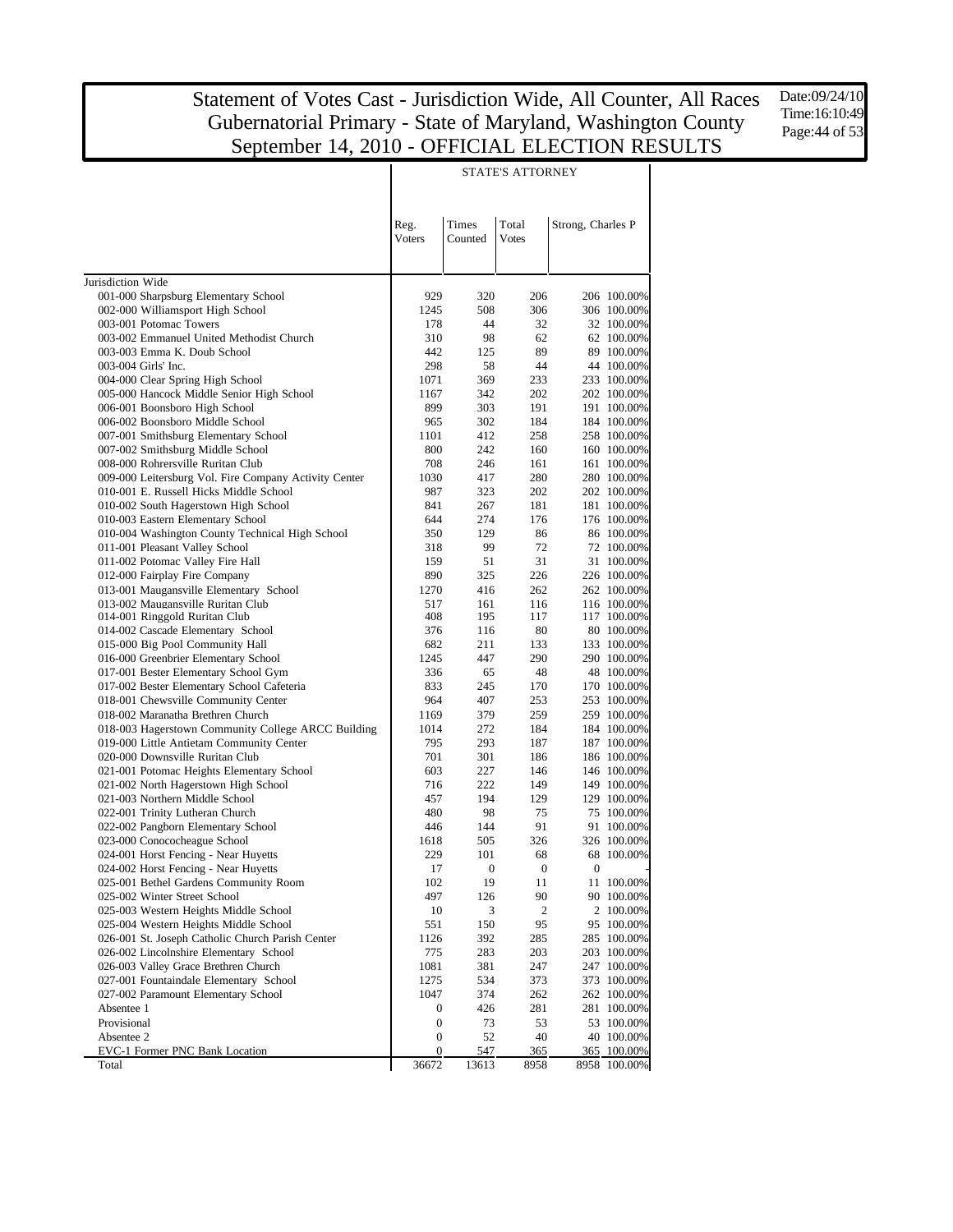Date:09/24/10 Time:16:10:49 Page:45 of 53

|                                                                       |                       |                  | <b>REGISTER OF WILLS</b> |                  |                            |
|-----------------------------------------------------------------------|-----------------------|------------------|--------------------------|------------------|----------------------------|
|                                                                       | Reg.                  | Times            | Total                    | Easton, Forrest  |                            |
|                                                                       | Voters                | Counted          | <b>Votes</b>             |                  |                            |
| Jurisdiction Wide                                                     |                       |                  |                          |                  |                            |
| 001-000 Sharpsburg Elementary School                                  | 929                   | 320              | 194                      |                  | 194 100.00%                |
| 002-000 Williamsport High School                                      | 1245                  | 508              | 288                      |                  | 288 100.00%                |
| 003-001 Potomac Towers                                                | 178                   | 44               | 29                       |                  | 29 100.00%                 |
| 003-002 Emmanuel United Methodist Church                              | 310                   | 98               | 58                       |                  | 58 100.00%                 |
| 003-003 Emma K. Doub School                                           | 442                   | 125              | 89                       |                  | 89 100.00%                 |
| 003-004 Girls' Inc.                                                   | 298                   | 58               | 47                       |                  | 47 100.00%                 |
| 004-000 Clear Spring High School                                      | 1071                  | 369              | 213                      |                  | 213 100.00%                |
| 005-000 Hancock Middle Senior High School                             | 1167<br>899           | 342<br>303       | 191<br>190               |                  | 191 100.00%<br>190 100.00% |
| 006-001 Boonsboro High School<br>006-002 Boonsboro Middle School      | 965                   | 302              | 179                      |                  | 179 100.00%                |
| 007-001 Smithsburg Elementary School                                  | 1101                  | 412              | 242                      |                  | 242 100.00%                |
| 007-002 Smithsburg Middle School                                      | 800                   | 242              | 157                      |                  | 157 100.00%                |
| 008-000 Rohrersville Ruritan Club                                     | 708                   | 246              | 161                      |                  | 161 100.00%                |
| 009-000 Leitersburg Vol. Fire Company Activity Center                 | 1030                  | 417              | 261                      |                  | 261 100.00%                |
| 010-001 E. Russell Hicks Middle School                                | 987                   | 323              | 189                      |                  | 189 100.00%                |
| 010-002 South Hagerstown High School                                  | 841                   | 267              | 179                      |                  | 179 100.00%                |
| 010-003 Eastern Elementary School                                     | 644                   | 274              | 170                      |                  | 170 100.00%                |
| 010-004 Washington County Technical High School                       | 350                   | 129              | 79                       |                  | 79 100.00%                 |
| 011-001 Pleasant Valley School                                        | 318                   | 99               | 73                       |                  | 73 100.00%                 |
| 011-002 Potomac Valley Fire Hall                                      | 159                   | 51               | 30                       |                  | 30 100.00%                 |
| 012-000 Fairplay Fire Company                                         | 890                   | 325              | 218                      |                  | 218 100.00%                |
| 013-001 Maugansville Elementary School                                | 1270                  | 416              | 255                      |                  | 255 100.00%                |
| 013-002 Maugansville Ruritan Club<br>014-001 Ringgold Ruritan Club    | 517<br>408            | 161<br>195       | 104<br>112               |                  | 104 100.00%<br>112 100.00% |
| 014-002 Cascade Elementary School                                     | 376                   | 116              | 76                       |                  | 76 100.00%                 |
| 015-000 Big Pool Community Hall                                       | 682                   | 211              | 117                      |                  | 117 100.00%                |
| 016-000 Greenbrier Elementary School                                  | 1245                  | 447              | 284                      |                  | 284 100.00%                |
| 017-001 Bester Elementary School Gym                                  | 336                   | 65               | 43                       |                  | 43 100.00%                 |
| 017-002 Bester Elementary School Cafeteria                            | 833                   | 245              | 170                      |                  | 170 100.00%                |
| 018-001 Chewsville Community Center                                   | 964                   | 407              | 239                      |                  | 239 100.00%                |
| 018-002 Maranatha Brethren Church                                     | 1169                  | 379              | 246                      |                  | 246 100.00%                |
| 018-003 Hagerstown Community College ARCC Building                    | 1014                  | 272              | 178                      |                  | 178 100.00%                |
| 019-000 Little Antietam Community Center                              | 795                   | 293              | 183                      |                  | 183 100.00%                |
| 020-000 Downsville Ruritan Club                                       | 701                   | 301              | 170                      |                  | 170 100.00%                |
| 021-001 Potomac Heights Elementary School                             | 603                   | 227              | 131                      |                  | 131 100.00%                |
| 021-002 North Hagerstown High School                                  | 716                   | 222              | 152                      |                  | 152 100.00%                |
| 021-003 Northern Middle School                                        | 457<br>480            | 194<br>98        | 116<br>75                |                  | 116 100.00%<br>75 100.00%  |
| 022-001 Trinity Lutheran Church<br>022-002 Pangborn Elementary School | 446                   | 144              | 84                       |                  | 84 100.00%                 |
| 023-000 Conococheague School                                          | 1618                  | 505              | 310                      |                  | 310 100.00%                |
| 024-001 Horst Fencing - Near Huyetts                                  | 229                   | 101              | 61                       |                  | 61 100.00%                 |
| 024-002 Horst Fencing - Near Huyetts                                  | 17                    | $\boldsymbol{0}$ | $\boldsymbol{0}$         | $\boldsymbol{0}$ |                            |
| 025-001 Bethel Gardens Community Room                                 | 102                   | 19               | 8                        |                  | 8 100.00%                  |
| 025-002 Winter Street School                                          | 497                   | 126              | 84                       |                  | 84 100.00%                 |
| 025-003 Western Heights Middle School                                 | 10                    | 3                | 2                        |                  | 2 100.00%                  |
| 025-004 Western Heights Middle School                                 | 551                   | 150              | 90                       |                  | 90 100.00%                 |
| 026-001 St. Joseph Catholic Church Parish Center                      | 1126                  | 392              | 270                      |                  | 270 100.00%                |
| 026-002 Lincolnshire Elementary School                                | 775                   | 283              | 191                      |                  | 191 100.00%                |
| 026-003 Valley Grace Brethren Church                                  | 1081                  | 381              | 227                      |                  | 227 100.00%                |
| 027-001 Fountaindale Elementary School                                | 1275                  | 534              | 346                      |                  | 346 100.00%                |
| 027-002 Paramount Elementary School                                   | 1047                  | 374              | 251                      |                  | 251 100.00%                |
| Absentee 1                                                            | 0                     | 426              | 240                      |                  | 240 100.00%                |
| Provisional                                                           | 0                     | 73               | 52                       |                  | 52 100.00%                 |
| Absentee 2<br>EVC-1 Former PNC Bank Location                          | 0<br>$\boldsymbol{0}$ | 52<br>547        | 35<br>318                |                  | 35 100.00%<br>318 100.00%  |
| Total                                                                 | 36672                 | 13613            | 8457                     |                  | 8457 100.00%               |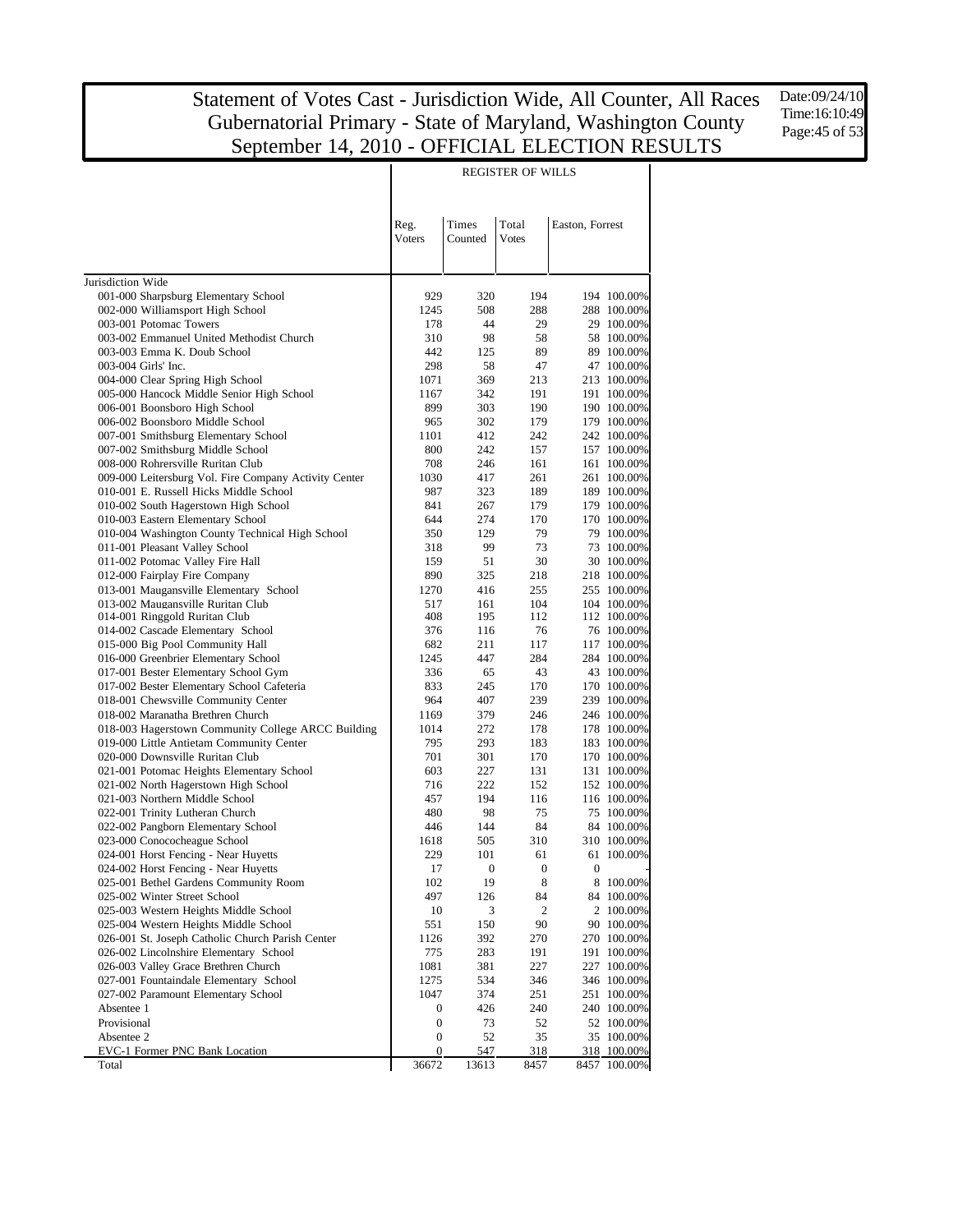Date:09/24/10 Time:16:10:50 Page:46 of 53

|                                                                               |                       |                  |                       | <b>JUDGE ORPHANS COURT</b> |                  |                    |                  |                  |                  |
|-------------------------------------------------------------------------------|-----------------------|------------------|-----------------------|----------------------------|------------------|--------------------|------------------|------------------|------------------|
|                                                                               | Reg.<br><b>Voters</b> | Times<br>Counted | Total<br><b>Votes</b> | Adair, Robert              |                  | Novinger, Frank E. |                  | Shriver, John M. |                  |
| Jurisdiction Wide                                                             |                       |                  |                       |                            |                  |                    |                  |                  |                  |
| 001-000 Sharpsburg Elementary School                                          | 929                   | 320              | 491                   | 154                        | 31.36%           | 158                | 32.18%           | 179              | 36.46%           |
| 002-000 Williamsport High School                                              | 1245                  | 508              | 704                   | 217                        | 30.82%           | 215                | 30.54%           | 272              | 38.64%           |
| 003-001 Potomac Towers                                                        | 178                   | 44               | 76                    | 26                         | 34.21%           | 24                 | 31.58%           | 26               | 34.21%           |
| 003-002 Emmanuel United Methodist Church                                      | 310                   | 98               | 152                   | 47                         | 30.92%           | 44                 | 28.95%           | 61               | 40.13%           |
| 003-003 Emma K. Doub School                                                   | 442                   | 125              | 211                   | 68                         | 32.23%           | 71                 | 33.65%           | 72               | 34.12%           |
| 003-004 Girls' Inc.                                                           | 298                   | 58               | 104                   | 33                         | 31.73%           | 31                 | 29.81%           | 40               | 38.46%           |
| 004-000 Clear Spring High School                                              | 1071                  | 369              | 503                   | 159                        | 31.61%           | 160                | 31.81%           | 184              | 36.58%           |
| 005-000 Hancock Middle Senior High School                                     | 1167                  | 342              | 468                   | 143                        | 30.56%           | 135                | 28.85%           | 190              | 40.60%           |
| 006-001 Boonsboro High School<br>006-002 Boonsboro Middle School              | 899<br>965            | 303<br>302       | 460<br>417            | 145<br>131                 | 31.52%<br>31.41% | 146<br>126         | 31.74%<br>30.22% | 169<br>160       | 36.74%<br>38.37% |
| 007-001 Smithsburg Elementary School                                          | 1101                  | 412              | 620                   | 192                        | 30.97%           | 199                | 32.10%           | 229              | 36.94%           |
| 007-002 Smithsburg Middle School                                              | 800                   | 242              | 389                   | 119                        | 30.59%           | 125                | 32.13%           | 145              | 37.28%           |
| 008-000 Rohrersville Ruritan Club                                             | 708                   | 246              | 405                   | 133                        | 32.84%           | 130                | 32.10%           | 142              | 35.06%           |
| 009-000 Leitersburg Vol. Fire Company Activity Center                         | 1030                  | 417              | 656                   | 212                        | 32.32%           | 215                | 32.77%           | 229              | 34.91%           |
| 010-001 E. Russell Hicks Middle School                                        | 987                   | 323              | 535                   | 172                        | 32.15%           | 168                | 31.40%           | 195              | 36.45%           |
| 010-002 South Hagerstown High School                                          | 841                   | 267              | 444                   | 144                        | 32.43%           | 140                | 31.53%           | 160              | 36.04%           |
| 010-003 Eastern Elementary School                                             | 644                   | 274              | 439                   | 141                        | 32.12%           | 143                | 32.57%           | 155              | 35.31%           |
| 010-004 Washington County Technical High School                               | 350                   | 129              | 196                   | 65                         | 33.16%           | 58                 | 29.59%           | 73               | 37.24%           |
| 011-001 Pleasant Valley School                                                | 318                   | 99               | 177                   | 57                         | 32.20%           | 59                 | 33.33%           | 61               | 34.46%           |
| 011-002 Potomac Valley Fire Hall                                              | 159                   | 51               | 73                    | 26                         | 35.62%           | 22                 | 30.14%           | 25               | 34.25%           |
| 012-000 Fairplay Fire Company                                                 | 890                   | 325              | 539                   | 173                        | 32.10%           | 165                | 30.61%           | 201              | 37.29%           |
| 013-001 Maugansville Elementary School                                        | 1270                  | 416              | 635                   | 203                        | 31.97%           | 206                | 32.44%           | 226              | 35.59%           |
| 013-002 Maugansville Ruritan Club                                             | 517                   | 161              | 270                   | 88                         | 32.59%           | 81                 | 30.00%           | 101              | 37.41%           |
| 014-001 Ringgold Ruritan Club                                                 | 408                   | 195              | 282                   | 95                         | 33.69%           | 87                 | 30.85%           | 100              | 35.46%           |
| 014-002 Cascade Elementary School                                             | 376                   | 116              | 196                   | 64                         | 32.65%           | 66                 | 33.67%           | 66               | 33.67%           |
| 015-000 Big Pool Community Hall                                               | 682                   | 211              | 291                   | 89                         | 30.58%           | 94                 | 32.30%           | 108              | 37.11%           |
| 016-000 Greenbrier Elementary School                                          | 1245                  | 447              | 700                   | 215                        | 30.71%           | 225                | 32.14%           | 260              | 37.14%           |
| 017-001 Bester Elementary School Gym                                          | 336                   | 65               | 108                   | 32                         | 29.63%           | 34                 | 31.48%           | 42               | 38.89%           |
| 017-002 Bester Elementary School Cafeteria                                    | 833<br>964            | 245<br>407       | 408<br>595            | 129                        | 31.62%           | 128                | 31.37%           | 151              | 37.01%           |
| 018-001 Chewsville Community Center<br>018-002 Maranatha Brethren Church      | 1169                  | 379              | 603                   | 184<br>196                 | 30.92%<br>32.50% | 198<br>189         | 33.28%<br>31.34% | 213<br>218       | 35.80%<br>36.15% |
| 018-003 Hagerstown Community College ARCC Building                            | 1014                  | 272              | 443                   | 141                        | 31.83%           | 144                | 32.51%           | 158              | 35.67%           |
| 019-000 Little Antietam Community Center                                      | 795                   | 293              | 476                   | 150                        | 31.51%           | 151                | 31.72%           | 175              | 36.76%           |
| 020-000 Downsville Ruritan Club                                               | 701                   | 301              | 405                   | 126                        | 31.11%           | 124                | 30.62%           | 155              | 38.27%           |
| 021-001 Potomac Heights Elementary School                                     | 603                   | 227              | 326                   | 103                        | 31.60%           | 111                | 34.05%           | 112              | 34.36%           |
| 021-002 North Hagerstown High School                                          | 716                   | 222              | 376                   | 119                        | 31.65%           | 123                | 32.71%           | 134              | 35.64%           |
| 021-003 Northern Middle School                                                | 457                   | 194              | 300                   | 95                         | 31.67%           | 98                 | 32.67%           | 107              | 35.67%           |
| 022-001 Trinity Lutheran Church                                               | 480                   | 98               | 178                   | 57                         | 32.02%           | 58                 | 32.58%           | 63               | 35.39%           |
| 022-002 Pangborn Elementary School                                            | 446                   | 144              | 235                   | 76                         | 32.34%           | 76                 | 32.34%           | 83               | 35.32%           |
| 023-000 Conococheague School                                                  | 1618                  | 505              | 791                   | 247                        | 31.23%           | 243                | 30.72%           | 301              | 38.05%           |
| 024-001 Horst Fencing - Near Huyetts                                          | 229                   | 101              | 155                   | 52                         | 33.55%           | 50                 | 32.26%           | 53               | 34.19%           |
| 024-002 Horst Fencing - Near Huyetts                                          | 17                    | $\theta$         | $\theta$              | $\mathbf{0}$               |                  | $\theta$           |                  | $\theta$         |                  |
| 025-001 Bethel Gardens Community Room                                         | 102                   | 19               | $22\,$                | 8                          | 36.36%           | 6                  | 27.27%           | 8                | 36.36%           |
| 025-002 Winter Street School                                                  | 497                   | 126              | 212                   | 65                         | 30.66%           | 67                 | 31.60%           | 80               | 37.74%           |
| 025-003 Western Heights Middle School                                         | 10                    | 3                | $\boldsymbol{2}$      | $\boldsymbol{0}$           | 0.00%            | $\boldsymbol{0}$   | 0.00%            |                  | 2 100.00%        |
| 025-004 Western Heights Middle School                                         | 551                   | 150              | 231                   | 74                         | 32.03%           | 76                 | 32.90%           | 81               | 35.06%           |
| 026-001 St. Joseph Catholic Church Parish Center                              | 1126                  | 392              | 664                   | 210                        | 31.63%           | 207                | 31.17%           | 247              | 37.20%           |
| 026-002 Lincolnshire Elementary School                                        | 775                   | 283              | 478                   | 154                        | 32.22%           | 153                | 32.01%           | 171              | 35.77%           |
| 026-003 Valley Grace Brethren Church                                          | 1081                  | 381              | 572                   | 174                        | 30.42%           | 177                | 30.94%           | 221              | 38.64%           |
| 027-001 Fountaindale Elementary School<br>027-002 Paramount Elementary School | 1275<br>1047          | 534              | 896                   | 287                        | 32.03%           | 301                | 33.59%           | 308              | 34.38%           |
| Absentee 1                                                                    | $\boldsymbol{0}$      | 374<br>426       | 652<br>604            | 210                        | 32.21%<br>32.78% | 211<br>188         | 32.36%<br>31.13% | 231<br>218       | 35.43%<br>36.09% |
| Provisional                                                                   | $\boldsymbol{0}$      | 73               | 125                   | 198<br>42                  | 33.60%           | 38                 | 30.40%           | 45               | 36.00%           |
| Absentee 2                                                                    | $\boldsymbol{0}$      | 52               | 80                    | 23                         | 28.75%           | 24                 | 30.00%           | 33               | 41.25%           |
| EVC-1 Former PNC Bank Location                                                | $\boldsymbol{0}$      | 547              | 844                   | 272                        | 32.23%           | 262                | 31.04%           | 310              | 36.73%           |
| Total                                                                         | 36672                 | 13613            | 21214                 | 6735                       | 31.75%           | 6730               | 31.72%           | 7749             | 36.53%           |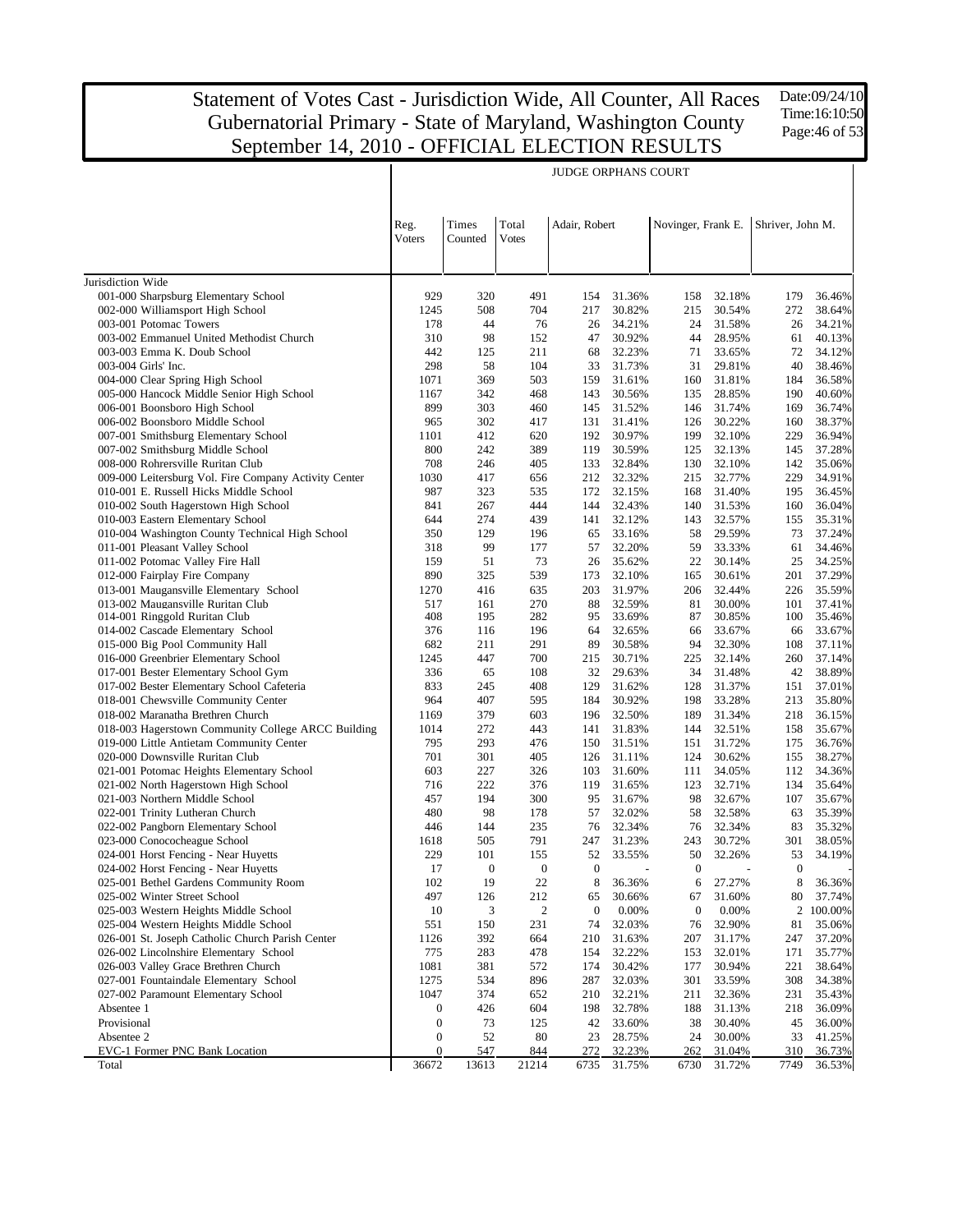Date:09/24/10 Time:16:10:50 Page:47 of 53

|                                                                                      |                  |                       | <b>SHERIFF</b>        |                         |                           |
|--------------------------------------------------------------------------------------|------------------|-----------------------|-----------------------|-------------------------|---------------------------|
|                                                                                      | Reg.<br>Voters   | Times<br>Counted      | Total<br><b>Votes</b> | Woods, James<br>Michael |                           |
| Jurisdiction Wide                                                                    |                  |                       |                       |                         |                           |
| 001-000 Sharpsburg Elementary School                                                 | 929              | 320                   | 217                   |                         | 217 100.00%               |
| 002-000 Williamsport High School                                                     | 1245             | 508                   | 312                   |                         | 312 100.00%               |
| 003-001 Potomac Towers                                                               | 178              | 44                    | 29                    |                         | 29 100.00%                |
| 003-002 Emmanuel United Methodist Church                                             | 310              | 98                    | 64                    |                         | 64 100.00%                |
| 003-003 Emma K. Doub School                                                          | 442              | 125                   | 90                    |                         | 90 100,00%                |
| 003-004 Girls' Inc.                                                                  | 298              | 58                    | 43                    |                         | 43 100.00%                |
| 004-000 Clear Spring High School                                                     | 1071             | 369                   | 245                   |                         | 245 100.00%               |
| 005-000 Hancock Middle Senior High School                                            | 1167             | 342                   | 245                   |                         | 245 100.00%               |
| 006-001 Boonsboro High School                                                        | 899              | 303                   | 188                   |                         | 188 100.00%               |
| 006-002 Boonsboro Middle School                                                      | 965              | 302                   | 173                   |                         | 173 100.00%               |
| 007-001 Smithsburg Elementary School                                                 | 1101             | 412                   | 253                   |                         | 253 100.00%               |
| 007-002 Smithsburg Middle School                                                     | 800              | 242                   | 162                   |                         | 162 100.00%               |
| 008-000 Rohrersville Ruritan Club                                                    | 708              | 246                   | 163                   |                         | 163 100.00%               |
| 009-000 Leitersburg Vol. Fire Company Activity Center                                | 1030             | 417                   | 274                   |                         | 274 100.00%               |
| 010-001 E. Russell Hicks Middle School                                               | 987              | 323                   | 208                   |                         | 208 100.00%               |
| 010-002 South Hagerstown High School                                                 | 841              | 267                   | 173                   |                         | 173 100.00%               |
| 010-003 Eastern Elementary School<br>010-004 Washington County Technical High School | 644<br>350       | 274                   | 177<br>71             |                         | 177 100.00%<br>71 100.00% |
| 011-001 Pleasant Valley School                                                       | 318              | 129<br>99             | 73                    |                         | 73 100,00%                |
| 011-002 Potomac Valley Fire Hall                                                     | 159              | 51                    | 34                    |                         | 34 100.00%                |
| 012-000 Fairplay Fire Company                                                        | 890              | 325                   | 241                   |                         | 241 100.00%               |
| 013-001 Maugansville Elementary School                                               | 1270             | 416                   | 268                   |                         | 268 100.00%               |
| 013-002 Maugansville Ruritan Club                                                    | 517              | 161                   | 115                   |                         | 115 100.00%               |
| 014-001 Ringgold Ruritan Club                                                        | 408              | 195                   | 116                   |                         | 116 100.00%               |
| 014-002 Cascade Elementary School                                                    | 376              | 116                   | 79                    |                         | 79 100.00%                |
| 015-000 Big Pool Community Hall                                                      | 682              | 211                   | 133                   |                         | 133 100.00%               |
| 016-000 Greenbrier Elementary School                                                 | 1245             | 447                   | 285                   |                         | 285 100.00%               |
| 017-001 Bester Elementary School Gym                                                 | 336              | 65                    | 44                    |                         | 44 100.00%                |
| 017-002 Bester Elementary School Cafeteria                                           | 833              | 245                   | 172                   |                         | 172 100.00%               |
| 018-001 Chewsville Community Center                                                  | 964              | 407                   | 234                   |                         | 234 100.00%               |
| 018-002 Maranatha Brethren Church                                                    | 1169             | 379                   | 247                   |                         | 247 100.00%               |
| 018-003 Hagerstown Community College ARCC Building                                   | 1014             | 272                   | 172                   |                         | 172 100.00%               |
| 019-000 Little Antietam Community Center                                             | 795              | 293                   | 184                   |                         | 184 100.00%               |
| 020-000 Downsville Ruritan Club                                                      | 701              | 301                   | 191                   |                         | 191 100.00%               |
| 021-001 Potomac Heights Elementary School                                            | 603              | 227                   | 125                   |                         | 125 100.00%               |
| 021-002 North Hagerstown High School                                                 | 716              | 222                   | 151                   |                         | 151 100.00%               |
| 021-003 Northern Middle School                                                       | 457              | 194                   | 100                   |                         | 100 100.00%               |
| 022-001 Trinity Lutheran Church                                                      | 480              | 98                    | 77                    |                         | 77 100.00%                |
| 022-002 Pangborn Elementary School                                                   | 446              | 144                   | 78                    |                         | 78 100.00%                |
| 023-000 Conococheague School                                                         | 1618             | 505                   | 351                   |                         | 351 100.00%               |
| 024-001 Horst Fencing - Near Huyetts                                                 | 229              | 101                   | 61                    |                         | 61 100.00%                |
| 024-002 Horst Fencing - Near Huyetts                                                 | 17               | $\boldsymbol{\theta}$ | $\boldsymbol{\theta}$ | $\theta$                |                           |
| 025-001 Bethel Gardens Community Room                                                | 102              | 19                    | 9                     |                         | 9 100.00%                 |
| 025-002 Winter Street School                                                         | 497              | 126                   | 87                    |                         | 87 100.00%                |
| 025-003 Western Heights Middle School<br>025-004 Western Heights Middle School       | 10               | 3<br>150              | 2                     |                         | 2 100.00%                 |
| 026-001 St. Joseph Catholic Church Parish Center                                     | 551<br>1126      | 392                   | 96<br>271             |                         | 96 100.00%<br>271 100.00% |
| 026-002 Lincolnshire Elementary School                                               | 775              | 283                   | 196                   |                         | 196 100.00%               |
| 026-003 Valley Grace Brethren Church                                                 | 1081             | 381                   | 232                   |                         | 232 100.00%               |
| 027-001 Fountaindale Elementary School                                               | 1275             | 534                   | 332                   |                         | 332 100.00%               |
| 027-002 Paramount Elementary School                                                  | 1047             | 374                   | 243                   |                         | 243 100.00%               |
| Absentee 1                                                                           | 0                | 426                   | 234                   |                         | 234 100.00%               |
| Provisional                                                                          | $\boldsymbol{0}$ | 73                    | 57                    |                         | 57 100.00%                |
| Absentee 2                                                                           | $\boldsymbol{0}$ | 52                    | 34                    |                         | 34 100.00%                |
| EVC-1 Former PNC Bank Location                                                       | 0                | 547                   | 316                   |                         | 316 100.00%               |
| Total                                                                                | 36672            | 13613                 | 8727                  |                         | 8727 100.00%              |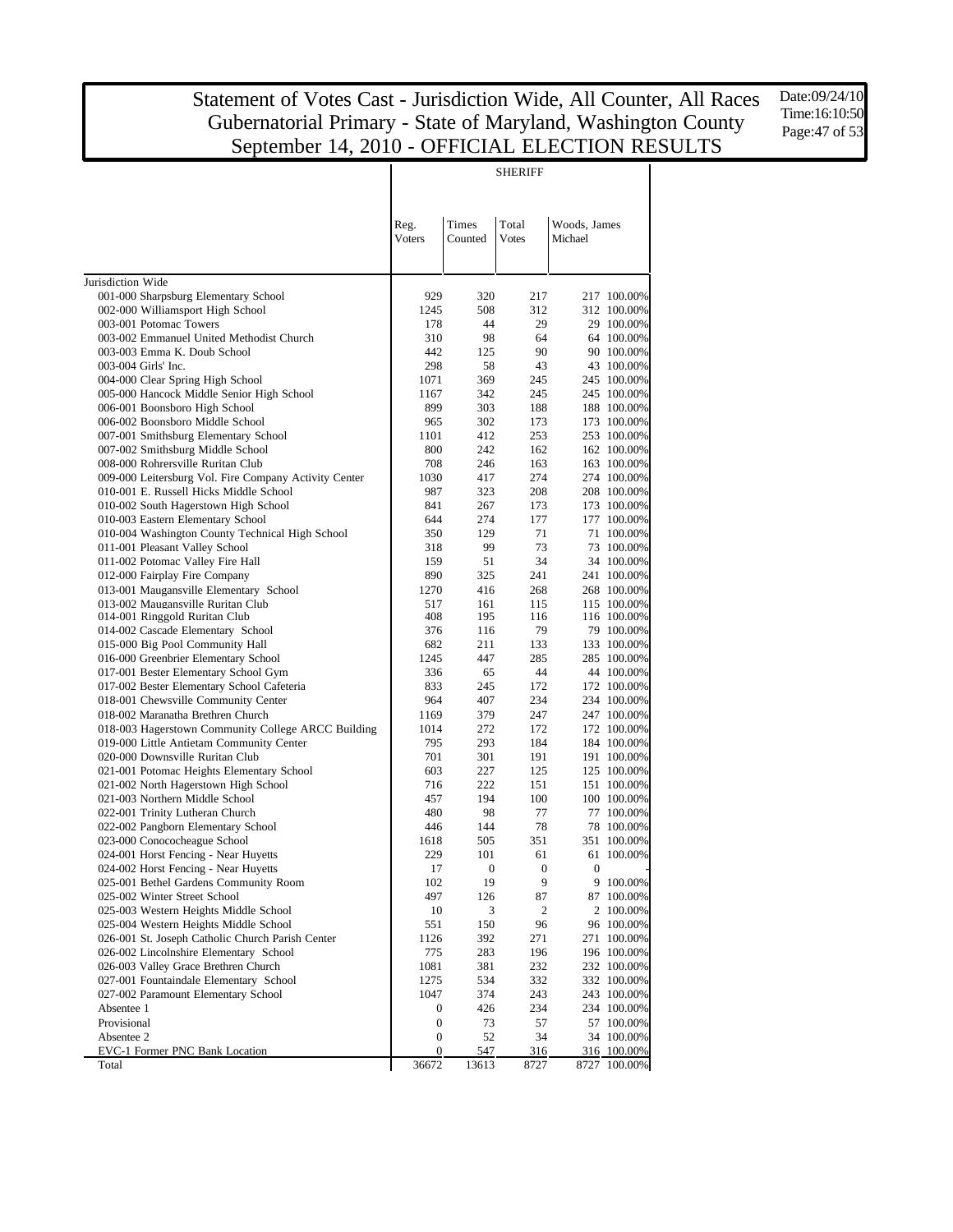Date:09/24/10 Time:16:10:50 Page:48 of 53

| Times<br>Total<br>Buchman, Randy<br>Kerns, Marilee<br>Reg.<br>Givens, Ray<br>Voters<br>Counted<br><b>Votes</b><br>Lum<br>Jurisdiction Wide<br>001-000 Sharpsburg Elementary School<br>929<br>320<br>1286<br>143<br>11.12%<br>137<br>10.65%<br>137<br>10.65%<br>002-000 Williamsport High School<br>193<br>9.89%<br>1245<br>508<br>1951<br>235<br>12.05%<br>204<br>10.46%<br>44<br>003-001 Potomac Towers<br>178<br>224<br>23<br>10.27%<br>23<br>10.27%<br>25<br>11.16%<br>310<br>003-002 Emmanuel United Methodist Church<br>98<br>443<br>53<br>11.96%<br>44<br>9.93%<br>45<br>10.16%<br>442<br>003-003 Emma K. Doub School<br>125<br>645<br>71<br>11.01%<br>68<br>10.54%<br>69<br>10.70%<br>298<br>58<br>301<br>003-004 Girls' Inc.<br>36<br>11.96%<br>32<br>10.63%<br>32<br>10.63%<br>004-000 Clear Spring High School<br>1071<br>369<br>1419<br>11.56%<br>150<br>10.57%<br>148<br>10.43%<br>164<br>005-000 Hancock Middle Senior High School<br>1167<br>342<br>1329<br>155<br>11.66%<br>153<br>11.51%<br>137<br>10.31%<br>899<br>303<br>11.89%<br>006-001 Boonsboro High School<br>1270<br>148<br>11.65%<br>129<br>10.16%<br>151<br>006-002 Boonsboro Middle School<br>965<br>302<br>1103<br>10.52%<br>105<br>9.52%<br>155<br>14.05%<br>116<br>412<br>007-001 Smithsburg Elementary School<br>1101<br>1608<br>181<br>11.26%<br>157<br>9.76%<br>170<br>10.57%<br>800<br>007-002 Smithsburg Middle School<br>242<br>925<br>109<br>11.78%<br>90<br>9.73%<br>100<br>10.81%<br>708<br>008-000 Rohrersville Ruritan Club<br>246<br>1114<br>129<br>11.58%<br>10.32%<br>123<br>11.04%<br>115<br>009-000 Leitersburg Vol. Fire Company Activity Center<br>1030<br>417<br>1736<br>191<br>11.00%<br>179<br>10.31%<br>185<br>10.66%<br>987<br>323<br>9.99%<br>010-001 E. Russell Hicks Middle School<br>1421<br>11.68%<br>142<br>158<br>11.12%<br>166<br>010-002 South Hagerstown High School<br>841<br>267<br>1189<br>134<br>11.27%<br>121<br>10.18%<br>127<br>10.68%<br>274<br>010-003 Eastern Elementary School<br>644<br>1231<br>141<br>11.45%<br>131<br>10.64%<br>135<br>10.97%<br>010-004 Washington County Technical High School<br>350<br>54<br>54<br>129<br>546<br>63<br>11.54%<br>9.89%<br>9.89%<br>011-001 Pleasant Valley School<br>99<br>318<br>425<br>49<br>11.53%<br>45<br>10.59%<br>47<br>11.06%<br>011-002 Potomac Valley Fire Hall<br>51<br>192<br>21<br>159<br>23<br>11.98%<br>18<br>9.38%<br>10.94%<br>890<br>012-000 Fairplay Fire Company<br>325<br>1386<br>172<br>12.41%<br>145<br>10.46%<br>145<br>10.46%<br>013-001 Maugansville Elementary School<br>12.08%<br>1270<br>416<br>1714<br>207<br>181<br>10.56%<br>176<br>10.27%<br>013-002 Maugansville Ruritan Club<br>706<br>72<br>517<br>161<br>81<br>11.47%<br>10.20%<br>76<br>10.76%<br>408<br>195<br>759<br>78<br>014-001 Ringgold Ruritan Club<br>81<br>10.67%<br>10.28%<br>76<br>10.01%<br>376<br>536<br>53<br>9.89%<br>014-002 Cascade Elementary School<br>116<br>61<br>11.38%<br>57<br>10.63%<br>015-000 Big Pool Community Hall<br>682<br>211<br>787<br>11.94%<br>88<br>83<br>10.55%<br>94<br>11.18%<br>016-000 Greenbrier Elementary School<br>447<br>1758<br>196<br>11.15%<br>10.47%<br>197<br>11.21%<br>1245<br>184<br>017-001 Bester Elementary School Gym<br>336<br>338<br>39<br>36<br>10.65%<br>65<br>11.54%<br>35<br>10.36%<br>017-002 Bester Elementary School Cafeteria<br>833<br>245<br>1123<br>11.31%<br>10.77%<br>127<br>115<br>10.24%<br>121<br>018-001 Chewsville Community Center<br>964<br>407<br>1611<br>189<br>11.73%<br>10.37%<br>167<br>10.37%<br>167<br>379<br>1617<br>11.38%<br>10.70%<br>018-002 Maranatha Brethren Church<br>1169<br>184<br>164<br>10.14%<br>173<br>018-003 Hagerstown Community College ARCC Building<br>272<br>1198<br>11.85%<br>128<br>10.68%<br>1014<br>142<br>124<br>10.35%<br>019-000 Little Antietam Community Center<br>795<br>293<br>1288<br>11.34%<br>152<br>11.80%<br>146<br>138<br>10.71%<br>701<br>301<br>13.44%<br>108<br>020-000 Downsville Ruritan Club<br>1064<br>143<br>108<br>10.15%<br>10.15%<br>603<br>227<br>873<br>11.80%<br>89<br>10.19%<br>021-001 Potomac Heights Elementary School<br>103<br>90<br>10.31%<br>716<br>222<br>993<br>10.98%<br>10.57%<br>021-002 North Hagerstown High School<br>109<br>101<br>10.17%<br>105<br>457<br>194<br>760<br>91<br>11.97%<br>10.92%<br>021-003 Northern Middle School<br>79<br>10.39%<br>83<br>480<br>98<br>505<br>59<br>11.68%<br>53<br>54<br>10.69%<br>022-001 Trinity Lutheran Church<br>10.50%<br>144<br>611<br>10.80%<br>10.47%<br>10.80%<br>022-002 Pangborn Elementary School<br>446<br>66<br>64<br>66<br>023-000 Conococheague School<br>505<br>2058<br>223<br>10.84%<br>1618<br>240<br>11.66%<br>208<br>10.11%<br>024-001 Horst Fencing - Near Huyetts<br>229<br>101<br>441<br>10.43%<br>50<br>11.34%<br>47<br>10.66%<br>46<br>024-002 Horst Fencing - Near Huyetts<br>17<br>$\theta$<br>$\theta$<br>$\theta$<br>$\mathbf{0}$<br>$\theta$<br>19<br>7<br>8<br>025-001 Bethel Gardens Community Room<br>102<br>64<br>9<br>14.06%<br>10.94%<br>12.50%<br>497<br>600<br>10.17%<br>025-002 Winter Street School<br>126<br>73<br>12.17%<br>10.67%<br>64<br>61<br>3<br>$\boldsymbol{0}$<br>0.00%<br>025-003 Western Heights Middle School<br>10<br>1 100.00%<br>0.00%<br>$\boldsymbol{0}$<br>1<br>025-004 Western Heights Middle School<br>551<br>150<br>663<br>83<br>12.52%<br>10.41%<br>70<br>10.56%<br>69<br>392<br>026-001 St. Joseph Catholic Church Parish Center<br>1126<br>1825<br>217<br>11.89%<br>190<br>10.41%<br>199<br>10.90%<br>775<br>283<br>1284<br>026-002 Lincolnshire Elementary School<br>153<br>11.92%<br>135<br>10.51%<br>138<br>10.75%<br>1081<br>026-003 Valley Grace Brethren Church<br>381<br>1473<br>183<br>12.42%<br>151<br>10.25%<br>10.59%<br>156<br>1275<br>027-001 Fountaindale Elementary School<br>534<br>2145<br>243<br>11.33%<br>226<br>10.54%<br>228<br>10.63%<br>1047<br>374<br>1800<br>027-002 Paramount Elementary School<br>205<br>11.39%<br>193<br>10.72%<br>194<br>10.78%<br>Absentee 1<br>$\boldsymbol{0}$<br>426<br>1521<br>174<br>11.44%<br>157<br>10.32%<br>10.98%<br>167<br>Provisional<br>73<br>309<br>$\boldsymbol{0}$<br>36<br>11.65%<br>34<br>11.00%<br>32<br>10.36%<br>52<br>190<br>19<br>10.00%<br>Absentee 2<br>$\boldsymbol{0}$<br>23<br>12.11%<br>20<br>10.53%<br>EVC-1 Former PNC Bank Location<br>229<br>$\boldsymbol{0}$<br>547<br>2220<br>240<br>10.81%<br>10.32%<br>241<br>10.86%<br>36672<br>13613<br>Total<br>56579<br>6550<br>11.58%<br>5866<br>10.37%<br>6086<br>10.76% |  |  | <b>REP CENT COMMITTEE</b> |  |  |  |
|------------------------------------------------------------------------------------------------------------------------------------------------------------------------------------------------------------------------------------------------------------------------------------------------------------------------------------------------------------------------------------------------------------------------------------------------------------------------------------------------------------------------------------------------------------------------------------------------------------------------------------------------------------------------------------------------------------------------------------------------------------------------------------------------------------------------------------------------------------------------------------------------------------------------------------------------------------------------------------------------------------------------------------------------------------------------------------------------------------------------------------------------------------------------------------------------------------------------------------------------------------------------------------------------------------------------------------------------------------------------------------------------------------------------------------------------------------------------------------------------------------------------------------------------------------------------------------------------------------------------------------------------------------------------------------------------------------------------------------------------------------------------------------------------------------------------------------------------------------------------------------------------------------------------------------------------------------------------------------------------------------------------------------------------------------------------------------------------------------------------------------------------------------------------------------------------------------------------------------------------------------------------------------------------------------------------------------------------------------------------------------------------------------------------------------------------------------------------------------------------------------------------------------------------------------------------------------------------------------------------------------------------------------------------------------------------------------------------------------------------------------------------------------------------------------------------------------------------------------------------------------------------------------------------------------------------------------------------------------------------------------------------------------------------------------------------------------------------------------------------------------------------------------------------------------------------------------------------------------------------------------------------------------------------------------------------------------------------------------------------------------------------------------------------------------------------------------------------------------------------------------------------------------------------------------------------------------------------------------------------------------------------------------------------------------------------------------------------------------------------------------------------------------------------------------------------------------------------------------------------------------------------------------------------------------------------------------------------------------------------------------------------------------------------------------------------------------------------------------------------------------------------------------------------------------------------------------------------------------------------------------------------------------------------------------------------------------------------------------------------------------------------------------------------------------------------------------------------------------------------------------------------------------------------------------------------------------------------------------------------------------------------------------------------------------------------------------------------------------------------------------------------------------------------------------------------------------------------------------------------------------------------------------------------------------------------------------------------------------------------------------------------------------------------------------------------------------------------------------------------------------------------------------------------------------------------------------------------------------------------------------------------------------------------------------------------------------------------------------------------------------------------------------------------------------------------------------------------------------------------------------------------------------------------------------------------------------------------------------------------------------------------------------------------------------------------------------------------------------------------------------------------------------------------------------------------------------------------------------------------------------------------------------------------------------------------------------------------------------------------------------------------------------------------------------------------------------------------------------------------------------------------------------------------------------------------------------------------------------------------------------------------------------------------------------------------------------------------------------------------------------------------------------------------------------------------------------------------------------------------------------------------------|--|--|---------------------------|--|--|--|
|                                                                                                                                                                                                                                                                                                                                                                                                                                                                                                                                                                                                                                                                                                                                                                                                                                                                                                                                                                                                                                                                                                                                                                                                                                                                                                                                                                                                                                                                                                                                                                                                                                                                                                                                                                                                                                                                                                                                                                                                                                                                                                                                                                                                                                                                                                                                                                                                                                                                                                                                                                                                                                                                                                                                                                                                                                                                                                                                                                                                                                                                                                                                                                                                                                                                                                                                                                                                                                                                                                                                                                                                                                                                                                                                                                                                                                                                                                                                                                                                                                                                                                                                                                                                                                                                                                                                                                                                                                                                                                                                                                                                                                                                                                                                                                                                                                                                                                                                                                                                                                                                                                                                                                                                                                                                                                                                                                                                                                                                                                                                                                                                                                                                                                                                                                                                                                                                                                                                                                                                                                                                                                                                                                                                                                                                                                                                                                                                                                                                                                                              |  |  |                           |  |  |  |
|                                                                                                                                                                                                                                                                                                                                                                                                                                                                                                                                                                                                                                                                                                                                                                                                                                                                                                                                                                                                                                                                                                                                                                                                                                                                                                                                                                                                                                                                                                                                                                                                                                                                                                                                                                                                                                                                                                                                                                                                                                                                                                                                                                                                                                                                                                                                                                                                                                                                                                                                                                                                                                                                                                                                                                                                                                                                                                                                                                                                                                                                                                                                                                                                                                                                                                                                                                                                                                                                                                                                                                                                                                                                                                                                                                                                                                                                                                                                                                                                                                                                                                                                                                                                                                                                                                                                                                                                                                                                                                                                                                                                                                                                                                                                                                                                                                                                                                                                                                                                                                                                                                                                                                                                                                                                                                                                                                                                                                                                                                                                                                                                                                                                                                                                                                                                                                                                                                                                                                                                                                                                                                                                                                                                                                                                                                                                                                                                                                                                                                                              |  |  |                           |  |  |  |
|                                                                                                                                                                                                                                                                                                                                                                                                                                                                                                                                                                                                                                                                                                                                                                                                                                                                                                                                                                                                                                                                                                                                                                                                                                                                                                                                                                                                                                                                                                                                                                                                                                                                                                                                                                                                                                                                                                                                                                                                                                                                                                                                                                                                                                                                                                                                                                                                                                                                                                                                                                                                                                                                                                                                                                                                                                                                                                                                                                                                                                                                                                                                                                                                                                                                                                                                                                                                                                                                                                                                                                                                                                                                                                                                                                                                                                                                                                                                                                                                                                                                                                                                                                                                                                                                                                                                                                                                                                                                                                                                                                                                                                                                                                                                                                                                                                                                                                                                                                                                                                                                                                                                                                                                                                                                                                                                                                                                                                                                                                                                                                                                                                                                                                                                                                                                                                                                                                                                                                                                                                                                                                                                                                                                                                                                                                                                                                                                                                                                                                                              |  |  |                           |  |  |  |
|                                                                                                                                                                                                                                                                                                                                                                                                                                                                                                                                                                                                                                                                                                                                                                                                                                                                                                                                                                                                                                                                                                                                                                                                                                                                                                                                                                                                                                                                                                                                                                                                                                                                                                                                                                                                                                                                                                                                                                                                                                                                                                                                                                                                                                                                                                                                                                                                                                                                                                                                                                                                                                                                                                                                                                                                                                                                                                                                                                                                                                                                                                                                                                                                                                                                                                                                                                                                                                                                                                                                                                                                                                                                                                                                                                                                                                                                                                                                                                                                                                                                                                                                                                                                                                                                                                                                                                                                                                                                                                                                                                                                                                                                                                                                                                                                                                                                                                                                                                                                                                                                                                                                                                                                                                                                                                                                                                                                                                                                                                                                                                                                                                                                                                                                                                                                                                                                                                                                                                                                                                                                                                                                                                                                                                                                                                                                                                                                                                                                                                                              |  |  |                           |  |  |  |
|                                                                                                                                                                                                                                                                                                                                                                                                                                                                                                                                                                                                                                                                                                                                                                                                                                                                                                                                                                                                                                                                                                                                                                                                                                                                                                                                                                                                                                                                                                                                                                                                                                                                                                                                                                                                                                                                                                                                                                                                                                                                                                                                                                                                                                                                                                                                                                                                                                                                                                                                                                                                                                                                                                                                                                                                                                                                                                                                                                                                                                                                                                                                                                                                                                                                                                                                                                                                                                                                                                                                                                                                                                                                                                                                                                                                                                                                                                                                                                                                                                                                                                                                                                                                                                                                                                                                                                                                                                                                                                                                                                                                                                                                                                                                                                                                                                                                                                                                                                                                                                                                                                                                                                                                                                                                                                                                                                                                                                                                                                                                                                                                                                                                                                                                                                                                                                                                                                                                                                                                                                                                                                                                                                                                                                                                                                                                                                                                                                                                                                                              |  |  |                           |  |  |  |
|                                                                                                                                                                                                                                                                                                                                                                                                                                                                                                                                                                                                                                                                                                                                                                                                                                                                                                                                                                                                                                                                                                                                                                                                                                                                                                                                                                                                                                                                                                                                                                                                                                                                                                                                                                                                                                                                                                                                                                                                                                                                                                                                                                                                                                                                                                                                                                                                                                                                                                                                                                                                                                                                                                                                                                                                                                                                                                                                                                                                                                                                                                                                                                                                                                                                                                                                                                                                                                                                                                                                                                                                                                                                                                                                                                                                                                                                                                                                                                                                                                                                                                                                                                                                                                                                                                                                                                                                                                                                                                                                                                                                                                                                                                                                                                                                                                                                                                                                                                                                                                                                                                                                                                                                                                                                                                                                                                                                                                                                                                                                                                                                                                                                                                                                                                                                                                                                                                                                                                                                                                                                                                                                                                                                                                                                                                                                                                                                                                                                                                                              |  |  |                           |  |  |  |
|                                                                                                                                                                                                                                                                                                                                                                                                                                                                                                                                                                                                                                                                                                                                                                                                                                                                                                                                                                                                                                                                                                                                                                                                                                                                                                                                                                                                                                                                                                                                                                                                                                                                                                                                                                                                                                                                                                                                                                                                                                                                                                                                                                                                                                                                                                                                                                                                                                                                                                                                                                                                                                                                                                                                                                                                                                                                                                                                                                                                                                                                                                                                                                                                                                                                                                                                                                                                                                                                                                                                                                                                                                                                                                                                                                                                                                                                                                                                                                                                                                                                                                                                                                                                                                                                                                                                                                                                                                                                                                                                                                                                                                                                                                                                                                                                                                                                                                                                                                                                                                                                                                                                                                                                                                                                                                                                                                                                                                                                                                                                                                                                                                                                                                                                                                                                                                                                                                                                                                                                                                                                                                                                                                                                                                                                                                                                                                                                                                                                                                                              |  |  |                           |  |  |  |
|                                                                                                                                                                                                                                                                                                                                                                                                                                                                                                                                                                                                                                                                                                                                                                                                                                                                                                                                                                                                                                                                                                                                                                                                                                                                                                                                                                                                                                                                                                                                                                                                                                                                                                                                                                                                                                                                                                                                                                                                                                                                                                                                                                                                                                                                                                                                                                                                                                                                                                                                                                                                                                                                                                                                                                                                                                                                                                                                                                                                                                                                                                                                                                                                                                                                                                                                                                                                                                                                                                                                                                                                                                                                                                                                                                                                                                                                                                                                                                                                                                                                                                                                                                                                                                                                                                                                                                                                                                                                                                                                                                                                                                                                                                                                                                                                                                                                                                                                                                                                                                                                                                                                                                                                                                                                                                                                                                                                                                                                                                                                                                                                                                                                                                                                                                                                                                                                                                                                                                                                                                                                                                                                                                                                                                                                                                                                                                                                                                                                                                                              |  |  |                           |  |  |  |
|                                                                                                                                                                                                                                                                                                                                                                                                                                                                                                                                                                                                                                                                                                                                                                                                                                                                                                                                                                                                                                                                                                                                                                                                                                                                                                                                                                                                                                                                                                                                                                                                                                                                                                                                                                                                                                                                                                                                                                                                                                                                                                                                                                                                                                                                                                                                                                                                                                                                                                                                                                                                                                                                                                                                                                                                                                                                                                                                                                                                                                                                                                                                                                                                                                                                                                                                                                                                                                                                                                                                                                                                                                                                                                                                                                                                                                                                                                                                                                                                                                                                                                                                                                                                                                                                                                                                                                                                                                                                                                                                                                                                                                                                                                                                                                                                                                                                                                                                                                                                                                                                                                                                                                                                                                                                                                                                                                                                                                                                                                                                                                                                                                                                                                                                                                                                                                                                                                                                                                                                                                                                                                                                                                                                                                                                                                                                                                                                                                                                                                                              |  |  |                           |  |  |  |
|                                                                                                                                                                                                                                                                                                                                                                                                                                                                                                                                                                                                                                                                                                                                                                                                                                                                                                                                                                                                                                                                                                                                                                                                                                                                                                                                                                                                                                                                                                                                                                                                                                                                                                                                                                                                                                                                                                                                                                                                                                                                                                                                                                                                                                                                                                                                                                                                                                                                                                                                                                                                                                                                                                                                                                                                                                                                                                                                                                                                                                                                                                                                                                                                                                                                                                                                                                                                                                                                                                                                                                                                                                                                                                                                                                                                                                                                                                                                                                                                                                                                                                                                                                                                                                                                                                                                                                                                                                                                                                                                                                                                                                                                                                                                                                                                                                                                                                                                                                                                                                                                                                                                                                                                                                                                                                                                                                                                                                                                                                                                                                                                                                                                                                                                                                                                                                                                                                                                                                                                                                                                                                                                                                                                                                                                                                                                                                                                                                                                                                                              |  |  |                           |  |  |  |
|                                                                                                                                                                                                                                                                                                                                                                                                                                                                                                                                                                                                                                                                                                                                                                                                                                                                                                                                                                                                                                                                                                                                                                                                                                                                                                                                                                                                                                                                                                                                                                                                                                                                                                                                                                                                                                                                                                                                                                                                                                                                                                                                                                                                                                                                                                                                                                                                                                                                                                                                                                                                                                                                                                                                                                                                                                                                                                                                                                                                                                                                                                                                                                                                                                                                                                                                                                                                                                                                                                                                                                                                                                                                                                                                                                                                                                                                                                                                                                                                                                                                                                                                                                                                                                                                                                                                                                                                                                                                                                                                                                                                                                                                                                                                                                                                                                                                                                                                                                                                                                                                                                                                                                                                                                                                                                                                                                                                                                                                                                                                                                                                                                                                                                                                                                                                                                                                                                                                                                                                                                                                                                                                                                                                                                                                                                                                                                                                                                                                                                                              |  |  |                           |  |  |  |
|                                                                                                                                                                                                                                                                                                                                                                                                                                                                                                                                                                                                                                                                                                                                                                                                                                                                                                                                                                                                                                                                                                                                                                                                                                                                                                                                                                                                                                                                                                                                                                                                                                                                                                                                                                                                                                                                                                                                                                                                                                                                                                                                                                                                                                                                                                                                                                                                                                                                                                                                                                                                                                                                                                                                                                                                                                                                                                                                                                                                                                                                                                                                                                                                                                                                                                                                                                                                                                                                                                                                                                                                                                                                                                                                                                                                                                                                                                                                                                                                                                                                                                                                                                                                                                                                                                                                                                                                                                                                                                                                                                                                                                                                                                                                                                                                                                                                                                                                                                                                                                                                                                                                                                                                                                                                                                                                                                                                                                                                                                                                                                                                                                                                                                                                                                                                                                                                                                                                                                                                                                                                                                                                                                                                                                                                                                                                                                                                                                                                                                                              |  |  |                           |  |  |  |
|                                                                                                                                                                                                                                                                                                                                                                                                                                                                                                                                                                                                                                                                                                                                                                                                                                                                                                                                                                                                                                                                                                                                                                                                                                                                                                                                                                                                                                                                                                                                                                                                                                                                                                                                                                                                                                                                                                                                                                                                                                                                                                                                                                                                                                                                                                                                                                                                                                                                                                                                                                                                                                                                                                                                                                                                                                                                                                                                                                                                                                                                                                                                                                                                                                                                                                                                                                                                                                                                                                                                                                                                                                                                                                                                                                                                                                                                                                                                                                                                                                                                                                                                                                                                                                                                                                                                                                                                                                                                                                                                                                                                                                                                                                                                                                                                                                                                                                                                                                                                                                                                                                                                                                                                                                                                                                                                                                                                                                                                                                                                                                                                                                                                                                                                                                                                                                                                                                                                                                                                                                                                                                                                                                                                                                                                                                                                                                                                                                                                                                                              |  |  |                           |  |  |  |
|                                                                                                                                                                                                                                                                                                                                                                                                                                                                                                                                                                                                                                                                                                                                                                                                                                                                                                                                                                                                                                                                                                                                                                                                                                                                                                                                                                                                                                                                                                                                                                                                                                                                                                                                                                                                                                                                                                                                                                                                                                                                                                                                                                                                                                                                                                                                                                                                                                                                                                                                                                                                                                                                                                                                                                                                                                                                                                                                                                                                                                                                                                                                                                                                                                                                                                                                                                                                                                                                                                                                                                                                                                                                                                                                                                                                                                                                                                                                                                                                                                                                                                                                                                                                                                                                                                                                                                                                                                                                                                                                                                                                                                                                                                                                                                                                                                                                                                                                                                                                                                                                                                                                                                                                                                                                                                                                                                                                                                                                                                                                                                                                                                                                                                                                                                                                                                                                                                                                                                                                                                                                                                                                                                                                                                                                                                                                                                                                                                                                                                                              |  |  |                           |  |  |  |
|                                                                                                                                                                                                                                                                                                                                                                                                                                                                                                                                                                                                                                                                                                                                                                                                                                                                                                                                                                                                                                                                                                                                                                                                                                                                                                                                                                                                                                                                                                                                                                                                                                                                                                                                                                                                                                                                                                                                                                                                                                                                                                                                                                                                                                                                                                                                                                                                                                                                                                                                                                                                                                                                                                                                                                                                                                                                                                                                                                                                                                                                                                                                                                                                                                                                                                                                                                                                                                                                                                                                                                                                                                                                                                                                                                                                                                                                                                                                                                                                                                                                                                                                                                                                                                                                                                                                                                                                                                                                                                                                                                                                                                                                                                                                                                                                                                                                                                                                                                                                                                                                                                                                                                                                                                                                                                                                                                                                                                                                                                                                                                                                                                                                                                                                                                                                                                                                                                                                                                                                                                                                                                                                                                                                                                                                                                                                                                                                                                                                                                                              |  |  |                           |  |  |  |
|                                                                                                                                                                                                                                                                                                                                                                                                                                                                                                                                                                                                                                                                                                                                                                                                                                                                                                                                                                                                                                                                                                                                                                                                                                                                                                                                                                                                                                                                                                                                                                                                                                                                                                                                                                                                                                                                                                                                                                                                                                                                                                                                                                                                                                                                                                                                                                                                                                                                                                                                                                                                                                                                                                                                                                                                                                                                                                                                                                                                                                                                                                                                                                                                                                                                                                                                                                                                                                                                                                                                                                                                                                                                                                                                                                                                                                                                                                                                                                                                                                                                                                                                                                                                                                                                                                                                                                                                                                                                                                                                                                                                                                                                                                                                                                                                                                                                                                                                                                                                                                                                                                                                                                                                                                                                                                                                                                                                                                                                                                                                                                                                                                                                                                                                                                                                                                                                                                                                                                                                                                                                                                                                                                                                                                                                                                                                                                                                                                                                                                                              |  |  |                           |  |  |  |
|                                                                                                                                                                                                                                                                                                                                                                                                                                                                                                                                                                                                                                                                                                                                                                                                                                                                                                                                                                                                                                                                                                                                                                                                                                                                                                                                                                                                                                                                                                                                                                                                                                                                                                                                                                                                                                                                                                                                                                                                                                                                                                                                                                                                                                                                                                                                                                                                                                                                                                                                                                                                                                                                                                                                                                                                                                                                                                                                                                                                                                                                                                                                                                                                                                                                                                                                                                                                                                                                                                                                                                                                                                                                                                                                                                                                                                                                                                                                                                                                                                                                                                                                                                                                                                                                                                                                                                                                                                                                                                                                                                                                                                                                                                                                                                                                                                                                                                                                                                                                                                                                                                                                                                                                                                                                                                                                                                                                                                                                                                                                                                                                                                                                                                                                                                                                                                                                                                                                                                                                                                                                                                                                                                                                                                                                                                                                                                                                                                                                                                                              |  |  |                           |  |  |  |
|                                                                                                                                                                                                                                                                                                                                                                                                                                                                                                                                                                                                                                                                                                                                                                                                                                                                                                                                                                                                                                                                                                                                                                                                                                                                                                                                                                                                                                                                                                                                                                                                                                                                                                                                                                                                                                                                                                                                                                                                                                                                                                                                                                                                                                                                                                                                                                                                                                                                                                                                                                                                                                                                                                                                                                                                                                                                                                                                                                                                                                                                                                                                                                                                                                                                                                                                                                                                                                                                                                                                                                                                                                                                                                                                                                                                                                                                                                                                                                                                                                                                                                                                                                                                                                                                                                                                                                                                                                                                                                                                                                                                                                                                                                                                                                                                                                                                                                                                                                                                                                                                                                                                                                                                                                                                                                                                                                                                                                                                                                                                                                                                                                                                                                                                                                                                                                                                                                                                                                                                                                                                                                                                                                                                                                                                                                                                                                                                                                                                                                                              |  |  |                           |  |  |  |
|                                                                                                                                                                                                                                                                                                                                                                                                                                                                                                                                                                                                                                                                                                                                                                                                                                                                                                                                                                                                                                                                                                                                                                                                                                                                                                                                                                                                                                                                                                                                                                                                                                                                                                                                                                                                                                                                                                                                                                                                                                                                                                                                                                                                                                                                                                                                                                                                                                                                                                                                                                                                                                                                                                                                                                                                                                                                                                                                                                                                                                                                                                                                                                                                                                                                                                                                                                                                                                                                                                                                                                                                                                                                                                                                                                                                                                                                                                                                                                                                                                                                                                                                                                                                                                                                                                                                                                                                                                                                                                                                                                                                                                                                                                                                                                                                                                                                                                                                                                                                                                                                                                                                                                                                                                                                                                                                                                                                                                                                                                                                                                                                                                                                                                                                                                                                                                                                                                                                                                                                                                                                                                                                                                                                                                                                                                                                                                                                                                                                                                                              |  |  |                           |  |  |  |
|                                                                                                                                                                                                                                                                                                                                                                                                                                                                                                                                                                                                                                                                                                                                                                                                                                                                                                                                                                                                                                                                                                                                                                                                                                                                                                                                                                                                                                                                                                                                                                                                                                                                                                                                                                                                                                                                                                                                                                                                                                                                                                                                                                                                                                                                                                                                                                                                                                                                                                                                                                                                                                                                                                                                                                                                                                                                                                                                                                                                                                                                                                                                                                                                                                                                                                                                                                                                                                                                                                                                                                                                                                                                                                                                                                                                                                                                                                                                                                                                                                                                                                                                                                                                                                                                                                                                                                                                                                                                                                                                                                                                                                                                                                                                                                                                                                                                                                                                                                                                                                                                                                                                                                                                                                                                                                                                                                                                                                                                                                                                                                                                                                                                                                                                                                                                                                                                                                                                                                                                                                                                                                                                                                                                                                                                                                                                                                                                                                                                                                                              |  |  |                           |  |  |  |
|                                                                                                                                                                                                                                                                                                                                                                                                                                                                                                                                                                                                                                                                                                                                                                                                                                                                                                                                                                                                                                                                                                                                                                                                                                                                                                                                                                                                                                                                                                                                                                                                                                                                                                                                                                                                                                                                                                                                                                                                                                                                                                                                                                                                                                                                                                                                                                                                                                                                                                                                                                                                                                                                                                                                                                                                                                                                                                                                                                                                                                                                                                                                                                                                                                                                                                                                                                                                                                                                                                                                                                                                                                                                                                                                                                                                                                                                                                                                                                                                                                                                                                                                                                                                                                                                                                                                                                                                                                                                                                                                                                                                                                                                                                                                                                                                                                                                                                                                                                                                                                                                                                                                                                                                                                                                                                                                                                                                                                                                                                                                                                                                                                                                                                                                                                                                                                                                                                                                                                                                                                                                                                                                                                                                                                                                                                                                                                                                                                                                                                                              |  |  |                           |  |  |  |
|                                                                                                                                                                                                                                                                                                                                                                                                                                                                                                                                                                                                                                                                                                                                                                                                                                                                                                                                                                                                                                                                                                                                                                                                                                                                                                                                                                                                                                                                                                                                                                                                                                                                                                                                                                                                                                                                                                                                                                                                                                                                                                                                                                                                                                                                                                                                                                                                                                                                                                                                                                                                                                                                                                                                                                                                                                                                                                                                                                                                                                                                                                                                                                                                                                                                                                                                                                                                                                                                                                                                                                                                                                                                                                                                                                                                                                                                                                                                                                                                                                                                                                                                                                                                                                                                                                                                                                                                                                                                                                                                                                                                                                                                                                                                                                                                                                                                                                                                                                                                                                                                                                                                                                                                                                                                                                                                                                                                                                                                                                                                                                                                                                                                                                                                                                                                                                                                                                                                                                                                                                                                                                                                                                                                                                                                                                                                                                                                                                                                                                                              |  |  |                           |  |  |  |
|                                                                                                                                                                                                                                                                                                                                                                                                                                                                                                                                                                                                                                                                                                                                                                                                                                                                                                                                                                                                                                                                                                                                                                                                                                                                                                                                                                                                                                                                                                                                                                                                                                                                                                                                                                                                                                                                                                                                                                                                                                                                                                                                                                                                                                                                                                                                                                                                                                                                                                                                                                                                                                                                                                                                                                                                                                                                                                                                                                                                                                                                                                                                                                                                                                                                                                                                                                                                                                                                                                                                                                                                                                                                                                                                                                                                                                                                                                                                                                                                                                                                                                                                                                                                                                                                                                                                                                                                                                                                                                                                                                                                                                                                                                                                                                                                                                                                                                                                                                                                                                                                                                                                                                                                                                                                                                                                                                                                                                                                                                                                                                                                                                                                                                                                                                                                                                                                                                                                                                                                                                                                                                                                                                                                                                                                                                                                                                                                                                                                                                                              |  |  |                           |  |  |  |
|                                                                                                                                                                                                                                                                                                                                                                                                                                                                                                                                                                                                                                                                                                                                                                                                                                                                                                                                                                                                                                                                                                                                                                                                                                                                                                                                                                                                                                                                                                                                                                                                                                                                                                                                                                                                                                                                                                                                                                                                                                                                                                                                                                                                                                                                                                                                                                                                                                                                                                                                                                                                                                                                                                                                                                                                                                                                                                                                                                                                                                                                                                                                                                                                                                                                                                                                                                                                                                                                                                                                                                                                                                                                                                                                                                                                                                                                                                                                                                                                                                                                                                                                                                                                                                                                                                                                                                                                                                                                                                                                                                                                                                                                                                                                                                                                                                                                                                                                                                                                                                                                                                                                                                                                                                                                                                                                                                                                                                                                                                                                                                                                                                                                                                                                                                                                                                                                                                                                                                                                                                                                                                                                                                                                                                                                                                                                                                                                                                                                                                                              |  |  |                           |  |  |  |
|                                                                                                                                                                                                                                                                                                                                                                                                                                                                                                                                                                                                                                                                                                                                                                                                                                                                                                                                                                                                                                                                                                                                                                                                                                                                                                                                                                                                                                                                                                                                                                                                                                                                                                                                                                                                                                                                                                                                                                                                                                                                                                                                                                                                                                                                                                                                                                                                                                                                                                                                                                                                                                                                                                                                                                                                                                                                                                                                                                                                                                                                                                                                                                                                                                                                                                                                                                                                                                                                                                                                                                                                                                                                                                                                                                                                                                                                                                                                                                                                                                                                                                                                                                                                                                                                                                                                                                                                                                                                                                                                                                                                                                                                                                                                                                                                                                                                                                                                                                                                                                                                                                                                                                                                                                                                                                                                                                                                                                                                                                                                                                                                                                                                                                                                                                                                                                                                                                                                                                                                                                                                                                                                                                                                                                                                                                                                                                                                                                                                                                                              |  |  |                           |  |  |  |
|                                                                                                                                                                                                                                                                                                                                                                                                                                                                                                                                                                                                                                                                                                                                                                                                                                                                                                                                                                                                                                                                                                                                                                                                                                                                                                                                                                                                                                                                                                                                                                                                                                                                                                                                                                                                                                                                                                                                                                                                                                                                                                                                                                                                                                                                                                                                                                                                                                                                                                                                                                                                                                                                                                                                                                                                                                                                                                                                                                                                                                                                                                                                                                                                                                                                                                                                                                                                                                                                                                                                                                                                                                                                                                                                                                                                                                                                                                                                                                                                                                                                                                                                                                                                                                                                                                                                                                                                                                                                                                                                                                                                                                                                                                                                                                                                                                                                                                                                                                                                                                                                                                                                                                                                                                                                                                                                                                                                                                                                                                                                                                                                                                                                                                                                                                                                                                                                                                                                                                                                                                                                                                                                                                                                                                                                                                                                                                                                                                                                                                                              |  |  |                           |  |  |  |
|                                                                                                                                                                                                                                                                                                                                                                                                                                                                                                                                                                                                                                                                                                                                                                                                                                                                                                                                                                                                                                                                                                                                                                                                                                                                                                                                                                                                                                                                                                                                                                                                                                                                                                                                                                                                                                                                                                                                                                                                                                                                                                                                                                                                                                                                                                                                                                                                                                                                                                                                                                                                                                                                                                                                                                                                                                                                                                                                                                                                                                                                                                                                                                                                                                                                                                                                                                                                                                                                                                                                                                                                                                                                                                                                                                                                                                                                                                                                                                                                                                                                                                                                                                                                                                                                                                                                                                                                                                                                                                                                                                                                                                                                                                                                                                                                                                                                                                                                                                                                                                                                                                                                                                                                                                                                                                                                                                                                                                                                                                                                                                                                                                                                                                                                                                                                                                                                                                                                                                                                                                                                                                                                                                                                                                                                                                                                                                                                                                                                                                                              |  |  |                           |  |  |  |
|                                                                                                                                                                                                                                                                                                                                                                                                                                                                                                                                                                                                                                                                                                                                                                                                                                                                                                                                                                                                                                                                                                                                                                                                                                                                                                                                                                                                                                                                                                                                                                                                                                                                                                                                                                                                                                                                                                                                                                                                                                                                                                                                                                                                                                                                                                                                                                                                                                                                                                                                                                                                                                                                                                                                                                                                                                                                                                                                                                                                                                                                                                                                                                                                                                                                                                                                                                                                                                                                                                                                                                                                                                                                                                                                                                                                                                                                                                                                                                                                                                                                                                                                                                                                                                                                                                                                                                                                                                                                                                                                                                                                                                                                                                                                                                                                                                                                                                                                                                                                                                                                                                                                                                                                                                                                                                                                                                                                                                                                                                                                                                                                                                                                                                                                                                                                                                                                                                                                                                                                                                                                                                                                                                                                                                                                                                                                                                                                                                                                                                                              |  |  |                           |  |  |  |
|                                                                                                                                                                                                                                                                                                                                                                                                                                                                                                                                                                                                                                                                                                                                                                                                                                                                                                                                                                                                                                                                                                                                                                                                                                                                                                                                                                                                                                                                                                                                                                                                                                                                                                                                                                                                                                                                                                                                                                                                                                                                                                                                                                                                                                                                                                                                                                                                                                                                                                                                                                                                                                                                                                                                                                                                                                                                                                                                                                                                                                                                                                                                                                                                                                                                                                                                                                                                                                                                                                                                                                                                                                                                                                                                                                                                                                                                                                                                                                                                                                                                                                                                                                                                                                                                                                                                                                                                                                                                                                                                                                                                                                                                                                                                                                                                                                                                                                                                                                                                                                                                                                                                                                                                                                                                                                                                                                                                                                                                                                                                                                                                                                                                                                                                                                                                                                                                                                                                                                                                                                                                                                                                                                                                                                                                                                                                                                                                                                                                                                                              |  |  |                           |  |  |  |
|                                                                                                                                                                                                                                                                                                                                                                                                                                                                                                                                                                                                                                                                                                                                                                                                                                                                                                                                                                                                                                                                                                                                                                                                                                                                                                                                                                                                                                                                                                                                                                                                                                                                                                                                                                                                                                                                                                                                                                                                                                                                                                                                                                                                                                                                                                                                                                                                                                                                                                                                                                                                                                                                                                                                                                                                                                                                                                                                                                                                                                                                                                                                                                                                                                                                                                                                                                                                                                                                                                                                                                                                                                                                                                                                                                                                                                                                                                                                                                                                                                                                                                                                                                                                                                                                                                                                                                                                                                                                                                                                                                                                                                                                                                                                                                                                                                                                                                                                                                                                                                                                                                                                                                                                                                                                                                                                                                                                                                                                                                                                                                                                                                                                                                                                                                                                                                                                                                                                                                                                                                                                                                                                                                                                                                                                                                                                                                                                                                                                                                                              |  |  |                           |  |  |  |
|                                                                                                                                                                                                                                                                                                                                                                                                                                                                                                                                                                                                                                                                                                                                                                                                                                                                                                                                                                                                                                                                                                                                                                                                                                                                                                                                                                                                                                                                                                                                                                                                                                                                                                                                                                                                                                                                                                                                                                                                                                                                                                                                                                                                                                                                                                                                                                                                                                                                                                                                                                                                                                                                                                                                                                                                                                                                                                                                                                                                                                                                                                                                                                                                                                                                                                                                                                                                                                                                                                                                                                                                                                                                                                                                                                                                                                                                                                                                                                                                                                                                                                                                                                                                                                                                                                                                                                                                                                                                                                                                                                                                                                                                                                                                                                                                                                                                                                                                                                                                                                                                                                                                                                                                                                                                                                                                                                                                                                                                                                                                                                                                                                                                                                                                                                                                                                                                                                                                                                                                                                                                                                                                                                                                                                                                                                                                                                                                                                                                                                                              |  |  |                           |  |  |  |
|                                                                                                                                                                                                                                                                                                                                                                                                                                                                                                                                                                                                                                                                                                                                                                                                                                                                                                                                                                                                                                                                                                                                                                                                                                                                                                                                                                                                                                                                                                                                                                                                                                                                                                                                                                                                                                                                                                                                                                                                                                                                                                                                                                                                                                                                                                                                                                                                                                                                                                                                                                                                                                                                                                                                                                                                                                                                                                                                                                                                                                                                                                                                                                                                                                                                                                                                                                                                                                                                                                                                                                                                                                                                                                                                                                                                                                                                                                                                                                                                                                                                                                                                                                                                                                                                                                                                                                                                                                                                                                                                                                                                                                                                                                                                                                                                                                                                                                                                                                                                                                                                                                                                                                                                                                                                                                                                                                                                                                                                                                                                                                                                                                                                                                                                                                                                                                                                                                                                                                                                                                                                                                                                                                                                                                                                                                                                                                                                                                                                                                                              |  |  |                           |  |  |  |
|                                                                                                                                                                                                                                                                                                                                                                                                                                                                                                                                                                                                                                                                                                                                                                                                                                                                                                                                                                                                                                                                                                                                                                                                                                                                                                                                                                                                                                                                                                                                                                                                                                                                                                                                                                                                                                                                                                                                                                                                                                                                                                                                                                                                                                                                                                                                                                                                                                                                                                                                                                                                                                                                                                                                                                                                                                                                                                                                                                                                                                                                                                                                                                                                                                                                                                                                                                                                                                                                                                                                                                                                                                                                                                                                                                                                                                                                                                                                                                                                                                                                                                                                                                                                                                                                                                                                                                                                                                                                                                                                                                                                                                                                                                                                                                                                                                                                                                                                                                                                                                                                                                                                                                                                                                                                                                                                                                                                                                                                                                                                                                                                                                                                                                                                                                                                                                                                                                                                                                                                                                                                                                                                                                                                                                                                                                                                                                                                                                                                                                                              |  |  |                           |  |  |  |
|                                                                                                                                                                                                                                                                                                                                                                                                                                                                                                                                                                                                                                                                                                                                                                                                                                                                                                                                                                                                                                                                                                                                                                                                                                                                                                                                                                                                                                                                                                                                                                                                                                                                                                                                                                                                                                                                                                                                                                                                                                                                                                                                                                                                                                                                                                                                                                                                                                                                                                                                                                                                                                                                                                                                                                                                                                                                                                                                                                                                                                                                                                                                                                                                                                                                                                                                                                                                                                                                                                                                                                                                                                                                                                                                                                                                                                                                                                                                                                                                                                                                                                                                                                                                                                                                                                                                                                                                                                                                                                                                                                                                                                                                                                                                                                                                                                                                                                                                                                                                                                                                                                                                                                                                                                                                                                                                                                                                                                                                                                                                                                                                                                                                                                                                                                                                                                                                                                                                                                                                                                                                                                                                                                                                                                                                                                                                                                                                                                                                                                                              |  |  |                           |  |  |  |
|                                                                                                                                                                                                                                                                                                                                                                                                                                                                                                                                                                                                                                                                                                                                                                                                                                                                                                                                                                                                                                                                                                                                                                                                                                                                                                                                                                                                                                                                                                                                                                                                                                                                                                                                                                                                                                                                                                                                                                                                                                                                                                                                                                                                                                                                                                                                                                                                                                                                                                                                                                                                                                                                                                                                                                                                                                                                                                                                                                                                                                                                                                                                                                                                                                                                                                                                                                                                                                                                                                                                                                                                                                                                                                                                                                                                                                                                                                                                                                                                                                                                                                                                                                                                                                                                                                                                                                                                                                                                                                                                                                                                                                                                                                                                                                                                                                                                                                                                                                                                                                                                                                                                                                                                                                                                                                                                                                                                                                                                                                                                                                                                                                                                                                                                                                                                                                                                                                                                                                                                                                                                                                                                                                                                                                                                                                                                                                                                                                                                                                                              |  |  |                           |  |  |  |
|                                                                                                                                                                                                                                                                                                                                                                                                                                                                                                                                                                                                                                                                                                                                                                                                                                                                                                                                                                                                                                                                                                                                                                                                                                                                                                                                                                                                                                                                                                                                                                                                                                                                                                                                                                                                                                                                                                                                                                                                                                                                                                                                                                                                                                                                                                                                                                                                                                                                                                                                                                                                                                                                                                                                                                                                                                                                                                                                                                                                                                                                                                                                                                                                                                                                                                                                                                                                                                                                                                                                                                                                                                                                                                                                                                                                                                                                                                                                                                                                                                                                                                                                                                                                                                                                                                                                                                                                                                                                                                                                                                                                                                                                                                                                                                                                                                                                                                                                                                                                                                                                                                                                                                                                                                                                                                                                                                                                                                                                                                                                                                                                                                                                                                                                                                                                                                                                                                                                                                                                                                                                                                                                                                                                                                                                                                                                                                                                                                                                                                                              |  |  |                           |  |  |  |
|                                                                                                                                                                                                                                                                                                                                                                                                                                                                                                                                                                                                                                                                                                                                                                                                                                                                                                                                                                                                                                                                                                                                                                                                                                                                                                                                                                                                                                                                                                                                                                                                                                                                                                                                                                                                                                                                                                                                                                                                                                                                                                                                                                                                                                                                                                                                                                                                                                                                                                                                                                                                                                                                                                                                                                                                                                                                                                                                                                                                                                                                                                                                                                                                                                                                                                                                                                                                                                                                                                                                                                                                                                                                                                                                                                                                                                                                                                                                                                                                                                                                                                                                                                                                                                                                                                                                                                                                                                                                                                                                                                                                                                                                                                                                                                                                                                                                                                                                                                                                                                                                                                                                                                                                                                                                                                                                                                                                                                                                                                                                                                                                                                                                                                                                                                                                                                                                                                                                                                                                                                                                                                                                                                                                                                                                                                                                                                                                                                                                                                                              |  |  |                           |  |  |  |
|                                                                                                                                                                                                                                                                                                                                                                                                                                                                                                                                                                                                                                                                                                                                                                                                                                                                                                                                                                                                                                                                                                                                                                                                                                                                                                                                                                                                                                                                                                                                                                                                                                                                                                                                                                                                                                                                                                                                                                                                                                                                                                                                                                                                                                                                                                                                                                                                                                                                                                                                                                                                                                                                                                                                                                                                                                                                                                                                                                                                                                                                                                                                                                                                                                                                                                                                                                                                                                                                                                                                                                                                                                                                                                                                                                                                                                                                                                                                                                                                                                                                                                                                                                                                                                                                                                                                                                                                                                                                                                                                                                                                                                                                                                                                                                                                                                                                                                                                                                                                                                                                                                                                                                                                                                                                                                                                                                                                                                                                                                                                                                                                                                                                                                                                                                                                                                                                                                                                                                                                                                                                                                                                                                                                                                                                                                                                                                                                                                                                                                                              |  |  |                           |  |  |  |
|                                                                                                                                                                                                                                                                                                                                                                                                                                                                                                                                                                                                                                                                                                                                                                                                                                                                                                                                                                                                                                                                                                                                                                                                                                                                                                                                                                                                                                                                                                                                                                                                                                                                                                                                                                                                                                                                                                                                                                                                                                                                                                                                                                                                                                                                                                                                                                                                                                                                                                                                                                                                                                                                                                                                                                                                                                                                                                                                                                                                                                                                                                                                                                                                                                                                                                                                                                                                                                                                                                                                                                                                                                                                                                                                                                                                                                                                                                                                                                                                                                                                                                                                                                                                                                                                                                                                                                                                                                                                                                                                                                                                                                                                                                                                                                                                                                                                                                                                                                                                                                                                                                                                                                                                                                                                                                                                                                                                                                                                                                                                                                                                                                                                                                                                                                                                                                                                                                                                                                                                                                                                                                                                                                                                                                                                                                                                                                                                                                                                                                                              |  |  |                           |  |  |  |
|                                                                                                                                                                                                                                                                                                                                                                                                                                                                                                                                                                                                                                                                                                                                                                                                                                                                                                                                                                                                                                                                                                                                                                                                                                                                                                                                                                                                                                                                                                                                                                                                                                                                                                                                                                                                                                                                                                                                                                                                                                                                                                                                                                                                                                                                                                                                                                                                                                                                                                                                                                                                                                                                                                                                                                                                                                                                                                                                                                                                                                                                                                                                                                                                                                                                                                                                                                                                                                                                                                                                                                                                                                                                                                                                                                                                                                                                                                                                                                                                                                                                                                                                                                                                                                                                                                                                                                                                                                                                                                                                                                                                                                                                                                                                                                                                                                                                                                                                                                                                                                                                                                                                                                                                                                                                                                                                                                                                                                                                                                                                                                                                                                                                                                                                                                                                                                                                                                                                                                                                                                                                                                                                                                                                                                                                                                                                                                                                                                                                                                                              |  |  |                           |  |  |  |
|                                                                                                                                                                                                                                                                                                                                                                                                                                                                                                                                                                                                                                                                                                                                                                                                                                                                                                                                                                                                                                                                                                                                                                                                                                                                                                                                                                                                                                                                                                                                                                                                                                                                                                                                                                                                                                                                                                                                                                                                                                                                                                                                                                                                                                                                                                                                                                                                                                                                                                                                                                                                                                                                                                                                                                                                                                                                                                                                                                                                                                                                                                                                                                                                                                                                                                                                                                                                                                                                                                                                                                                                                                                                                                                                                                                                                                                                                                                                                                                                                                                                                                                                                                                                                                                                                                                                                                                                                                                                                                                                                                                                                                                                                                                                                                                                                                                                                                                                                                                                                                                                                                                                                                                                                                                                                                                                                                                                                                                                                                                                                                                                                                                                                                                                                                                                                                                                                                                                                                                                                                                                                                                                                                                                                                                                                                                                                                                                                                                                                                                              |  |  |                           |  |  |  |
|                                                                                                                                                                                                                                                                                                                                                                                                                                                                                                                                                                                                                                                                                                                                                                                                                                                                                                                                                                                                                                                                                                                                                                                                                                                                                                                                                                                                                                                                                                                                                                                                                                                                                                                                                                                                                                                                                                                                                                                                                                                                                                                                                                                                                                                                                                                                                                                                                                                                                                                                                                                                                                                                                                                                                                                                                                                                                                                                                                                                                                                                                                                                                                                                                                                                                                                                                                                                                                                                                                                                                                                                                                                                                                                                                                                                                                                                                                                                                                                                                                                                                                                                                                                                                                                                                                                                                                                                                                                                                                                                                                                                                                                                                                                                                                                                                                                                                                                                                                                                                                                                                                                                                                                                                                                                                                                                                                                                                                                                                                                                                                                                                                                                                                                                                                                                                                                                                                                                                                                                                                                                                                                                                                                                                                                                                                                                                                                                                                                                                                                              |  |  |                           |  |  |  |
|                                                                                                                                                                                                                                                                                                                                                                                                                                                                                                                                                                                                                                                                                                                                                                                                                                                                                                                                                                                                                                                                                                                                                                                                                                                                                                                                                                                                                                                                                                                                                                                                                                                                                                                                                                                                                                                                                                                                                                                                                                                                                                                                                                                                                                                                                                                                                                                                                                                                                                                                                                                                                                                                                                                                                                                                                                                                                                                                                                                                                                                                                                                                                                                                                                                                                                                                                                                                                                                                                                                                                                                                                                                                                                                                                                                                                                                                                                                                                                                                                                                                                                                                                                                                                                                                                                                                                                                                                                                                                                                                                                                                                                                                                                                                                                                                                                                                                                                                                                                                                                                                                                                                                                                                                                                                                                                                                                                                                                                                                                                                                                                                                                                                                                                                                                                                                                                                                                                                                                                                                                                                                                                                                                                                                                                                                                                                                                                                                                                                                                                              |  |  |                           |  |  |  |
|                                                                                                                                                                                                                                                                                                                                                                                                                                                                                                                                                                                                                                                                                                                                                                                                                                                                                                                                                                                                                                                                                                                                                                                                                                                                                                                                                                                                                                                                                                                                                                                                                                                                                                                                                                                                                                                                                                                                                                                                                                                                                                                                                                                                                                                                                                                                                                                                                                                                                                                                                                                                                                                                                                                                                                                                                                                                                                                                                                                                                                                                                                                                                                                                                                                                                                                                                                                                                                                                                                                                                                                                                                                                                                                                                                                                                                                                                                                                                                                                                                                                                                                                                                                                                                                                                                                                                                                                                                                                                                                                                                                                                                                                                                                                                                                                                                                                                                                                                                                                                                                                                                                                                                                                                                                                                                                                                                                                                                                                                                                                                                                                                                                                                                                                                                                                                                                                                                                                                                                                                                                                                                                                                                                                                                                                                                                                                                                                                                                                                                                              |  |  |                           |  |  |  |
|                                                                                                                                                                                                                                                                                                                                                                                                                                                                                                                                                                                                                                                                                                                                                                                                                                                                                                                                                                                                                                                                                                                                                                                                                                                                                                                                                                                                                                                                                                                                                                                                                                                                                                                                                                                                                                                                                                                                                                                                                                                                                                                                                                                                                                                                                                                                                                                                                                                                                                                                                                                                                                                                                                                                                                                                                                                                                                                                                                                                                                                                                                                                                                                                                                                                                                                                                                                                                                                                                                                                                                                                                                                                                                                                                                                                                                                                                                                                                                                                                                                                                                                                                                                                                                                                                                                                                                                                                                                                                                                                                                                                                                                                                                                                                                                                                                                                                                                                                                                                                                                                                                                                                                                                                                                                                                                                                                                                                                                                                                                                                                                                                                                                                                                                                                                                                                                                                                                                                                                                                                                                                                                                                                                                                                                                                                                                                                                                                                                                                                                              |  |  |                           |  |  |  |
|                                                                                                                                                                                                                                                                                                                                                                                                                                                                                                                                                                                                                                                                                                                                                                                                                                                                                                                                                                                                                                                                                                                                                                                                                                                                                                                                                                                                                                                                                                                                                                                                                                                                                                                                                                                                                                                                                                                                                                                                                                                                                                                                                                                                                                                                                                                                                                                                                                                                                                                                                                                                                                                                                                                                                                                                                                                                                                                                                                                                                                                                                                                                                                                                                                                                                                                                                                                                                                                                                                                                                                                                                                                                                                                                                                                                                                                                                                                                                                                                                                                                                                                                                                                                                                                                                                                                                                                                                                                                                                                                                                                                                                                                                                                                                                                                                                                                                                                                                                                                                                                                                                                                                                                                                                                                                                                                                                                                                                                                                                                                                                                                                                                                                                                                                                                                                                                                                                                                                                                                                                                                                                                                                                                                                                                                                                                                                                                                                                                                                                                              |  |  |                           |  |  |  |
|                                                                                                                                                                                                                                                                                                                                                                                                                                                                                                                                                                                                                                                                                                                                                                                                                                                                                                                                                                                                                                                                                                                                                                                                                                                                                                                                                                                                                                                                                                                                                                                                                                                                                                                                                                                                                                                                                                                                                                                                                                                                                                                                                                                                                                                                                                                                                                                                                                                                                                                                                                                                                                                                                                                                                                                                                                                                                                                                                                                                                                                                                                                                                                                                                                                                                                                                                                                                                                                                                                                                                                                                                                                                                                                                                                                                                                                                                                                                                                                                                                                                                                                                                                                                                                                                                                                                                                                                                                                                                                                                                                                                                                                                                                                                                                                                                                                                                                                                                                                                                                                                                                                                                                                                                                                                                                                                                                                                                                                                                                                                                                                                                                                                                                                                                                                                                                                                                                                                                                                                                                                                                                                                                                                                                                                                                                                                                                                                                                                                                                                              |  |  |                           |  |  |  |
|                                                                                                                                                                                                                                                                                                                                                                                                                                                                                                                                                                                                                                                                                                                                                                                                                                                                                                                                                                                                                                                                                                                                                                                                                                                                                                                                                                                                                                                                                                                                                                                                                                                                                                                                                                                                                                                                                                                                                                                                                                                                                                                                                                                                                                                                                                                                                                                                                                                                                                                                                                                                                                                                                                                                                                                                                                                                                                                                                                                                                                                                                                                                                                                                                                                                                                                                                                                                                                                                                                                                                                                                                                                                                                                                                                                                                                                                                                                                                                                                                                                                                                                                                                                                                                                                                                                                                                                                                                                                                                                                                                                                                                                                                                                                                                                                                                                                                                                                                                                                                                                                                                                                                                                                                                                                                                                                                                                                                                                                                                                                                                                                                                                                                                                                                                                                                                                                                                                                                                                                                                                                                                                                                                                                                                                                                                                                                                                                                                                                                                                              |  |  |                           |  |  |  |
|                                                                                                                                                                                                                                                                                                                                                                                                                                                                                                                                                                                                                                                                                                                                                                                                                                                                                                                                                                                                                                                                                                                                                                                                                                                                                                                                                                                                                                                                                                                                                                                                                                                                                                                                                                                                                                                                                                                                                                                                                                                                                                                                                                                                                                                                                                                                                                                                                                                                                                                                                                                                                                                                                                                                                                                                                                                                                                                                                                                                                                                                                                                                                                                                                                                                                                                                                                                                                                                                                                                                                                                                                                                                                                                                                                                                                                                                                                                                                                                                                                                                                                                                                                                                                                                                                                                                                                                                                                                                                                                                                                                                                                                                                                                                                                                                                                                                                                                                                                                                                                                                                                                                                                                                                                                                                                                                                                                                                                                                                                                                                                                                                                                                                                                                                                                                                                                                                                                                                                                                                                                                                                                                                                                                                                                                                                                                                                                                                                                                                                                              |  |  |                           |  |  |  |
|                                                                                                                                                                                                                                                                                                                                                                                                                                                                                                                                                                                                                                                                                                                                                                                                                                                                                                                                                                                                                                                                                                                                                                                                                                                                                                                                                                                                                                                                                                                                                                                                                                                                                                                                                                                                                                                                                                                                                                                                                                                                                                                                                                                                                                                                                                                                                                                                                                                                                                                                                                                                                                                                                                                                                                                                                                                                                                                                                                                                                                                                                                                                                                                                                                                                                                                                                                                                                                                                                                                                                                                                                                                                                                                                                                                                                                                                                                                                                                                                                                                                                                                                                                                                                                                                                                                                                                                                                                                                                                                                                                                                                                                                                                                                                                                                                                                                                                                                                                                                                                                                                                                                                                                                                                                                                                                                                                                                                                                                                                                                                                                                                                                                                                                                                                                                                                                                                                                                                                                                                                                                                                                                                                                                                                                                                                                                                                                                                                                                                                                              |  |  |                           |  |  |  |
|                                                                                                                                                                                                                                                                                                                                                                                                                                                                                                                                                                                                                                                                                                                                                                                                                                                                                                                                                                                                                                                                                                                                                                                                                                                                                                                                                                                                                                                                                                                                                                                                                                                                                                                                                                                                                                                                                                                                                                                                                                                                                                                                                                                                                                                                                                                                                                                                                                                                                                                                                                                                                                                                                                                                                                                                                                                                                                                                                                                                                                                                                                                                                                                                                                                                                                                                                                                                                                                                                                                                                                                                                                                                                                                                                                                                                                                                                                                                                                                                                                                                                                                                                                                                                                                                                                                                                                                                                                                                                                                                                                                                                                                                                                                                                                                                                                                                                                                                                                                                                                                                                                                                                                                                                                                                                                                                                                                                                                                                                                                                                                                                                                                                                                                                                                                                                                                                                                                                                                                                                                                                                                                                                                                                                                                                                                                                                                                                                                                                                                                              |  |  |                           |  |  |  |
|                                                                                                                                                                                                                                                                                                                                                                                                                                                                                                                                                                                                                                                                                                                                                                                                                                                                                                                                                                                                                                                                                                                                                                                                                                                                                                                                                                                                                                                                                                                                                                                                                                                                                                                                                                                                                                                                                                                                                                                                                                                                                                                                                                                                                                                                                                                                                                                                                                                                                                                                                                                                                                                                                                                                                                                                                                                                                                                                                                                                                                                                                                                                                                                                                                                                                                                                                                                                                                                                                                                                                                                                                                                                                                                                                                                                                                                                                                                                                                                                                                                                                                                                                                                                                                                                                                                                                                                                                                                                                                                                                                                                                                                                                                                                                                                                                                                                                                                                                                                                                                                                                                                                                                                                                                                                                                                                                                                                                                                                                                                                                                                                                                                                                                                                                                                                                                                                                                                                                                                                                                                                                                                                                                                                                                                                                                                                                                                                                                                                                                                              |  |  |                           |  |  |  |
|                                                                                                                                                                                                                                                                                                                                                                                                                                                                                                                                                                                                                                                                                                                                                                                                                                                                                                                                                                                                                                                                                                                                                                                                                                                                                                                                                                                                                                                                                                                                                                                                                                                                                                                                                                                                                                                                                                                                                                                                                                                                                                                                                                                                                                                                                                                                                                                                                                                                                                                                                                                                                                                                                                                                                                                                                                                                                                                                                                                                                                                                                                                                                                                                                                                                                                                                                                                                                                                                                                                                                                                                                                                                                                                                                                                                                                                                                                                                                                                                                                                                                                                                                                                                                                                                                                                                                                                                                                                                                                                                                                                                                                                                                                                                                                                                                                                                                                                                                                                                                                                                                                                                                                                                                                                                                                                                                                                                                                                                                                                                                                                                                                                                                                                                                                                                                                                                                                                                                                                                                                                                                                                                                                                                                                                                                                                                                                                                                                                                                                                              |  |  |                           |  |  |  |
|                                                                                                                                                                                                                                                                                                                                                                                                                                                                                                                                                                                                                                                                                                                                                                                                                                                                                                                                                                                                                                                                                                                                                                                                                                                                                                                                                                                                                                                                                                                                                                                                                                                                                                                                                                                                                                                                                                                                                                                                                                                                                                                                                                                                                                                                                                                                                                                                                                                                                                                                                                                                                                                                                                                                                                                                                                                                                                                                                                                                                                                                                                                                                                                                                                                                                                                                                                                                                                                                                                                                                                                                                                                                                                                                                                                                                                                                                                                                                                                                                                                                                                                                                                                                                                                                                                                                                                                                                                                                                                                                                                                                                                                                                                                                                                                                                                                                                                                                                                                                                                                                                                                                                                                                                                                                                                                                                                                                                                                                                                                                                                                                                                                                                                                                                                                                                                                                                                                                                                                                                                                                                                                                                                                                                                                                                                                                                                                                                                                                                                                              |  |  |                           |  |  |  |
|                                                                                                                                                                                                                                                                                                                                                                                                                                                                                                                                                                                                                                                                                                                                                                                                                                                                                                                                                                                                                                                                                                                                                                                                                                                                                                                                                                                                                                                                                                                                                                                                                                                                                                                                                                                                                                                                                                                                                                                                                                                                                                                                                                                                                                                                                                                                                                                                                                                                                                                                                                                                                                                                                                                                                                                                                                                                                                                                                                                                                                                                                                                                                                                                                                                                                                                                                                                                                                                                                                                                                                                                                                                                                                                                                                                                                                                                                                                                                                                                                                                                                                                                                                                                                                                                                                                                                                                                                                                                                                                                                                                                                                                                                                                                                                                                                                                                                                                                                                                                                                                                                                                                                                                                                                                                                                                                                                                                                                                                                                                                                                                                                                                                                                                                                                                                                                                                                                                                                                                                                                                                                                                                                                                                                                                                                                                                                                                                                                                                                                                              |  |  |                           |  |  |  |
|                                                                                                                                                                                                                                                                                                                                                                                                                                                                                                                                                                                                                                                                                                                                                                                                                                                                                                                                                                                                                                                                                                                                                                                                                                                                                                                                                                                                                                                                                                                                                                                                                                                                                                                                                                                                                                                                                                                                                                                                                                                                                                                                                                                                                                                                                                                                                                                                                                                                                                                                                                                                                                                                                                                                                                                                                                                                                                                                                                                                                                                                                                                                                                                                                                                                                                                                                                                                                                                                                                                                                                                                                                                                                                                                                                                                                                                                                                                                                                                                                                                                                                                                                                                                                                                                                                                                                                                                                                                                                                                                                                                                                                                                                                                                                                                                                                                                                                                                                                                                                                                                                                                                                                                                                                                                                                                                                                                                                                                                                                                                                                                                                                                                                                                                                                                                                                                                                                                                                                                                                                                                                                                                                                                                                                                                                                                                                                                                                                                                                                                              |  |  |                           |  |  |  |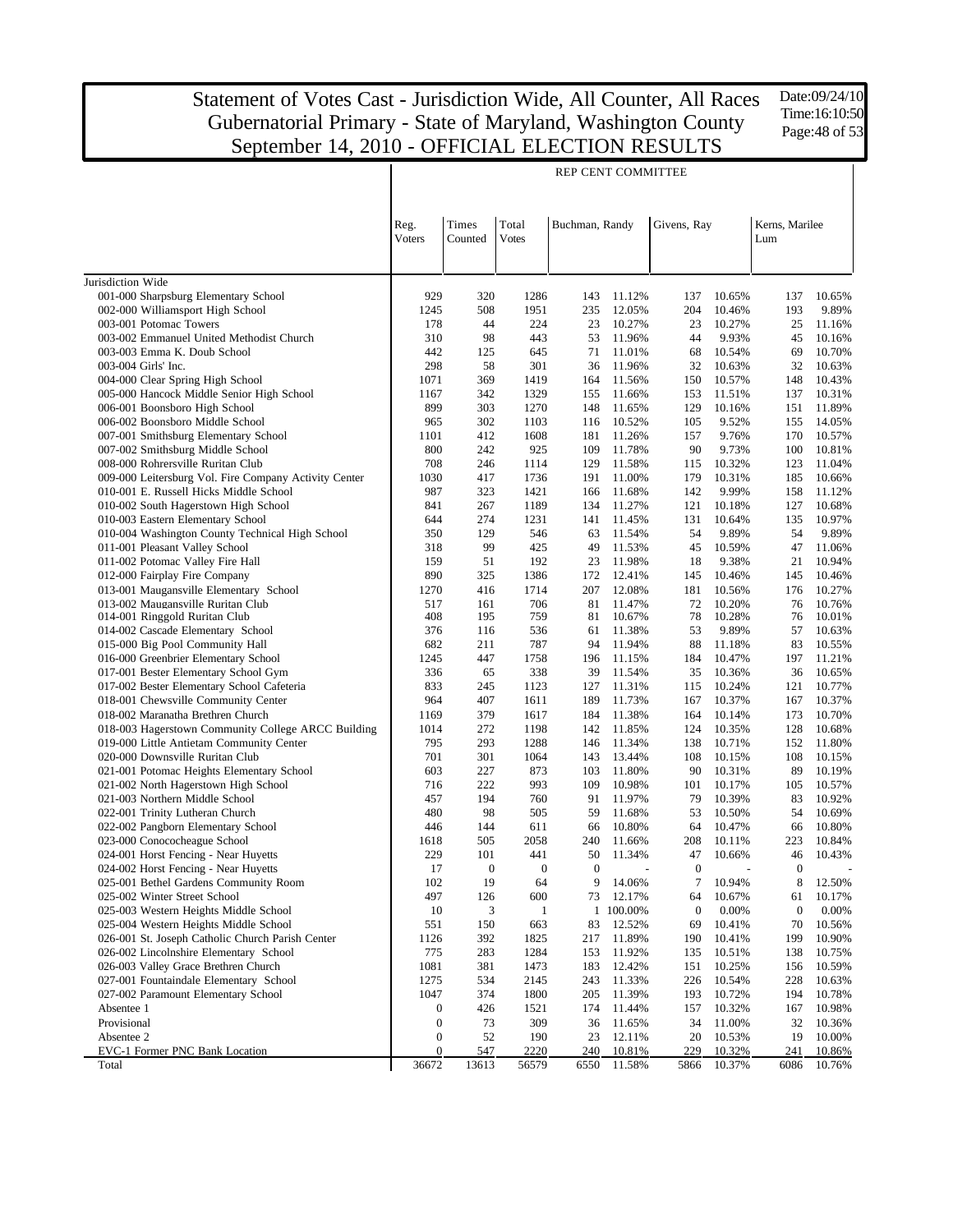Date:09/24/10 Time:16:10:50 Page: 49 of 53

|                                                                                                 | REP CENT COMMITTEE |                  |                      |                          |                  |                  |                  |                  |
|-------------------------------------------------------------------------------------------------|--------------------|------------------|----------------------|--------------------------|------------------|------------------|------------------|------------------|
|                                                                                                 | Myers, Mildred L.  |                  | Showe, Stephen<br>M. |                          | Spruill, Teresa  |                  | Stouffer, Sue    |                  |
|                                                                                                 |                    |                  |                      |                          |                  |                  |                  |                  |
| Jurisdiction Wide                                                                               |                    |                  |                      |                          |                  |                  |                  |                  |
| 001-000 Sharpsburg Elementary School                                                            | 148                | 11.51%           | 134                  | 10.42%                   | 134              | 10.42%           | 152              | 11.82%           |
| 002-000 Williamsport High School                                                                | 239                | 12.25%           | 202                  | 10.35%                   | 202              | 10.35%           | 229              | 11.74%           |
| 003-001 Potomac Towers                                                                          | 26                 | 11.61%           | 24                   | 10.71%                   | 23               | 10.27%           | 27               | 12.05%           |
| 003-002 Emmanuel United Methodist Church                                                        | 56                 | 12.64%           | 46                   | 10.38%                   | 48               | 10.84%           | 51               | 11.51%           |
| 003-003 Emma K. Doub School                                                                     | 73                 | 11.32%           | 69                   | 10.70%                   | 72               | 11.16%           | 73               | 11.32%           |
| 003-004 Girls' Inc.                                                                             | 36                 | 11.96%           | 31                   | 10.30%                   | 33               | 10.96%           | 35               | 11.63%           |
| 004-000 Clear Spring High School                                                                | 167                | 11.77%           | 149                  | 10.50%                   | 149              | 10.50%           | 168              | 11.84%           |
| 005-000 Hancock Middle Senior High School                                                       | 162                | 12.19%           | 134                  | 10.08%                   | 135              | 10.16%           | 149              | 11.21%           |
| 006-001 Boonsboro High School                                                                   | 149                | 11.73%           | 125                  | 9.84%                    | 127              | 10.00%           | 147              | 11.57%           |
| 006-002 Boonsboro Middle School                                                                 | 128                | 11.60%           | 106                  | 9.61%                    | 106              | 9.61%            | 117              | 10.61%           |
| 007-001 Smithsburg Elementary School                                                            | 223                | 13.87%           | 154                  | 9.58%                    | 166              | 10.32%           | 204              | 12.69%           |
| 007-002 Smithsburg Middle School                                                                | 128                | 13.84%           | 91                   | 9.84%                    | 96               | 10.38%           | 112              | 12.11%           |
| 008-000 Rohrersville Ruritan Club                                                               | 121<br>218         | 10.86%           | 114                  | 10.23%                   | 122<br>178       | 10.95%           | 127<br>222       | 11.40%           |
| 009-000 Leitersburg Vol. Fire Company Activity Center<br>010-001 E. Russell Hicks Middle School | 169                | 12.56%<br>11.89% | 174<br>146           | 10.02%<br>10.27%         | 152              | 10.25%<br>10.70% | 165              | 12.79%<br>11.61% |
| 010-002 South Hagerstown High School                                                            | 148                | 12.45%           | 125                  | 10.51%                   | 127              | 10.68%           | 141              | 11.86%           |
| 010-003 Eastern Elementary School                                                               | 143                | 11.62%           | 131                  | 10.64%                   | 132              | 10.72%           | 140              | 11.37%           |
| 010-004 Washington County Technical High School                                                 | 72                 | 13.19%           | 53                   | 9.71%                    | 58               | 10.62%           | 66               | 12.09%           |
| 011-001 Pleasant Valley School                                                                  | 45                 | 10.59%           | 47                   | 11.06%                   | 45               | 10.59%           | 50               | 11.76%           |
| 011-002 Potomac Valley Fire Hall                                                                | 23                 | 11.98%           | 18                   | 9.38%                    | 19               | 9.90%            | 21               | 10.94%           |
| 012-000 Fairplay Fire Company                                                                   | 156                | 11.26%           | 146                  | 10.53%                   | 143              | 10.32%           | 152              | 10.97%           |
| 013-001 Maugansville Elementary School                                                          | 201                | 11.73%           | 179                  | 10.44%                   | 180              | 10.50%           | 201              | 11.73%           |
| 013-002 Maugansville Ruritan Club                                                               | 82                 | 11.61%           | 71                   | 10.06%                   | 76               | 10.76%           | 88               | 12.46%           |
| 014-001 Ringgold Ruritan Club                                                                   | 98                 | 12.91%           | 76                   | 10.01%                   | 78               | 10.28%           | 108              | 14.23%           |
| 014-002 Cascade Elementary School                                                               | 65                 | 12.13%           | 55                   | 10.26%                   | 57               | 10.63%           | 68               | 12.69%           |
| 015-000 Big Pool Community Hall                                                                 | 90                 | 11.44%           | 78                   | 9.91%                    | 85               | 10.80%           | 90               | 11.44%           |
| 016-000 Greenbrier Elementary School                                                            | 212                | 12.06%           | 178                  | 10.13%                   | 183              | 10.41%           | 209              | 11.89%           |
| 017-001 Bester Elementary School Gym                                                            | 37                 | 10.95%           | 38                   | 11.24%                   | 36               | 10.65%           | 38               | 11.24%           |
| 017-002 Bester Elementary School Cafeteria                                                      | 142                | 12.64%           | 121                  | 10.77%                   | 118              | 10.51%           | 122              | 10.86%           |
| 018-001 Chewsville Community Center                                                             | 200                | 12.41%           | 166                  | 10.30%                   | 171              | 10.61%           | 187              | 11.61%           |
| 018-002 Maranatha Brethren Church<br>018-003 Hagerstown Community College ARCC Building         | 191<br>143         | 11.81%<br>11.94% | 172<br>127           | 10.64%<br>10.60%         | 175<br>135       | 10.82%<br>11.27% | 191<br>139       | 11.81%<br>11.60% |
| 019-000 Little Antietam Community Center                                                        | 147                | 11.41%           | 134                  | 10.40%                   | 138              | 10.71%           | 141              | 10.95%           |
| 020-000 Downsville Ruritan Club                                                                 | 133                | 12.50%           | 106                  | 9.96%                    | 107              | 10.06%           | 121              | 11.37%           |
| 021-001 Potomac Heights Elementary School                                                       | 109                | 12.49%           | 89                   | 10.19%                   | 97               | 11.11%           | 104              | 11.91%           |
| 021-002 North Hagerstown High School                                                            | 117                | 11.78%           | 109                  | 10.98%                   | 104              | 10.47%           | 123              | 12.39%           |
| 021-003 Northern Middle School                                                                  | 94                 | 12.37%           | 79                   | 10.39%                   | 82               | 10.79%           | 85               | 11.18%           |
| 022-001 Trinity Lutheran Church                                                                 | 63                 | 12.48%           | 51                   | 10.10%                   | 54               | 10.69%           | 54               | 10.69%           |
| 022-002 Pangborn Elementary School                                                              | 77                 | 12.60%           | 61                   | 9.98%                    | 68               | 11.13%           | 70               | 11.46%           |
| 023-000 Conococheague School                                                                    | 252                | 12.24%           | 206                  | 10.01%                   | 209              | 10.16%           | 258              | 12.54%           |
| 024-001 Horst Fencing - Near Huyetts                                                            |                    | 47 10.66%        |                      | 50 11.34%                | 47               | 10.66%           |                  | 50 11.34%        |
| 024-002 Horst Fencing - Near Huyetts                                                            | $\boldsymbol{0}$   | $\overline{a}$   | $\boldsymbol{0}$     | $\overline{\phantom{a}}$ | $\boldsymbol{0}$ | L,               | $\boldsymbol{0}$ |                  |
| 025-001 Bethel Gardens Community Room                                                           | 5                  | 7.81%            | 7                    | 10.94%                   | 7                | 10.94%           | 8                | 12.50%           |
| 025-002 Winter Street School                                                                    | 66                 | 11.00%           | 69                   | 11.50%                   | 63               | 10.50%           | 68               | 11.33%           |
| 025-003 Western Heights Middle School                                                           | $\boldsymbol{0}$   | 0.00%            | $\boldsymbol{0}$     | 0.00%                    | $\boldsymbol{0}$ | 0.00%            | $\boldsymbol{0}$ | 0.00%            |
| 025-004 Western Heights Middle School                                                           | 81                 | 12.22%           | 67                   | 10.11%                   | 71               | 10.71%           | 76               | 11.46%           |
| 026-001 St. Joseph Catholic Church Parish Center                                                | 220                | 12.05%           | 186                  | 10.19%                   | 197              | 10.79%           | 205              | 11.23%           |
| 026-002 Lincolnshire Elementary School                                                          | 151                | 11.76%           | 131                  | 10.20%                   | 136              | 10.59%           | 150              | 11.68%           |
| 026-003 Valley Grace Brethren Church                                                            | 185                | 12.56%           | 148                  | 10.05%                   | 156              | 10.59%           | 163              | 11.07%           |
| 027-001 Fountaindale Elementary School                                                          | 264                | 12.31%           | 228                  | 10.63%                   | 225              | 10.49%           | 243              | 11.33%           |
| 027-002 Paramount Elementary School<br>Absentee 1                                               | 218<br>194         | 12.11%<br>12.75% | 183<br>149           | 10.17%<br>9.80%          | 198<br>152       | 11.00%<br>9.99%  | 209<br>182       | 11.61%<br>11.97% |
| Provisional                                                                                     | 37                 | 11.97%           | 31                   | 10.03%                   | 30               | 9.71%            | 38               | 12.30%           |
| Absentee 2                                                                                      | 20                 | 10.53%           | 20                   | 10.53%                   | 17               | 8.95%            | 22               | 11.58%           |
| EVC-1 Former PNC Bank Location                                                                  | 284                | 12.79%           | 229                  | 10.32%                   | 232              | 10.45%           | 266              | 11.98%           |
| Total                                                                                           | 6855               | 12.12%           | 5813                 | 10.27%                   | 5951             | 10.52%           | 6625             | 11.71%           |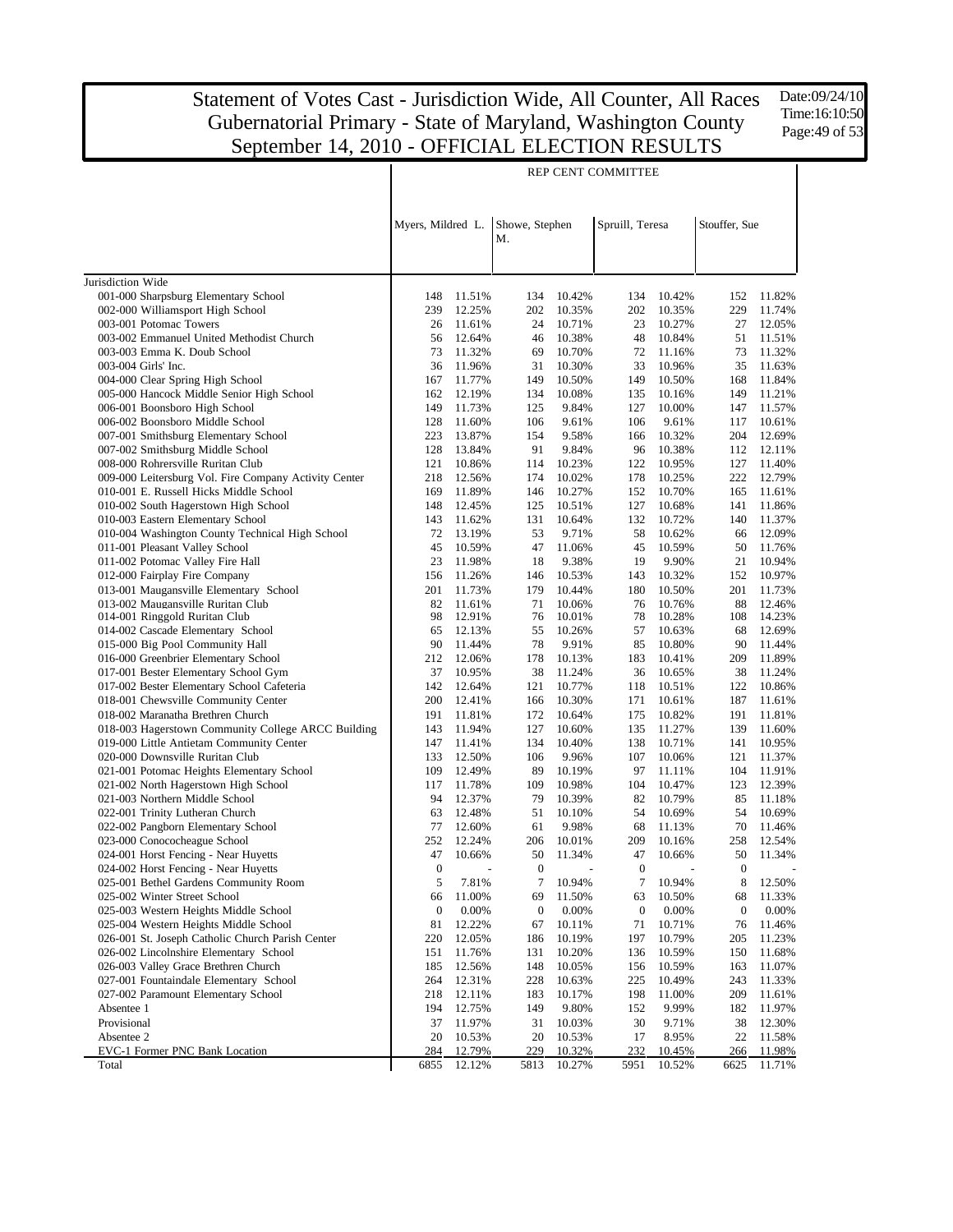Date:09/24/10 Time:16:10:50 Page: 50 of 53

|                                                                               | REP CENT COMMITTEE |                  |             |                  |
|-------------------------------------------------------------------------------|--------------------|------------------|-------------|------------------|
|                                                                               | Sweeney, Robert    |                  | Warner, Jim |                  |
|                                                                               |                    |                  |             |                  |
| Jurisdiction Wide<br>001-000 Sharpsburg Elementary School                     | 149                | 11.59%           | 152         | 11.82%           |
| 002-000 Williamsport High School                                              | 224                | 11.48%           | 223         | 11.43%           |
| 003-001 Potomac Towers                                                        | 28                 | 12.50%           | 25          | 11.16%           |
| 003-002 Emmanuel United Methodist Church                                      | 49                 | 11.06%           | 51          | 11.51%           |
| 003-003 Emma K. Doub School                                                   | 78                 | 12.09%           | 72          | 11.16%           |
| 003-004 Girls' Inc.                                                           | 33                 | 10.96%           | 33          | 10.96%           |
| 004-000 Clear Spring High School                                              | 158                | 11.13%           | 166         | 11.70%           |
| 005-000 Hancock Middle Senior High School                                     | 148                | 11.14%           | 156         | 11.74%           |
| 006-001 Boonsboro High School                                                 | 153                | 12.05%           | 141         | 11.10%           |
| 006-002 Boonsboro Middle School                                               | 149                | 13.51%           | 121         | 10.97%           |
| 007-001 Smithsburg Elementary School<br>007-002 Smithsburg Middle School      | 178<br>98          | 11.07%<br>10.59% | 175<br>101  | 10.88%<br>10.92% |
| 008-000 Rohrersville Ruritan Club                                             | 126                | 11.31%           | 137         | 12.30%           |
| 009-000 Leitersburg Vol. Fire Company Activity Center                         | 200                | 11.52%           | 189         | 10.89%           |
| 010-001 E. Russell Hicks Middle School                                        | 165                | 11.61%           | 158         | 11.12%           |
| 010-002 South Hagerstown High School                                          | 133                | 11.19%           | 133         | 11.19%           |
| 010-003 Eastern Elementary School                                             | 142                | 11.54%           | 136         | 11.05%           |
| 010-004 Washington County Technical High School                               | 65                 | 11.90%           | 61          | 11.17%           |
| 011-001 Pleasant Valley School                                                | 49                 | 11.53%           | 48          | 11.29%           |
| 011-002 Potomac Valley Fire Hall                                              | 25                 | 13.02%           | 24          | 12.50%           |
| 012-000 Fairplay Fire Company                                                 | 165                | 11.90%           | 162         | 11.69%           |
| 013-001 Maugansville Elementary School                                        | 193                | 11.26%           | 196         | 11.44%           |
| 013-002 Maugansville Ruritan Club                                             | 79                 | 11.19%           | 81          | 11.47%           |
| 014-001 Ringgold Ruritan Club                                                 | 82                 | 10.80%           | 82          | 10.80%           |
| 014-002 Cascade Elementary School                                             | 58                 | 10.82%           | 62          | 11.57%           |
| 015-000 Big Pool Community Hall<br>016-000 Greenbrier Elementary School       | 87<br>195          | 11.05%           | 92          | 11.69%           |
| 017-001 Bester Elementary School Gym                                          | 39                 | 11.09%<br>11.54% | 204<br>40   | 11.60%<br>11.83% |
| 017-002 Bester Elementary School Cafeteria                                    | 127                | 11.31%           | 130         | 11.58%           |
| 018-001 Chewsville Community Center                                           | 184                | 11.42%           | 180         | 11.17%           |
| 018-002 Maranatha Brethren Church                                             | 185                | 11.44%           | 182         | 11.26%           |
| 018-003 Hagerstown Community College ARCC Building                            | 129                | 10.77%           | 131         | 10.93%           |
| 019-000 Little Antietam Community Center                                      | 152                | 11.80%           | 140         | 10.87%           |
| 020-000 Downsville Ruritan Club                                               | 121                | 11.37%           | 117         | 11.00%           |
| 021-001 Potomac Heights Elementary School                                     | 94                 | 10.77%           | 98          | 11.23%           |
| 021-002 North Hagerstown High School                                          | 111                | 11.18%           | 114         | 11.48%           |
| 021-003 Northern Middle School                                                | 85                 | 11.18%           | 82          | 10.79%           |
| 022-001 Trinity Lutheran Church                                               | 60                 | 11.88%           | 57          | 11.29%           |
| 022-002 Pangborn Elementary School                                            | 68                 | 11.13%           | 71          | 11.62%           |
| 023-000 Conococheague School                                                  | 230                | 11.18%           | 232         | 11.27%           |
| 024-001 Horst Fencing - Near Huyetts                                          | 51                 | 11.56%           | 53          | 12.02%           |
| 024-002 Horst Fencing - Near Huyetts<br>025-001 Bethel Gardens Community Room | 0                  |                  | 0<br>7      |                  |
| 025-002 Winter Street School                                                  | 6<br>67            | 9.38%<br>11.17%  | 69          | 10.94%<br>11.50% |
| 025-003 Western Heights Middle School                                         | $\boldsymbol{0}$   | 0.00%            | 0           | 0.00%            |
| 025-004 Western Heights Middle School                                         | 73                 | 11.01%           | 73          | 11.01%           |
| 026-001 St. Joseph Catholic Church Parish Center                              | 205                | 11.23%           | 206         | 11.29%           |
| 026-002 Lincolnshire Elementary School                                        | 143                | 11.14%           | 147         | 11.45%           |
| 026-003 Valley Grace Brethren Church                                          | 167                | 11.34%           | 164         | 11.13%           |
| 027-001 Fountaindale Elementary School                                        | 255                | 11.89%           | 233         | 10.86%           |
| 027-002 Paramount Elementary School                                           | 200                | 11.11%           | 200         | 11.11%           |
| Absentee 1                                                                    | 178                | 11.70%           | 168         | 11.05%           |
| Provisional                                                                   | 35                 | 11.33%           | 36          | 11.65%           |
| Absentee 2                                                                    | 24                 | 12.63%           | 25          | 13.16%           |
| EVC-1 Former PNC Bank Location                                                | 257                | 11.58%           | 242         | 10.90%           |
| Total                                                                         | 6455               | 11.41%           | 6378        | 11.27%           |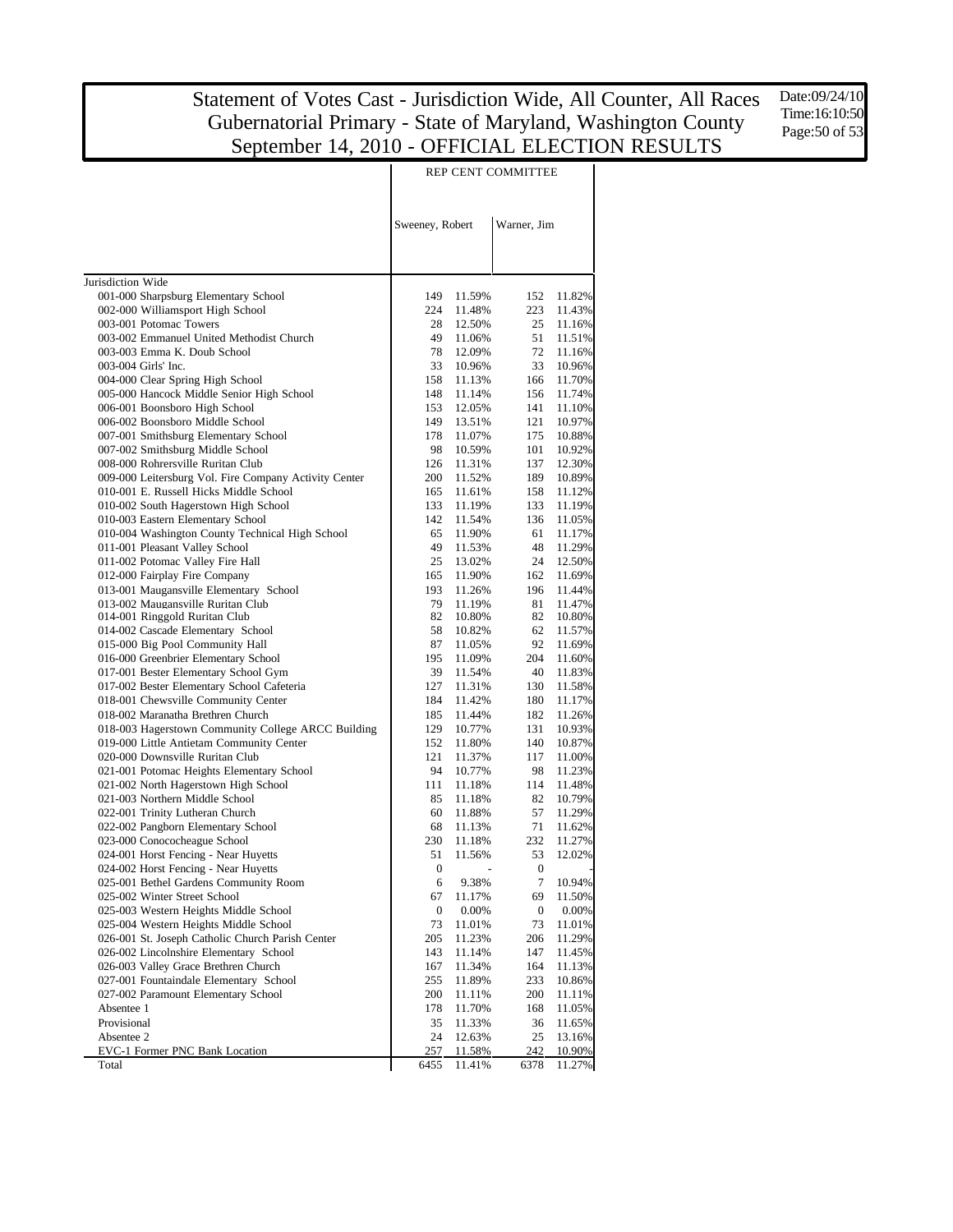Date:09/24/10 Time:16:10:50 Page: 51 of 53

|                                                                                         | <b>BOARD OF EDUCATION</b>            |                  |                       |                 |                  |              |                |                                    |                  |
|-----------------------------------------------------------------------------------------|--------------------------------------|------------------|-----------------------|-----------------|------------------|--------------|----------------|------------------------------------|------------------|
|                                                                                         | Reg.<br>Voters                       | Times<br>Counted | Total<br><b>Votes</b> | Bailey, Paul W. |                  |              |                | Boyce, Michael Joe Bryce, Shawn M. |                  |
| Jurisdiction Wide                                                                       |                                      |                  |                       |                 |                  |              |                |                                    |                  |
| 001-000 Sharpsburg Elementary School                                                    | 2134                                 | 526              | 1059                  | 105             | 9.92%            | 40           | 3.78%          | 69                                 | 6.52%            |
| 002-000 Williamsport High School                                                        | 2751                                 | 773              | 1701                  | 265             | 15.58%           | 80           | 4.70%          | 101                                | 5.94%            |
| 003-001 Potomac Towers                                                                  | 653                                  | 95               | 225                   | 32              | 14.22%           | 8            | 3.56%          | 11                                 | 4.89%            |
| 003-002 Emmanuel United Methodist Church                                                | 943                                  | 188              | 415                   | 56              | 13.49%           | 16           | 3.86%          | 26                                 | 6.27%            |
| 003-003 Emma K. Doub School                                                             | 1346                                 | 227              | 564                   | 78              | 13.83%           | 29           | 5.14%          | 38                                 | 6.74%            |
| 003-004 Girls' Inc.                                                                     | 1042                                 | 85               | 209                   | 26              | 12.44%           | 9            | 4.31%          | 12                                 | 5.74%            |
| 004-000 Clear Spring High School                                                        | 2011                                 | 529              | 1157                  | 178             | 15.38%           | 44           | 3.80%          | 71                                 | 6.14%            |
| 005-000 Hancock Middle Senior High School                                               | 2225                                 | 470              | 1022                  | 176             | 17.22%           | 47           | 4.60%          | 71                                 | 6.95%            |
| 006-001 Boonsboro High School                                                           | 1881                                 | 455              | 991                   | 134             | 13.52%           | 45           | 4.54%          | 66                                 | 6.66%            |
| 006-002 Boonsboro Middle School                                                         | 2102                                 | 500<br>570       | 1059                  | 159             | 15.01%           | 57           | 5.38%          | 94                                 | 8.88%            |
| 007-001 Smithsburg Elementary School<br>007-002 Smithsburg Middle School                | 2114<br>1690                         | 351              | 1359<br>818           | 250<br>127      | 18.40%<br>15.53% | 69<br>41     | 5.08%<br>5.01% | 151<br>100                         | 11.11%<br>12.22% |
| 008-000 Rohrersville Ruritan Club                                                       | 1613                                 | 366              | 799                   | 89              | 11.14%           | 48           | 6.01%          | 82                                 | 10.26%           |
| 009-000 Leitersburg Vol. Fire Company Activity Center                                   | 1866                                 | 590              | 1291                  | 238             | 18.44%           | 52           | 4.03%          | 102                                | 7.90%            |
| 010-001 E. Russell Hicks Middle School                                                  | 2277                                 | 506              | 1113                  | 186             | 16.71%           | 42           | 3.77%          | 87                                 | 7.82%            |
| 010-002 South Hagerstown High School                                                    | 1945                                 | 416              | 962                   | 158             | 16.42%           | 26           | 2.70%          | 67                                 | 6.96%            |
| 010-003 Eastern Elementary School                                                       | 1431                                 | 406              | 946                   | 128             | 13.53%           | 49           | 5.18%          | 68                                 | 7.19%            |
| 010-004 Washington County Technical High School                                         | 790                                  | 210              | 520                   | 92              | 17.69%           | 25           | 4.81%          | 33                                 | 6.35%            |
| 011-001 Pleasant Valley School                                                          | 790                                  | 155              | 295                   | 47              | 15.93%           | 12           | 4.07%          | 31                                 | 10.51%           |
| 011-002 Potomac Valley Fire Hall                                                        | 417                                  | 102              | 208                   | 24              | 11.54%           | 12           | 5.77%          | 17                                 | 8.17%            |
| 012-000 Fairplay Fire Company                                                           | 1770                                 | 476              | 1051                  | 163             | 15.51%           | 33           | 3.14%          | 75                                 | 7.14%            |
| 013-001 Maugansville Elementary School                                                  | 2500                                 | 585              | 1289                  | 191             | 14.82%           | 43           | 3.34%          | 79                                 | 6.13%            |
| 013-002 Maugansville Ruritan Club                                                       | 1181                                 | 264              | 608                   | 85              | 13.98%           | 30           | 4.93%          | 39                                 | 6.41%            |
| 014-001 Ringgold Ruritan Club                                                           | 704                                  | 249              | 562                   | 97              | 17.26%           | 13           | 2.31%          | 58                                 | 10.32%           |
| 014-002 Cascade Elementary School                                                       | 839                                  | 166              | 390                   | 55              | 14.10%           | 17           | 4.36%          | 31                                 | 7.95%            |
| 015-000 Big Pool Community Hall                                                         | 1233                                 | 288              | 664                   | 96              | 14.46%           | 44           | 6.63%          | 42                                 | 6.33%            |
| 016-000 Greenbrier Elementary School                                                    | 2573                                 | 649              | 1439                  | 192             | 13.34%           | 64           | 4.45%          | 197                                | 13.69%           |
| 017-001 Bester Elementary School Gym                                                    | 1074                                 | 124              | 296                   | 32              | 10.81%           | 20           | 6.76%          | 14                                 | 4.73%            |
| 017-002 Bester Elementary School Cafeteria                                              | 2225                                 | 419              | 1013                  | 134             | 13.23%           | 47           | 4.64%          | 78                                 | 7.70%            |
| 018-001 Chewsville Community Center                                                     | 1911                                 | 579              | 1325                  | 241             | 18.19%           | 52           | 3.92%          | 108                                | 8.15%            |
| 018-002 Maranatha Brethren Church<br>018-003 Hagerstown Community College ARCC Building | 2768<br>2406                         | 567<br>418       | 1242<br>905           | 193<br>122      | 15.54%<br>13.48% | 48<br>36     | 3.86%<br>3.98% | 93<br>87                           | 7.49%<br>9.61%   |
| 019-000 Little Antietam Community Center                                                | 1554                                 | 414              | 904                   | 121             | 13.38%           | 48           | 5.31%          | 61                                 | 6.75%            |
| 020-000 Downsville Ruritan Club                                                         | 1433                                 | 445              | 973                   | 143             | 14.70%           | 49           | 5.04%          | 54                                 | 5.55%            |
| 021-001 Potomac Heights Elementary School                                               | 1465                                 | 378              | 809                   | 147             | 18.17%           | 39           | 4.82%          | 58                                 | 7.17%            |
| 021-002 North Hagerstown High School                                                    | 1756                                 | 365              | 844                   | 126             | 14.93%           | 43           | 5.09%          | 56                                 | 6.64%            |
| 021-003 Northern Middle School                                                          | 1062                                 | 323              | 642                   | 124             | 19.31%           | 17           | 2.65%          | 56                                 | 8.72%            |
| 022-001 Trinity Lutheran Church                                                         | 1726                                 | 182              | 401                   | 58              | 14.46%           | 20           | 4.99%          | 26                                 | 6.48%            |
| 022-002 Pangborn Elementary School                                                      | 1330                                 | 250              | 579                   | 86              | 14.85%           | 23           | 3.97%          | 38                                 | 6.56%            |
| 023-000 Conococheague School                                                            | 3133                                 | 728              | 1666                  | 221             | 13.27%           | 88           | 5.28%          | 87                                 | 5.22%            |
| 024-001 Horst Fencing - Near Huyetts                                                    | 487                                  | 136              | 279                   | 42              | 15.05%           | 17           | 6.09%          | 20                                 | 7.17%            |
| 024-002 Horst Fencing - Near Huyetts                                                    | 36                                   | -1               | 3                     | $\theta$        | $0.00\%$         | 1            | 33.33%         | $\boldsymbol{0}$                   | 0.00%            |
| 025-001 Bethel Gardens Community Room                                                   | 653                                  | 85               | 200                   | 29              | 14.50%           | 16           | 8.00%          | 10                                 | 5.00%            |
| 025-002 Winter Street School                                                            | 1683                                 | 217              | 531                   | 67              | 12.62%           | 30           | 5.65%          | 30                                 | 5.65%            |
| 025-003 Western Heights Middle School                                                   | 27                                   | 5                | 14                    | 4               | 28.57%           | $\mathbf{1}$ | 7.14%          | $\boldsymbol{0}$                   | 0.00%            |
| 025-004 Western Heights Middle School                                                   | 1554                                 | 264              | 609                   | 98              | 16.09%           | 32           | 5.25%          | 49                                 | 8.05%            |
| 026-001 St. Joseph Catholic Church Parish Center                                        | 2716                                 | 638              | 1553                  | 214             | 13.78%           | 74           | 4.76%          | 82                                 | 5.28%            |
| 026-002 Lincolnshire Elementary School                                                  | 1807                                 | 453              | 1042                  | 174             | 16.70%           | 50           | 4.80%          | 43                                 | 4.13%            |
| 026-003 Valley Grace Brethren Church                                                    | 2341                                 | 624              | 1436                  | 258             | 17.97%           | 55           | 3.83%          | 73                                 | 5.08%            |
| 027-001 Fountaindale Elementary School                                                  | 2398                                 | 735              | 1569                  | 282             | 17.97%           | 72           | 4.59%          | 96                                 | 6.12%            |
| 027-002 Paramount Elementary School                                                     | 2363                                 | 539              | 1280                  | 202             | 15.78%           | 62           | 4.84%          | 78                                 | 6.09%            |
| Absentee 1                                                                              | 0                                    | 712              | 1562                  | 247             | 15.81%           | 64           | 4.10%          | 93                                 | 5.95%            |
| Provisional                                                                             | $\boldsymbol{0}$                     | 134              | 314                   | 46              | 14.65%           | 19           | 6.05%          | 24                                 | 7.64%            |
| Absentee 2<br>EVC-1 Former PNC Bank Location                                            | $\boldsymbol{0}$<br>$\boldsymbol{0}$ | 91<br>833        | 201<br>1905           | 26<br>342       | 12.94%<br>17.95% | 9<br>62      | 4.48%<br>3.25% | 10<br>147                          | 4.98%<br>7.72%   |
| Total                                                                                   | 82729                                | 20856            | 46813                 | 7206            | 15.39%           | 2089         | 4.46%          | 3389                               | 7.24%            |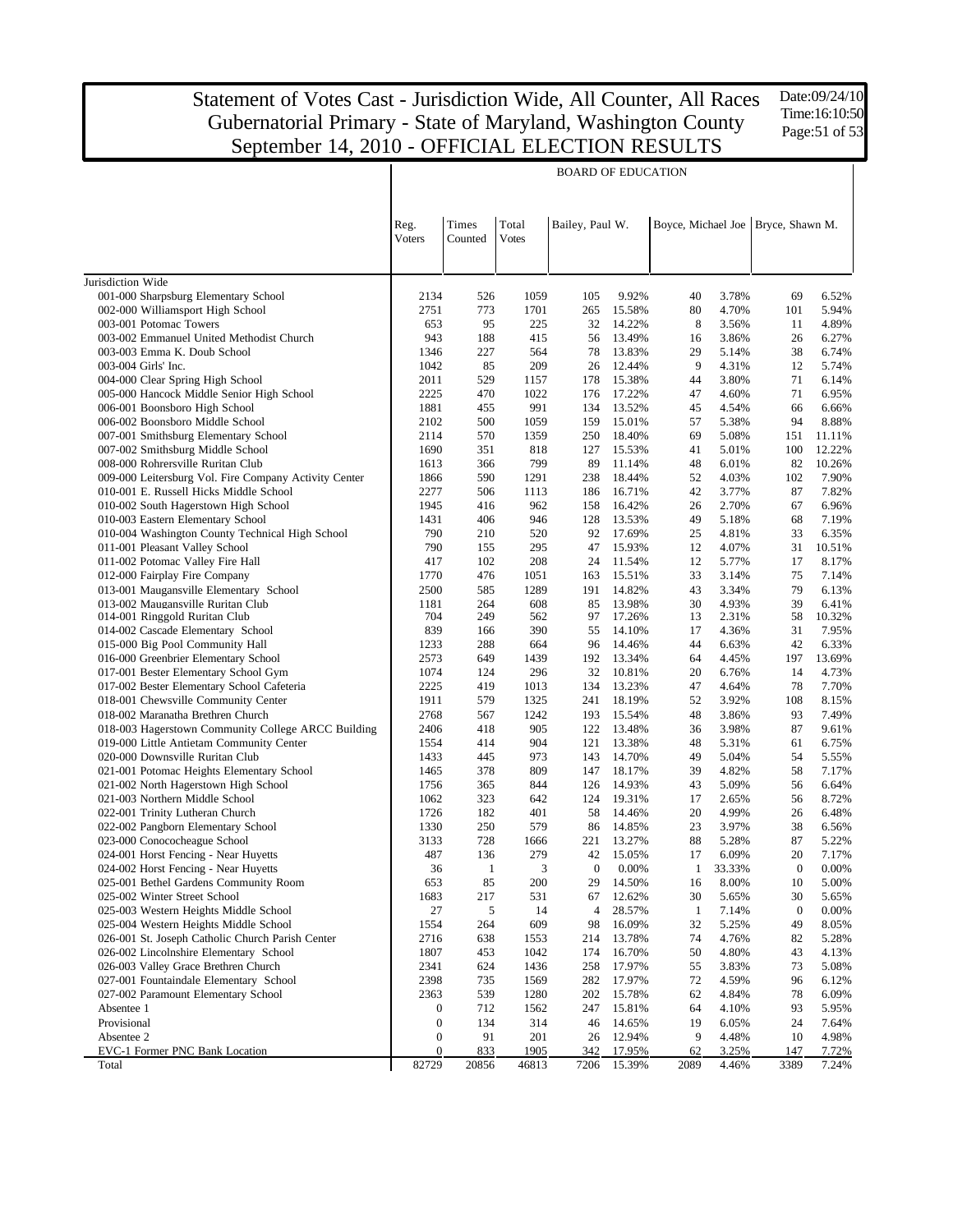Date:09/24/10 Time:16:10:51 Page:52 of 53

|                                                                          | <b>BOARD OF EDUCATION</b> |                  |                  |                  |                                   |                  |                  |                 |
|--------------------------------------------------------------------------|---------------------------|------------------|------------------|------------------|-----------------------------------|------------------|------------------|-----------------|
|                                                                          |                           |                  |                  |                  |                                   |                  |                  |                 |
|                                                                          | Fischer, Jacqueline       |                  | Gruhler, Dottie  |                  | Harshman, Karen J. Kretzer, Wayne |                  |                  |                 |
|                                                                          |                           |                  |                  |                  |                                   |                  | М.               |                 |
|                                                                          |                           |                  |                  |                  |                                   |                  |                  |                 |
| Jurisdiction Wide                                                        | 140                       | 13.22%           | 123              | 11.61%           | 115                               | 10.86%           | 187              | 17.66%          |
| 001-000 Sharpsburg Elementary School<br>002-000 Williamsport High School | 241                       | 14.17%           | 141              | 8.29%            | 174                               | 10.23%           | 140              | 8.23%           |
| 003-001 Potomac Towers                                                   | 37                        | 16.44%           | 18               | 8.00%            | 29                                | 12.89%           | 17               | 7.56%           |
| 003-002 Emmanuel United Methodist Church                                 | 51                        | 12.29%           | 31               | 7.47%            | 64                                | 15.42%           | 30               | 7.23%           |
| 003-003 Emma K. Doub School                                              | 62                        | 10.99%           | 56               | 9.93%            | 76                                | 13.48%           | 56               | 9.93%           |
| 003-004 Girls' Inc.                                                      | 30                        | 14.35%           | 16               | 7.66%            | 31                                | 14.83%           | 15               | 7.18%           |
| 004-000 Clear Spring High School                                         | 213                       | 18.41%           | 79               | 6.83%            | 134                               | 11.58%           | 106              | 9.16%           |
| 005-000 Hancock Middle Senior High School                                | 135                       | 13.21%           | 79               | 7.73%            | 116                               | 11.35%           | 71               | 6.95%           |
| 006-001 Boonsboro High School                                            | 121                       | 12.21%           | 91               | 9.18%            | 137                               | 13.82%           | 106              | 10.70%          |
| 006-002 Boonsboro Middle School                                          | 116                       | 10.95%           | 92               | 8.69%            | 159                               | 15.01%           | 125              | 11.80%          |
| 007-001 Smithsburg Elementary School                                     | 156                       | 11.48%           | 156              | 11.48%           | 157                               | 11.55%           | 95               | 6.99%           |
| 007-002 Smithsburg Middle School<br>008-000 Rohrersville Ruritan Club    | 89<br>92                  | 10.88%<br>11.51% | 88<br>116        | 10.76%<br>14.52% | 106<br>119                        | 12.96%<br>14.89% | 55<br>60         | 6.72%<br>7.51%  |
| 009-000 Leitersburg Vol. Fire Company Activity Center                    | 149                       | 11.54%           | 121              | 9.37%            | 132                               | 10.22%           | 89               | 6.89%           |
| 010-001 E. Russell Hicks Middle School                                   | 139                       | 12.49%           | 94               | 8.45%            | 131                               | 11.77%           | 75               | 6.74%           |
| 010-002 South Hagerstown High School                                     | 135                       | 14.03%           | 80               | 8.32%            | 120                               | 12.47%           | 94               | 9.77%           |
| 010-003 Eastern Elementary School                                        | 127                       | 13.42%           | 121              | 12.79%           | 136                               | 14.38%           | 65               | 6.87%           |
| 010-004 Washington County Technical High School                          | 76                        | 14.62%           | 57               | 10.96%           | 57                                | 10.96%           | 36               | 6.92%           |
| 011-001 Pleasant Valley School                                           | 28                        | 9.49%            | 39               | 13.22%           | 40                                | 13.56%           | 22               | 7.46%           |
| 011-002 Potomac Valley Fire Hall                                         | 17                        | 8.17%            | 19               | 9.13%            | 30                                | 14.42%           | 32               | 15.38%          |
| 012-000 Fairplay Fire Company                                            | 124                       | 11.80%           | 92               | 8.75%            | 124                               | 11.80%           | 108              | 10.28%          |
| 013-001 Maugansville Elementary School                                   | 174                       | 13.50%           | 93               | 7.21%            | 142                               | 11.02%           | 122              | 9.46%           |
| 013-002 Maugansville Ruritan Club                                        | 94                        | 15.46%           | 54               | 8.88%            | 75                                | 12.34%           | 51               | 8.39%           |
| 014-001 Ringgold Ruritan Club                                            | 56                        | 9.96%            | 75               | 13.35%           | 68                                | 12.10%           | 51<br>26         | 9.07%           |
| 014-002 Cascade Elementary School<br>015-000 Big Pool Community Hall     | 61<br>100                 | 15.64%<br>15.06% | 40<br>43         | 10.26%<br>6.48%  | 61<br>70                          | 15.64%<br>10.54% | 74               | 6.67%<br>11.14% |
| 016-000 Greenbrier Elementary School                                     | 207                       | 14.38%           | 130              | 9.03%            | 167                               | 11.61%           | 124              | 8.62%           |
| 017-001 Bester Elementary School Gym                                     | 42                        | 14.19%           | 36               | 12.16%           | 38                                | 12.84%           | 32               | 10.81%          |
| 017-002 Bester Elementary School Cafeteria                               | 140                       | 13.82%           | 106              | 10.46%           | 150                               | 14.81%           | 75               | 7.40%           |
| 018-001 Chewsville Community Center                                      | 149                       | 11.25%           | 147              | 11.09%           | 142                               | 10.72%           | 100              | 7.55%           |
| 018-002 Maranatha Brethren Church                                        | 173                       | 13.93%           | 128              | 10.31%           | 133                               | 10.71%           | 95               | 7.65%           |
| 018-003 Hagerstown Community College ARCC Building                       | 126                       | 13.92%           | 99               | 10.94%           | 124                               | 13.70%           | 66               | 7.29%           |
| 019-000 Little Antietam Community Center                                 | 107                       | 11.84%           | 100              | 11.06%           | 116                               | 12.83%           | 87               | 9.62%           |
| 020-000 Downsville Ruritan Club                                          | 132                       | 13.57%           | 67               | 6.89%            | 110                               | 11.31%           | 80               | 8.22%           |
| 021-001 Potomac Heights Elementary School                                | 124                       | 15.33%           | 88               | 10.88%           | 92                                | 11.37%           | 59               | 7.29%           |
| 021-002 North Hagerstown High School                                     | 106                       | 12.56%           | 81               | 9.60%            | 109                               | 12.91%           | 61               | 7.23%           |
| 021-003 Northern Middle School<br>022-001 Trinity Lutheran Church        | 87<br>56                  | 13.55%           | 49               | 7.63%            | 74<br>50                          | 11.53%           | 52               | 8.10%           |
| 022-002 Pangborn Elementary School                                       | 95                        | 13.97%<br>16.41% | 37<br>59         | 9.23%<br>10.19%  | 72                                | 12.47%<br>12.44% | 37<br>38         | 9.23%<br>6.56%  |
| 023-000 Conococheague School                                             | 274                       | 16.45%           | 126              | 7.56%            | 228                               | 13.69%           | 134              | 8.04%           |
| 024-001 Horst Fencing - Near Huyetts                                     | 26                        | 9.32%            | 19               | 6.81%            |                                   | 36 12.90%        | 23               | 8.24%           |
| 024-002 Horst Fencing - Near Huyetts                                     | 1                         | 33.33%           | $\boldsymbol{0}$ | 0.00%            | $\boldsymbol{0}$                  | 0.00%            | $\boldsymbol{0}$ | 0.00%           |
| 025-001 Bethel Gardens Community Room                                    | 30                        | 15.00%           | 9                | 4.50%            | 26                                | 13.00%           | 11               | 5.50%           |
| 025-002 Winter Street School                                             | 58                        | 10.92%           | 44               | 8.29%            | 60                                | 11.30%           | 52               | 9.79%           |
| 025-003 Western Heights Middle School                                    | $\boldsymbol{0}$          | 0.00%            | -1               | 7.14%            | $\overline{c}$                    | 14.29%           | $\mathbf{1}$     | 7.14%           |
| 025-004 Western Heights Middle School                                    | 67                        | 11.00%           | 54               | 8.87%            | 84                                | 13.79%           | 51               | 8.37%           |
| 026-001 St. Joseph Catholic Church Parish Center                         | 223                       | 14.36%           | 130              | 8.37%            | 199                               | 12.81%           | 146              | 9.40%           |
| 026-002 Lincolnshire Elementary School                                   | 134                       | 12.86%           | 87               | 8.35%            | 134                               | 12.86%           | 87               | 8.35%           |
| 026-003 Valley Grace Brethren Church                                     | 187                       | 13.02%           | 96               | 6.69%            | 152                               | 10.58%           | 125              | 8.70%           |
| 027-001 Fountaindale Elementary School                                   | 272                       | 17.34%           | 133              | 8.48%            | 174                               | 11.09%           | 100              | 6.37%           |
| 027-002 Paramount Elementary School                                      | 171                       | 13.36%           | 105              | 8.20%            | 171                               | 13.36%           | 105              | 8.20%           |
| Absentee 1<br>Provisional                                                | 239<br>45                 | 15.30%<br>14.33% | 168<br>29        | 10.76%<br>9.24%  | 197<br>43                         | 12.61%<br>13.69% | 130<br>24        | 8.32%           |
| Absentee 2                                                               | 35                        | 17.41%           | 21               | 10.45%           | 34                                | 16.92%           | 13               | 7.64%<br>6.47%  |
| EVC-1 Former PNC Bank Location                                           | 285                       | 14.96%           | 170              | 8.92%            | 197                               | 10.34%           | 147              | 7.72%           |
| Total                                                                    | 6354                      | 13.57%           | 4333             | 9.26%            | 5717                              | 12.21%           | 3963             | 8.47%           |